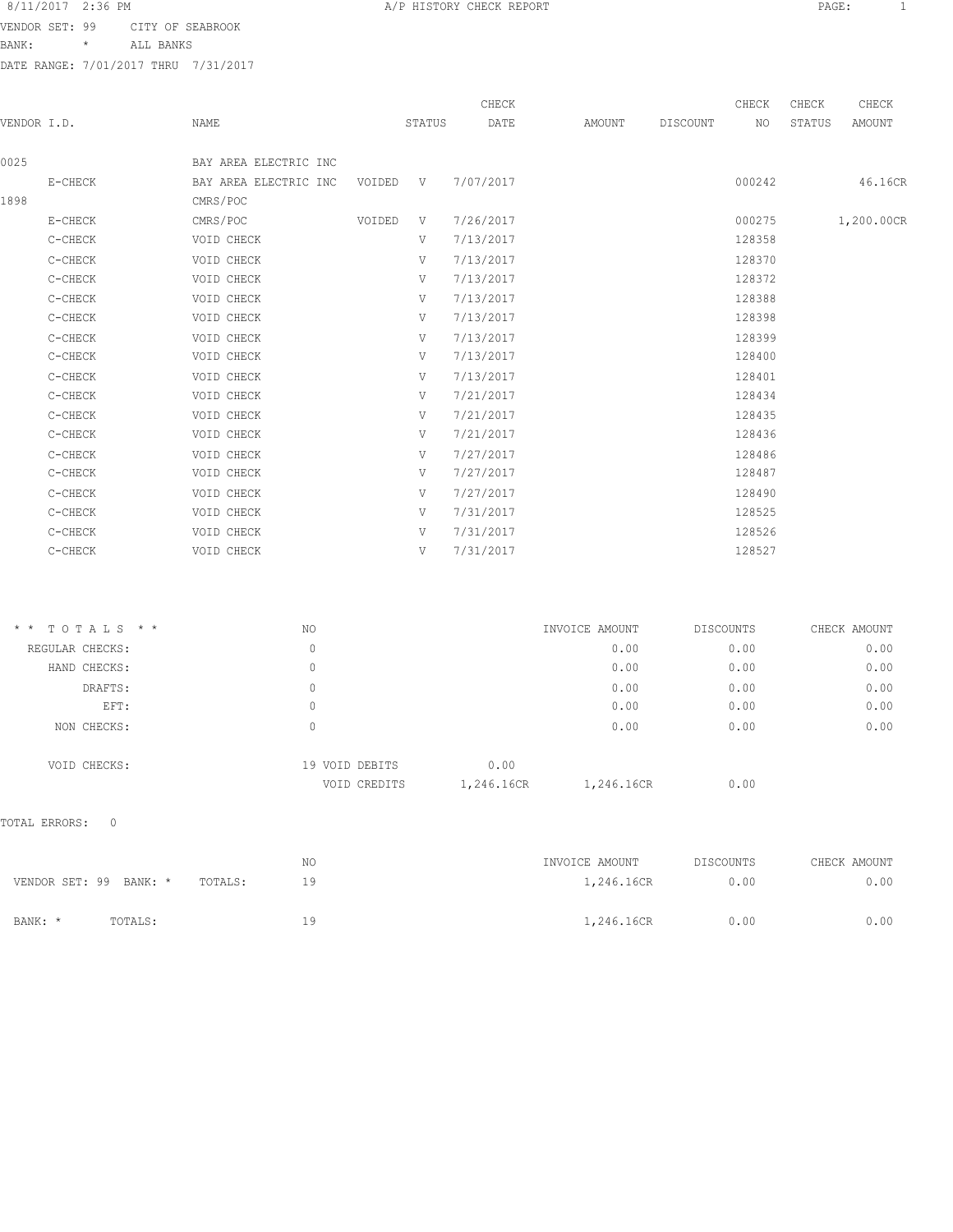|                |    | 8/11/2017 2:36 PM |                   |                                                    | A/P HISTORY CHECK REPORT      |           |          |          |        | PAGE:  |          |  |
|----------------|----|-------------------|-------------------|----------------------------------------------------|-------------------------------|-----------|----------|----------|--------|--------|----------|--|
| VENDOR SET: 70 |    |                   |                   | CITY OF SEABROOK                                   |                               |           |          |          |        |        |          |  |
| BANK:          |    | 70                | SEDC <sub>2</sub> |                                                    |                               |           |          |          |        |        |          |  |
|                |    |                   |                   | DATE RANGE: 7/01/2017 THRU 7/31/2017               |                               |           |          |          |        |        |          |  |
|                |    |                   |                   |                                                    |                               | CHECK     |          |          | CHECK  | CHECK  | CHECK    |  |
| VENDOR I.D.    |    |                   |                   | NAME                                               | STATUS                        | DATE      | AMOUNT   | DISCOUNT | NO     | STATUS | AMOUNT   |  |
| 0135           |    |                   |                   | OFFICE DEPOT                                       |                               |           |          |          |        |        |          |  |
|                |    | I-8011241         |                   | LONG REACH STAPLER                                 | R                             | 7/07/2017 |          |          | 004727 |        |          |  |
|                |    | 70 707-4010       |                   | OFFICE SUPPLIES                                    | LONG REACH STAPLER            |           | 35.19    |          |        |        |          |  |
|                |    | 70 707-4010       |                   | OFFICE SUPPLIES                                    | DRY-ERASE ERASER              |           | 4.58     |          |        |        |          |  |
|                |    | 70 707-4010       |                   | OFFICE SUPPLIES                                    | 4X3 DRY ERASE BOARD           |           | 30.58    |          |        |        |          |  |
|                |    | 70 707-4010       |                   | OFFICE SUPPLIES                                    | WHITE BOARD CLEANER           |           | 2.55     |          |        |        |          |  |
|                |    | 70 707-4010       |                   | OFFICE SUPPLIES                                    | FILE FOLDER LABELS            |           | 12.13    |          |        |        |          |  |
|                |    | 70 707-4010       |                   | OFFICE SUPPLIES                                    | DRY ERASE MARKER              |           | 14.99    |          |        |        | 100.02   |  |
|                |    |                   |                   |                                                    |                               |           |          |          |        |        |          |  |
|                |    |                   |                   |                                                    |                               |           |          |          |        |        |          |  |
|                |    |                   |                   |                                                    |                               |           |          |          |        |        |          |  |
|                |    |                   |                   |                                                    |                               |           |          |          |        |        |          |  |
|                |    |                   |                   |                                                    |                               |           |          |          |        |        |          |  |
|                |    |                   |                   |                                                    |                               |           |          |          |        |        |          |  |
|                |    |                   |                   |                                                    |                               |           |          |          |        |        |          |  |
| 0120           |    |                   |                   | BUSINESS CARD P/C                                  |                               |           |          |          |        |        |          |  |
|                |    | I-201706-6149     |                   | JUN17 CCD STMT CHARGES                             | R                             | 7/13/2017 |          |          | 004729 |        |          |  |
|                |    | 70 707-5300       |                   | TRAINING & CONFERENCE                              | ICSC CONF LAS LAS VE          |           | 231.69   |          |        |        |          |  |
|                |    | 70 707-5300       |                   | TRAINING & CONFERENCE                              | HOTEL CHG ICSC CONF           |           | 408.77   |          |        |        |          |  |
|                |    | 70 707-5300       |                   | TRAINING & CONFERENCE                              | AIRPORT PARKING CHG           |           | 40.00    |          |        |        |          |  |
|                |    | 70 707-5300       |                   | TRAINING & CONFERENCE                              | LUNCH WITH BAHEP REP          |           | 16.50    |          |        |        |          |  |
|                | 70 | 707-5300          |                   | TRAINING & CONFERENCE                              | FOOD FOR JOINT MTG 0          |           | 42.78    |          |        |        |          |  |
|                |    | 70 707-5300       |                   | TRAINING & CONFERENCE                              | LUNCH ERNST & YOUNG           |           | 51.94    |          |        |        | 791.68   |  |
| 0023           |    |                   |                   | BAY AREA HOUSTON                                   |                               |           |          |          |        |        |          |  |
|                |    | I-29472           |                   | 3FQ17 SEDC BAHEP MEMBERSHIP R 7/21/2017            |                               |           |          |          | 004730 |        |          |  |
|                |    | 70 707-5227       |                   | PROF FEES-CONSULTANT 3FQ17 SEDC BAHEP MEM 5,000.00 |                               |           |          |          |        |        | 5,000.00 |  |
| 0017           |    |                   |                   | CROWN TROPHY                                       |                               |           |          |          |        |        |          |  |
|                |    | I-17-29660        |                   | NAME PLATE K FERGUSON R $7/21/2017$                |                               |           |          |          | 004731 |        |          |  |
|                |    |                   | 70 707-5465       | MISC EXPENSE                                       | NAME PLATE K FERGUSO 25.00    |           |          |          |        |        | 25.00    |  |
| 0026           |    |                   |                   | ROSS BANKS MAY CRON & CAVIN                        |                               |           |          |          |        |        |          |  |
|                |    | I-136929          |                   | EDC SLW FEES JUL17                                 | R 7/21/2017                   |           |          |          | 004732 |        |          |  |
|                |    | 70 707-5220       |                   | PROF FEES - LEGAL                                  | EDC SLW FEES JUL17            |           | 3,000.00 |          |        |        |          |  |
|                |    | I-136929A         |                   | APPRAISAL REPORT 1202 3RD ST R 7/21/2017           |                               |           |          |          | 004732 |        |          |  |
|                |    | 70 707-5220       |                   | PROF FEES - LEGAL                                  | APPRAISAL REPORT 120 1,800.00 |           |          |          |        |        | 4,800.00 |  |
|                |    |                   |                   |                                                    |                               |           |          |          |        |        |          |  |
| 0161           |    |                   |                   | SWA GROUP                                          |                               |           |          |          |        |        |          |  |
|                |    | I-170159          |                   | MAIN ST PROTOTYPE MAY17 SVCS R 7/21/2017           |                               |           |          |          | 004733 |        |          |  |

70 707-5227 PROF FEES-CONSULTANT MAIN ST PROTOTYPE MA 12,631.86 12,631.86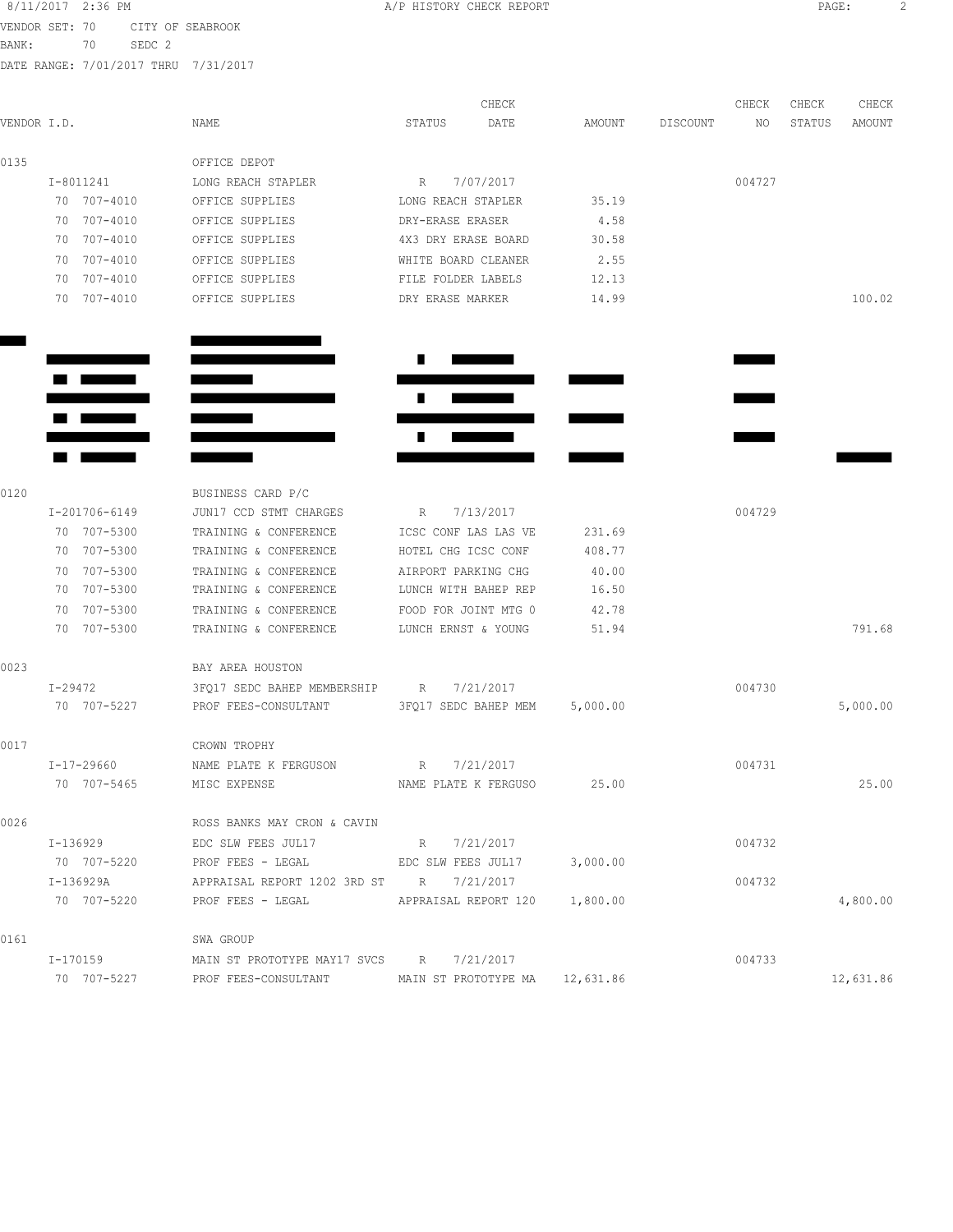8/11/2017 2:36 PM **B A/P HISTORY CHECK REPORT PAGE:** 3 VENDOR SET: 70 CITY OF SEABROOK DATE RANGE: 7/01/2017 THRU 7/31/2017

| .      | ------- | ______ |        |  |
|--------|---------|--------|--------|--|
| BANK : |         | 70     | SEDC 2 |  |
|        |         |        |        |  |

| VENDOR I.D.     | NAME |                | STATUS | CHECK<br>DATE | AMOUNT         | DISCOUNT  | CHECK<br>NO | CHECK<br>STATUS | CHECK<br>AMOUNT |
|-----------------|------|----------------|--------|---------------|----------------|-----------|-------------|-----------------|-----------------|
|                 |      |                |        |               |                |           |             |                 |                 |
| * * TOTALS * *  |      | NO.            |        |               | INVOICE AMOUNT | DISCOUNTS |             |                 | CHECK AMOUNT    |
| REGULAR CHECKS: |      | $\overline{7}$ |        |               | 30,783.84      | 0.00      |             |                 | 30,783.84       |
| HAND CHECKS:    |      | 0              |        |               | 0.00           | 0.00      |             |                 | 0.00            |
| DRAFTS:         |      | 0              |        |               | 0.00           | 0.00      |             |                 | 0.00            |
| EFT:            |      | $\mathbb O$    |        |               | 0.00           | 0.00      |             |                 | 0.00            |
| NON CHECKS:     |      | 0              |        |               | 0.00           | 0.00      |             |                 | 0.00            |
| VOID CHECKS:    |      | 0 VOID DEBITS  |        | 0.00          |                |           |             |                 |                 |
|                 |      | VOID CREDITS   |        | 0.00          | 0.00           | 0.00      |             |                 |                 |
|                 |      |                |        |               |                |           |             |                 |                 |

TOTAL ERRORS: 0

|                         | G/L ACCOUNT    | NAME                  | AMOUNT         |           |              |
|-------------------------|----------------|-----------------------|----------------|-----------|--------------|
|                         |                |                       |                |           |              |
|                         | 70 707-4010    | OFFICE SUPPLIES       | 100.02         |           |              |
|                         | 70 707-5220    | PROF FEES - LEGAL     | 4,800.00       |           |              |
|                         | 707-5227<br>70 | PROF FEES-CONSULTANT  | 17,631.86      |           |              |
|                         | 70 707-5300    | TRAINING & CONFERENCE | 791.68         |           |              |
|                         | 70 707-5465    | MISC EXPENSE          | 25.00          |           |              |
|                         | 70 707-7100    | SALES TAX             | 7,435.28       |           |              |
|                         |                | *** FUND TOTAL ***    | 30,783.84      |           |              |
|                         | NO             |                       | INVOICE AMOUNT | DISCOUNTS | CHECK AMOUNT |
| VENDOR SET: 70 BANK: 70 | 7<br>TOTALS:   |                       | 30,783.84      | 0.00      | 30,783.84    |
| BANK: 70<br>TOTALS:     | 7              |                       | 30,783.84      | 0.00      | 30,783.84    |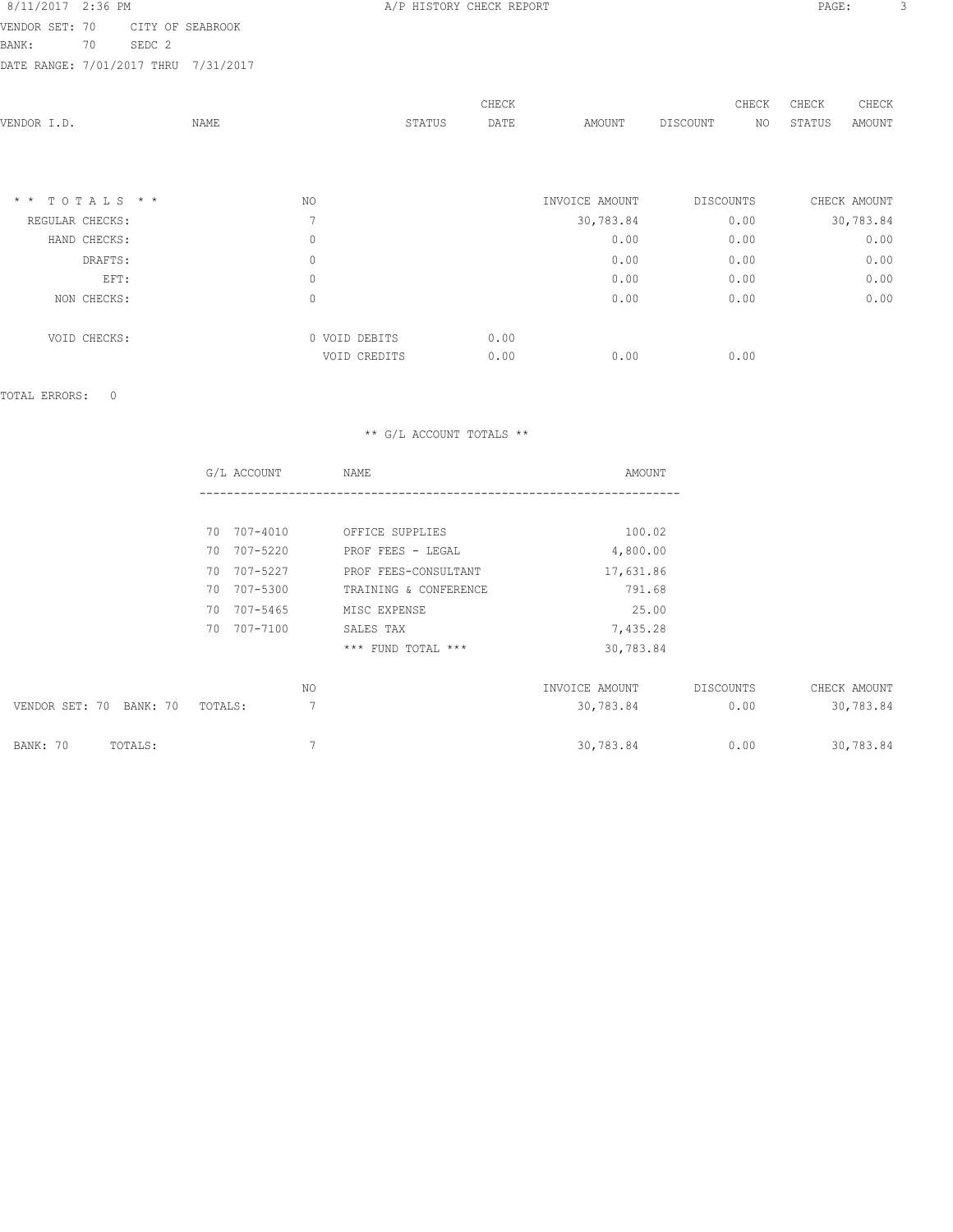VENDOR SET: 99 CITY OF SEABROOK

BANK: AP ACCTS PAYABLE DISBURSEMEN

DATE RANGE: 7/01/2017 THRU 7/31/2017

| 8/11/2017 2:36 PM<br>A/P HISTORY CHECK REPORT<br>PAGE. |  |  |
|--------------------------------------------------------|--|--|
|--------------------------------------------------------|--|--|

CHECK CHECK CHECK CHECK CHECK CHECK CHECK CHECK CHECK CHECK CHECK CHECK CHECK CHECK CHECK CHECK CHECK CHECK CHECK CHECK CHECK CHECK CHECK CHECK CHECK CHECK CHECK CHECK CHECK CHECK CHECK CHECK CHECK CHECK CHECK CHECK CHECK VENDOR I.D. NAME STATUS DATE AMOUNT DISCOUNT NO STATUS AMOUNT 0031 WELLS FARGO I-T3 201707112444 FICA TAXES D 7/11/2017 000114 01 001-1025 FICA TAX PAYABLE FICA TAXES 13,746.02 01 100-3100 FICA TAXES FICA TAXES 212.59 01 102-3100 FICA TAXES FICA TAXES FICA TAXES 1,582.65 01 103-3100 FICA TAXES FICA TAXES FICA TAXES 377.85 01 106-3100 FICA TAXES FICA TAXES 199.82 01 200-3100 FICA TAXES FICA TAXES FICA TAXES 4,108.14 01 210-3100 PAYROLL TAX FICA TAXES 149.37 01 220-3100 FICA TAXES FICA TAXES 499.38 01 400-3100 FICA TAXES FICA TAXES FICA TAXES 1,330.66 01 500-3100 PAYROLL TAX **FICA TAXES** 1,022.74 01 600-3100 PAYROLL TAX FICA TAXES 873.84 01 700-3100 FICA TAXES FICA TAXES FICA TAXES 675.77 15 150-3100 FICA FICA TAXES 180.35 20 902-3100 FICA TAXES FICA TAXES 708.16 20 905-3100 FICA TAXES FICA TAXES 295.25 20 912-3100 FICA TAXES FICA TAXES 730.77 50 501-3100 FICA TAXES FICA TAXES 798.68 I-T4 201707112444 MEDICARE WH D 7/11/2017 000114 01 001-1025 FICA TAX PAYABLE MEDICARE WH 3,214.73 01 100-3100 FICA TAXES MEDICARE WH 49.72 01 102-3100 FICA TAXES MEDICARE WH 370.12 01 103-3100 FICA TAXES MEDICARE WH 88.37 01 106-3100 FICA TAXES MEDICARE WH 46.73 01 200-3100 FICA TAXES MEDICARE WH 960.76 01 210-3100 PAYROLL TAX MEDICARE WH 34.94 01 220-3100 FICA TAXES MEDICARE WH 116.79 01 400-3100 FICA TAXES MEDICARE WH 311.20 01 500-3100 PAYROLL TAX MEDICARE WH 239.18 01 600-3100 PAYROLL TAX MEDICARE WH 204.36 01 700-3100 FICA TAXES MEDICARE WH 158.04 15 150-3100 FICA MEDICARE WH 42.18 20 902-3100 FICA TAXES MEDICARE WH 165.62 20 905-3100 FICA TAXES MEDICARE WH 69.04 20 912-3100 FICA TAXES MEDICARE WH 170.88 50 501-3100 FICA TAXES MEDICARE WH 186.80 33,921.50 0032 WELLS FARGO I-T1 201707112444 WITHHOLDING TAXES D 7/11/2017 000115 01 001-1020 WITHHOLDING PAYABLE WITHHOLDING TAXES 25,929.14 25,929.14 1196 OFFICE OF AG CHILD S UNIT I-RA 201707112444 CHILD SUPPORT D 7/11/2017 000116 01 001-1032 OTHER PAYROLL DEDUCTIONS CHILD SUPPORT 138.46 138.46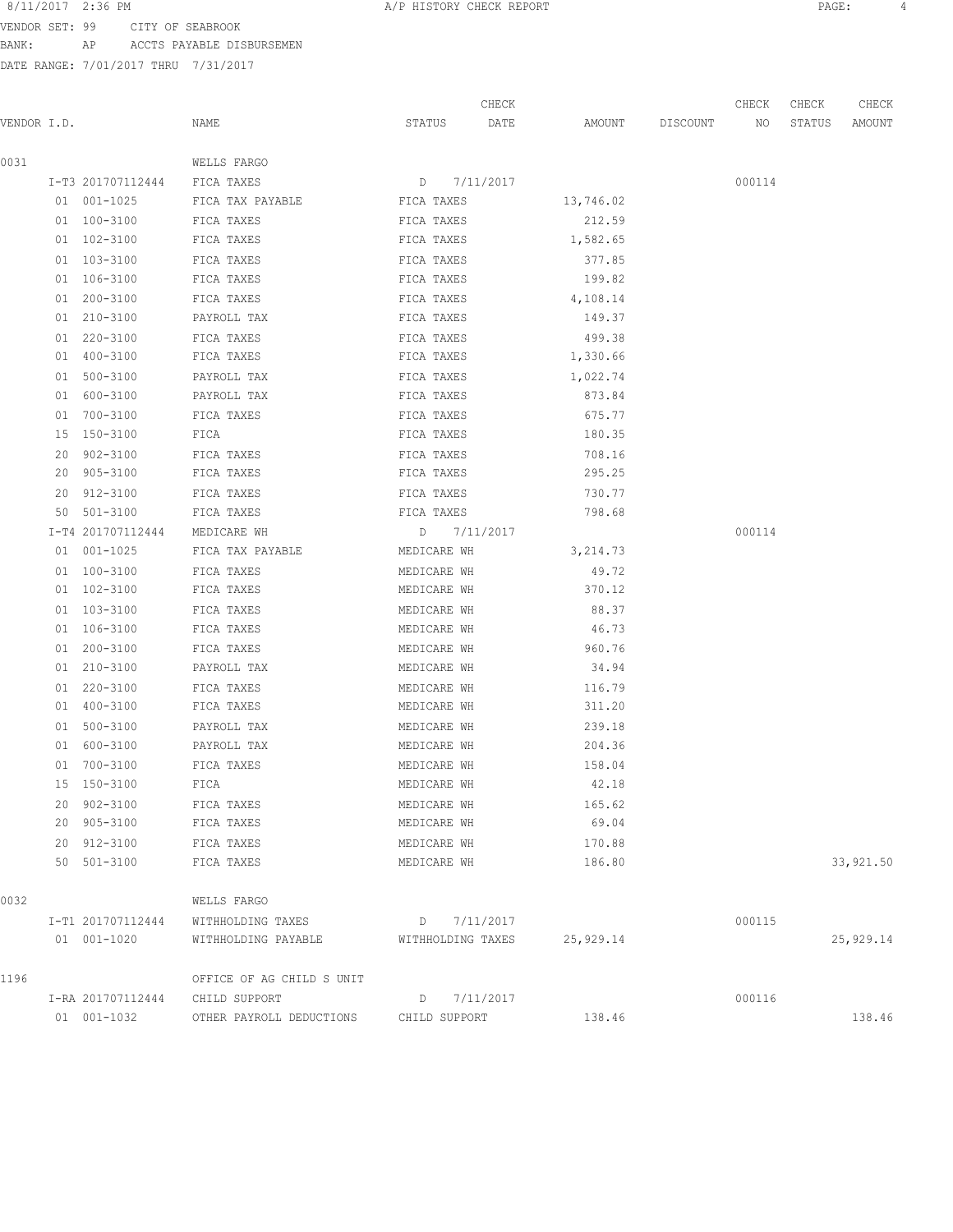| 8/11/2017 2:36 PM |    |                                 | A/P HISTORY CHECK REPORT |  |
|-------------------|----|---------------------------------|--------------------------|--|
|                   |    | VENDOR SET: 99 CITY OF SEABROOK |                          |  |
| BANK:             | AP | ACCTS PAYABLE DISBURSEMEN       |                          |  |

DATE RANGE: 7/01/2017 THRU 7/31/2017

| VENDOR I.D. |    |                                 | NAME                                   | STATUS      | CHECK<br>DATE |           | AMOUNT DISCOUNT | CHECK<br>NO | CHECK<br>STATUS | CHECK<br>AMOUNT |
|-------------|----|---------------------------------|----------------------------------------|-------------|---------------|-----------|-----------------|-------------|-----------------|-----------------|
| 1628        |    |                                 | TX CHILD SUPPORT DISBURSEMENT          |             |               |           |                 |             |                 |                 |
|             |    | I-CS2201707112444 CHILD SUPPORT |                                        |             | D 7/11/2017   |           |                 | 000117      |                 |                 |
|             |    | 01 001-1032                     | OTHER PAYROLL DEDUCTIONS CHILD SUPPORT |             |               | 293.06    |                 |             |                 | 293.06          |
| 1196        |    |                                 | OFFICE OF AG CHILD S UNIT              |             |               |           |                 |             |                 |                 |
|             |    | I-RA 201707252451 CHILD SUPPORT |                                        |             | D 7/31/2017   |           |                 | 000118      |                 |                 |
|             |    | 01  001-1032                    | OTHER PAYROLL DEDUCTIONS CHILD SUPPORT |             |               | 138.46    |                 |             |                 | 138.46          |
| 1628        |    |                                 | TX CHILD SUPPORT DISBURSEMENT          |             |               |           |                 |             |                 |                 |
|             |    | I-CS2201707252451               | CHILD SUPPORT                          |             | D 7/31/2017   |           |                 | 000119      |                 |                 |
|             |    | 01  001-1032                    | OTHER PAYROLL DEDUCTIONS CHILD SUPPORT |             |               | 293.06    |                 |             |                 | 293.06          |
| 0031        |    |                                 | WELLS FARGO                            |             |               |           |                 |             |                 |                 |
|             |    | I-T3 201707252451               | FICA TAXES                             |             | D 7/31/2017   |           |                 | 000120      |                 |                 |
|             |    | 01 001-1025                     | FICA TAX PAYABLE                       | FICA TAXES  |               | 13,943.30 |                 |             |                 |                 |
|             |    | 01 100-3100                     | FICA TAXES                             | FICA TAXES  |               | 264.11    |                 |             |                 |                 |
|             |    | 01 102-3100                     | FICA TAXES                             | FICA TAXES  |               | 1,591.89  |                 |             |                 |                 |
|             |    | 01 103-3100                     | FICA TAXES                             | FICA TAXES  |               | 377.85    |                 |             |                 |                 |
|             |    | 01 106-3100                     | FICA TAXES                             | FICA TAXES  |               | 199.82    |                 |             |                 |                 |
|             |    | 01 200-3100                     | FICA TAXES                             | FICA TAXES  |               | 4,143.41  |                 |             |                 |                 |
|             |    | 01 210-3100                     | PAYROLL TAX                            | FICA TAXES  |               | 205.47    |                 |             |                 |                 |
|             |    | 01 220-3100                     | FICA TAXES                             | FICA TAXES  |               | 511.50    |                 |             |                 |                 |
|             |    | 01 400-3100                     | FICA TAXES                             | FICA TAXES  |               | 1,315.13  |                 |             |                 |                 |
|             |    | 01 500-3100                     | PAYROLL TAX                            | FICA TAXES  |               | 1,008.56  |                 |             |                 |                 |
|             |    | 01 600-3100                     | PAYROLL TAX                            | FICA TAXES  |               | 873.84    |                 |             |                 |                 |
|             |    | 01 700-3100                     | FICA TAXES                             | FICA TAXES  |               | 702.96    |                 |             |                 |                 |
|             |    | 15 150-3100                     | FICA                                   | FICA TAXES  |               | 180.35    |                 |             |                 |                 |
|             |    | 20 902-3100                     | FICA TAXES                             | FICA TAXES  |               | 794.70    |                 |             |                 |                 |
|             |    | 20 905-3100                     | FICA TAXES                             | FICA TAXES  |               | 293.78    |                 |             |                 |                 |
|             |    | 20 912-3100                     | FICA TAXES                             | FICA TAXES  |               | 664.36    |                 |             |                 |                 |
|             |    | 50 501-3100                     | FICA TAXES                             | FICA TAXES  |               | 815.57    |                 |             |                 |                 |
|             |    | I-T4 201707252451               | MEDICARE WH                            |             | D 7/31/2017   |           |                 | 000120      |                 |                 |
|             |    | 01 001-1025                     | FICA TAX PAYABLE                       | MEDICARE WH |               | 3,260.94  |                 |             |                 |                 |
|             |    | 01 100-3100                     | FICA TAXES                             | MEDICARE WH |               | 61.77     |                 |             |                 |                 |
|             |    | 01 102-3100                     | FICA TAXES                             | MEDICARE WH |               | 372.30    |                 |             |                 |                 |
|             |    | 01 103-3100                     | FICA TAXES                             | MEDICARE WH |               | 88.37     |                 |             |                 |                 |
|             |    | 01 106-3100                     | FICA TAXES                             | MEDICARE WH |               | 46.73     |                 |             |                 |                 |
|             |    | 01 200-3100                     | FICA TAXES                             | MEDICARE WH |               | 969.02    |                 |             |                 |                 |
|             |    | 01 210-3100                     | PAYROLL TAX                            | MEDICARE WH |               | 48.05     |                 |             |                 |                 |
|             |    | 01 220-3100                     | FICA TAXES                             | MEDICARE WH |               | 119.64    |                 |             |                 |                 |
|             |    | 01 400-3100                     | FICA TAXES                             | MEDICARE WH |               | 307.58    |                 |             |                 |                 |
|             |    | 01 500-3100                     | PAYROLL TAX                            | MEDICARE WH |               | 235.87    |                 |             |                 |                 |
|             |    | 01 600-3100                     | PAYROLL TAX                            | MEDICARE WH |               | 204.36    |                 |             |                 |                 |
|             |    | 01 700-3100                     | FICA TAXES                             | MEDICARE WH |               | 164.39    |                 |             |                 |                 |
|             |    | 15 150-3100                     | FICA                                   | MEDICARE WH |               | 42.18     |                 |             |                 |                 |
|             |    | 20 902-3100                     | FICA TAXES                             | MEDICARE WH |               | 185.86    |                 |             |                 |                 |
|             | 20 | 905-3100                        | FICA TAXES                             | MEDICARE WH |               | 68.71     |                 |             |                 |                 |
|             | 20 | 912-3100                        | FICA TAXES                             | MEDICARE WH |               | 155.37    |                 |             |                 |                 |

PAGE: 5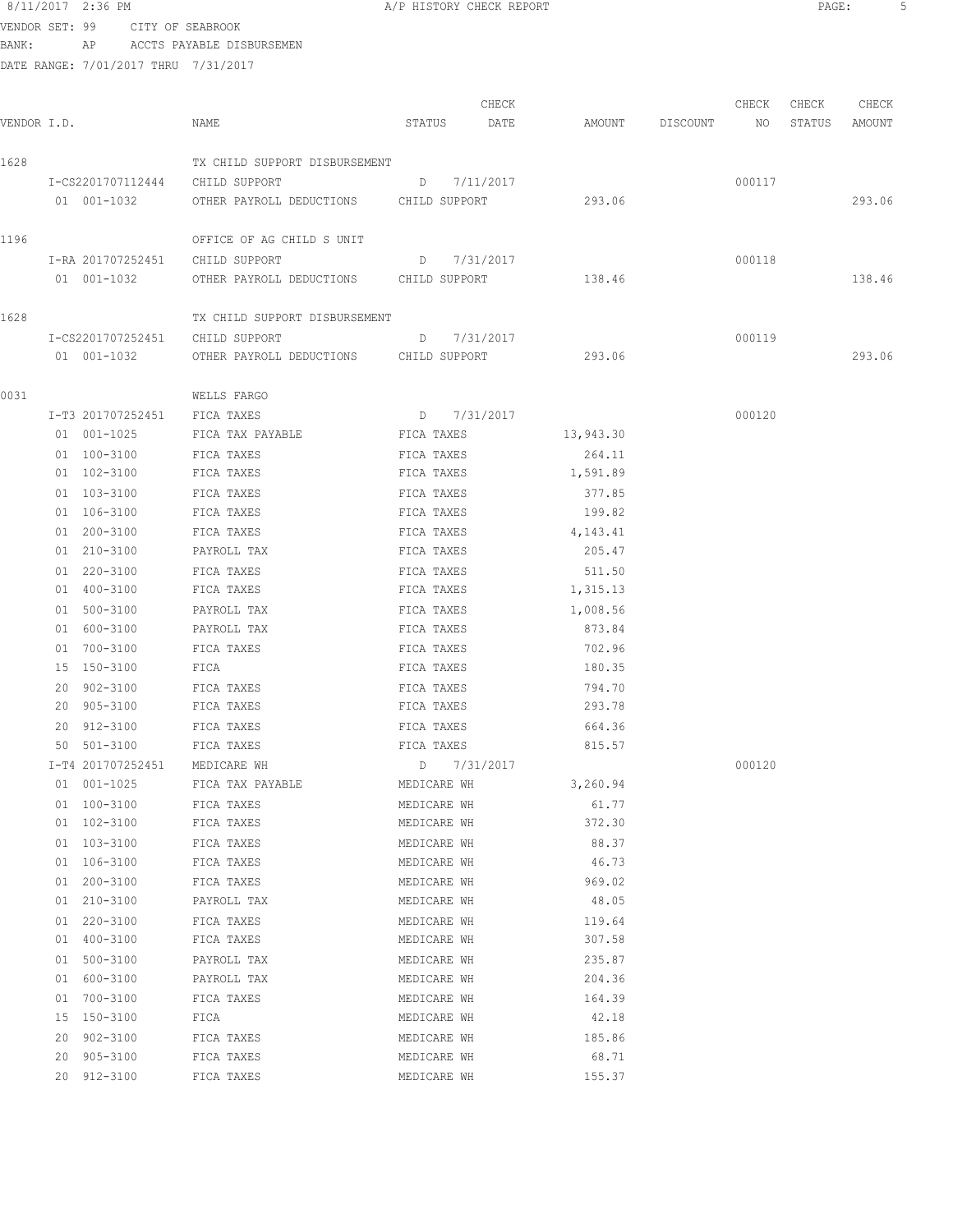8/11/2017 2:36 PM **A/P HISTORY CHECK REPORT PAGE:** 6 VENDOR SET: 99 CITY OF SEABROOK

BANK: AP ACCTS PAYABLE DISBURSEMEN

|             |                               |                                                         |                    | CHECK                         |           |          | CHECK  | CHECK  | CHECK     |
|-------------|-------------------------------|---------------------------------------------------------|--------------------|-------------------------------|-----------|----------|--------|--------|-----------|
| VENDOR I.D. |                               | NAME                                                    | STATUS             | DATE                          | AMOUNT    | DISCOUNT | NO     | STATUS | AMOUNT    |
| 0031        |                               | CONT<br>WELLS FARGO                                     |                    |                               |           |          |        |        |           |
|             | I-T4 201707252451 MEDICARE WH |                                                         | D 7/31/2017        |                               |           |          | 000120 |        |           |
|             | 50 501-3100                   | FICA TAXES                                              | MEDICARE WH        |                               | 190.74    |          |        |        | 34,408.48 |
| 0032        |                               | WELLS FARGO                                             |                    |                               |           |          |        |        |           |
|             |                               | I-T1 201707252451 WITHHOLDING TAXES                     | D 7/31/2017        |                               |           |          | 000121 |        |           |
|             | 01 001-1020                   | WITHHOLDING PAYABLE WITHHOLDING TAXES                   |                    |                               | 26,599.59 |          |        |        | 26,599.59 |
| 0025        |                               | BAY AREA ELECTRIC INC                                   |                    |                               |           |          |        |        |           |
|             | I-1196574-00                  | 15 FLUOR LAMPS                                          | $V$ and $V$        | 7/07/2017                     |           |          | 000242 |        | 46.16     |
| 0025        |                               | BAY AREA ELECTRIC INC                                   |                    |                               |           |          |        |        |           |
|             | E-CHECK                       | BAY AREA ELECTRIC INC VOIDED V 7/07/2017                |                    |                               |           |          | 000242 |        | 46.16CR   |
| 0060        |                               | CLEAR LAKE EMERGENCY MED CORPS                          |                    |                               |           |          |        |        |           |
|             | I-201707-CLEMC                | AMBULANCE CONTRACT SVCS JUL17 E 7/07/2017               |                    |                               |           |          | 000243 |        |           |
|             | 01 107-5230                   | CONTRACT-AMBULANCE SERV AMBULANCE CONTRACT S 17,845.58  |                    |                               |           |          |        |        | 17,845.58 |
| 0120        |                               | KROGER'S                                                |                    |                               |           |          |        |        |           |
|             | I-201706-H22869               | JUN17 KROGER STMT CHARGES E 7/07/2017                   |                    |                               |           |          | 000244 |        |           |
|             | 01 400-4400                   | SUPPLIES                                                | AAA BATTERIES      |                               | 27.04     |          |        |        |           |
|             | 01 400-4400                   | SUPPLIES                                                | MISC FOOD SUPPLIES |                               | 63.55     |          |        |        |           |
|             | 01 400-5464                   | EVENTS                                                  |                    | POPCORN BOXES MOVIE           | 19.42     |          |        |        |           |
|             | 01 400-5464                   | EVENTS                                                  |                    | SODAS FOR MOVIE NIGH          | 28.12     |          |        |        |           |
|             | 01 400-5464                   | EVENTS                                                  |                    | POPCORN FOR MOVIE NI          | 17.84     |          |        |        | 155.97    |
| 0168        |                               | ROBERT C RICHTER JR                                     |                    |                               |           |          |        |        |           |
|             | I-20170623-RR                 | PROSECUTOR SVCS TO 061917 E 7/07/2017                   |                    |                               |           |          | 000245 |        |           |
|             | 01 700-3015                   | CONTRACT LABOR <b>EXECUTOR SVCS TO 0 1,650.00</b>       |                    |                               |           |          |        |        | 1,650.00  |
| 0776        |                               | USA BLUEBOOK C# 312524                                  |                    |                               |           |          |        |        |           |
|             | I-283894                      | 10 SEAT & TUBE CONNECT O RINGS E 7/07/2017              |                    |                               |           |          | 000246 |        |           |
|             | 20 912-5120                   | MAINT-SEWER SYSTEM MINOR 10 SEAT & TUBE CONNE 188.87    |                    |                               |           |          |        |        | 188.87    |
| 1537        |                               | PURIFY                                                  |                    |                               |           |          |        |        |           |
|             | I-141295574451                | 1000 GALS SODIUM BISULFITE B 7/07/2017                  |                    |                               |           |          | 000247 |        |           |
|             | 20 912-5280                   | CHEMICAL SUPPLIES                                       |                    | 1000 GALS SODIUM BIS 1,640.00 |           |          |        |        | 1,640.00  |
| 1898        |                               | CMRS/POC                                                |                    |                               |           |          |        |        |           |
|             |                               | I-201707-POSTAGE POSTAGE METER REFILL JUL17 E 7/07/2017 |                    |                               |           |          | 000248 |        |           |
|             | 01 107-4011                   | POSTAGE                                                 |                    | POSTAGE METER REFILL 2,000.00 |           |          |        |        | 2,000.00  |
| 2555        |                               | A & B ENVIRONMENTAL SERVICES I                          |                    |                               |           |          |        |        |           |
|             | I-246979                      | 1 COLIFORM TEST RUSH 062117 E 7/07/2017                 |                    |                               |           |          | 000249 |        |           |
|             | 20 902-5285 LABORATORY FEES   | 1 COLIFORM TEST RUSH                                    |                    |                               | 50.00     |          |        |        |           |
|             | I-249278                      | 5 COLIFORM TESTS 061217 E 7/07/2017                     |                    |                               |           |          | 000249 |        |           |
|             | 20 902-5285                   | LABORATORY FEES                                         |                    | 5 COLIFORM TESTS 061          | 125.00    |          |        |        | 175.00    |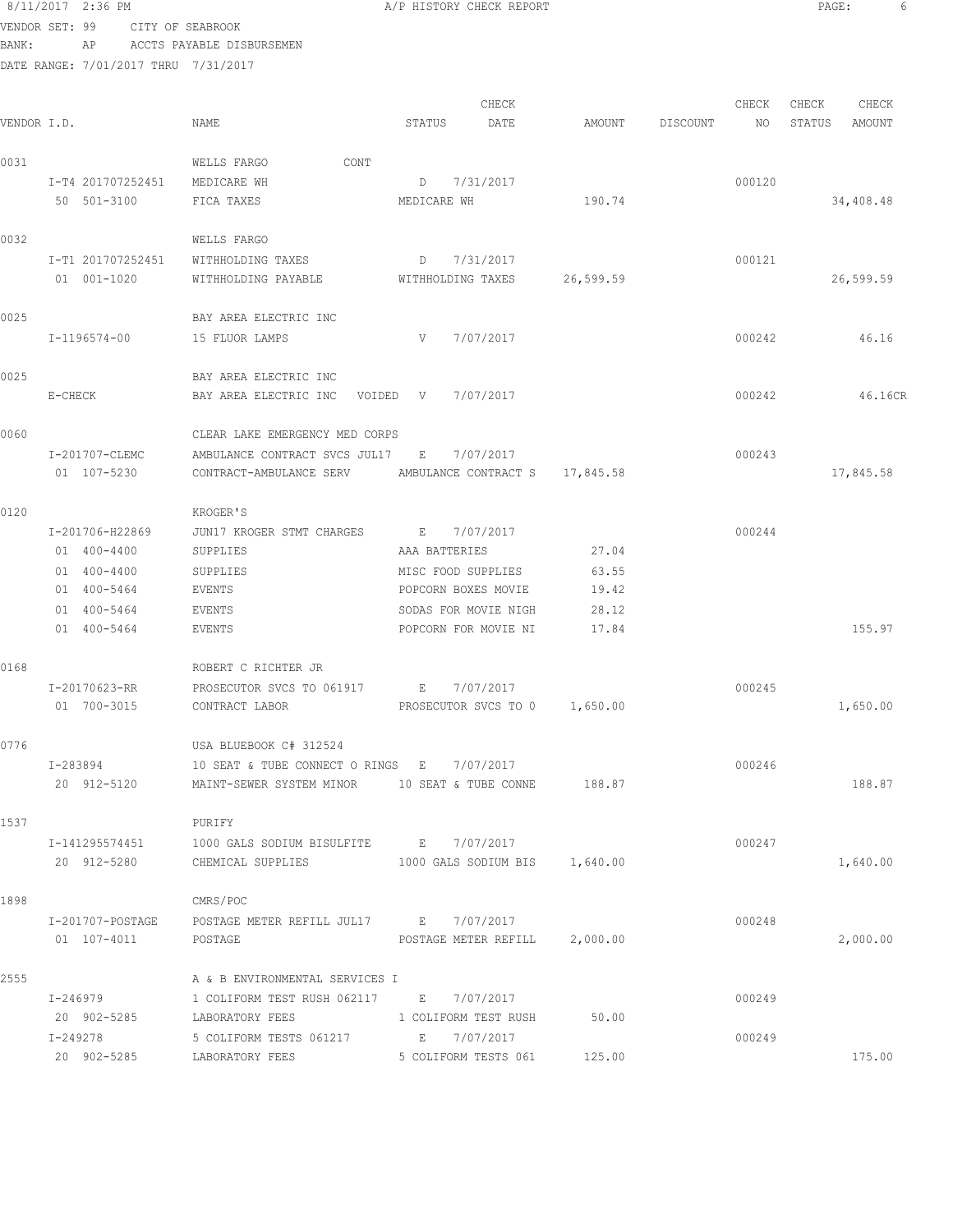# 8/11/2017 2:36 PM **B A/P HISTORY CHECK REPORT PAGE:** 7 VENDOR SET: 99 CITY OF SEABROOK

BANK: AP ACCTS PAYABLE DISBURSEMEN

| VENDOR I.D. |                   | NAME                                                            | STATUS<br>DATE                 | CHECK | AMOUNT DISCOUNT NO STATUS AMOUNT | CHECK  | CHECK | CHECK     |
|-------------|-------------------|-----------------------------------------------------------------|--------------------------------|-------|----------------------------------|--------|-------|-----------|
| 0088        |                   | GULF COAST WASTE DISPOSAL AUTH                                  |                                |       |                                  |        |       |           |
|             |                   | I-062006 LAB TESTS ANALYSIS MAY17 E 7/13/2017                   |                                |       |                                  | 000250 |       |           |
|             |                   | 20 912-5285 LABORATORY FEES LAB TESTS ANALYSIS M 567.60         |                                |       |                                  |        |       | 567.60    |
| 0109        |                   | IRON MOUNTAIN                                                   |                                |       |                                  |        |       |           |
|             | I-NYV4073         | PD ONSITE SHRED SVCS JUN17 E 7/13/2017                          |                                |       |                                  | 000251 |       |           |
|             |                   | 01 200-5030 RENTALS & SERVICE AGRMTS PD ONSITE SHRED SVCS 65.47 |                                |       |                                  |        |       | 65.47     |
| 0168        |                   | ROBERT C RICHTER JR                                             |                                |       |                                  |        |       |           |
|             | I-20170717-RR     | PROSECUTOR SVCS TO 070317 E 7/13/2017                           |                                |       |                                  | 000252 |       |           |
|             | 01 700-3015       | CONTRACT LABOR                                                  | PROSECUTOR SVCS TO 0 1,050.00  |       |                                  |        |       | 1,050.00  |
| 0438        |                   | SEABROOK POLICE OFFICERS ASSOC                                  |                                |       |                                  |        |       |           |
|             | I-SPA201707112444 | EMPLOYEE DEDUCTIONS                                             | E 7/13/2017                    |       |                                  | 000253 |       |           |
|             | 01 001-1032       | OTHER PAYROLL DEDUCTIONS EMPLOYEE DEDUCTIONS 135.00             |                                |       |                                  |        |       | 135.00    |
| 1611        |                   | AMERICAN JANITORIAL SERVICES L                                  |                                |       |                                  |        |       |           |
|             | $I - 36275$       | JANITORIAL SVCS CH PD JUL17 E 7/13/2017                         |                                |       |                                  | 000254 |       |           |
|             | 01 107-5175       | JANITORIAL SERVICES JANITORIAL SVCS CH J 850.00                 |                                |       |                                  |        |       |           |
|             | 01 200-5175       | JANITORIAL SERVICES                                             | JANITORIAL SVCS PD J           |       | 875.00                           |        |       | 1,725.00  |
| 2555        |                   | A & B ENVIRONMENTAL SERVICES I                                  |                                |       |                                  |        |       |           |
|             | I-246979A         | 1 COLIFORM TEST RUSH 062117 B 7/13/2017                         |                                |       |                                  | 000255 |       |           |
|             | 20 902-5285       | LABORATORY FEES 1 COLIFORM TEST RUSH 50.00                      |                                |       |                                  |        |       | 50.00     |
| 2727        |                   | POOLSURE                                                        |                                |       |                                  |        |       |           |
|             | I-141295574311    | 100GAL BLEACH 061917 MONROE SP E 7/13/2017                      |                                |       |                                  | 000256 |       |           |
|             | 01 400-4090       | POOL SUPPLIES                                                   | 100GAL BLEACH 061917 94.00     |       |                                  |        |       |           |
|             | I-141295574361    | 650GAL BLEACH POOL ACID 061917 E 7/13/2017                      |                                |       |                                  | 000256 |       |           |
|             | 01 400-4090       | POOL SUPPLIES                                                   | 650GAL BLEACH POOL A 655.85    |       |                                  |        |       | 749.85    |
| 2747        |                   | KRUEGER INTERNATIONAL, INC.                                     |                                |       |                                  |        |       |           |
|             | I-13774529        | FURNITURE FOR PWAC BLDG                                         | E 7/13/2017                    |       |                                  | 000257 |       |           |
|             | 32 321-6020       | EOUIPMENT                                                       | FURNITURE FOR PWAC B 10,104.14 |       |                                  |        |       |           |
|             | I-13775102        | FURNITURE FOR PWAC BLDG                                         | E 7/13/2017                    |       |                                  | 000257 |       |           |
|             | 32 321-6020       | EQUIPMENT                                                       | FURNITURE FOR PWAC B           |       | 41,819.96                        |        |       |           |
|             | I-13775701        | NEENA BENCHES PWAC                                              | 7/13/2017<br>E                 |       |                                  | 000257 |       |           |
|             | 32 321-6020       | EQUIPMENT                                                       | NEENA BENCHES PWAC             |       | 511.97                           |        |       |           |
|             | I-13775952        | STRIVE CHAIRS STOOLS BASE PWAC E                                | 7/13/2017                      |       |                                  | 000257 |       |           |
|             | 32 321-6020       | EQUIPMENT                                                       | STRIVE CHAIRS STOOLS 38,219.01 |       |                                  |        |       |           |
|             | 32 032-1005       | ACCTS PAYABLE/RETAINAGE NETAINAGE FURNITURE                     |                                |       | 10,000.00CR                      |        |       |           |
|             | I-13776545        | METAL STORAGE UNITS PWAC                                        | E 7/13/2017                    |       |                                  | 000257 |       |           |
|             | 32 321-6020       | EQUIPMENT                                                       | METAL STORAGE UNITS            |       | 8,001.81                         |        |       | 88,656.89 |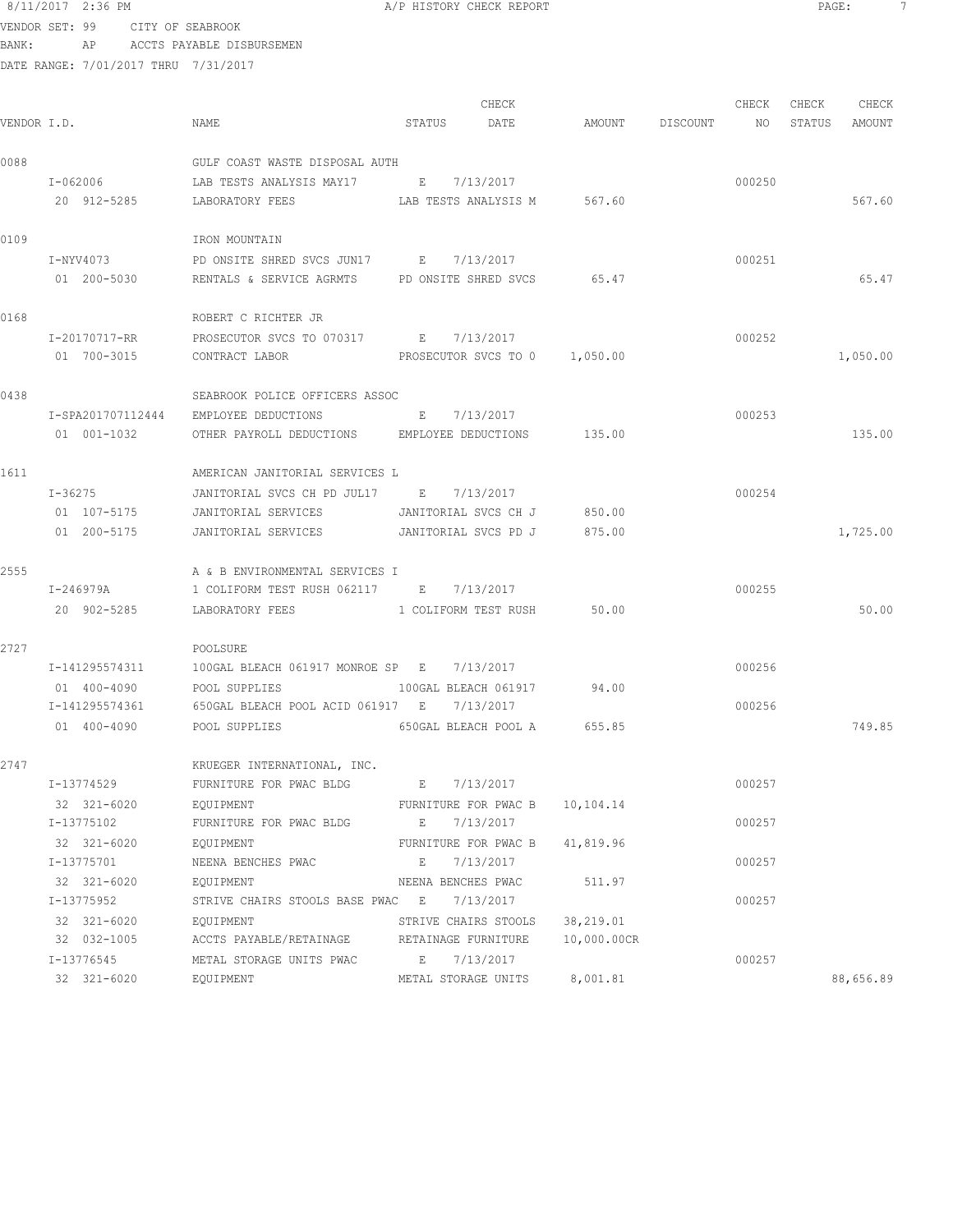VENDOR SET: 99 CITY OF SEABROOK BANK: AP ACCTS PAYABLE DISBURSEMEN

|             |                |                                                        |                      | CHECK                |           |          | CHECK  | CHECK  | CHECK     |
|-------------|----------------|--------------------------------------------------------|----------------------|----------------------|-----------|----------|--------|--------|-----------|
| VENDOR I.D. |                | NAME                                                   | STATUS               | DATE                 | AMOUNT    | DISCOUNT | NO     | STATUS | AMOUNT    |
| 0058        |                | CLEAR CREEK EQUIPMENT                                  |                      |                      |           |          |        |        |           |
|             | I-78186        | JLG T350 TOWABLE LIFT 35 BOOM E                        |                      | 7/21/2017            |           |          | 000258 |        |           |
|             | 20 912-5030    | RENTALS & SERVICE AGRMTS JLG T350 TOWABLE LIF          |                      |                      | 260.18    |          |        |        | 260.18    |
| 0109        |                | IRON MOUNTAIN                                          |                      |                      |           |          |        |        |           |
|             | I-NYT6840      | STORAGE 07/2017                                        | E                    | 7/21/2017            |           |          | 000259 |        |           |
|             | 01 700-5030    | RENTALS & SERVICE AGRMTS STORAGE 07/2017               |                      |                      | 120.60    |          |        |        |           |
|             | I-NYT7328      | VAULT RECORD STORAGE JUL17                             | $\mathbb{E}$         | 7/21/2017            |           |          | 000259 |        |           |
|             | 01 107-5030    | RENTALS & SERVICE AGRMTS                               |                      | July Records Storage | 294.45    |          |        |        |           |
|             | I-NYT9757      | ADMIN RECORD STORAGE JUL17                             | E 7/21/2017          |                      |           |          | 000259 |        |           |
|             | 01 107-5030    | RENTALS & SERVICE AGRMTS                               | July Records Admin   |                      | 226.58    |          |        |        | 641.63    |
| 0854        |                | STAR BUSINESS PRODUCTS                                 |                      |                      |           |          |        |        |           |
|             | I-30442        | FLOOD SAFETY MAILER                                    | E                    | 7/21/2017            |           |          | 000260 |        |           |
|             | 01 600-4010    | OFFICE SUPPLIES                                        | FLOOD SAFETY MAILER  |                      | 1,076.54  |          |        |        |           |
|             | $I-30501$      | INSP STICKER FLOUR GREEN                               | E                    | 7/21/2017            |           |          | 000260 |        |           |
|             | 01 600-4010    | OFFICE SUPPLIES                                        | INSP STICKER FLOUR G |                      | 519.77    |          |        |        |           |
|             | $I - 30502$    | FLOUR RED INSP STICKER                                 | E                    | 7/21/2017            |           |          | 000260 |        |           |
|             | 01 600-4010    | OFFICE SUPPLIES                                        | FLOUR RED INSP STICK |                      | 311.11    |          |        |        | 1,907.42  |
| 1125        |                | LAYNE CHRISTENSEN COMPANY                              |                      |                      |           |          |        |        |           |
|             | I-89093253     | WELL 3 REPAIR MAJOR                                    | E                    | 7/21/2017            |           |          | 000261 |        |           |
|             | 20 902-6090    | WATER SYSTEM/MAJOR                                     | WELL 3 REPAIR MAJOR  |                      | 32,640.00 |          |        |        | 32,640.00 |
| 1220        |                | BIRCH COMMUNICATIONS INC                               |                      |                      |           |          |        |        |           |
|             | I-24352017     | JULY SVC 2017                                          | $E_{\perp}$          | 7/21/2017            |           |          | 000262 |        |           |
|             | 01 106-5400    | TELEPHONE                                              | JULY SVC 2017        |                      | 637.22    |          |        |        |           |
|             | 01 107-5400    | TELEPHONE                                              | JULY SVC 2017        |                      | 2.47      |          |        |        |           |
|             | 01 200-5400    | TELEPHONE                                              | JULY SVC 2017        |                      | 2.48      |          |        |        |           |
|             | 01 400-5400    | TELEPHONE                                              | JULY SVC 2017        |                      | 175.98    |          |        |        |           |
|             | 01 500-5400    | TELEPHONE                                              | JULY SVC 2017        |                      | 54.56     |          |        |        |           |
|             | 20 902-5400    | TELEPHONE                                              | JULY SVC 2017        |                      | 79.06     |          |        |        |           |
|             | 20 912-5400    | TELEPHONE                                              | JULY SVC 2017        |                      | 128.05    |          |        |        | 1,079.82  |
| 1537        |                | PURIFY                                                 |                      |                      |           |          |        |        |           |
|             | I-141295574684 | BULK BLEACH DELIVERED E 7/21/2017                      |                      |                      |           |          | 000263 |        |           |
|             | 20 912-5280    | CHEMICAL SUPPLIES BULK BLEACH DELIVERE 2,714.00        |                      |                      |           |          |        |        | 2,714.00  |
| 1544        |                | HD SUPPLY WATERWORKS, LTD                              |                      |                      |           |          |        |        |           |
|             | I-H390096      | PVC SDR35 PIPE, GLUE, PEIMER E 7/21/2017               |                      |                      |           |          | 000264 |        |           |
|             | 20 912-5120    | MAINT-SEWER SYSTEM MINOR PVC SDR35 PIPE, GLUE          |                      |                      | 544.84    |          |        |        |           |
|             | I-H392396      | 4 CHECK VALVES AND 4POP UP CLE E 7/21/2017             |                      |                      |           |          | 000264 |        |           |
|             | 20 912-5120    | MAINT-SEWER SYSTEM MINOR 4 CHECK VALVES AND 4 447.59   |                      |                      |           |          |        |        |           |
|             | I-H408830      | 4 PVC SWING CHK SW 1520-40 E 7/21/2017                 |                      |                      |           |          | 000264 |        |           |
|             | 20 912-5120    | MAINT-SEWER SYSTEM MINOR 4 PVC SWING CHK SW 1 49.03    |                      |                      |           |          |        |        |           |
|             | I-H429319      | HDPE PIPE N-12RCP ADPT ADS REP $E = \frac{7}{21/2017}$ |                      |                      |           |          | 000264 |        |           |
|             | 01 500-5145    | MAINT-DRAINAGE HDPE PIPE N-12RCP AD                    |                      |                      | 468.46    |          |        |        | 1,509.92  |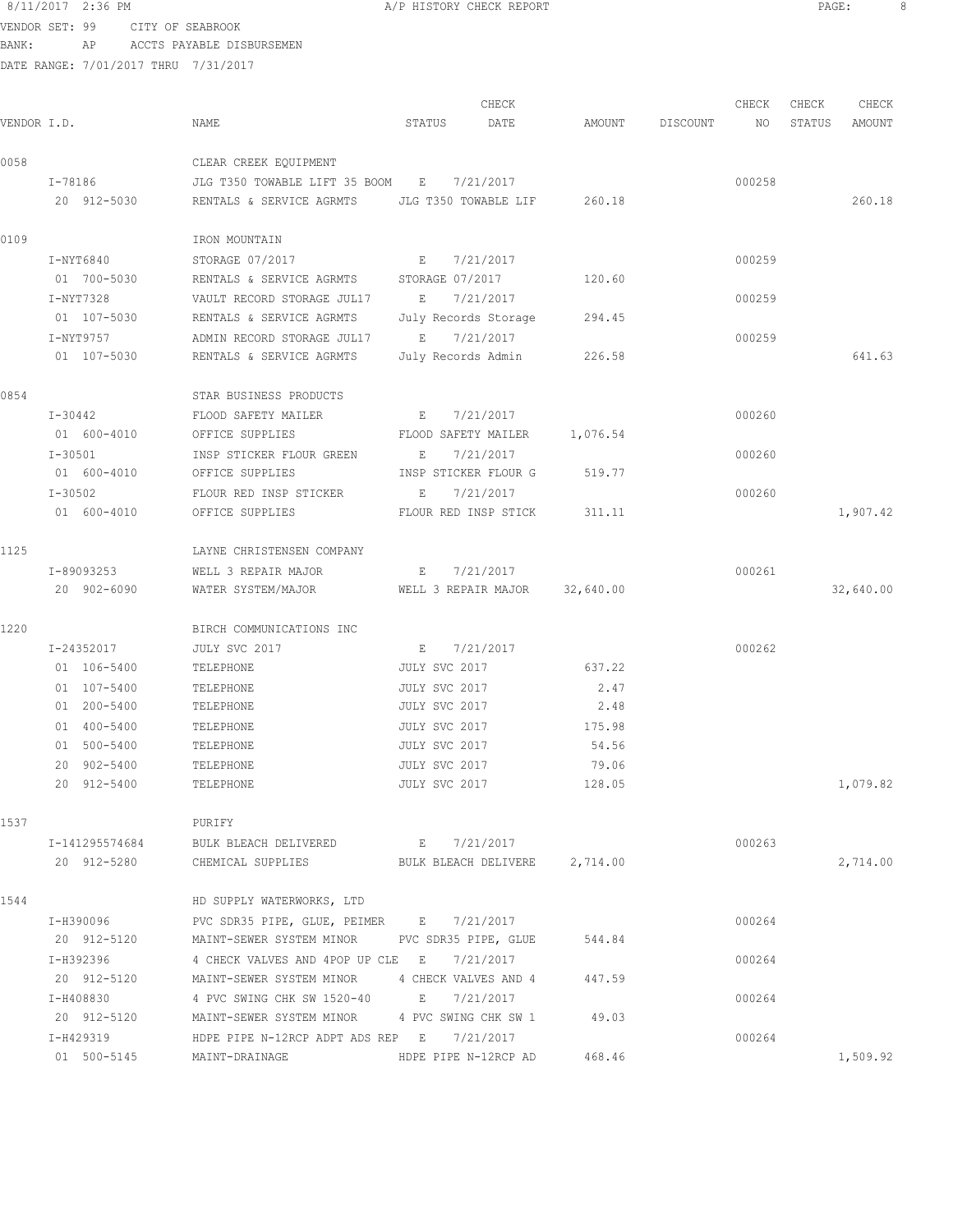VENDOR SET: 99 CITY OF SEABROOK BANK: AP ACCTS PAYABLE DISBURSEMEN

|             |                   |                                                          |                      | CHECK               |                               |                 | CHECK  | CHECK  | CHECK      |
|-------------|-------------------|----------------------------------------------------------|----------------------|---------------------|-------------------------------|-----------------|--------|--------|------------|
| VENDOR I.D. |                   | NAME                                                     | STATUS DATE          |                     |                               | AMOUNT DISCOUNT | NO     | STATUS | AMOUNT     |
| 1611        |                   | AMERICAN JANITORIAL SERVICES L                           |                      |                     |                               |                 |        |        |            |
|             | $I - 36480$       | CAROTHERS 5/18 5/31 06/3 06/7 E 7/21/2017                |                      |                     |                               |                 | 000265 |        |            |
|             | 41 410-5175       | JANITORIAL                                               |                      | CAROTHERS 5/18 5/31 | 620.00                        |                 |        |        |            |
|             | I-36596           | TRASH LINERS 06/15/17                                    | E 7/21/2017          |                     |                               |                 | 000265 |        |            |
|             | 01 107-5175       | JANITORIAL SERVICES                                      | TRASH LINERS 06/15/1 |                     | 60.43                         |                 |        |        |            |
|             | I-36638           | SVC JULY 2017SVFD                                        | $\mathbf{E}$         | 7/21/2017           |                               |                 | 000265 |        |            |
|             | 01 230-5175       | JANITORIAL SERVICE SVC JULY 2017SVFD                     |                      |                     | 580.00                        |                 |        |        | 1,260.43   |
| 2005        |                   | NEOPOST USA INC                                          |                      |                     |                               |                 |        |        |            |
|             | I-N6629106        | CH POSTAGE METER LEASE JUL17 E 7/21/2017                 |                      |                     |                               |                 | 000266 |        |            |
|             | 01 107-5030       | RENTALS & SERVICE AGRMTS July Postage Meter 236.26       |                      |                     |                               |                 |        |        | 236.26     |
| 2205        |                   | CIVICPLUS                                                |                      |                     |                               |                 |        |        |            |
|             | I-165702          | SH146 PKG SETUP HOSTING THEMES E 7/21/2017               |                      |                     |                               |                 | 000267 |        |            |
|             | 01 001-0507       | DUE FROM EDC                                             | SH146 PKG SETUP HOST |                     | 6,000.00                      |                 |        |        |            |
|             | $I - 165703$      | SEDC PKG SETUP HEADER HOSTING E 7/21/2017                |                      |                     |                               |                 | 000267 |        |            |
|             | 01 001-0507       | DUE FROM EDC                                             | SEDC PKG SETUP HEADE |                     | 3,500.00                      |                 |        |        |            |
|             | I-165704          | TOURISM PKG SETUP HOST THEMES E 7/21/2017                |                      |                     |                               |                 | 000267 |        |            |
|             | 15 150-5010       | ADVERTISING                                              |                      |                     | TOURISM PKG SETUP HO 6,000.00 |                 |        |        | 15,500.00  |
| 2711        |                   | JOHNSON SUPPLY & EQUIPMENT COR                           |                      |                     |                               |                 |        |        |            |
|             | I-17344204        | 4182 24 CALGON CAL BLUE PLUS $Q$ E 7/21/2017             |                      |                     |                               |                 | 000268 |        |            |
|             | 01 400-5180       | MAINT-BLDGS & GROUNDS 4182 24 CALGON CAL B 9.33          |                      |                     |                               |                 |        |        | 9.33       |
| 2715        |                   | CHASTANG ENTERPRISES INC                                 |                      |                     |                               |                 |        |        |            |
|             | I-34368           | 2017 FORD EXPLORER BLACK 4116 E                          |                      | 7/21/2017           |                               |                 | 000269 |        |            |
|             | 81 810-6010       | VEHICLES-PATROL 7 YR 2017 FORD EXPLORER B 28,593.00      |                      |                     |                               |                 |        |        |            |
|             | I-34369           | 2017 FORD EXPLORER BLACK 4115 E 7/21/2017                |                      |                     |                               |                 | 000269 |        |            |
|             | 81 810-6010       | VEHICLES-PATROL 7 YR 2017 FORD EXPLORER B 28,593.00      |                      |                     |                               |                 |        |        | 57,186.00  |
| 1898        |                   | CMRS/POC                                                 |                      |                     |                               |                 |        |        |            |
|             |                   | I-20170726 POSTAGE POSTAGE ADDED 07262017MRP E 7/26/2017 |                      |                     |                               |                 | 000274 |        |            |
|             | 01 107-4011       | POSTAGE ADDED 072620 1,200.00<br>POSTAGE                 |                      |                     |                               |                 |        |        | 1,200.00   |
| 1898        |                   | CMRS/POC                                                 |                      |                     |                               |                 |        |        |            |
|             | I-20170726postmrp | POSTAGE 07262017MRP                                      | V —                  | 7/26/2017           |                               |                 | 000275 |        | 1,200.00   |
|             |                   |                                                          |                      |                     |                               |                 |        |        |            |
| 1898        |                   | CMRS/POC                                                 |                      |                     |                               |                 |        |        |            |
|             | E-CHECK           | CMRS/POC                                                 | VOIDED V 7/26/2017   |                     |                               |                 | 000275 |        | 1,200.00CR |
| 0058        |                   | CLEAR CREEK EQUIPMENT                                    |                      |                     |                               |                 |        |        |            |
|             | I-78194           | JLG T350 TOWABLE LIFT BOOM 35 E 7/27/2017                |                      |                     |                               |                 | 000276 |        |            |
|             | 20 902-5030       | RENTALS & SERVICE AGRMTS                                 | JLG T350 TOWABLE LIF |                     | 260.18                        |                 |        |        | 260.18     |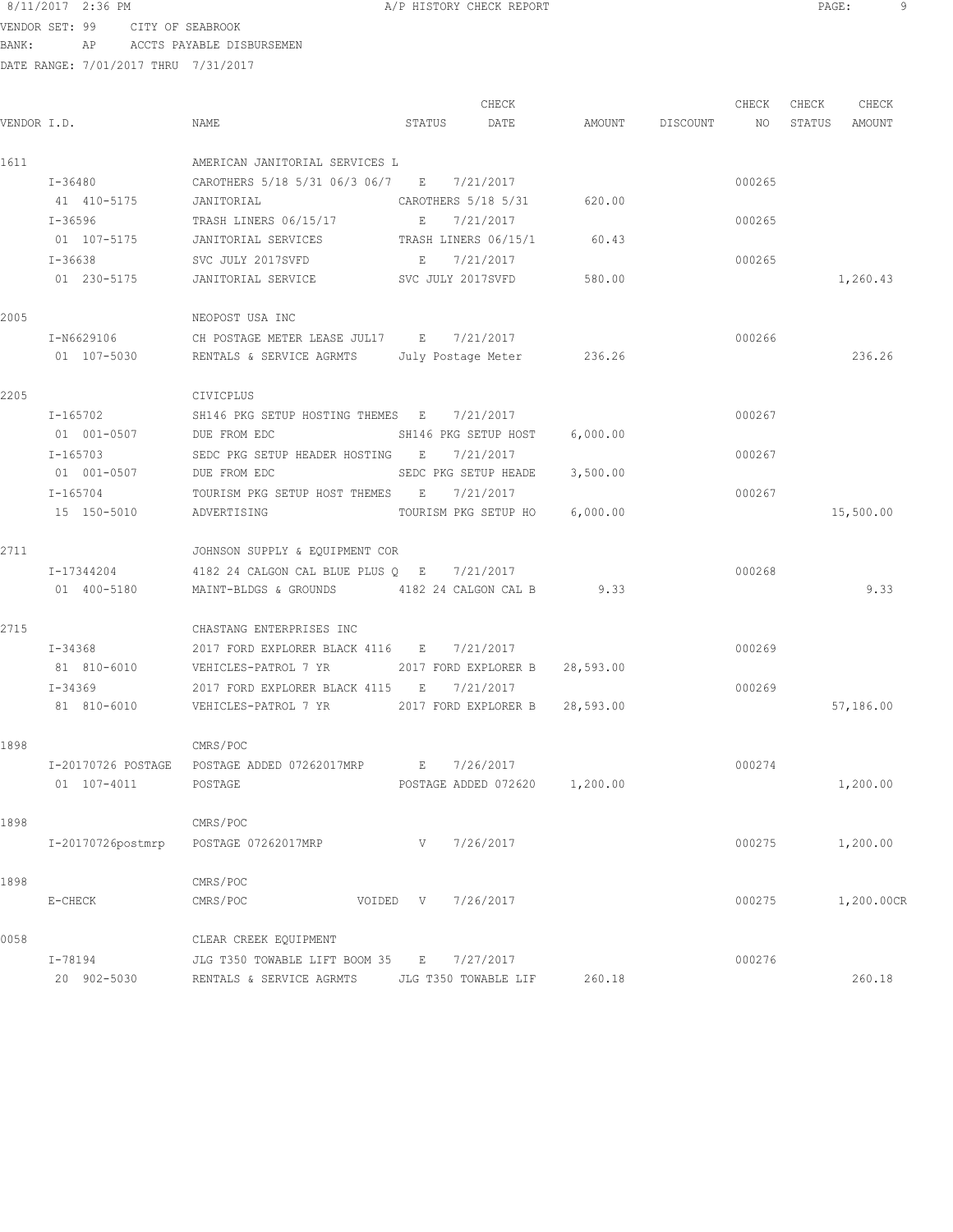# 8/11/2017 2:36 PM **A/P HISTORY CHECK REPORT PAGE:** 10 VENDOR SET: 99 CITY OF SEABROOK

BANK: AP ACCTS PAYABLE DISBURSEMEN

| VENDOR I.D. |                  | NAME                                                   | STATUS               | CHECK<br>DATE                |        | AMOUNT DISCOUNT | CHECK<br>NO | CHECK<br>STATUS | CHECK<br>AMOUNT |
|-------------|------------------|--------------------------------------------------------|----------------------|------------------------------|--------|-----------------|-------------|-----------------|-----------------|
| 0168        |                  | ROBERT C RICHTER JR                                    |                      |                              |        |                 |             |                 |                 |
|             | I-20170721RR     | PROSECUTOR SVC JULY 10 17 201 E 7/27/2017              |                      |                              |        |                 | 000277      |                 |                 |
|             | 01 700-3015      | CONTRACT LABOR                                         |                      | PROSECUTOR SVC JULY 1,125.00 |        |                 |             |                 | 1,125.00        |
| 0338        |                  | FLUID METER SALES & SERVICE IN                         |                      |                              |        |                 |             |                 |                 |
|             | I-30330          | FIELD TEST3"METER $3/4$ " ASSB RE E 7/27/2017          |                      |                              |        |                 | 000278      |                 |                 |
|             | 20 902-5130      | MAINT-WATER SYSTEM MINOR FIELD TEST3"METER 3/ 551.00   |                      |                              |        |                 |             |                 |                 |
|             | I-30331          | CERTIFICATION OF METERS                                | E                    | 7/27/2017                    |        |                 | 000278      |                 |                 |
|             | 20 902-5130      | MAINT-WATER SYSTEM MINOR CERTIFICATION OF MET 4,105.00 |                      |                              |        |                 |             |                 | 4,656.00        |
| 0417        |                  | LAPORTE TIRE CENTER, INC                               |                      |                              |        |                 |             |                 |                 |
|             | I-261265         | LAPORTE TIRE CENTER, INC                               | E 7/27/2017          |                              |        |                 | 000279      |                 |                 |
|             | 01 200-5110      | MAINT-AUTOS & EQUIPMENT LT225 75RI6 115 120Q           |                      |                              | 948.60 |                 |             |                 |                 |
|             | 01 200-5110      | MAINT-AUTOS & EQUIPMENT 27X1100 14GBC KANATI           |                      |                              | 929.94 |                 |             |                 | 1,878.54        |
| 0854        |                  | STAR BUSINESS PRODUCTS                                 |                      |                              |        |                 |             |                 |                 |
|             | I-30505          | ANIMAL LICENSE FORMS 10 BOOKS E 7/27/2017              |                      |                              |        |                 | 000280      |                 |                 |
|             | 01 210-4010      | OFFICE SUPPLIES                                        | ANIMAL LICENSE FORMS |                              | 187.00 |                 |             |                 | 187.00          |
| 1544        |                  | HD SUPPLY WATERWORKS, LTD                              |                      |                              |        |                 |             |                 |                 |
|             | I-H428488        | 2 T 10 REGISTER DIRECT READ E                          |                      | 7/27/2017                    |        |                 | 000281      |                 |                 |
|             | 20 902-6021      | METER REPLACEMENT PROGRAM 2 T 10 REGISTER DIR 116.32   |                      |                              |        |                 |             |                 | 116.32          |
| 2445        |                  | PS LIGHT WAVE INC                                      |                      |                              |        |                 |             |                 |                 |
|             | I-RC00040375     | ETHERNET SVC PD AUGUST 2017 E 7/27/2017                |                      |                              |        |                 | 000282      |                 |                 |
|             | 01 200-5030      | RENTALS & SERVICE AGRMTS PS LIGHT WAVE INC             |                      |                              | 657.60 |                 |             |                 | 657.60          |
| 2707        |                  | TERI MILLER                                            |                      |                              |        |                 |             |                 |                 |
|             | $I-5245$         | MOVE VECHICLE LIFT TO NEW PWAC E 7/27/2017             |                      |                              |        |                 | 000283      |                 |                 |
|             | 01 500-5180      | MAINT-BLDGS & GROUNDS                                  | MOVE VEHICLE LIFT TO |                              | 198.75 |                 |             |                 |                 |
|             | 01 400-5180      | MAINT-BLDGS & GROUNDS                                  | MOVE VEHICLE LIFT TO |                              | 198.75 |                 |             |                 |                 |
|             | 20 902-5180      | MAINT-BLDGS & GROUNDS                                  | MOVE VEHICLE LIFT TO |                              | 198.75 |                 |             |                 |                 |
|             | 20 912-5180      | MAINT-BLDGS & GROUNDS                                  | MOVE VEHICLE LIFT TO |                              | 198.75 |                 |             |                 | 795.00          |
| 0627        |                  | CAROLYN K WEBBON                                       |                      |                              |        |                 |             |                 |                 |
|             | I-20170724 REIMB | REIMB TRAVEL LEGISLATIVE UPDAT E 7/27/2017             |                      |                              |        |                 | 000284      |                 |                 |
|             | 01 700-5300      | TRAINING & CONFERENCE REIMB TRAVEL LEGISLA 207.97      |                      |                              |        |                 |             |                 | 207.97          |
| 0438        |                  | SEABROOK POLICE OFFICERS ASSOC                         |                      |                              |        |                 |             |                 |                 |
|             |                  | I-SPA201707252451 EMPLOYEE DEDUCTIONS                  |                      | E 7/31/2017                  |        |                 | 000285      |                 |                 |
|             | 01  001-1032     | OTHER PAYROLL DEDUCTIONS EMPLOYEE DEDUCTIONS 135.00    |                      |                              |        |                 |             |                 | 135.00          |
| 2174        |                  | HORTICARE LAWN MAINTENANCE                             |                      |                              |        |                 |             |                 |                 |
|             | I-12209          | FLOWER BED MAINT TIME CLOCK V 4/21/2017                |                      |                              |        |                 | 127608      |                 | 170.00          |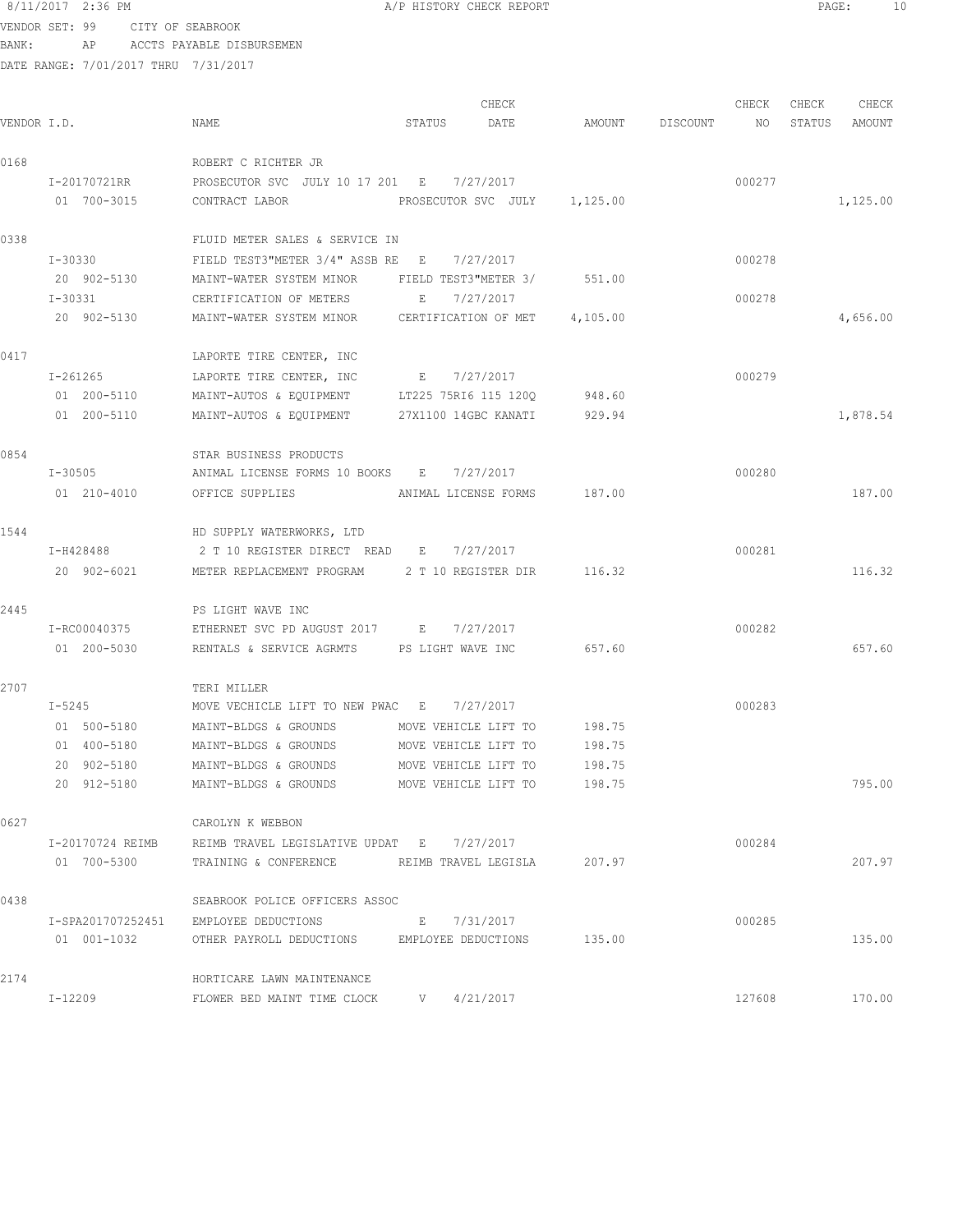|             | VENDOR SET: 99                       | CITY OF SEABROOK |                                            |             |                       |          |          |        |        |          |
|-------------|--------------------------------------|------------------|--------------------------------------------|-------------|-----------------------|----------|----------|--------|--------|----------|
| BANK:       | ΑP                                   |                  | ACCTS PAYABLE DISBURSEMEN                  |             |                       |          |          |        |        |          |
|             | DATE RANGE: 7/01/2017 THRU 7/31/2017 |                  |                                            |             |                       |          |          |        |        |          |
|             |                                      |                  |                                            |             |                       |          |          |        |        |          |
|             |                                      |                  |                                            |             | CHECK                 |          |          | CHECK  | CHECK  | CHECK    |
| VENDOR I.D. |                                      |                  | NAME                                       | STATUS      | DATE                  | AMOUNT   | DISCOUNT | NO.    | STATUS | AMOUNT   |
| 2174        |                                      |                  | HORTICARE LAWN MAINTENANCE                 |             |                       |          |          |        |        |          |
|             | M-CHECK                              |                  | HORTICARE LAWN MAINTENANUNPOST V           |             | 7/06/2017             |          |          | 127608 |        | 170.00CR |
|             |                                      |                  |                                            |             |                       |          |          |        |        |          |
| 2723        |                                      |                  | ASSEMBLED PRODUCTS CORPORATION             |             |                       |          |          |        |        |          |
|             | I-7696560                            |                  | LEVEL 1 INSTALL 600REK SS UNIT R           |             | 7/03/2017             |          |          | 128320 |        |          |
|             | 32 321-6020                          |                  | EQUIPMENT                                  |             | LEVEL 1 INSTALL 600R  | 500.00   |          |        |        | 500.00   |
|             |                                      |                  |                                            |             |                       |          |          |        |        |          |
| 1.          |                                      |                  | AARON COLUNGA                              |             |                       |          |          |        |        |          |
|             |                                      |                  | I-20170627-REFUND-AC DEPOSIT REFUND        | R           | 7/07/2017             |          |          | 128321 |        |          |
|             | 01 001-1525                          |                  | COMMUNITY HOUSE DEPOSITS                   |             | AARON COLUNGA: DEPOSI | 100.00   |          |        |        | 100.00   |
|             |                                      |                  |                                            |             |                       |          |          |        |        |          |
| 0005        |                                      |                  | ADMIRAL LINEN & UNIFORM                    |             |                       |          |          |        |        |          |
|             | I-DOLI196570                         |                  | JAIL LINEN SVCS 062717                     | R           | 7/07/2017             |          |          | 128322 |        |          |
|             | 50 501-5340                          |                  | DETENTION SUPPLIES                         |             | JAIL LINEN SVCS 0627  | 146.96   |          |        |        | 146.96   |
|             |                                      |                  |                                            |             |                       |          |          |        |        |          |
| 0006        |                                      |                  | AFLAC                                      |             |                       |          |          |        |        |          |
|             | I-054049                             |                  | AFLAC PREMIUMS JUN17                       | R           | 7/07/2017             |          |          | 128323 |        |          |
|             | 01 001-1030                          |                  | AFLAC INSURANCE DEDUCTS                    |             | AFLAC PREMIUMS JUN17  | 1,495.96 |          |        |        | 1,495.96 |
|             |                                      |                  |                                            |             |                       |          |          |        |        |          |
| 1671        |                                      |                  | ALESIA HAMMOCK                             |             |                       |          |          |        |        |          |
|             | I-20170629-REIMB                     |                  | MILEAGE PARKING REIMB                      | R           | 7/07/2017             |          |          | 128324 |        |          |
|             | 01 600-5465                          |                  | MISC EXPENDITURES                          |             | MILEAGE PARKING REIM  | 36.45    |          |        |        |          |
|             | 01 600-5465                          |                  | MISC EXPENDITURES                          |             | MILEAGE PARKING REIM  | 34.45    |          |        |        | 70.90    |
|             |                                      |                  |                                            |             |                       |          |          |        |        |          |
| 0914        |                                      |                  | AUTO ZONE COMMERCIAL                       |             |                       |          |          |        |        |          |
|             | I-1491985997                         |                  | 2 OPTIMA BATTERIES                         | R           | 7/07/2017             |          |          | 128325 |        |          |
|             | 01 200-5110                          |                  | MAINT-AUTOS & EQUIPMENT                    |             | 2 OPTIMA BATTERIES    | 443.87   |          |        |        | 443.87   |
| 0054        |                                      |                  | CHLORINATOR MAINTENANCE                    |             |                       |          |          |        |        |          |
|             | I-32704                              |                  | SPRING TOP STOP                            | $R_{\perp}$ | 7/07/2017             |          |          | 128326 |        |          |
|             | 20 902-5280                          |                  | CHEMICAL SUPPLIES                          |             | SPRING TOP STOP       | 29.02    |          |        |        | 29.02    |
|             |                                      |                  |                                            |             |                       |          |          |        |        |          |
| 1293        |                                      |                  | COBB FENDLEY & ASSOC INC.                  |             |                       |          |          |        |        |          |
|             | I-259887                             |                  | ENGINEERING CONSULT SVCS MAY17 R 7/07/2017 |             |                       |          |          | 128327 |        |          |
|             | 13 130-5215                          |                  | PROF FEES - ENGINEERING                    |             | GENERAL CONSULT SVCS  | 3,176.41 |          |        |        |          |
|             | 13 130-5215                          |                  | PROF FEES - ENGINEERING                    |             | HESTERS GULLY GLO PE  | 1,253.88 |          |        |        |          |
|             | 01 107-5215                          |                  | PROF FEES-ENGINEERING                      |             | TXDOT SH146 SVCS MAY  | 602.94   |          |        |        |          |
|             | 01 107-5215                          |                  | PROF FEES-ENGINEERING                      |             | 2017 CIP UPDATE MAY1  | 3,517.76 |          |        |        |          |
|             | 01 107-5215                          |                  | PROF FEES-ENGINEERING                      |             | OLD SEABROOK LOT SUR  | 960.00   |          |        |        |          |
|             | 01 107-5215                          |                  | PROF FEES-ENGINEERING                      |             | COOK STREET M&B MAY1  | 223.56   |          |        |        | 9,734.55 |
|             |                                      |                  |                                            |             |                       |          |          |        |        |          |
| 1588        |                                      |                  | COMCAST                                    |             |                       |          |          |        |        |          |

I-201707-0015606 CH CABLE ADDL OUTLETS JUL17 R 7/07/2017 128328

01 107-5030 RENTALS & SERVICE AGRMTS July Cable City Hall 57.06 57.06

8/11/2017 2:36 PM **A/P HISTORY CHECK REPORT PAGE:** 11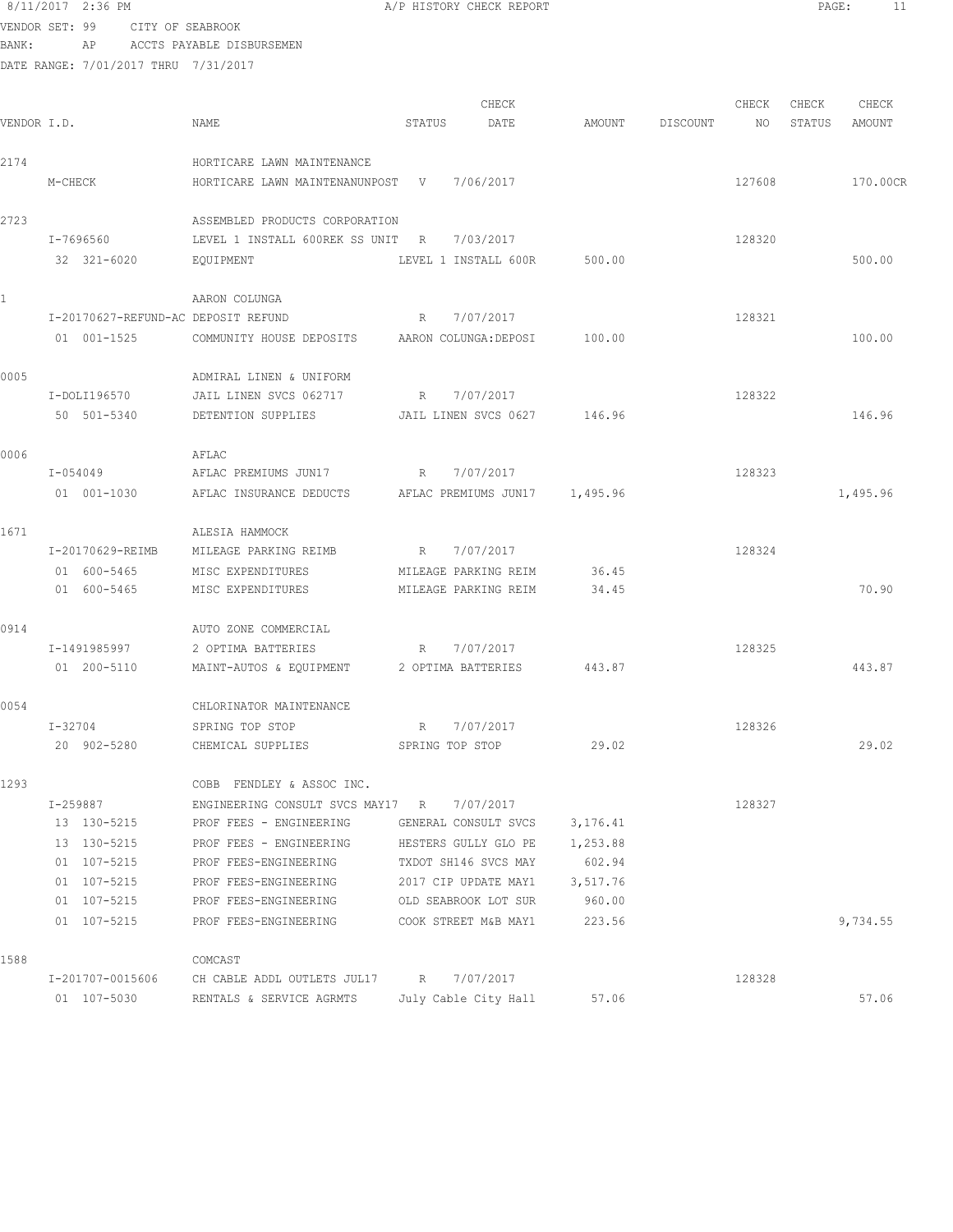| BANK:        |                                                 | AP ACCTS PAYABLE DISBURSEMEN                                                                   |             |                              |        |                 |        |        |          |
|--------------|-------------------------------------------------|------------------------------------------------------------------------------------------------|-------------|------------------------------|--------|-----------------|--------|--------|----------|
|              | DATE RANGE: 7/01/2017 THRU 7/31/2017            |                                                                                                |             |                              |        |                 |        |        |          |
|              |                                                 |                                                                                                |             |                              |        |                 |        |        |          |
|              |                                                 |                                                                                                |             | CHECK                        |        |                 | CHECK  | CHECK  | CHECK    |
| VENDOR I.D.  |                                                 | NAME                                                                                           | STATUS      | DATE                         |        | AMOUNT DISCOUNT | NO     | STATUS | AMOUNT   |
| 1090         |                                                 | CROWN TROPHY                                                                                   |             |                              |        |                 |        |        |          |
|              | I-17-29596                                      | 2 NAME PLATES AGUILAR & HEFNER R 7/07/2017                                                     |             |                              |        |                 | 128329 |        |          |
|              | 01 600-4010                                     | OFFICE SUPPLIES                                                                                |             | 2 NAME PLATES AGUILA 25.00   |        |                 |        |        | 25.00    |
|              |                                                 |                                                                                                |             |                              |        |                 |        |        |          |
| 2058         |                                                 | DAHILL                                                                                         |             |                              |        |                 |        |        |          |
|              | I-IN1237841<br>01 107-5030                      | COLOR COPY OVERAGES 3FQ17 R 7/07/2017<br>RENTALS & SERVICE AGRMTS COLOR COPY OVERAGES 1,205.33 |             |                              |        |                 | 128330 |        | 1,205.33 |
|              |                                                 |                                                                                                |             |                              |        |                 |        |        |          |
| 0727         |                                                 | DAVID IMBRIE                                                                                   |             |                              |        |                 |        |        |          |
|              |                                                 | I-20170630-REIMB-DI REIMB PURCH OF BIKE LIGHTS R 7/07/2017                                     |             |                              |        |                 | 128331 |        |          |
|              | 50 501-5491                                     | BIKE PATROL                                                                                    |             | REIMB PURCH OF BIKE 95.80    |        |                 |        |        | 95.80    |
|              |                                                 |                                                                                                |             |                              |        |                 |        |        |          |
| 1232         |                                                 | DISA INC.                                                                                      |             |                              |        |                 |        |        |          |
|              | I-1141172                                       | 2 DRUG URINE TESTS                                                                             | R 7/07/2017 |                              |        |                 | 128332 |        |          |
|              | 01 107-3145                                     | DRUG TESTING                                                                                   |             | 2 DRUG URINE TESTS           | 99.00  |                 |        |        | 99.00    |
| $\mathbf{1}$ |                                                 | DRAKE'S BBO                                                                                    |             |                              |        |                 |        |        |          |
|              |                                                 | I-20170626-DRAKES-2 FINAL PMT CATERING                                                         | R 7/07/2017 |                              |        |                 | 128333 |        |          |
|              | 01 100-5465                                     | MISC EXPENDITURES                                                                              |             | DRAKE'S BBQ: FINAL PM 103.50 |        |                 |        |        | 103.50   |
|              |                                                 |                                                                                                |             |                              |        |                 |        |        |          |
| $\mathbf{1}$ |                                                 | ELIZABETH NEVAREZ                                                                              |             |                              |        |                 |        |        |          |
|              | I-20170627-REFUND-EN DEPOSIT REF<br>41 041-1525 | DEPOSITS - CAROTHER'S ELIZABETH NEVAREZ: DE 200.00                                             | R 7/07/2017 |                              |        |                 | 128334 |        | 200.00   |
|              |                                                 |                                                                                                |             |                              |        |                 |        |        |          |
| 0081         |                                                 | GALLS LLC                                                                                      |             |                              |        |                 |        |        |          |
|              | I-007769931                                     | BODYSHIELD UNIFORM SHIRT HILL R                                                                |             | 7/07/2017                    |        |                 | 128335 |        |          |
|              | 01 200-5310                                     | UNIFORMS & LAUNDRY                                                                             |             | BODYSHIELD UNIFORM S 85.00   |        |                 |        |        |          |
|              | I-007769933                                     | BODYSHIELD UNIFORM SHIRT OJEDA R                                                               |             | 7/07/2017                    |        |                 | 128335 |        |          |
|              | 01 200-5310                                     | UNIFORMS & LAUNDRY BODYSHIELD UNIFORM S 85.00                                                  |             |                              |        |                 |        |        |          |
|              | I-007769934                                     | UNIFORM SHIRT CARR DOUGLAS                                                                     | R           | 7/07/2017                    |        |                 | 128335 |        |          |
|              | 01 200-5310                                     | UNIFORMS & LAUNDRY                                                                             |             | UNIFORM SHIRT CARR D         | 85.00  |                 |        |        |          |
|              | I-007769937<br>01 200-5310                      | 4 PERFORMANCE POLOS MINER<br>UNIFORMS & LAUNDRY                                                | R 7/07/2017 | 4 PERFORMANCE POLOS          | 182.00 |                 | 128335 |        |          |
|              | I-007769938                                     | 4 PERFORMANCE POLOS RUSHING R                                                                  |             | 7/07/2017                    |        |                 | 128335 |        |          |
|              | 01 200-5310                                     | UNIFORMS & LAUNDRY                                                                             |             | 4 PERFORMANCE POLOS          | 182.00 |                 |        |        |          |
|              | I-007769962                                     | PERFORMANCE POLO HAYES                                                                         |             | R 7/07/2017                  |        |                 | 128335 |        |          |
|              | 01 200-5310                                     | UNIFORMS & LAUNDRY                                                                             |             | PERFORMANCE POLO HAY         | 45.00  |                 |        |        | 664.00   |
|              |                                                 |                                                                                                |             |                              |        |                 |        |        |          |
| 1439         |                                                 | GAYLE COOK                                                                                     |             |                              |        |                 |        |        |          |
|              |                                                 | I-20170630-REIMB-GC MEAL REIMB TCMA CONF AUSTIN R 7/07/2017                                    |             |                              |        |                 | 128336 |        |          |
|              | 01 102-5300                                     | TRAINING & CONFERENCE MEAL REIMB TCMA CONF                                                     |             |                              | 41.00  |                 |        |        | 41.00    |
| 0208         |                                                 | GRAINGER                                                                                       |             |                              |        |                 |        |        |          |
|              | I-9480001230                                    | 2 8PIN PLUG IN RELAYS                                                                          | R 7/07/2017 |                              |        |                 | 128337 |        |          |
|              | 20 912-5120                                     | MAINT-SEWER SYSTEM MINOR                                                                       |             | 2 8PIN PLUG IN RELAY         | 39.28  |                 |        |        | 39.28    |

VENDOR SET: 99 CITY OF SEABROOK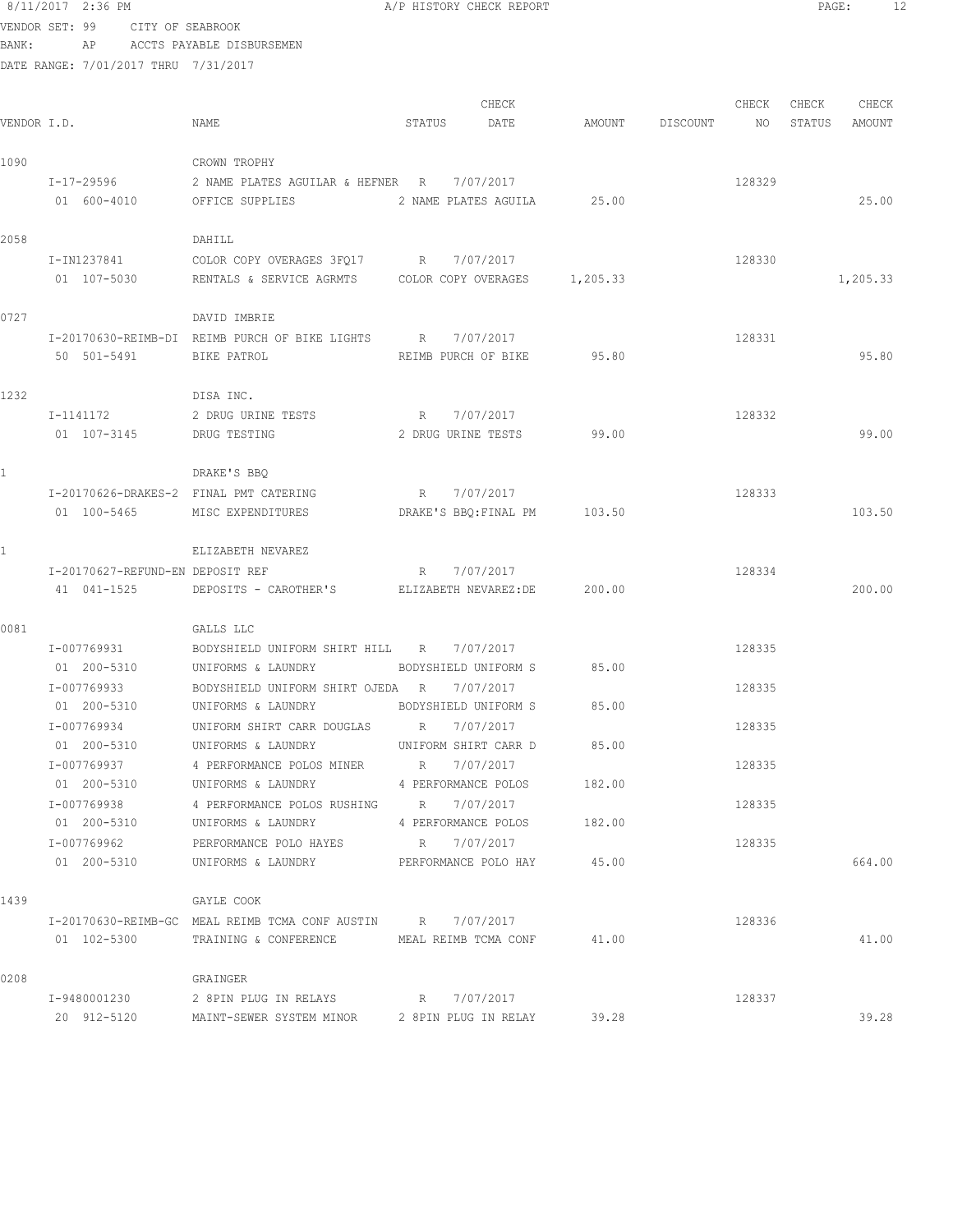|                | 8/11/2017 2:36 PM                    |                                                                  |        | A/P HISTORY CHECK REPORT    |       |                    |        | $\texttt{PAGE:}$ | -13    |  |
|----------------|--------------------------------------|------------------------------------------------------------------|--------|-----------------------------|-------|--------------------|--------|------------------|--------|--|
| VENDOR SET: 99 | CITY OF SEABROOK                     |                                                                  |        |                             |       |                    |        |                  |        |  |
| BANK:          | AP                                   | ACCTS PAYABLE DISBURSEMEN                                        |        |                             |       |                    |        |                  |        |  |
|                | DATE RANGE: 7/01/2017 THRU 7/31/2017 |                                                                  |        |                             |       |                    |        |                  |        |  |
|                |                                      |                                                                  |        | CHECK                       |       |                    | CHECK  | CHECK            | CHECK  |  |
| VENDOR I.D.    |                                      | NAME                                                             | STATUS | DATE                        |       | AMOUNT DISCOUNT NO |        | STATUS           | AMOUNT |  |
| 0091           |                                      | HACH COMPANY                                                     |        |                             |       |                    |        |                  |        |  |
|                | I-10497564                           | 3 GLASS FILTER WTR CORE SAMPLR R 1/07/2017                       |        |                             |       |                    | 128338 |                  |        |  |
|                | 20 912-5285                          | LABORATORY FEES                                                  |        | 3 GLASS FILTER WTR C 290.34 |       |                    |        |                  | 290.34 |  |
| 2174           |                                      | HORTICARE LAWN MAINTENANCE                                       |        |                             |       |                    |        |                  |        |  |
|                | $I - 12209$                          | FLOWER BED MAINT TIME CLOCK B 7/07/2017 Reissue                  |        |                             |       |                    | 128339 |                  |        |  |
|                | 01 400-5180                          | MAINT-BLDGS & GROUNDS                                            |        | FLOWER BED MAINT TIM 170.00 |       |                    |        |                  |        |  |
|                | $I - 12669$                          | CLOCK FLOWER BED MAINT 060817 R 7/07/2017                        |        |                             |       |                    | 128339 |                  |        |  |
|                | 01 400-5180                          | MAINT-BLDGS & GROUNDS                                            |        | CLOCK FLOWER BED MAI 130.00 |       |                    |        |                  | 300.00 |  |
|                |                                      | JENNIFER BROWN HALL                                              |        |                             |       |                    |        |                  |        |  |
|                | I-20170629-REIMB-JBH DEP REFUND      |                                                                  | R      | 7/07/2017                   |       |                    | 128340 |                  |        |  |
|                |                                      | 01 001-1525 COMMUNITY HOUSE DEPOSITS JENNIFER BROWN HALL: 200.00 |        |                             |       |                    |        |                  | 200.00 |  |
| 2341           |                                      | LOU'S GLOVES                                                     |        |                             |       |                    |        |                  |        |  |
|                | I-018449                             | 20 XL BLACK GLOVES                                               |        | R 7/07/2017                 |       |                    | 128341 |                  |        |  |
|                | 20 902-4400                          | SUPPLIES                                                         |        | 20 XL BLACK GLOVES          | 86.00 |                    |        |                  |        |  |
|                | 20 912-4400                          | SUPPLIES                                                         |        | 20 XL BLACK GLOVES          | 86.00 |                    |        |                  | 172.00 |  |
| $\mathbf{1}$   |                                      | MARY MILBY                                                       |        |                             |       |                    |        |                  |        |  |
|                | I-20170628-FEE-MM                    | INSTRUCTOR FEE 0627<br>$R = \frac{1}{2}$                         |        | 7/07/2017                   |       |                    | 128342 |                  |        |  |
|                | 41 410-5464 EVENTS CLASSES           |                                                                  |        | MARY MILBY: INSTRUCTO 55.00 |       |                    |        |                  | 55.00  |  |
|                |                                      |                                                                  |        |                             |       |                    |        |                  |        |  |

|      |                                 | MICHELLE MOOREHEAD                                     |                      |          |        |           |
|------|---------------------------------|--------------------------------------------------------|----------------------|----------|--------|-----------|
|      | I-20170627-REFUND-MM DEP REFUND | $R = \frac{1}{2}$                                      | 7/07/2017            |          | 128343 |           |
|      | 01 001-1525                     | COMMUNITY HOUSE DEPOSITS MICHELLE MOOREHEAD: D         |                      | 70.00    |        | 70.00     |
| 2718 |                                 | MIKE RUTHERFORD TRANSMISSION C                         |                      |          |        |           |
|      | I-018410                        | 50015 CLEAN VENT SYS AC SVC                            | R 7/07/2017          |          | 128344 |           |
|      | 01 500-5110                     | MAINT-AUTOS & EQUIP 50015 CLEAN VENT SYS               |                      | 130.00   |        | 130.00    |
| 0144 |                                 | NORTH SIDE ELECTRIC MOTORS                             |                      |          |        |           |
|      | I-0071682-IN                    | 150HP US ELECTRIC MOTOR WELL 3 R 7/07/2017             |                      |          | 128345 |           |
|      | 20 902-6090                     | WATER SYSTEM/MAJOR 150HP US ELECTRIC MO 11,599.00      |                      |          |        | 11,599.00 |
| 1336 |                                 | OMI INDUSTRIES                                         |                      |          |        |           |
|      | I-456451                        | 2 5GAL MUNI CONCENTRATE                                | R 7/07/2017          |          | 128346 |           |
|      | 20 912-5120                     | MAINT-SEWER SYSTEM MINOR 2 5GAL MUNI CONCENTR 1,198.56 |                      |          |        | 1,198.56  |
| 2040 |                                 | PHESCO INTERNATIONAL LLC                               |                      |          |        |           |
|      | $I - 6694$                      | 110 GALS VECTOFOS 1.5 R 7/07/2017                      |                      |          | 128347 |           |
|      | 01 500-4100                     | MOSQUITO CONTROL                                       | 110 GALS VECTOFOS 1. | 5,384.50 |        | 5,384.50  |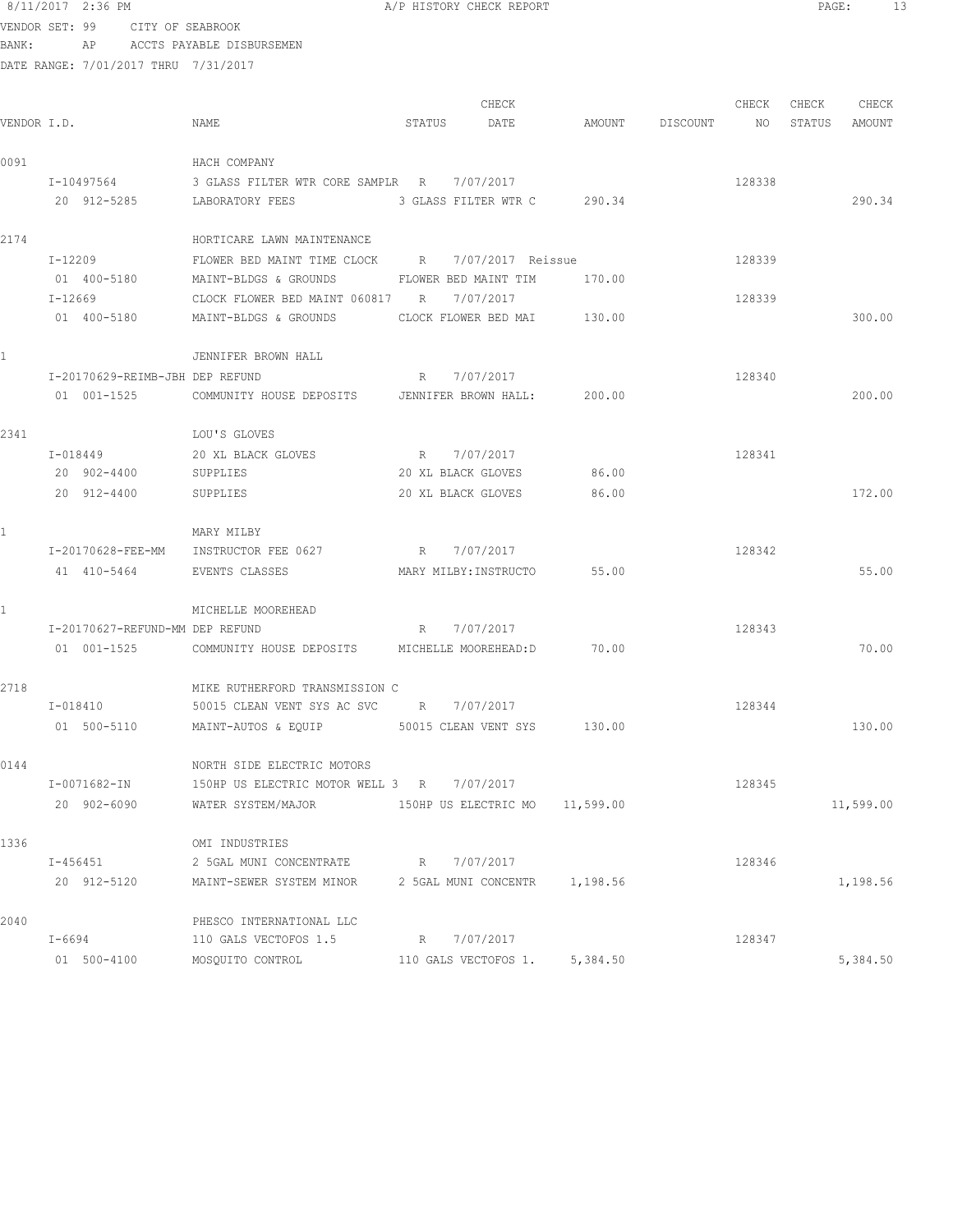```
8/11/2017 2:36 PM A/P HISTORY CHECK REPORT PAGE: 14
VENDOR SET: 99 CITY OF SEABROOK
BANK: AP ACCTS PAYABLE DISBURSEMEN
```
DATE RANGE: 7/01/2017 THRU 7/31/2017

```
CHECK CHECK CHECK CHECK
VENDOR I.D. NAME STATUS DATE AMOUNT DISCOUNT NO STATUS AMOUNT
1 POLICEONE.COM
   I-10958 REV.1 REG FEES JSMITH R 7/07/2017 R 7/07/2017
   01 200-5300 TRAINING & CONFERENCE POLICEONE.COM:REG FE 435.00 435.00 435.00
1289 READY REFRESH
    I-17F0115909111 BOTTLED WATER SVC PD JUN17 R 7/07/2017 128349
   01 200-4010 OFFICE SUPPLIES BOTTLED WATER SVC PD 204.56 204.56
2656 RED THE UNIFORM TAILOR
    I-000H8167 SS SUPER SHIRT GONZALES R 7/07/2017 128350
   01 200-5310 UNIFORMS & LAUNDRY SS SUPER SHIRT GONZA 9.78 9.78
1 SHAWNIE BOUDREAUX
    I-20170703-REFUND-SB DEP REFUND R 7/07/2017 128351
    01 001-1525 COMMUNITY HOUSE DEPOSITS SHAWNIE BOUDREAUX:DE 100.00 100.00
2015 SYSCO HOUSTON INC
    I-167510155 FOAM CUPS TOWELS TP FORK SPOON R 7/07/2017 128352
    01 200-4010 OFFICE SUPPLIES FOAM CUPS TOWELS TP 263.16 263.16
1426 TYLER TECHNOLOGIES - INCODE DI
    I-025-193490 UB MONTHLY INSITE JUL17 R 7/07/2017 128353
    20 905-5030 RENTALS & SERVICE AGRMTS UB MONTHLY INSITE JU 190.00
    I-025-193491 COURT MONTHLY INSITE JUL17 R 7/07/2017 128353
    79 790-5030 SERVICE AGREEMENTS COURT MONTHLY INSITE 150.00 340.00
0919 VERIZON WIRELESS
    I-9787712722 PD CELL AIRCARD SVCS JUN17 R 7/07/2017 128354
   01 200-5400 TELEPHONE PD CELL AIRCARD SVCS 1,293.37 1,293.37 1,293.37
1750 A & L AUTOMOTIVE
   I-17015 P7 ROAD SVC R 7/13/2017 R 128356
    01 200-5110 MAINT-AUTOS & EQUIPMENT P7 ROAD SVC 38.50
    I-17023 P5 SAFETY INSP & OIL CHANGE R 7/13/2017 128356
    01 200-5110 MAINT-AUTOS & EQUIPMENT P5 SAFETY INSP & OIL 57.50 96.00
0005 ADMIRAL LINEN & UNIFORM
    I-DIND147771 LINEN SVCS PWORKS 062617 R 7/13/2017 128357
    01 400-5310 UNIFORMS & LAUNDRY LINEN SVCS PWORKS 06 48.09
    01 500-5310 UNIFORMS & LAUNDRY LINEN SVCS PWORKS 06 48.10
     20 902-5310 UNIFORMS & LAUNDRY LINEN SVCS PWORKS 06 48.10
    20 912-5310 UNIFORMS & LAUNDRY LINEN SVCS PWORKS 06 48.10
    I-DIND149533 MAT SVC 070317 R 7/13/2017 128357
   01 400-5310 UNIFORMS & LAUNDRY MAT SVC 070317 45.92
   I-DIND149534 LINEN SVCS PWORKS 070317 R 7/13/2017 128357
     01 400-5310 UNIFORMS & LAUNDRY LINEN SVCS PWORKS 07 48.09
   01 500-5310 UNIFORMS & LAUNDRY LINEN SVCS PWORKS 07 48.10
```
20 902-5310 UNIFORMS & LAUNDRY LINEN SVCS PWORKS 07 48.10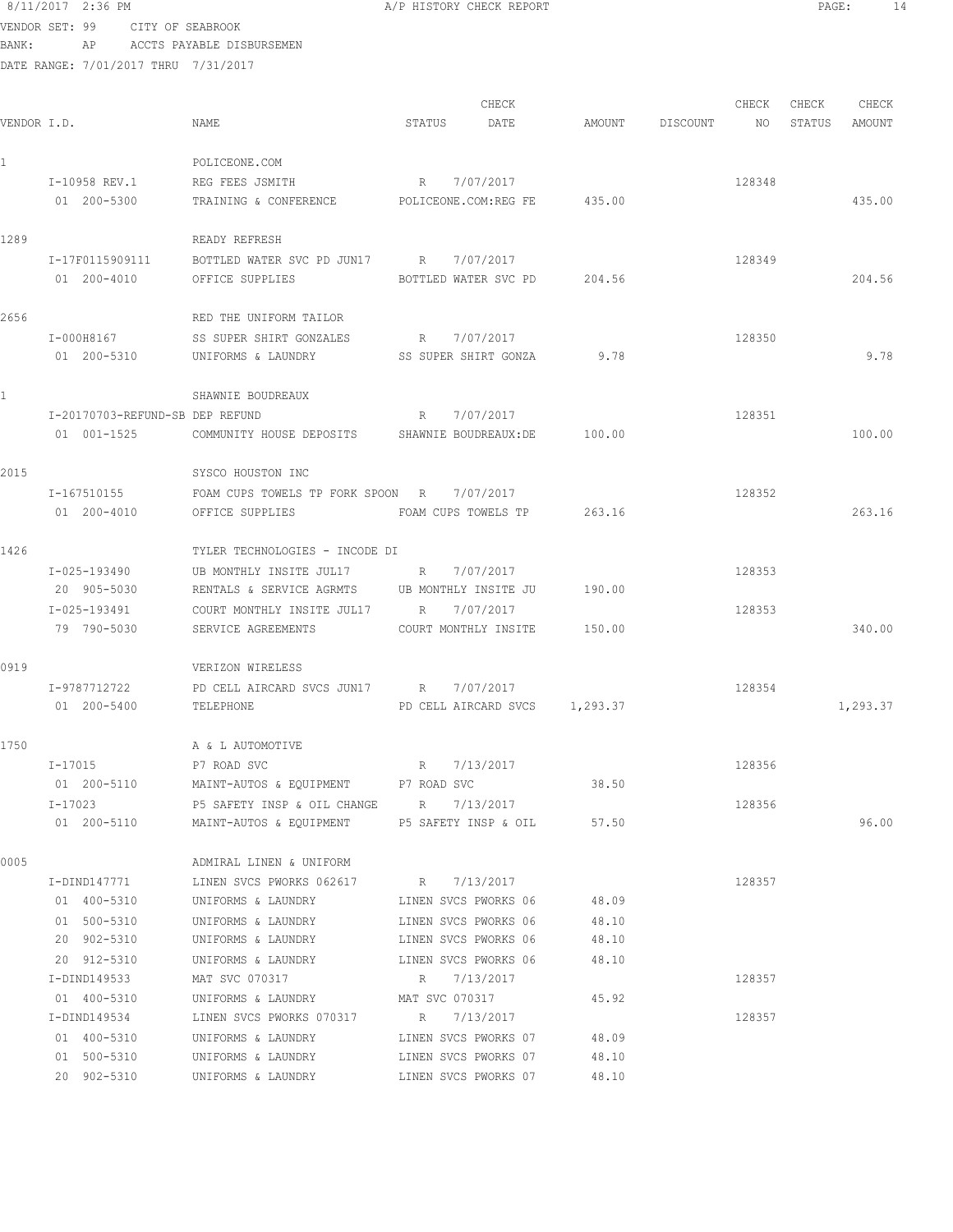VENDOR SET: 99 CITY OF SEABROOK BANK: AP ACCTS PAYABLE DISBURSEMEN

| VENDOR I.D. |                             | NAME                                                                | STATUS                    | CHECK<br>DATE        | AMOUNT             | DISCOUNT | CHECK<br>NO | CHECK<br>STATUS | CHECK<br>AMOUNT |
|-------------|-----------------------------|---------------------------------------------------------------------|---------------------------|----------------------|--------------------|----------|-------------|-----------------|-----------------|
| 0005        |                             | ADMIRAL LINEN & UNIFORCONT                                          |                           |                      |                    |          |             |                 |                 |
|             | I-DIND149534<br>20 912-5310 | LINEN SVCS PWORKS 070317                                            | R                         | 7/13/2017            |                    |          | 128357      |                 |                 |
|             | I-DOLI199177                | UNIFORMS & LAUNDRY<br>JAIL LINEN SVCS 070417                        | LINEN SVCS PWORKS 07<br>R | 7/13/2017            | 48.10              |          | 128357      |                 |                 |
|             | 50 501-5340                 | DETENTION SUPPLIES                                                  | JAIL LINEN SVCS 0704      |                      | 145.48             |          |             |                 | 576.18          |
| 2608        |                             | ALTA LANGUAGE SERVICES INC                                          |                           |                      |                    |          |             |                 |                 |
|             | I-IS345986                  | SPANISH WRITING TEST ONLINE                                         | R                         | 7/13/2017            |                    |          | 128359      |                 |                 |
|             | 01 200-5300                 | TRAINING & CONFERENCE                                               | SPANISH WRITING TEST      |                      | 60.00              |          |             |                 | 60.00           |
| 0914        |                             | AUTO ZONE COMMERCIAL                                                |                           |                      |                    |          |             |                 |                 |
|             | I-1491988674                | P3 BATTERY & GLADE SACHET                                           | R 7/13/2017               |                      |                    |          | 128360      |                 |                 |
|             | 01 200-5110                 | MAINT-AUTOS & EQUIPMENT                                             | P3 BATTERY & GLADE S      |                      | 125.94             |          |             |                 |                 |
|             | I-1491988991                | P7 DURALAST BATTERY                                                 | R                         | 7/13/2017            |                    |          | 128360      |                 |                 |
|             | 01 200-5110                 | MAINT-AUTOS & EQUIPMENT P7 DURALAST BATTERY                         |                           |                      | 122.99             |          |             |                 | 248.93          |
| 0958        |                             | BAY AREA DESIGN & LANDSCAPE                                         |                           |                      |                    |          |             |                 |                 |
|             | I-63782-N                   | 15G LIVE OAK                                                        | R                         | 7/13/2017            |                    |          | 128361      |                 |                 |
|             | 01 400-4095                 | NURSERY SUPPLIES                                                    | 15G LIVE OAK              |                      | 102.40             |          |             |                 |                 |
|             | I-63819-N<br>01 400-4400    | 20 MULCH BAGS<br>SUPPLIES                                           | R<br>20 MULCH BAGS        | 7/13/2017            | 72.00              |          | 128361      |                 | 174.40          |
|             |                             |                                                                     |                           |                      |                    |          |             |                 |                 |
| 0029        |                             | BAY ELECTRIC SUPPLY                                                 |                           |                      |                    |          |             |                 |                 |
|             | I-1196574-00                | 15 FLUORESCENT LAMPS                                                | R                         | 7/13/2017            | 47.10              |          | 128362      |                 | 47.10           |
|             | 01 200-5180                 | MAINT-BLDGS & GROUNDS                                               | 15 FLUORESCENT LAMPS      |                      |                    |          |             |                 |                 |
| 1201        |                             | BLUE TARP FINANCIAL                                                 |                           |                      |                    |          |             |                 |                 |
|             | C-6601056998                | PRICE MATCH CR HONDA ENGINE R                                       |                           | 7/13/2017            |                    |          | 128363      |                 |                 |
|             | 01 400-5110<br>01 500-5110  | MAINT-AUTOS & EQUIPMENT PRICE MATCH CR HONDA<br>MAINT-AUTOS & EQUIP |                           |                      | 12.50CR<br>12.50CR |          |             |                 |                 |
|             | I-6603067547                | HONDA GX160 160CC OHV ENGINE R 7/13/2017                            | PRICE MATCH CR HONDA      |                      |                    |          | 128363      |                 |                 |
|             | 01 400-5110                 | MAINT-AUTOS & EQUIPMENT                                             | HONDA GX160 160CC OH      |                      | 157.50             |          |             |                 |                 |
|             | 01 500-5110                 | MAINT-AUTOS & EQUIP                                                 |                           | HONDA GX160 160CC OH | 157.49             |          |             |                 | 289.99          |
| 2690        |                             | KIMBERLY BONIFACE                                                   |                           |                      |                    |          |             |                 |                 |
|             |                             | I-20170706-REIMB-KB REIMB TCOLE TRG 3255 3277 2105 R 7/13/2017      |                           |                      |                    |          | 128364      |                 |                 |
|             | 01 200-5300                 | TRAINING & CONFERENCE REIMB TCOLE TRG 3255 95.00                    |                           |                      |                    |          |             |                 | 95.00           |
| 2580        |                             | BUSINESS CARD D/V                                                   |                           |                      |                    |          |             |                 |                 |
|             | I-201706-6791               | JUN17 CCD STMT CHARGES R 7/13/2017                                  |                           |                      |                    |          | 128365      |                 |                 |
|             | 01 210-4040                 | GAS & OIL                                                           |                           | FUEL PURCHASE 052417 | 51.71              |          |             |                 |                 |
|             | 01 210-4040                 | GAS & OIL                                                           | FUEL PURCHASE 060917      |                      | 53.85              |          |             |                 |                 |
|             | 01 210-5465                 | MISC EXPENDITURES LATE FEE & FIN CHARG                              |                           |                      | 37.44              |          |             |                 |                 |
|             | 01 210-4040                 | GAS & OIL                                                           | FUEL REBATE               |                      | 1.06CR             |          |             |                 | 141.94          |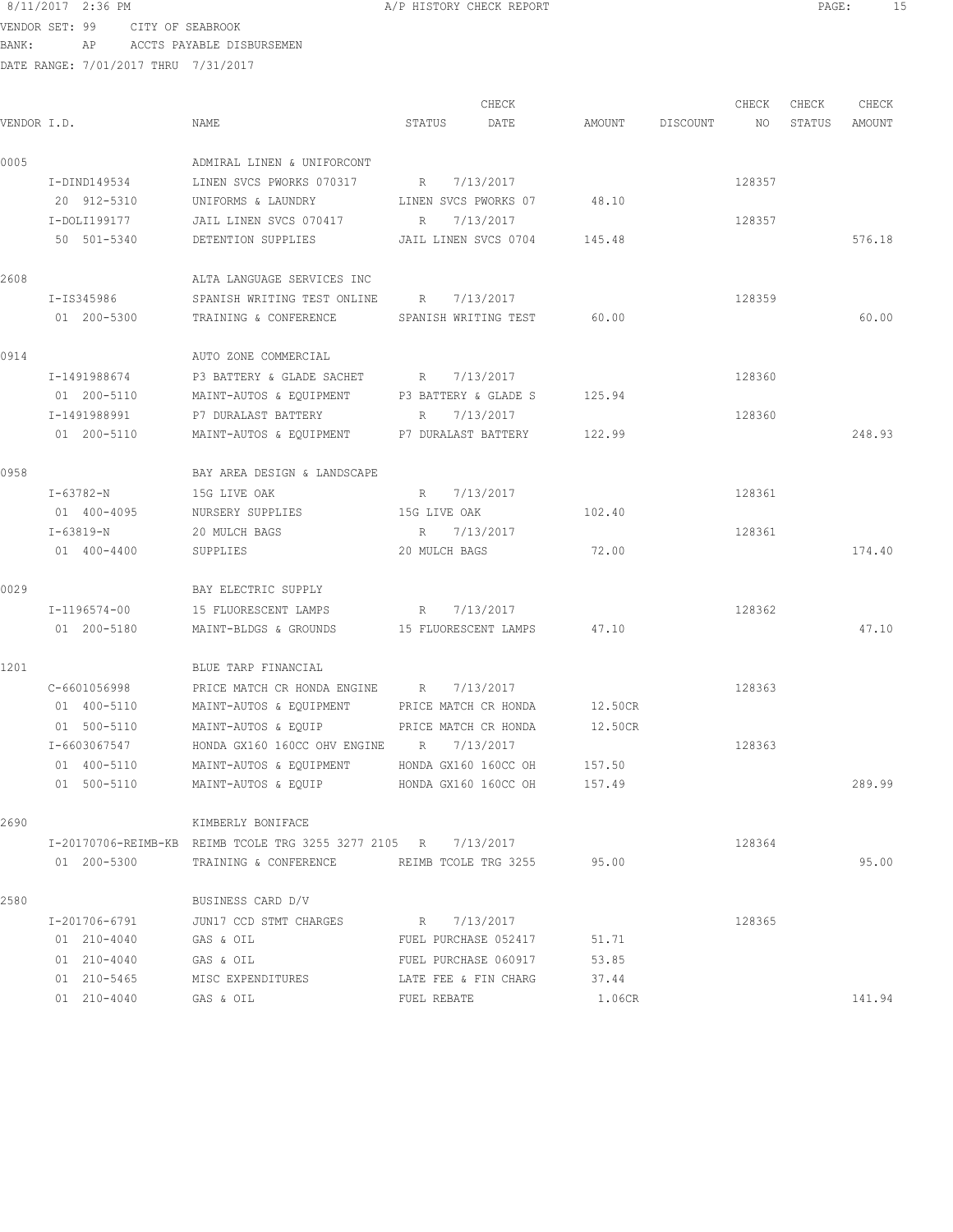VENDOR SET: 99 CITY OF SEABROOK BANK: AP ACCTS PAYABLE DISBURSEMEN

|             |    |               |                          | CHECK                |                      |          |          |        |        | CHECK    |
|-------------|----|---------------|--------------------------|----------------------|----------------------|----------|----------|--------|--------|----------|
| VENDOR I.D. |    |               | NAME                     | STATUS               | DATE                 | AMOUNT   | DISCOUNT | NO.    | STATUS | AMOUNT   |
| 2115        |    |               | BUSINESS CARD G/C        |                      |                      |          |          |        |        |          |
|             |    | I-201706-1863 | JUN17 CCD STMT CHARGES   | R                    | 7/13/2017            |          |          | 128366 |        |          |
|             |    | 01 107-4010   | OFFICE SUPPLIES          |                      | FRANKLIN COVEY PRODU | 45.45    |          |        |        | 45.45    |
| 1816        |    |               | BUSINESS CARD G/S        |                      |                      |          |          |        |        |          |
|             |    | I-201706-9806 | JUN17 CCD STMT CHARGES   | R                    | 7/13/2017            |          |          | 128367 |        |          |
|             |    | 01 103-4150   | SMALL TOOLS & EQUIPMENT  | 500FT CABLE & 6IN JA |                      | 75.44    |          |        |        |          |
|             |    | 01 103-4150   | SMALL TOOLS & EQUIPMENT  | 3 2M LONG STRAIGHT C |                      | 38.49    |          |        |        |          |
|             |    | 01 103-4150   | SMALL TOOLS & EQUIPMENT  | SEAGATE 3TB HDD & CA |                      | 325.00   |          |        |        |          |
|             |    | 01 103-4150   | SMALL TOOLS & EQUIPMENT  | COAX CABLE STAND UPS |                      | 238.93   |          |        |        |          |
|             |    | 01 103-4150   | SMALL TOOLS & EQUIPMENT  | RETURN PLATFORM & CA |                      | 129.98CR |          |        |        |          |
|             |    | 01 103-4150   | SMALL TOOLS & EQUIPMENT  | ENT CONDUIT SPECTRAC |                      | 130.01   |          |        |        |          |
|             |    | 01 103-6020   | EQUIPMENT                | CISCO X2 10GB TRANSC |                      | 617.43   |          |        |        |          |
|             |    | 01 103-6020   | EQUIPMENT                |                      | 4 48 PORT CISCO GIGA | 616.00   |          |        |        |          |
|             |    | 01 103-6020   | EQUIPMENT                | CISCO X2 10GB TRANSC |                      | 148.95   |          |        |        |          |
|             |    | 01 103-4150   | SMALL TOOLS & EQUIPMENT  |                      | 3 CISCO 1000BASE TRA | 65.85    |          |        |        |          |
|             |    | 01 001-1000   | CASH RECEIPT SUSPENSE    | REIMB ADOBE ACROBAT  |                      | 80.00    |          |        |        | 2,206.12 |
| 2438        |    |               | BUSINESS CARD J/A        |                      |                      |          |          |        |        |          |
|             |    | I-201706-0068 | JUN17 CCD STMT CHARGES   | R                    | 7/13/2017            |          |          | 128368 |        |          |
|             |    | 78 780-5300   | TRAINING & CONFERENCE    | TMCEC LEGISLATIVE UP |                      | 650.00   |          |        |        |          |
|             |    | 01 700-5020   | DUES & SUBSCRIPTIONS     | ANNUAL CCD MEMBERSHI |                      | 40.00    |          |        |        |          |
|             |    | 01 700-5300   | TRAINING & CONFERENCE    | TMCEC LEVEL II TESTI |                      | 50.00    |          |        |        |          |
|             |    | 01 700-5300   | TRAINING & CONFERENCE    | TMC REFUND 051717    |                      | 150.00CR |          |        |        | 590.00   |
| 2510        |    |               | BUSINESS CARD K/P        |                      |                      |          |          |        |        |          |
|             |    | I-201706-3815 | JUN17 CCD STMT CHARGES   | R                    | 7/13/2017            |          |          | 128369 |        |          |
|             |    | 01 107-5295   | SAFETY COMMITTEE         | DONALDS DONUTS 05241 |                      | 42.00    |          |        |        |          |
|             |    | 01 400-5465   | MISC EXPENSE             | AMUSEMENT RIDE STICK |                      | 42.94    |          |        |        |          |
|             |    | 20 902-4400   | SUPPLIES                 | LA MICHOACANA 060117 |                      | 21.89    |          |        |        |          |
|             |    | 01 107-5030   | RENTALS & SERVICE AGRMTS | STORATE UNIT RENTAL  |                      | 139.00   |          |        |        |          |
|             |    | 01 400-4090   | POOL SUPPLIES            | HIP PACK KITS & POCK |                      | 108.28   |          |        |        |          |
|             |    | 20 902-4400   | SUPPLIES                 | SAMSUNG GS8 PUREGEAR |                      | 18.94    |          |        |        |          |
|             |    | 20 912-4400   | SUPPLIES                 | SAMSUNG GS8 PUREGEAR |                      | 18.94    |          |        |        |          |
|             |    | 01 400-4400   | SUPPLIES                 | 13 AVOCADOS FOR ARTH |                      | 21.84    |          |        |        |          |
|             | 20 | 902-5300      | TRAINING & CONFERENCE    | 3 HRS WDS TRAINING   |                      | 187.50   |          |        |        |          |
|             | 20 | 912-5300      | TRAINING CONFERENCE      | 3 HRS WDS TRAINING   |                      | 187.50   |          |        |        |          |
|             | 01 | 400-4400      | SUPPLIES                 | FOOD FOR ARTHUR RET  |                      | 134.46   |          |        |        |          |
|             | 01 | 500-4400      | SUPPLIES                 | FOOD FOR ARTHUR RET  |                      | 134.46   |          |        |        |          |
|             |    | 20 902-4400   | SUPPLIES                 | FOOD FOR ARTHUR RET  |                      | 134.46   |          |        |        |          |
|             |    | 20 912-4400   | SUPPLIES                 | FOOD FOR ARTHUR RET  |                      | 134.46   |          |        |        |          |
|             |    | 01 400-5465   | MISC EXPENSE             | PIZZA HUT REBATE     |                      | 2.17CR   |          |        |        | 1,324.50 |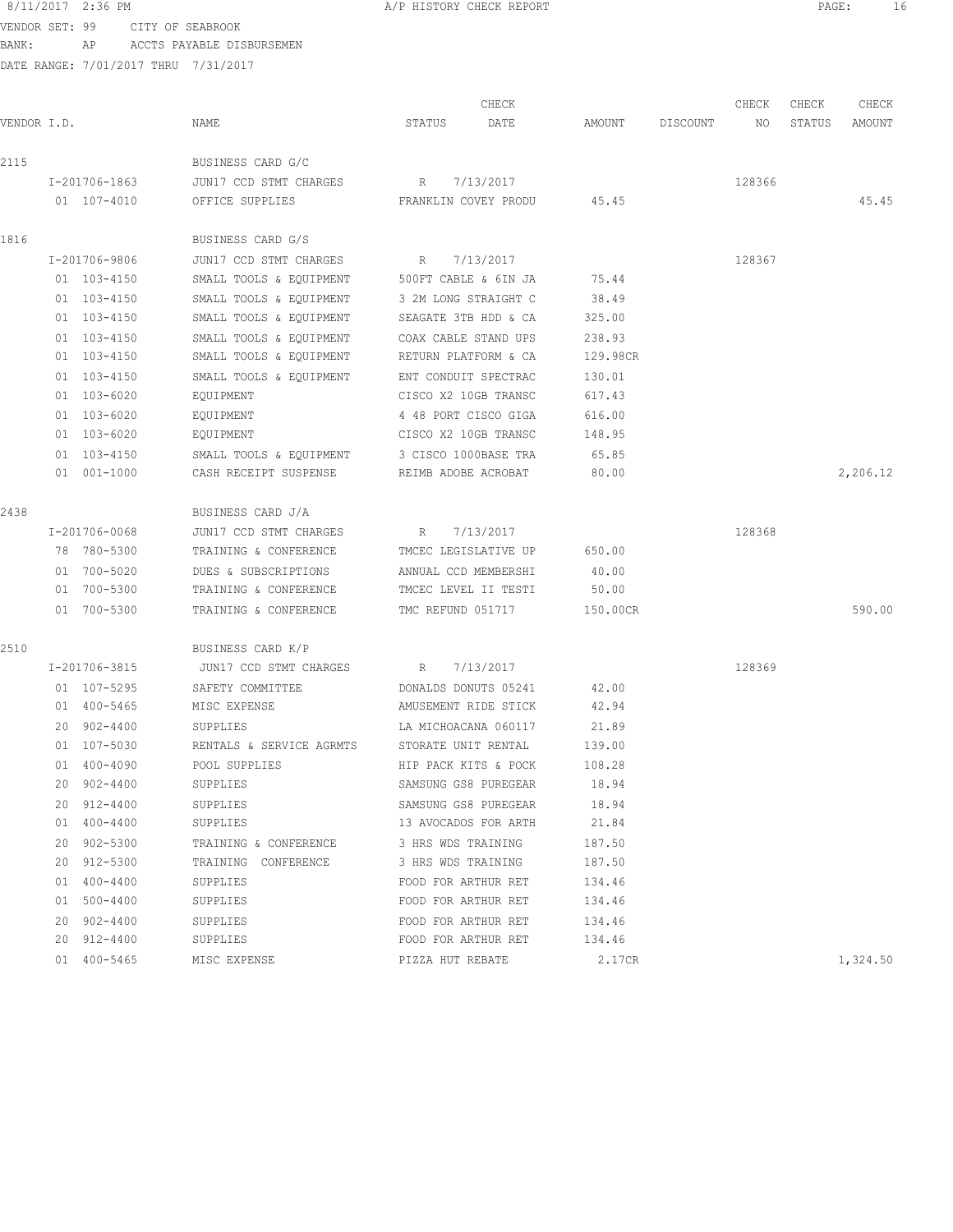VENDOR SET: 99 CITY OF SEABROOK BANK: AP ACCTS PAYABLE DISBURSEMEN

|             |               |                                                    |                      | CHECK                |         |                    | CHECK  | CHECK  | CHECK    |
|-------------|---------------|----------------------------------------------------|----------------------|----------------------|---------|--------------------|--------|--------|----------|
| VENDOR I.D. |               | NAME                                               | STATUS               | DATE                 |         | AMOUNT DISCOUNT NO |        | STATUS | AMOUNT   |
| 2169        |               | BUSINESS CARD L/D                                  |                      |                      |         |                    |        |        |          |
|             | I-201706-8364 | JUN17 CCD STMT CHARGES                             | R 7/13/2017          |                      |         |                    | 128371 |        |          |
|             | 15 150-5010   | ADVERTISING                                        | 500 BIC PENCILS      |                      | 159.61  |                    |        |        |          |
|             | 15 150-5020   | DUES & SUBSCRIPTIONS                               | 1TB GOOGLE DRIVE STO |                      | 10.61   |                    |        |        |          |
|             | 01 400-4400   | SUPPLIES                                           | FB LIFEGUARD AD SVCS |                      | 54.40   |                    |        |        |          |
|             | 01 001-0507   | DUE FROM EDC                                       | ICONTACT MONTLY SUB  |                      | 34.64   |                    |        |        |          |
|             | 15 150-5020   | DUES & SUBSCRIPTIONS HOUSTON CHRON DIGITA          |                      |                      | 49.00   |                    |        |        |          |
|             | 15 150-5030   | RENTALS & SERVICE AGREEMENTS LIFE STORAGE RENT JU  |                      |                      | 92.00   |                    |        |        |          |
|             | 15 150-5010   | ADVERTISING                                        | MEADOR MOVIE NIGHT G |                      | 25.71   |                    |        |        |          |
|             | 15 150-5020   | DUES & SUBSCRIPTIONS EMAILMEFORM SUB JUN1          |                      |                      | 9.95    |                    |        |        |          |
|             | 15 150-5020   | DUES & SUBSCRIPTIONS                               |                      | BLUE SNAP 50 VISUAL  | 149.40  |                    |        |        |          |
|             | 15 150-5020   | DUES & SUBSCRIPTIONS                               |                      | BASECAMP SUB 061717  | 50.00   |                    |        |        |          |
|             | 15 150-5020   | DUES & SUBSCRIPTIONS                               | 123RF.COM MONTHLY SU |                      | 69.00   |                    |        |        |          |
|             | 15 150-5020   | DUES & SUBSCRIPTIONS                               |                      | INTL TRANS FEE 06151 | 4.49    |                    |        |        | 708.81   |
| 2653        |               | BUSINESS CARD N/K                                  |                      |                      |         |                    |        |        |          |
|             | I-201706-1017 | JUN17 CCD STMT CHARGES                             | R 7/13/2017          |                      |         |                    | 128373 |        |          |
|             | 01 600-5240   | CONTRACT SVCS-MOWING/DEMOLITIOFILING FEES 4417 PLO |                      |                      | 20.80   |                    |        |        |          |
|             | 01 600-5300   | TRAINING & CONFERENCE                              | TFMA DUES A ROHLFS   |                      | 50.00   |                    |        |        |          |
|             | 01 600-5240   | CONTRACT SVCS-MOWING/DEMOLITIOFILING FEES 1737 EL  |                      |                      | 24.96   |                    |        |        |          |
|             | 01 600-5240   | CONTRACT SVCS-MOWING/DEMOLITIOFILING FEES 4425 SPO |                      |                      | 24.96   |                    |        |        |          |
|             | 01 600-5110   | MAINT-AUTOS & EQUIP CAR WASH SVC 061917            |                      |                      | 30.00   |                    |        |        | 150.72   |
| 2517        |               | BUSINESS CARD R/H                                  |                      |                      |         |                    |        |        |          |
|             | I-201706-6079 | JUN17 CCD STMT CHARGES R 7/13/2017                 |                      |                      |         |                    | 128374 |        |          |
|             | 01 100-5465   | MISC EXPENDITURES                                  | COFFEE MAKER FOR CON |                      | 17.00   |                    |        |        |          |
|             | 01 100-5465   | MISC EXPENDITURES                                  | 4 NOTARY STAMPS      |                      | 77.75   |                    |        |        |          |
|             | 01 100-3300   | MAYOR & COUNCIL FEES                               | HOTEL CHG LLORENTE D |                      | 893.10  |                    |        |        |          |
|             | 01 100-3300   | MAYOR & COUNCIL FEES                               | HOTEL CHG ADOVASIO D |                      | 893.10  |                    |        |        |          |
|             | 01 100-3300   | MAYOR & COUNCIL FEES                               | PARKING FEE PICHA    |                      | 10.00   |                    |        |        |          |
|             | 01 100-3300   | MAYOR & COUNCIL FEES                               |                      | MEAL REIMB PICHA     | 12.01   |                    |        |        |          |
|             | 01 107-5465   | MISC EXPENSE                                       |                      | CAKE FOR ARTHUR RECO | 111.00  |                    |        |        |          |
|             | 01 100-3300   | MAYOR & COUNCIL FEES                               | CLEAR LAKE COC LUNCH |                      | 40.00   |                    |        |        |          |
|             | 01 107-5465   | MISC EXPENSE                                       | CUPCAKES ARTHUR RECO |                      | 72.00   |                    |        |        |          |
|             | 01 100-5465   | MISC EXPENDITURES                                  |                      | ZAZZLE CREDIT 061317 | 22.95CR |                    |        |        | 2,103.01 |
| 2390        |               | BUSINESS CARD S/W                                  |                      |                      |         |                    |        |        |          |
|             | I-201706-1745 | JUN17 CCD STMT CHARGES                             | R 7/13/2017          |                      |         |                    | 128375 |        |          |
|             | 01 200-5465   | MISC EXPENSE                                       | LATE FEE & FIN CHARG |                      | 35.82   |                    |        |        | 35.82    |
| 2697        |               | CHIEF/LAW ENFORCEMENT SUPPLY                       |                      |                      |         |                    |        |        |          |
|             | I-163802      | FLARES SAFETY FLARE CONTAINER R 7/13/2017          |                      |                      |         |                    | 128376 |        |          |
|             | 01 200-4005   | SUPPLIES-POLICE OPERATION                          | FLARES SAFETY FLARE  |                      | 606.60  |                    |        |        | 606.60   |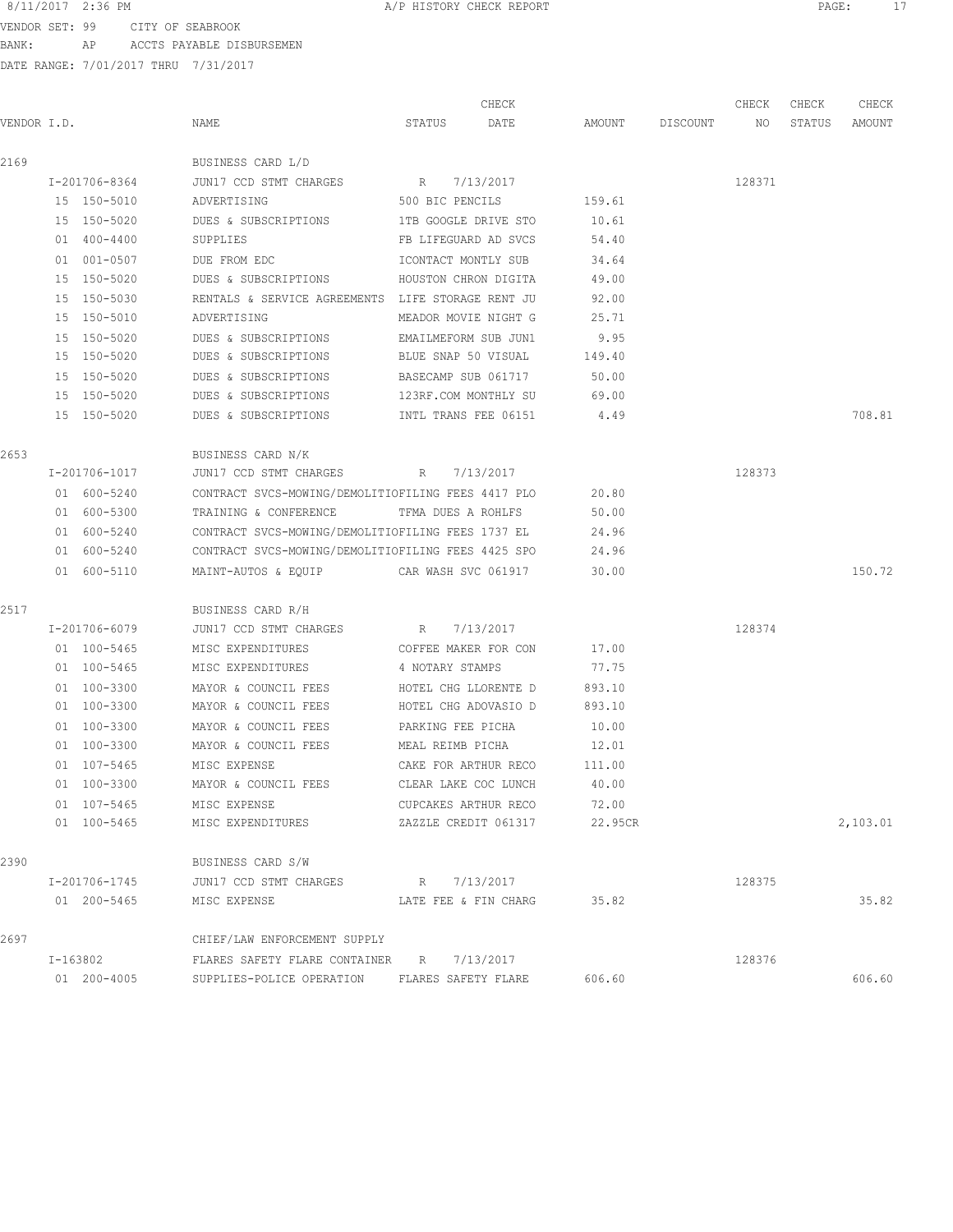VENDOR SET: 99 CITY OF SEABROOK BANK: AP ACCTS PAYABLE DISBURSEMEN

| VENDOR I.D. |                                                                                                     | NAME                                                                | STATUS               | CHECK<br>DATE               |        | AMOUNT DISCOUNT | CHECK<br>NO | CHECK<br>STATUS | CHECK<br>AMOUNT |
|-------------|-----------------------------------------------------------------------------------------------------|---------------------------------------------------------------------|----------------------|-----------------------------|--------|-----------------|-------------|-----------------|-----------------|
| 1588        |                                                                                                     | COMCAST                                                             |                      |                             |        |                 |             |                 |                 |
|             | I-201707-0001275                                                                                    | INTERNT SVCS PW JUL17                                               | R 7/13/2017          |                             |        |                 | 128377      |                 |                 |
|             | 01 500-5030                                                                                         | RENTALS & SERVICE AGRMTS                                            | INTERNT SVCS PW JUL1 |                             | 31.78  |                 |             |                 |                 |
|             | 20 902-5030                                                                                         | RENTALS & SERVICE AGRMTS                                            | INTERNT SVCS PW JUL1 |                             | 31.79  |                 |             |                 |                 |
|             | 20 912-5030                                                                                         | RENTALS & SERVICE AGRMTS                                            | INTERNT SVCS PW JUL1 |                             | 31.78  |                 |             |                 |                 |
|             | I-201707-0003552                                                                                    | INTERNET TV PHONE JUL17                                             | R                    | 7/13/2017                   |        |                 | 128377      |                 |                 |
|             | 01 400-5030                                                                                         | RENTALS & SERVICE AGRMTS                                            | INTERNET TV PHONE JU |                             | 162.95 |                 |             |                 |                 |
|             | I-201707-0051320                                                                                    | SVFD INT PHONE SVCS JUL17                                           | R                    | 7/13/2017                   |        |                 | 128377      |                 |                 |
|             | 01 230-5030                                                                                         | RENTALS & SERVICE AGRMTS                                            | SVFD INT PHONE SVCS  |                             | 150.99 |                 |             |                 |                 |
|             |                                                                                                     | I-201707-0225197 SVFD TV OUTLET SVC JUL17                           | R 7/13/2017          |                             |        |                 | 128377      |                 |                 |
|             | 01 230-5030                                                                                         | RENTALS & SERVICE AGRMTS SVFD TV OUTLET SVC J 42.99                 |                      |                             |        |                 |             |                 | 452.28          |
| 2007        |                                                                                                     | FIRST CHECK                                                         |                      |                             |        |                 |             |                 |                 |
|             | $T - 8192$                                                                                          | PERSON SEARCH SOL PKGS JUN17 R 7/13/2017                            |                      |                             |        |                 | 128378      |                 |                 |
|             | 01 107-3145                                                                                         | DRUG TESTING                                                        |                      | 4 PERSON SEARCHES JU        | 148.00 |                 |             |                 |                 |
|             | 01 107-3145                                                                                         | DRUG TESTING                                                        |                      | 6 SEARCHES VOL PROGR        | 72.00  |                 |             |                 | 220.00          |
| 0081        |                                                                                                     | GALLS LLC                                                           |                      |                             |        |                 |             |                 |                 |
|             | I-007797588                                                                                         | BELT & KEEPERS KDOUGLAS R                                           |                      | 7/13/2017                   |        |                 | 128379      |                 |                 |
|             | 01 200-5310                                                                                         | UNIFORMS & LAUNDRY                                                  | BELT & KEEPERS KDOUG |                             | 208.95 |                 |             |                 |                 |
|             | I-007817399                                                                                         | CHRISTENSEN BODYSHIELD CARRIER R                                    |                      | 7/13/2017                   |        |                 | 128379      |                 |                 |
|             | 01 200-5310                                                                                         | UNIFORMS & LAUNDRY                                                  |                      | CHRISTENSEN BODYSHIE 90.00  |        |                 |             |                 | 298.95          |
| 2566        |                                                                                                     | GOLD STAR PETROLEUM INC                                             |                      |                             |        |                 |             |                 |                 |
|             | I-90638                                                                                             | PUMP RENTAL CHG JUL17 R 7/13/2017                                   |                      |                             |        |                 | 128380      |                 |                 |
|             | 01 107-4050                                                                                         | BULK PETROLEUM PURCHASES PUMP RENTAL CHG JUL1 150.00                |                      |                             |        |                 |             |                 | 150.00          |
| 0208        |                                                                                                     | GRAINGER                                                            |                      |                             |        |                 |             |                 |                 |
|             | I-9480674671                                                                                        | 2 CIGARETTE RECEPTACLES                                             | R 7/13/2017          |                             |        |                 | 128381      |                 |                 |
|             | 01 400-5180                                                                                         | MAINT-BLDGS & GROUNDS 2 CIGARETTE RECEPTAC 105.68                   |                      |                             |        |                 |             |                 | 105.68          |
| 2476        |                                                                                                     | HARRIS COUNTY TAX ASSESSOR-COL                                      |                      |                             |        |                 |             |                 |                 |
|             |                                                                                                     | I-1208879-2017INSP LP1208879 STATE INSP FEE                         | R                    | 7/13/2017                   |        |                 | 128382      |                 |                 |
|             | 20 912-5110                                                                                         | MAINT-AUTOS & EQUIPMENT LP1208879 STATE INSP 14.25                  |                      |                             |        |                 |             |                 | 14.25           |
| 1192        |                                                                                                     | HARRIS COUNTY TREASURER                                             |                      |                             |        |                 |             |                 |                 |
|             | $I-19620$                                                                                           | PD RADIO AIRTIME SVC JUN17 R 7/13/2017                              |                      |                             |        |                 | 128383      |                 |                 |
|             |                                                                                                     | 01  200-5170  MAINT-RADIO EQUIPMENT  PD RADIO AIRTIME SVC  1,473.00 |                      |                             |        |                 |             |                 |                 |
|             | 01 220-5170                                                                                         | MAINTENANCE-RADIOS                                                  |                      | PD RADIO AIRTIME SVC 750.00 |        |                 |             |                 |                 |
|             | $I-19691$                                                                                           | EM RADIO AIRTIME SVC JUN17 R 7/13/2017                              |                      |                             |        |                 | 128383      |                 |                 |
|             | 01 106-5170                                                                                         | MAINTENANCE - RADIOS BM RADIO AIRTIME SVC 1,014.00                  |                      |                             |        |                 |             |                 | 3,237.00        |
| 1104        |                                                                                                     | HART INTERCIVIC INC                                                 |                      |                             |        |                 |             |                 |                 |
|             | I-069381 and the set of the set of the set of the set of the set of the set of the set of the set o | ANNUAL SOFTWARE LICENSE FY18 R 7/13/2017                            |                      |                             |        |                 | 128384      |                 |                 |
|             |                                                                                                     | 01 001-0710 PREPAID EXPENSE ANNUAL SOFTWARE LICE 1,172.00           |                      |                             |        |                 |             |                 |                 |
|             |                                                                                                     | I-069458 ELECTION FORMS & SIGNAGE R 7/13/2017                       |                      |                             |        |                 | 128384      |                 |                 |
|             |                                                                                                     | 01 100-5195 ELECTION EXPENSE ELECTION FORMS & SIG 100.50            |                      |                             |        |                 |             |                 |                 |
|             | I-069949                                                                                            | PAPER BALLOTS 072917 ELECTION R 7/13/2017                           |                      |                             |        |                 | 128384      |                 |                 |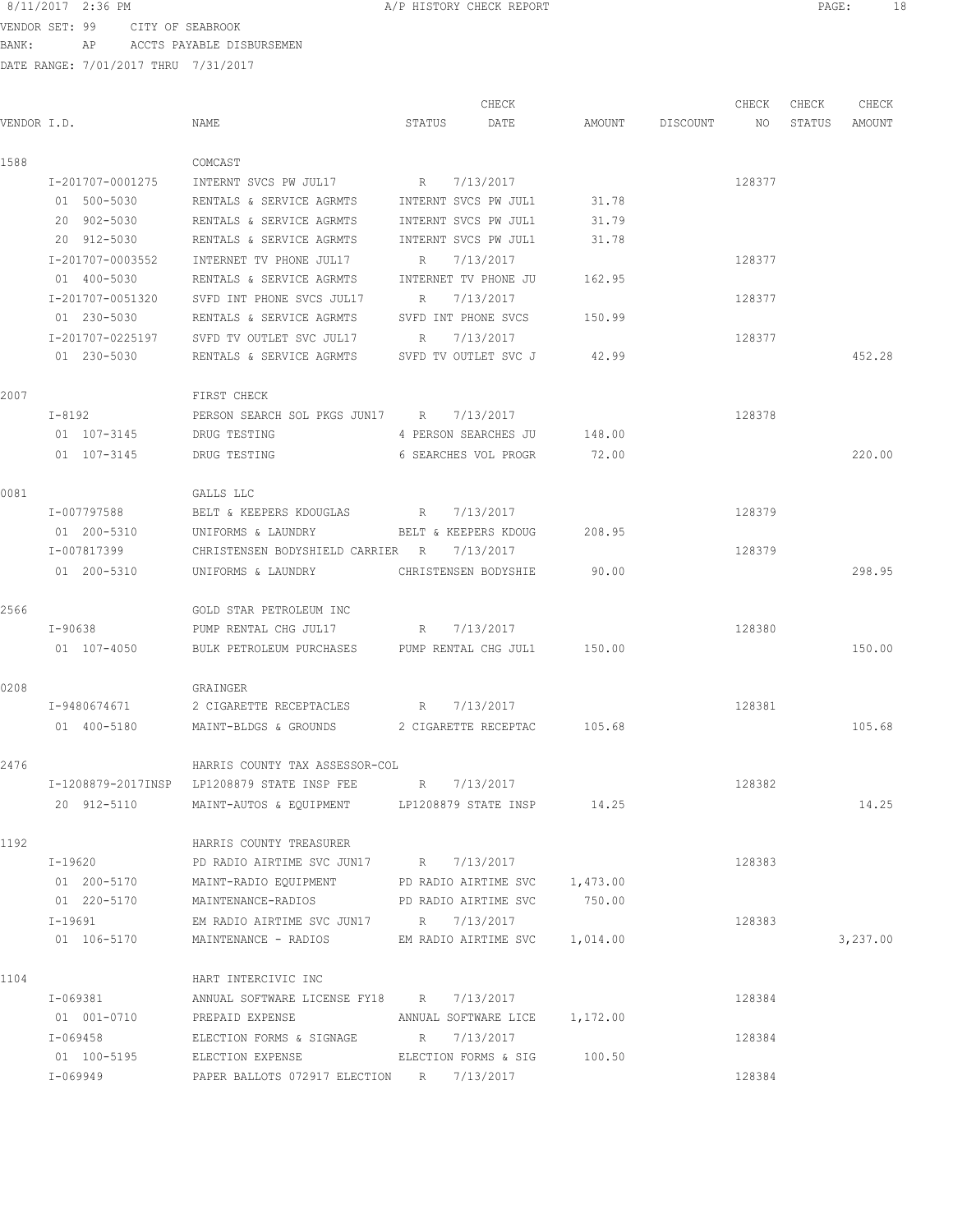|             |                                    | 8/11/2017 2:36 PM                    | A/P HISTORY CHECK REPORT                                       |        |                               |          |                 |        | $\mathtt{PAGE}$ : |          | 19 |
|-------------|------------------------------------|--------------------------------------|----------------------------------------------------------------|--------|-------------------------------|----------|-----------------|--------|-------------------|----------|----|
|             | VENDOR SET: 99<br>CITY OF SEABROOK |                                      |                                                                |        |                               |          |                 |        |                   |          |    |
| BANK:       |                                    | AP                                   | ACCTS PAYABLE DISBURSEMEN                                      |        |                               |          |                 |        |                   |          |    |
|             |                                    | DATE RANGE: 7/01/2017 THRU 7/31/2017 |                                                                |        |                               |          |                 |        |                   |          |    |
|             |                                    |                                      |                                                                |        | CHECK                         |          |                 | CHECK  | CHECK             | CHECK    |    |
| VENDOR I.D. |                                    |                                      | NAME                                                           | STATUS | DATE                          |          | AMOUNT DISCOUNT | NO     | STATUS            | AMOUNT   |    |
| 1104        |                                    |                                      | HART INTERCIVIC INC<br>CONT                                    |        |                               |          |                 |        |                   |          |    |
|             |                                    | I-069949                             | PAPER BALLOTS 072917 ELECTION R                                |        | 7/13/2017                     |          |                 | 128384 |                   |          |    |
|             |                                    | 01 100-5195                          | ELECTION EXPENSE                                               |        | PAPER BALLOTS 072917 2,290.44 |          |                 |        |                   | 3,562.94 |    |
| 2520        |                                    |                                      | HSA BANK                                                       |        |                               |          |                 |        |                   |          |    |
|             |                                    | I-HS 201707112444                    | EMPLOYEE DEDUCTIONS TO HSA R 7/13/2017                         |        |                               |          |                 | 128385 |                   |          |    |
|             |                                    | 01 001-1023                          | HSA PAYABLE                                                    |        | EMPLOYEE DEDUCTIONS           | 50.00    |                 |        |                   | 50.00    |    |
| 0105        |                                    |                                      | ICMA RETIREMENT TRUST-457                                      |        |                               |          |                 |        |                   |          |    |
|             |                                    | I-IC 201707112444                    | Employee Deduction - Plan 3033 R $7/13/2017$                   |        |                               |          |                 | 128386 |                   |          |    |
|             |                                    | 01 001-1031                          | ICMA INSURANCE DEDUCTS                                         |        | Employee Deduction -          | 110.82   |                 |        |                   |          |    |
|             |                                    | I-ICM201707112444                    | EMPLOYEE DEDUCTS- PLAN 303302 R 7/13/2017                      |        |                               |          |                 | 128386 |                   |          |    |
|             |                                    | 01 001-1031                          | ICMA INSURANCE DEDUCTS                                         |        | EMPLOYEE DEDUCTS- PL          | 1,695.00 |                 |        |                   | 1,805.82 |    |
| 2509        |                                    |                                      | IPS ADVISORS LLP                                               |        |                               |          |                 |        |                   |          |    |
|             | I-3041                             |                                      | BENEFIT CONNECTOR FEES JUL17 R 7/13/2017                       |        |                               |          |                 | 128387 |                   |          |    |
|             |                                    | 01 100-3120                          | HOSPITALIZATION                                                |        | BENEFIT CONNECTOR FE          | 3.50     |                 |        |                   |          |    |
|             |                                    | 01 102-3120                          | HOSPITALIZATION                                                |        | BENEFIT CONNECTOR FE          | 35.00    |                 |        |                   |          |    |
|             |                                    | 01 106-3120                          | HOSPITALIZATION                                                |        | BENEFIT CONNECTOR FE          | 3.50     |                 |        |                   |          |    |
|             |                                    | 01 103-3120                          | HOSPITALIZATION                                                |        | BENEFIT CONNECTOR FE          | 7.00     |                 |        |                   |          |    |
|             |                                    | 01 200-3120                          | HOSPITALIZATION                                                |        | BENEFIT CONNECTOR FE          | 119.00   |                 |        |                   |          |    |
|             |                                    | 01 210-3120                          | HOSPITALIZATION                                                |        | BENEFIT CONNECTOR FE          | 3.50     |                 |        |                   |          |    |
|             |                                    | 01 400-3120                          | HOSPITALIZATION                                                |        | BENEFIT CONNECTOR FE          | 24.50    |                 |        |                   |          |    |
|             |                                    | 01 500-3120                          | HOSPITALIZATION                                                |        | BENEFIT CONNECTOR FE          | 24.50    |                 |        |                   |          |    |
|             |                                    | 01 600-3120                          | HOSPITALIZATION                                                |        | BENEFIT CONNECTOR FE          | 21.00    |                 |        |                   |          |    |
|             |                                    | 01 700-3120                          | HOSPITALIZATION                                                |        | BENEFIT CONNECTOR FE          | 14.00    |                 |        |                   |          |    |
|             |                                    | 20 902-3120                          | HOSPITALIZATION                                                |        | BENEFIT CONNECTOR FE          | 28.00    |                 |        |                   |          |    |
|             |                                    | 20 905-3120                          | HOSPITALIZATION                                                |        | BENEFIT CONNECTOR FE          | 10.50    |                 |        |                   |          |    |
|             |                                    |                                      | 20 912-3120 HOSPITALIZATION                                    |        | BENEFIT CONNECTOR FE 14.00    |          |                 |        |                   | 308.00   |    |
| 2692        |                                    |                                      | NANCY JONES                                                    |        |                               |          |                 |        |                   |          |    |
|             |                                    |                                      | I-20170710-REIMB-NJ REIMB JULY 4TH EVENT PURCHASES R 7/13/2017 |        |                               |          |                 | 128389 |                   |          |    |
|             |                                    | 01 400-5464                          | EVENTS                                                         |        | REIMB JULY 4TH EVENT 318.77   |          |                 |        |                   | 318.77   |    |
| 1244        |                                    |                                      | KEMAH KOPIES                                                   |        |                               |          |                 |        |                   |          |    |
|             |                                    |                                      | I-20170629-ENV 1000 2WAY HITCH HIKER ENVELOPE R 7/13/2017      |        |                               |          |                 | 128390 |                   |          |    |
|             |                                    | 01 400-4400 SUPPLIES                 |                                                                |        | 1000 2WAY HITCH HIKE 265.00   |          |                 |        |                   | 265.00   |    |
| 0125        |                                    |                                      | LANSDOWNE-MOODY CO INC                                         |        |                               |          |                 |        |                   |          |    |
|             |                                    | I-IW06129                            | STARTER REC                                                    |        | R 7/13/2017                   |          |                 | 128391 |                   |          |    |

01 400-5110 MAINT-AUTOS & EQUIPMENT STARTER REC 49.56 49.56 49.56 2129 LEA ANN DEARMAN I-20170710-REIMB-LD REIMB TAMIO CONF HOTEL MILEAGE R 7/13/2017 128392 15 150-5300 TRAVEL & CONFERENCE REIMB TAMIO CONF HOT 772.45 772.45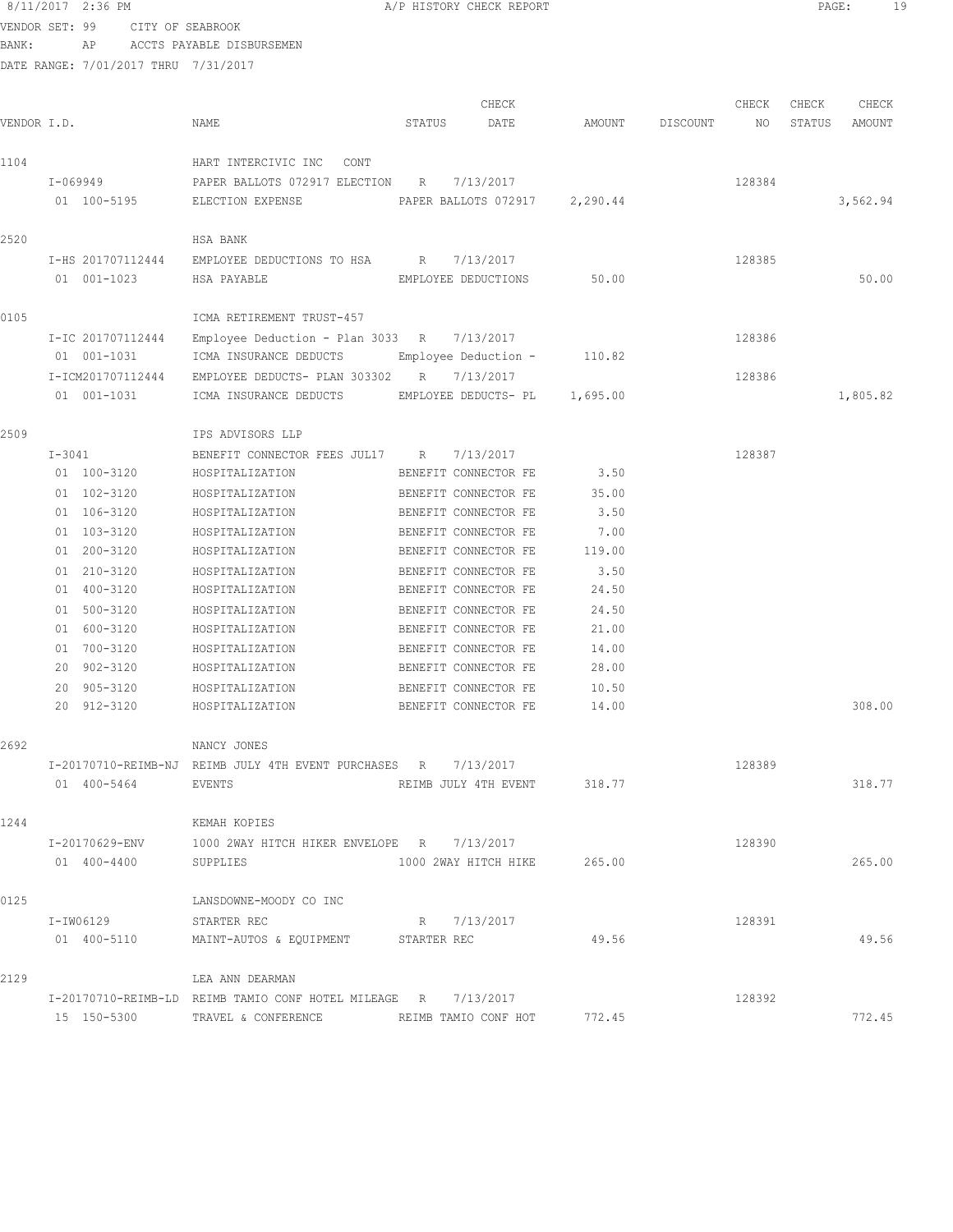VENDOR SET: 99 CITY OF SEABROOK BANK: AP ACCTS PAYABLE DISBURSEMEN

| VENDOR I.D. |                    | NAME                                        | STATUS                   | CHECK<br>DATE<br>AMOUNT | DISCOUNT | CHECK<br>NO | CHECK<br>STATUS | CHECK<br>AMOUNT |
|-------------|--------------------|---------------------------------------------|--------------------------|-------------------------|----------|-------------|-----------------|-----------------|
| 0880        |                    | LESLIE'S POOL SUPPLIES                      |                          |                         |          |             |                 |                 |
|             | I-116-404529       | POLARIS P965IQ ROBOTIC R 7/13/2017          |                          |                         |          | 128393      |                 |                 |
|             | 01 400-4090        | POOL SUPPLIES POLARIS P965IQ ROBOT 1,499.99 |                          |                         |          |             |                 | 1,499.99        |
| 0783        |                    | LOGIX COMMUNICATIONS                        |                          |                         |          |             |                 |                 |
|             | I-201706-43716878  | WAREHOUSE LONG DIST MAY&JUN17 R 7/13/2017   |                          |                         |          | 128394      |                 |                 |
|             | 01 500-5400        | TELEPHONE                                   | WAREHOUSE LONG DIST      | 5.07                    |          |             |                 |                 |
|             | 20 902-5400        | TELEPHONE                                   | WAREHOUSE LONG DIST      | 5.07                    |          |             |                 |                 |
|             | 20 912-5400        | TELEPHONE                                   | WAREHOUSE LONG DIST      | 5.07                    |          |             |                 |                 |
|             | 01 500-5400        | TELEPHONE                                   | WAREHOUSE LONG DIST      | 4.91                    |          |             |                 |                 |
|             | 20 902-5400        | TELEPHONE                                   | WAREHOUSE LONG DIST      | 4.91                    |          |             |                 |                 |
|             | 20 912-5400        | TELEPHONE                                   | WAREHOUSE LONG DIST      | 4.92                    |          |             |                 | 29.95           |
| 2685        |                    | DAVID MCCLENNEN                             |                          |                         |          |             |                 |                 |
|             | I-20170710-ADVANCE | PERDIEM ADV GPS TRAINING R 7/13/2017        |                          |                         |          | 128395      |                 |                 |
|             | 20 902-5300        | TRAINING & CONFERENCE PERDIEM ADV GPS TRAI  |                          | 128.00                  |          |             |                 |                 |
|             | 20 912-5300        | TRAINING CONFERENCE                         | PERDIEM ADV GPS TRAI     | 28.00                   |          |             |                 | 156.00          |
| 2718        |                    | MIKE RUTHERFORD TRANSMISSION C              |                          |                         |          |             |                 |                 |
|             | I-018421           | 50012 R&R SHIFT CABLE                       | R 7/13/2017              |                         |          | 128396      |                 |                 |
|             | 01 500-5110        | MAINT-AUTOS & EQUIP                         | 50012 R&R SHIFT CABL     | 211.55                  |          |             |                 | 211.55          |
| 0147        |                    | OFFICE DEPOT CARD PLAN                      |                          |                         |          |             |                 |                 |
|             | I-8125903          | NIGHT DEPOSIT BAGS                          | 7/13/2017<br>$R_{\rm c}$ |                         |          | 128397      |                 |                 |
|             | 01 400-4010        | OFFICE SUPPLIES                             | NIGHT DEPOSIT BAG        | 34.39                   |          |             |                 |                 |
|             | 01 107-4010        | OFFICE SUPPLIES                             | COLUMBIAN COFFEE         | 37.99                   |          |             |                 |                 |
|             | 01 107-4010        | OFFICE SUPPLIES                             | PAPER TOWELS             | 38.37                   |          |             |                 |                 |
|             | 01 107-4010        | OFFICE SUPPLIES                             | LETTER PAPER CASE        | 127.96                  |          |             |                 |                 |
|             | 01 107-4010        | OFFICE SUPPLIES                             | 8 PART BUS CARD HOLD     | 7.99                    |          |             |                 |                 |
|             | $01 107 - 4010$    | OFFICE SUPPLIES                             | SCISSORS 2 PACK          | 2.29                    |          |             |                 |                 |
|             | 01 107-4010        | OFFICE SUPPLIES                             | FINGERTIP MOISTENER      | 1.67                    |          |             |                 |                 |
|             | 01 107-4010        | OFFICE SUPPLIES                             | HP 952XL YELLOW          | 25.59                   |          |             |                 |                 |
|             | 01 107-4010        | OFFICE SUPPLIES                             | HP 952XL BLUE            | 25.59                   |          |             |                 |                 |
|             | 01 107-4010        | OFFICE SUPPLIES                             | DISH SOAP                | 4.94                    |          |             |                 |                 |
|             | 01 107-4010        | OFFICE SUPPLIES                             | HAND SOAP                | 3.51                    |          |             |                 |                 |
|             | 01 107-4010        | OFFICE SUPPLIES                             | PAPER PLATES             | 22.29                   |          |             |                 |                 |
|             | 01 107-4010        | OFFICE SUPPLIES                             | BALLPOINT PEN BLUE       | 7.43                    |          |             |                 |                 |
|             | 01 107-4010        | OFFICE SUPPLIES BALLPOINT PENS BLACK 7.43   |                          |                         |          |             |                 |                 |
|             | 01 107-4010        | OFFICE SUPPLIES SMALL BINDER CLIPS 3.01     |                          |                         |          |             |                 |                 |
|             | 01 210-4010        | OFFICE SUPPLIES NIGHT DEPOSIT BAG 34.39     |                          |                         |          |             |                 |                 |
|             | 01 400-4400        | SUPPLIES                                    | RECEIPT BOOK             | 0.85                    |          |             |                 |                 |
|             | 01 500-4400        | SUPPLIES                                    | RECEIPT BOOK             | 0.85                    |          |             |                 |                 |
|             | 20 902-4400        | SUPPLIES                                    | RECEIPT BOOK             | 0.85                    |          |             |                 |                 |
|             | 20 912-4400        | SUPPLIES                                    | RECEIPT BOOK             | 0.85                    |          |             |                 |                 |
|             | 01 100-5468        | PERMIT EXPENSES                             | DOCUMENT COVERS          | 26.64                   |          |             |                 |                 |
|             | 01 107-4010        | OFFICE SUPPLIES                             | FOLGERS COFFEE           | 35.99                   |          |             |                 |                 |
|             | 01 107-4010        | OFFICE SUPPLIES                             | AAA BATTERIES            | 17.59                   |          |             |                 |                 |
|             | 01 107-4010        | OFFICE SUPPLIES                             | PLASTIC SPOONS           | 34.19                   |          |             |                 |                 |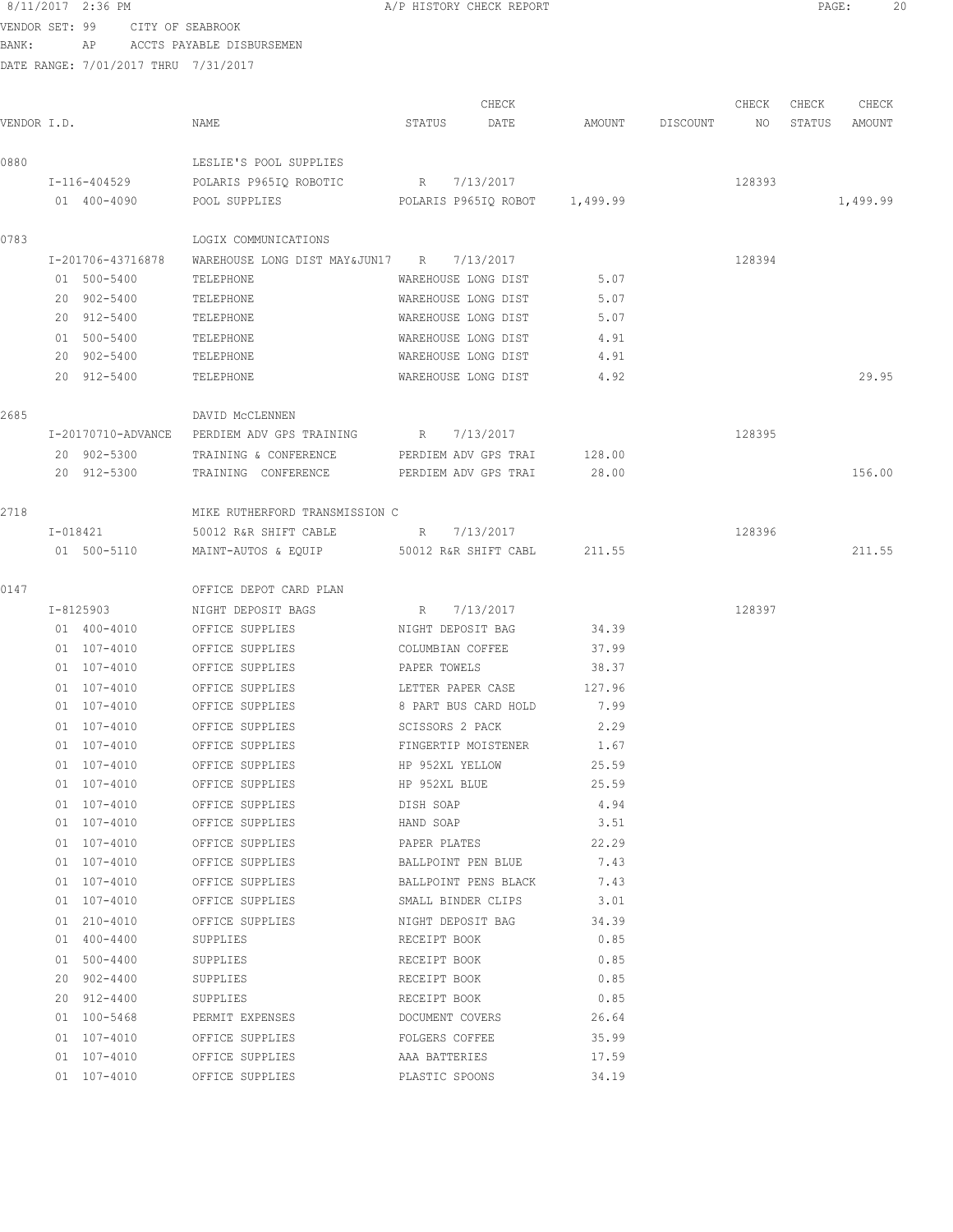VENDOR SET: 99 CITY OF SEABROOK BANK: AP ACCTS PAYABLE DISBURSEMEN

| VENDOR I.D. |               | NAME                                     | CHECK<br>STATUS<br>DATE     | AMOUNT      | DISCOUNT | CHECK<br>NO | CHECK<br>STATUS | CHECK<br>AMOUNT |
|-------------|---------------|------------------------------------------|-----------------------------|-------------|----------|-------------|-----------------|-----------------|
| 0147        |               | OFFICE DEPOT CARD PLANCONT               |                             |             |          |             |                 |                 |
|             | I-8125903     | NIGHT DEPOSIT BAGS                       | R<br>7/13/2017              |             |          | 128397      |                 |                 |
|             | 01 107-4010   | OFFICE SUPPLIES                          | JUMBO PAPER CLIPS           | 4.67        |          |             |                 |                 |
|             | 01 107-4010   | OFFICE SUPPLIES                          | BOX CUTTER                  | 2.09        |          |             |                 |                 |
|             | 01 107-4010   | OFFICE SUPPLIES                          | COPY PAPER                  | 127.96      |          |             |                 |                 |
|             | 01 107-4010   | OFFICE SUPPLIES                          | STICKY NOTES                | 6.21        |          |             |                 |                 |
|             | 01 107-4010   | OFFICE SUPPLIES                          | PAPER PLATES                | 22.29       |          |             |                 |                 |
|             | 01 107-4010   | OFFICE SUPPLIES                          | ADVIL                       | 15.84       |          |             |                 |                 |
|             | 01 107-4010   | OFFICE SUPPLIES                          | HP 952XL RED INK            | 25.59       |          |             |                 |                 |
|             | 14 140-4150   | SMALL TOOLS & EQUIPMENT                  | WOOD DISPLAY EASEL          | 40.24       |          |             |                 |                 |
|             | 14 140-4150   | SMALL TOOLS & EQUIPMENT                  | FOLDING TABLE               | 62.53       |          |             |                 |                 |
|             | 14 140-4150   | SMALL TOOLS & EQUIPMENT                  | MAGNETIC WHITE BOARD        | 97.98       |          |             |                 |                 |
|             | 14 140-4150   | SMALL TOOLS & EQUIPMENT DRY ERASE ERASER |                             | 2.06        |          |             |                 |                 |
|             | 14 140-4150   | SMALL TOOLS & EQUIPMENT DRY ERASE MARKER |                             | 8.06        |          |             |                 |                 |
|             | 01 107-4010   | OFFICE SUPPLIES                          | STICK PENS                  | 8.49        |          |             |                 |                 |
|             | 01 107-4010   | OFFICE SUPPLIES                          | TOILET PAPER                | 79.98       |          |             |                 |                 |
|             | 01 107-4010   | OFFICE SUPPLIES                          | NON DAIRY CREAMER           | 13.47       |          |             |                 |                 |
|             | 01 107-4010   | OFFICE SUPPLIES                          | 8 OZ CUPS                   | 21.59       |          |             |                 |                 |
|             | 01 107-4010   | OFFICE SUPPLIES                          | Z FOLD PAPER TOWELS         | 89.97       |          |             |                 |                 |
|             | 01 107-4010   | OFFICE SUPPLIES                          | SUGAR CANISTERS             | 11.31       |          |             |                 |                 |
|             | 01 500-4400   | SUPPLIES                                 | BROTHER LC51BK              | 32.99       |          |             |                 |                 |
|             | I-8125903A    | OFFICE SUPPLIES                          | R<br>7/13/2017              |             |          | 128397      |                 |                 |
|             | 01 200-4010   | OFFICE SUPPLIES                          | PAPER PLATES PENS SU        | 200.77      |          |             |                 |                 |
|             | 01 200-4010   | OFFICE SUPPLIES                          | CUPS PLANNER HOLDERS        | 25.44       |          |             |                 |                 |
|             | 01 107-4010   | OFFICE SUPPLIES                          | DIVIDERS & PLANNER          | 35.90       |          |             |                 |                 |
|             | 01 107-4010   | OFFICE SUPPLIES                          | HOLE PUNCH & RULERS         | 4.89        |          |             |                 |                 |
|             | 01 200-4010   | OFFICE SUPPLIES                          | TAPE PUSH PINS CHAIR        | 189.56      |          |             |                 | 1,632.53        |
| 2508        |               | PRODUCTIVITY PLUS-CITIBANK               |                             |             |          |             |                 |                 |
|             | I-C60485      | 50071 4 SEAL KITS                        | 7/13/2017<br>R              |             |          | 128402      |                 |                 |
|             | 01 500-5110   | MAINT-AUTOS & EQUIP                      | 50071 4 SEAL KITS           | 87.80       |          |             |                 | 87.80           |
| 0249        |               | SEABROOK ROTARY CLUB                     |                             |             |          |             |                 |                 |
|             | I-1980        | 4FQ17 MEMBERSHIP FEES GCOOK R 7/13/2017  |                             |             |          | 128403      |                 |                 |
|             | 01 102-5020   | DUES & SUBSCRIPTIONS                     | 4FQ17 MEMBERSHIP FEE 165.00 |             |          |             |                 | 165.00          |
| 0180        |               | SEABROOK VOL. FIRE DEPT                  |                             |             |          |             |                 |                 |
|             | I-201707-SVFD | MONTHLY CONTRACT SVCS JUL17              | R 7/13/2017                 |             |          | 128404      |                 |                 |
|             | 01 230-5235   | PROF FEES-SVFD CONTRACT                  | CONTRACT SVCS JUL17         | 58,544.56   |          |             |                 |                 |
|             | 01 100-8605   | DISPATCH & ANIMAL CONTROL                | CONTRACT SVCS JUL17         | 833.34CR    |          |             |                 |                 |
|             | 01 100-8605   | DISPATCH & ANIMAL CONTROL                | CONTRACT SVCS JUL17         | 583.34CR    |          |             |                 |                 |
|             | 01 100-8606   | LEASE OF FIRE STATION                    | CONTRACT SVCS JUL17         | 27,558.75CR |          |             |                 |                 |
|             | 01 230-4040   | GAS & OIL/CITY SUPPLY                    | CONTRACT SVCS JUL17         | 88.24       |          |             |                 |                 |
|             | 01 230-5320   | INSURANCE-AUTO                           | CONTRACT SVCS JUL17         |             |          |             |                 | 29,657.37       |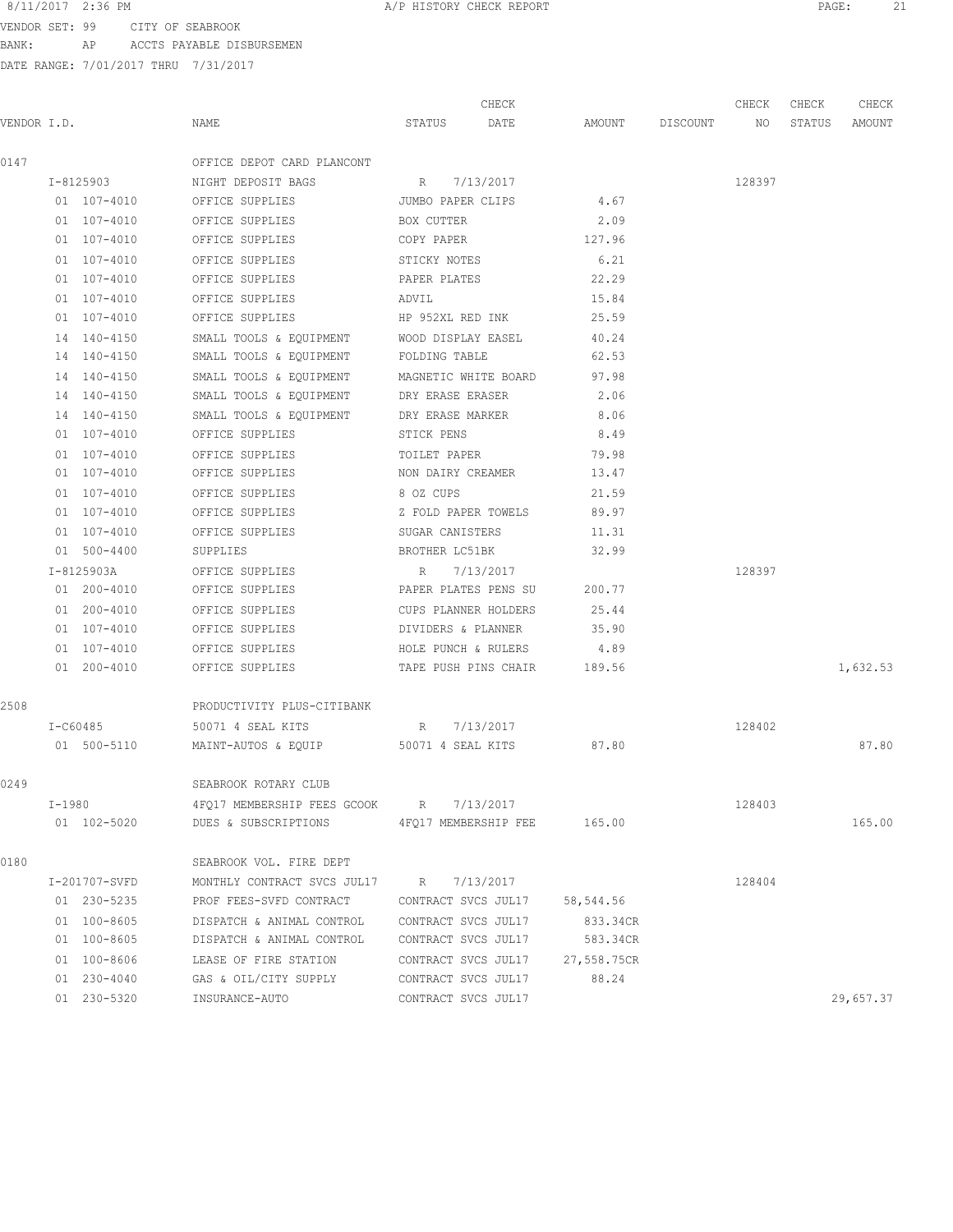# 8/11/2017 2:36 PM **A/P HISTORY CHECK REPORT PAGE:** 22 VENDOR SET: 99 CITY OF SEABROOK

BANK: AP ACCTS PAYABLE DISBURSEMEN

| VENDOR I.D. |                   | NAME                                                    | STATUS               | CHECK<br>DATE                 |        | AMOUNT DISCOUNT NO | CHECK  | CHECK<br>STATUS | CHECK<br>AMOUNT |
|-------------|-------------------|---------------------------------------------------------|----------------------|-------------------------------|--------|--------------------|--------|-----------------|-----------------|
| 0182        |                   | SHELL                                                   |                      |                               |        |                    |        |                 |                 |
|             | I-65206179706     | FUEL CARD SVCS PD                                       | R 7/13/2017          |                               |        |                    | 128405 |                 |                 |
|             | 01 200-4030       | GAS & OIL/OUTSIDE SUPPLY FUEL CARD SVCS PD              |                      |                               | 129.22 |                    |        |                 | 129.22          |
| 0183        |                   | SHERWIN WILLIAMS                                        |                      |                               |        |                    |        |                 |                 |
|             | I-5105-7          | GALLON PAINT & ROLLERS                                  | R 7/13/2017          |                               |        |                    | 128406 |                 |                 |
|             | 01 400-4400       | SUPPLIES                                                | GALLON PAINT & ROLLE |                               | 23.10  |                    |        |                 |                 |
|             | I-7858-3          | GALLON PAINT FOR POOL                                   | R 7/13/2017          |                               |        |                    | 128406 |                 |                 |
|             | 01 400-5160       | MAINT-POOL & GROUNDS                                    | GALLON PAINT FOR POO |                               | 19.91  |                    |        |                 | 43.01           |
| 0743        |                   | SPACE CITY ACE HARDWARE                                 |                      |                               |        |                    |        |                 |                 |
|             | I-642085          | SCREWS DRILL BIT S HOOKS R 7/13/2017                    |                      |                               |        |                    | 128407 |                 |                 |
|             | 01 400-5180       | MAINT-BLDGS & GROUNDS                                   |                      | SCREWS DRILL BIT S H 10.54    |        |                    |        |                 | 10.54           |
| 1387        |                   | SPARKLETTS & SIERRA SPRINGS                             |                      |                               |        |                    |        |                 |                 |
|             | I-14182004 070817 | COFFEE DELIVERY PD JUN17 $R = 7/13/2017$                |                      |                               |        |                    | 128408 |                 |                 |
|             | 01 200-4010       | OFFICE SUPPLIES                                         |                      | COFFEE DELIVERY PD J 59.16    |        |                    |        |                 | 59.16           |
| 1681        |                   | STAPLES CONTRACT & COMMERCIAL                           |                      |                               |        |                    |        |                 |                 |
|             | I-3343136327      | BOWLS TRASH BAGS COFFEE GLOVES R 7/13/2017              |                      |                               |        |                    | 128409 |                 |                 |
|             | 01 400-4010       | BOWLS TRASH BAGS COF 199.10<br>OFFICE SUPPLIES          |                      |                               |        |                    |        |                 | 199.10          |
| 0038        |                   | TERMINIX PROCESSING CENTER                              |                      |                               |        |                    |        |                 |                 |
|             | I-366532162       | PEST CONTROL SVCS JUN17 R 7/13/2017                     |                      |                               |        |                    | 128410 |                 |                 |
|             | 01 400-5180       | MAINT-BLDGS & GROUNDS PEST CONTROL SVCS JU              |                      |                               | 69.00  |                    |        |                 |                 |
|             | 01 200-5180       | MAINT-BLDGS & GROUNDS                                   | PEST CONTROL SVCS JU |                               | 59.00  |                    |        |                 |                 |
|             | 01 107-5180       | MAINT-BLDGS & GROUNDS                                   | PEST CONTROL SVCS JU |                               | 42.00  |                    |        |                 |                 |
|             | 01 210-5180       | MAINT-BLDGS & GROUNDS                                   | PEST CONTROL SVCS JU |                               | 62.00  |                    |        |                 | 232.00          |
| 2369        |                   | THE BAY AREA OBSERVER                                   |                      |                               |        |                    |        |                 |                 |
|             | $T - 3516$        | LEGAL AD POSTINGS JUN17 R 7/13/2017                     |                      |                               |        |                    | 128411 |                 |                 |
|             | 01 107-5010       | ADVERTISING                                             |                      | LEGAL AD POSTINGS JU 1,011.75 |        |                    |        |                 |                 |
|             | 01 001-0507       | DUE FROM EDC                                            |                      | LEGAL AD POSTINGS JU          | 285.00 |                    |        |                 | 1,296.75        |
| 2749        |                   | THE SHOP OFFROAD                                        |                      |                               |        |                    |        |                 |                 |
|             |                   | I-EST.2178 ATV1 WINCH PLATE WINCH LT BAR R 7/13/2017    |                      |                               |        |                    | 128412 |                 |                 |
|             |                   | 01 001-0710 PREPAID EXPENSE ATV1 WINCH PLATE WIN 582.50 |                      |                               |        |                    |        |                 |                 |
|             |                   | I-EST.2184 ATV2 WINCH PLATE WINCH LT BAR R 7/13/2017    |                      |                               |        |                    | 128412 |                 |                 |
|             |                   | 01 001-0710 PREPAID EXPENSE ATV2 WINCH PLATE WIN 582.50 |                      |                               |        |                    |        |                 | 1,165.00        |
| 2254        |                   | TRANSUNION RISK AND ALTERNATIV                          |                      |                               |        |                    |        |                 |                 |
|             |                   | I-201706-230287 TLOXP SEARCH REPORTS JUN17 R 7/13/2017  |                      |                               |        |                    | 128413 |                 |                 |
|             | 50 501-5497       | C.I.D.                                                  |                      | TRANSUNION RISK AND 110.00    |        |                    |        |                 | 110.00          |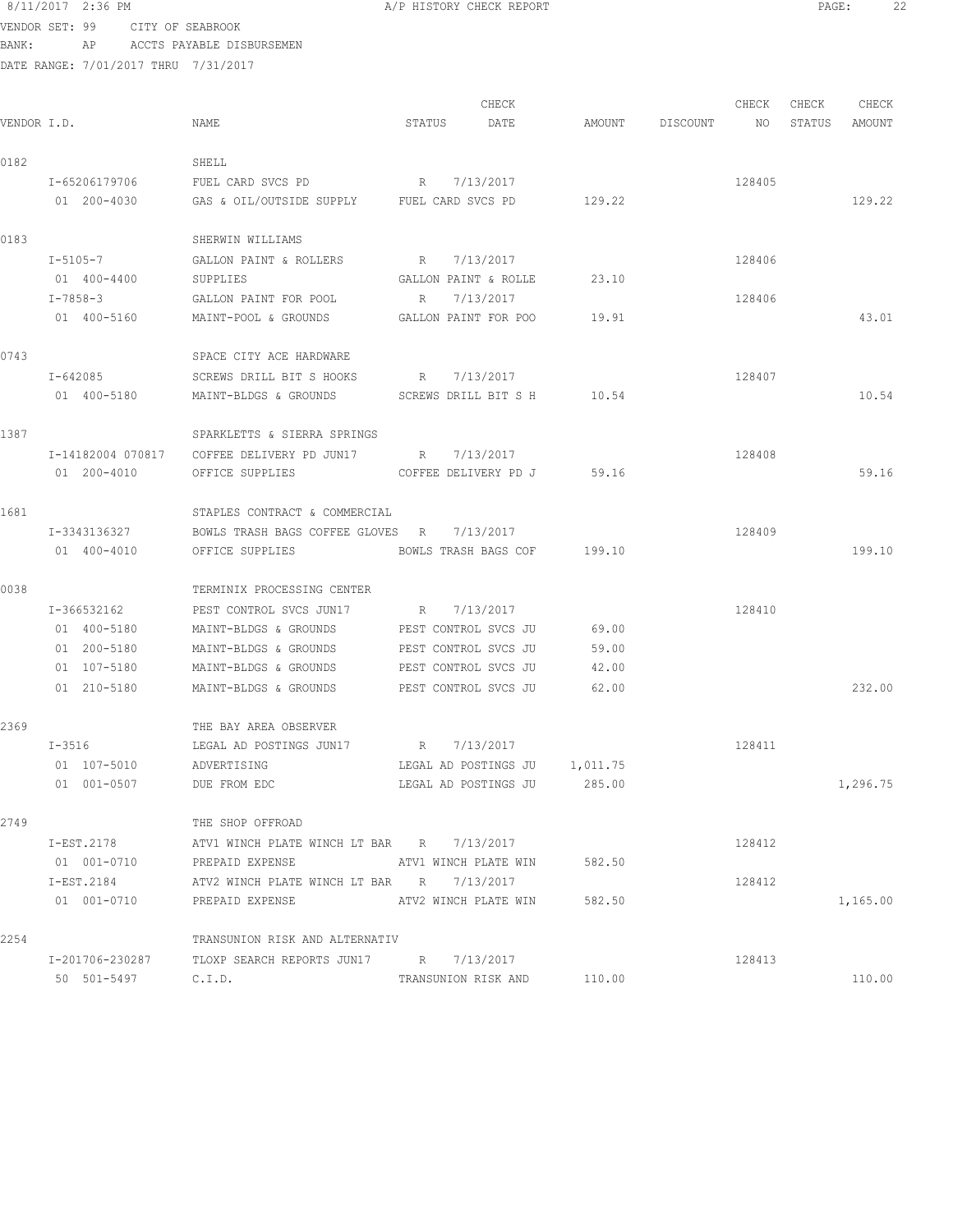| 8/11/2017 2:36 PM                    |                                                    | A/P HISTORY CHECK REPORT |        |                 |        | PAGE:  | 23     |  |
|--------------------------------------|----------------------------------------------------|--------------------------|--------|-----------------|--------|--------|--------|--|
| VENDOR SET: 99<br>CITY OF SEABROOK   |                                                    |                          |        |                 |        |        |        |  |
| BANK:                                | AP ACCTS PAYABLE DISBURSEMEN                       |                          |        |                 |        |        |        |  |
| DATE RANGE: 7/01/2017 THRU 7/31/2017 |                                                    |                          |        |                 |        |        |        |  |
|                                      |                                                    |                          |        |                 |        |        |        |  |
|                                      |                                                    | CHECK                    |        |                 | CHECK  | CHECK  | CHECK  |  |
| VENDOR I.D.                          | NAME                                               | DATE<br>STATUS           |        | AMOUNT DISCOUNT | NO     | STATUS | AMOUNT |  |
| 0217                                 | TX MUNICIPAL POLICE ASSN                           |                          |        |                 |        |        |        |  |
| I-TPA201707112444                    | EMPLOYEE DEDUCTIONS                                | R 7/13/2017              |        |                 | 128414 |        |        |  |
| 01 001-1032                          | OTHER PAYROLL DEDUCTIONS EMPLOYEE DEDUCTIONS       |                          | 284.24 |                 |        |        | 284.24 |  |
|                                      |                                                    |                          |        |                 |        |        |        |  |
|                                      |                                                    |                          |        |                 |        |        |        |  |
|                                      |                                                    |                          |        |                 |        |        |        |  |
|                                      |                                                    |                          |        |                 |        |        |        |  |
|                                      |                                                    |                          |        |                 |        |        |        |  |
| 1750                                 | A & L AUTOMOTIVE                                   |                          |        |                 |        |        |        |  |
| I-17027                              | TIRE REPAIR PD 2013 TAH R 7/21/2017                |                          |        |                 | 128424 |        |        |  |
| 01 200-5110                          | MAINT-AUTOS & EQUIPMENT TIRE REPAIR PD 2013        |                          | 12.00  |                 |        |        |        |  |
| I-17057                              | CODE P0455 EVAP LEAK DETECTED                      | 7/21/2017<br>R           |        |                 | 128424 |        |        |  |
| 01 200-5110                          | MAINT-AUTOS & EQUIPMENT                            | CODE P0455 EVAP LEAK     | 40.00  |                 |        |        |        |  |
| I-17058                              | A & L AUTOMOTIVE INSP STICKER                      | R<br>7/21/2017           |        |                 | 128424 |        |        |  |
| 01 200-5110                          | MAINT-AUTOS & EQUIPMENT                            | A & L AUTOMOTIVE INS     | 45.50  |                 |        |        |        |  |
| I-17061                              | OIL FILTER CHANGE PD 2013 TAH R 7/21/2017          |                          |        |                 | 128424 |        |        |  |
| 01 200-5110                          | MAINT-AUTOS & EQUIPMENT OIL FILTER CHANGE PD       |                          | 28.95  |                 |        |        | 126.45 |  |
| 0005                                 | ADMIRAL LINEN & UNIFORM                            |                          |        |                 |        |        |        |  |
| I-DIND147770                         | MAT SVC CITY HALL 06/26/17 R 7/21/2017             |                          |        |                 | 128425 |        |        |  |
| 01 400-5310                          | UNIFORMS & LAUNDRY MAT SVC CITY HALL 06            |                          | 45.92  |                 |        |        |        |  |
| I-DIND151328                         | MATS SERVICE CITY HAL;L                            | R 7/21/2017              |        |                 | 128425 |        |        |  |
| 01 400-5310                          | UNIFORMS & LAUNDRY MATS SERVICE CITY HA            |                          | 45.92  |                 |        |        |        |  |
| I-DIND151329                         | ADMIRAL LINEN & UNIFORM R 7/21/2017                |                          |        |                 | 128425 |        |        |  |
| 01 400-5310                          | UNIFORMS & LAUNDRY                                 | ADMIRAL LINEN & UNIF     | 48.09  |                 |        |        |        |  |
| 01 500-5310                          | UNIFORMS & LAUNDRY                                 | ADMIRAL LINEN & UNIF     | 48.10  |                 |        |        |        |  |
| 20 902-5310                          | UNIFORMS & LAUNDRY                                 | ADMIRAL LINEN & UNIF     | 48.10  |                 |        |        |        |  |
| 20 912-5310                          | UNIFORMS & LAUNDRY                                 | ADMIRAL LINEN & UNIF     | 48.10  |                 |        |        |        |  |
| I-DOLI101793                         | PD DENTENTIONS SERVICES                            | R 7/21/2017              |        |                 | 128425 |        |        |  |
| 50 501-5340                          | DETENTION SUPPLIES PD SERIVCE                      |                          | 143.48 |                 |        |        | 427.71 |  |
| 1443                                 | AT&T                                               |                          |        |                 |        |        |        |  |
|                                      | I-2814742101-3365 SVFD SVC JULY 2017 R 7/21/2017   |                          |        |                 | 128426 |        |        |  |
| 01 230-5400                          | TELEPHONE                                          | SVFD SVC JULY 2017 66.82 |        |                 |        |        |        |  |
|                                      | I-2814742590-201707 AC PHONE SVC JUL17 R 7/21/2017 |                          |        |                 | 128426 |        |        |  |
| 01 210-5400                          | TELEPHONE                                          | AC PHONE SVC JUL17 67.26 |        |                 |        |        |        |  |
| I-2814743434-9160                    | SVFD SVC JULY 2017                                 | R 7/21/2017              |        |                 | 128426 |        |        |  |
| 01 230-5400                          | TELEPHONE                                          | SVFD SVC JULY 2017       | 278.06 |                 |        |        |        |  |
| I-2814743883-2120                    | SVC JULY 2017                                      | R 7/21/2017              |        |                 | 128426 |        |        |  |
| 01 500-5400                          | TELEPHONE                                          | SVC JULY 2017            | 42.02  |                 |        |        |        |  |
| 20 902-5400                          | TELEPHONE                                          | SVC JULY 2017            | 42.02  |                 |        |        |        |  |
| 20 912-5400                          | TELEPHONE                                          | SVC JULY 2017            | 42.03  |                 |        |        | 538.21 |  |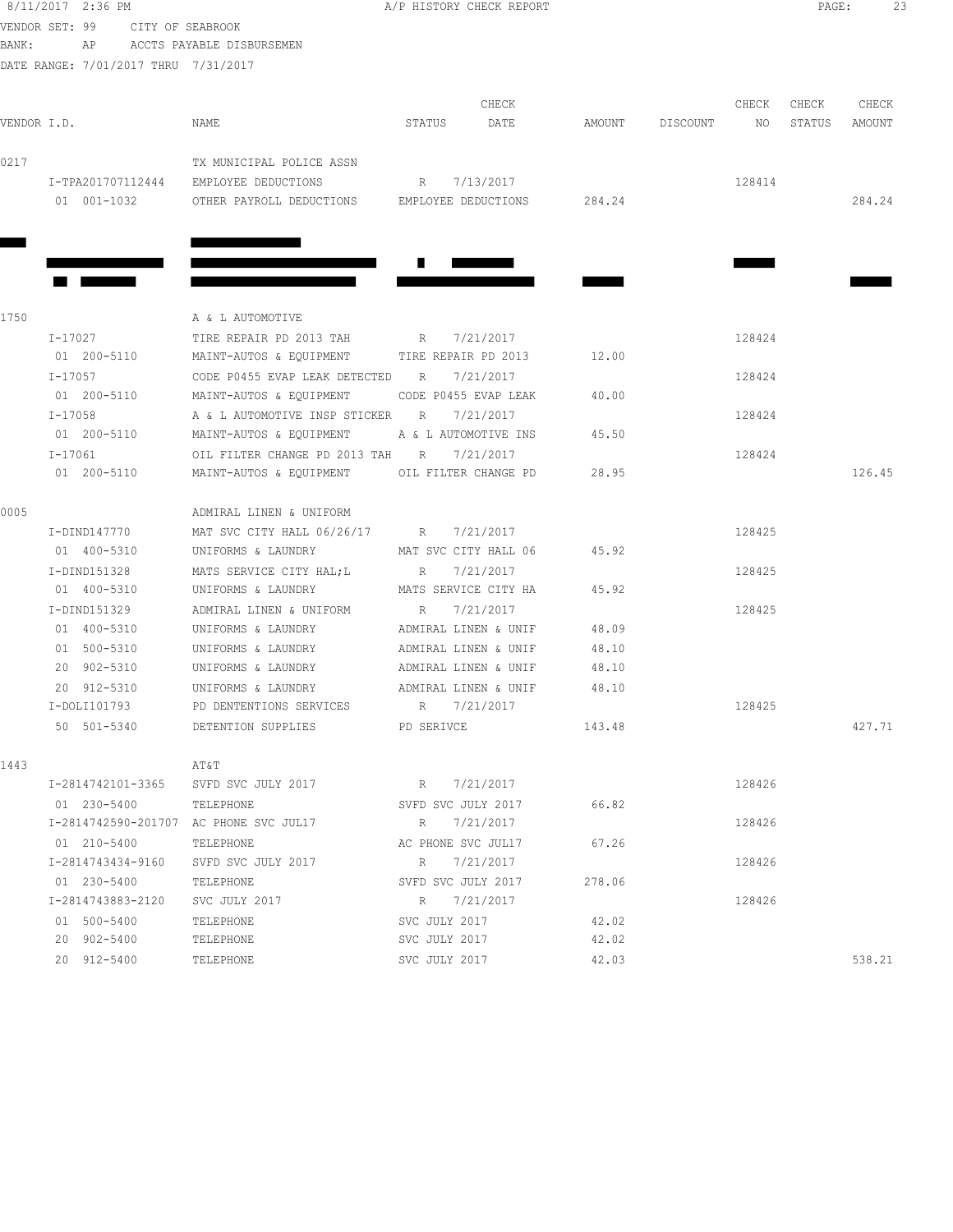VENDOR SET: 99 CITY OF SEABROOK BANK: AP ACCTS PAYABLE DISBURSEMEN

|             |         |                |                                                      |              | CHECK                      |           |                 | CHECK  | CHECK  | CHECK     |
|-------------|---------|----------------|------------------------------------------------------|--------------|----------------------------|-----------|-----------------|--------|--------|-----------|
| VENDOR I.D. |         |                | NAME                                                 | STATUS       | DATE                       |           | AMOUNT DISCOUNT | NO     | STATUS | AMOUNT    |
| 0914        |         |                | AUTO ZONE COMMERCIAL                                 |              |                            |           |                 |        |        |           |
|             |         | I-1491927915   | U1-3BATT FOR TIGER MOWER                             | R            | 7/21/2017                  |           |                 | 128427 |        |           |
|             |         | 01 400-5110    | MAINT-AUTOS & EQUIPMENT U1-3BATT FOR TIGER M         |              |                            | 47.99     |                 |        |        |           |
|             |         | I-1491968746   | TRUEFUEL 50 AND SOCKET ADP SET R                     |              | 7/21/2017                  |           |                 | 128427 |        |           |
|             |         | 20 902-5110    | MAINT-AUTOS & EQUIPMENT                              |              | TRUEFUEL 50 AND SOCK       | 10.93     |                 |        |        |           |
|             |         | I-1491997203   | DURALAST PLAT BATTERY                                | R            | 7/21/2017                  |           |                 | 128427 |        |           |
|             |         | 01 200-5110    | MAINT-AUTOS & EQUIPMENT DURALAST PLAT BATTER         |              |                            | 154.44    |                 |        |        |           |
|             |         | I-1491997287   | GLASS CLNR AND WD-40                                 | R            | 7/21/2017                  |           |                 | 128427 |        |           |
|             |         | 20 912-5110    | MAINT-AUTOS & EQUIPMENT GLASS CLNR AND WD-40         |              |                            | 9.25      |                 |        |        | 222.61    |
| 1206        |         |                | BANK OF AMERICA                                      |              |                            |           |                 |        |        |           |
|             |         | I-1710041526   | INTEREST PMT WWSS 2008 OBL299 R 7/21/2017            |              |                            |           |                 | 128428 |        |           |
|             |         | 20 020-0075    | Debt Service Reserve MINTEREST PMT WWSS 20 79,180.80 |              |                            |           |                 |        |        | 79,180.80 |
| 1064        |         |                | BAY AREA RENTALS INC                                 |              |                            |           |                 |        |        |           |
|             | I-24563 |                | TRAILER RNTL 5 SACK CONCRETE R 7/21/2017             |              |                            |           |                 | 128429 |        |           |
|             |         | 20 902-5130    | MAINT-WATER SYSTEM MINOR                             |              | TRAILER RNTL 5 SACK        | 210.95    |                 |        |        | 210.95    |
|             |         |                |                                                      |              |                            |           |                 |        |        |           |
| 0428        |         |                | BROOKSIDE EQUIPMENT SALES                            |              |                            |           |                 |        |        |           |
|             |         | I-IL02919      | JOHN DEER BLADES AND STIHL                           |              | R 7/21/2017                |           |                 | 128430 |        |           |
|             |         | 01 400-5110    | MAINT-AUTOS & EQUIPMENT BROOKSIDE EQUIPMENT          |              |                            | 122.75    |                 |        |        | 122.75    |
| 2694        |         |                | CALDWELL COUNTRY FORD                                |              |                            |           |                 |        |        |           |
|             |         | I-HED94492     | 2017 FORD F250 WHITE 4492                            |              | R 7/21/2017                |           |                 | 128431 |        |           |
|             |         | 81 810-6011    | VEHICLES-ADMIN 10 YR 2017 FORD F250 WHITE 26,676.00  |              |                            |           |                 |        |        | 26,676.00 |
| 0056        |         |                | CITY OF PASADENA-WTR DEPT                            |              |                            |           |                 |        |        |           |
|             |         |                | I-201706-10100014-00 TODVILLE WATER SVC JUN17        | R            | 7/21/2017                  |           |                 | 128432 |        |           |
|             |         | 20 902-5451    | PASADENA WATER SUPPLY TODVILLE WATER SVC J 19,589.90 |              |                            |           |                 |        |        |           |
|             |         |                | I-201706-12280370-00 RED BLUFF WATER SVC JUN17       | R            | 7/21/2017                  |           |                 | 128432 |        |           |
|             |         |                | 20 902-5451 PASADENA WATER SUPPLY                    |              | RED BLUFF WATER SVC        | 29,730.72 |                 |        |        | 49,320.62 |
| 0057        |         |                | CITY OF SEABROOK                                     |              |                            |           |                 |        |        |           |
|             |         | I-201706-WATER | 2017 06 WATER SVC                                    |              | R 7/21/2017                |           |                 | 128433 |        |           |
|             |         | 01 400-5410    | UTILITIES                                            |              | CITY 1421 BAYPORT          | 13.40     |                 |        |        |           |
|             |         | 01 400-5410    | UTILITIES                                            |              | PARK 1901 FIRST ST         | 13.40     |                 |        |        |           |
|             |         | 01 400-5410    | UTILITIES                                            | COMM HOUSE   |                            | 96.45     |                 |        |        |           |
|             |         | 01 107-5410    | UTILITIES                                            | CITY HALL    |                            | 545.18    |                 |        |        |           |
|             |         | 01 107-5410    | UTILITIES                                            |              | CITY HALL SPRINKLER        | 13.40     |                 |        |        |           |
|             |         | 01 200-5410    | UTILITIES                                            |              | PD PARKING LOT             | 13.40     |                 |        |        |           |
|             |         | 01 400-5410    | UTILITIES                                            |              | PARK 1100 MAIN 13.40       |           |                 |        |        |           |
|             |         | 01 400-5410    | UTILITIES                                            |              | MORHUSEN PARK 17.34        |           |                 |        |        |           |
|             |         | 01 400-5410    | UTILITIES                                            |              | PARK SPRIN 1000 MAIN 13.40 |           |                 |        |        |           |
|             |         | 20 912-5410    | UTILITIES                                            |              | SEWER PLANT 1 2,423.10     |           |                 |        |        |           |
|             |         | 20 912-5410    | UTILITIES                                            |              | SEWER PLANT 2              | 136.21    |                 |        |        |           |
|             |         | 01 400-5410    | UTILITIES                                            |              | SPRINKLER 1004 MAIN        | 13.40     |                 |        |        |           |
|             |         | 01 400-5410    | UTILITIES                                            | VETERNS MEM  |                            | 13.40     |                 |        |        |           |
|             |         | 01 400-5410    | UTILITIES                                            | MC HALE PARK |                            |           |                 |        |        |           |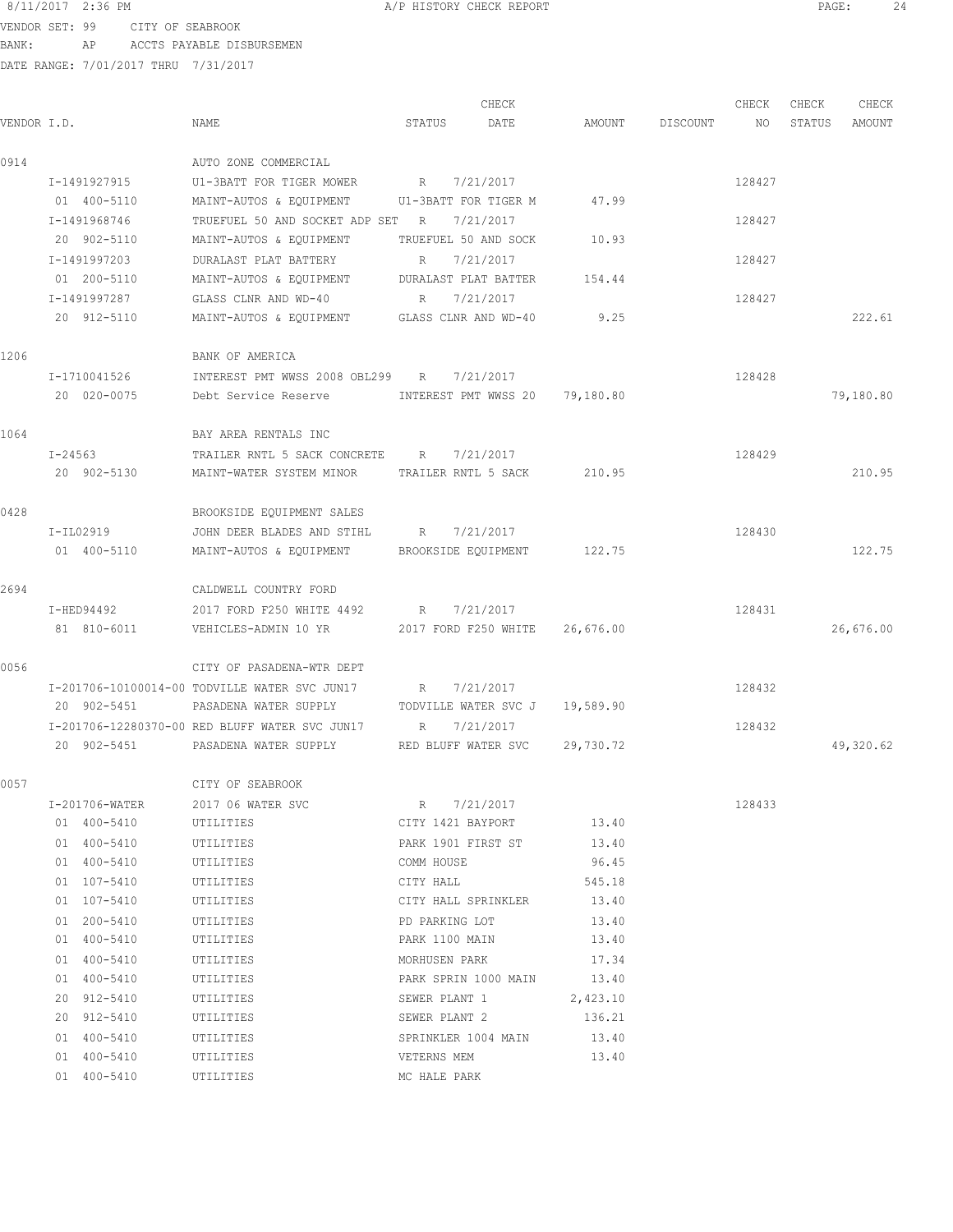VENDOR SET: 99 CITY OF SEABROOK BANK: AP ACCTS PAYABLE DISBURSEMEN

|             |                |                                                                |                      | CHECK                         |          |                 | CHECK  | CHECK  | CHECK    |
|-------------|----------------|----------------------------------------------------------------|----------------------|-------------------------------|----------|-----------------|--------|--------|----------|
| VENDOR I.D. |                | NAME                                                           | STATUS               | DATE                          |          | AMOUNT DISCOUNT | NO     | STATUS | AMOUNT   |
| 0057        |                | CITY OF SEABROOK<br>CONT                                       |                      |                               |          |                 |        |        |          |
|             | I-201706-WATER | 2017 06 WATER SVC                                              | R 7/21/2017          |                               |          |                 | 128433 |        |          |
|             | 01 400-5410    | UTILITIES                                                      | HESTERS PARK         |                               | 80.73    |                 |        |        |          |
|             | 01 400-5410    | UTILITIES                                                      | BAYBROOK PARK TOD    |                               | 136.21   |                 |        |        |          |
|             | 01 400-5410    | UTILITIES                                                      | BAYBROOK PARK        |                               | 13.40    |                 |        |        |          |
|             | 01 400-5410    | UTILITIES                                                      | CITY POOL MIR PARK   |                               | 1,979.50 |                 |        |        |          |
|             | 01 400-5410    | UTILITIES                                                      | PINE GULLY           |                               | 264.68   |                 |        |        |          |
|             | 41 410-5410    | UTILITIES                                                      | CAROTHERS PROPERTY   |                               | 532.05   |                 |        |        |          |
|             | 01 400-5410    | UTILITIES                                                      | ROBINSON PARK        |                               | 107.22   |                 |        |        |          |
|             | 01 210-5410    | UTILITIES                                                      | PWAC IRR 100 RED BLU |                               | 77.23    |                 |        |        |          |
|             | 01 400-5410    | UTILITIES                                                      | PWAC IRR 100 RED BLU |                               | 77.24    |                 |        |        |          |
|             | 01 500-5410    | UTILITIES                                                      | PWAC IRR 100 RED BLU |                               | 77.24    |                 |        |        |          |
|             | 20 902-5410    | UTILITIES                                                      | PWAC IRR 100 RED BLU |                               | 77.24    |                 |        |        |          |
|             | 20 912-5410    | UTILITIES                                                      | PWAC IRR 100 RED BLU |                               | 77.24    |                 |        |        |          |
|             | 01 400-5410    | UTILITIES                                                      | FRIENDSHIP PARK      |                               | 13.40    |                 |        |        |          |
|             | 01 400-5410    | UTILITIES                                                      |                      | FRIENDSHIP PARK 4626          | 33.51    |                 |        |        |          |
|             | 01 400-5410    | UTILITIES                                                      |                      | FRIENDSHIP PARK CONC          | 42.39    |                 |        |        |          |
|             | 01 400-5410    | UTILITIES                                                      |                      | FRIENDSHIP PARK 4620          | 107.22   |                 |        |        |          |
|             | 01 400-5410    | UTILITIES                                                      | FRIENDSHIP PARK 4618 |                               | 33.51    |                 |        |        |          |
|             | 01 400-5410    | UTILITIES                                                      | FRIENDSHIP PARK 4610 |                               | 33.51    |                 |        |        |          |
|             | 20 912-5410    | UTILITIES                                                      | LIFT STATION         |                               | 13.40    |                 |        |        |          |
|             | 01 400-5410    | UTILITIES                                                      | SPRINKLER 1908 EL MA |                               | 13.40    |                 |        |        |          |
|             | 01 400-5410    | UTILITIES                                                      | CITY FAUCET 1906 EL  |                               | 13.40    |                 |        |        |          |
|             | 20 912-5410    | UTILITIES                                                      | CITY SVC CENTER      |                               | 144.55   |                 |        |        |          |
|             | 01 500-5410    | UTILITIES                                                      | CITY SVC CENER 2101  |                               | 144.55   |                 |        |        |          |
|             | 01 400-5410    | UTILITIES                                                      |                      | SPRIN PARK 2001 OCEA          | 13.40    |                 |        |        |          |
|             | 01 400-5410    | UTILITIES                                                      | MONROE SPLASH PAD    |                               | 278.88   |                 |        |        |          |
|             | 01 400-5410    | UTILITIES                                                      | BRUMMERHOP PARK      |                               | 13.40    |                 |        |        |          |
|             | 01 230-5410    | UTILITIES                                                      | SVFD                 |                               | 84.43    |                 |        |        |          |
|             | 01 230-5410    | UTILITIES                                                      | SVFD FIRE LINE       |                               | 3.95     |                 |        |        |          |
|             | 01 400-5410    | UTILITIES                                                      |                      | ROUND A BOUT 3299 LA          | 33.51    |                 |        |        | 7,845.87 |
| 0282        |                | CRAIG BARTON                                                   |                      |                               |          |                 |        |        |          |
|             |                | I-20170710-REIMB-CB REIMB TCOLE CLASS 2107 REG FEE R 7/21/2017 |                      |                               |          |                 | 128437 |        |          |
|             | 01 200-5300    | TRAINING & CONFERENCE THE REIMB TCOLE CLASS 21                 |                      |                               | 50.00    |                 |        |        | 50.00    |
| 1807        |                | DATAVOX INC                                                    |                      |                               |          |                 |        |        |          |
|             | I-1037088      | PWAC SECURITY PROJ PROG PMT R 7/21/2017                        |                      |                               |          |                 | 128438 |        |          |
|             | 32 321-6020    | EQUIPMENT                                                      |                      | PWAC SECURITY PROJ P 648.00   |          |                 |        |        |          |
|             | I-1037089      | PWAC DOOR HARDWARE PROG PMT R 7/21/2017                        |                      |                               |          |                 | 128438 |        |          |
|             | 32 321-6020    | EQUIPMENT                                                      |                      | PWAC DOOR HARDWARE P 4,745.71 |          |                 |        |        | 5,393.71 |
| 2528        |                | DR COOL & PROFESSOR HEAT INC                                   |                      |                               |          |                 |        |        |          |
|             | I-188921       | T&D AT FIRE STATION                                            | R 7/21/2017          |                               |          |                 | 128439 |        |          |
|             | 01 230-5180    | MAINT BLDGS & GROUNDS T&D AT FIRE STATION                      |                      |                               | 99.00    |                 |        |        |          |
|             | I-T55838       | SCHEDULED MAINTS. REPLD FILTER R 7/21/2017                     |                      |                               |          |                 | 128439 |        |          |
|             | 01 400-5180    | MAINT-BLDGS & GROUNDS DR COOL & PROFESSOR                      |                      |                               | 600.00   |                 |        |        | 699.00   |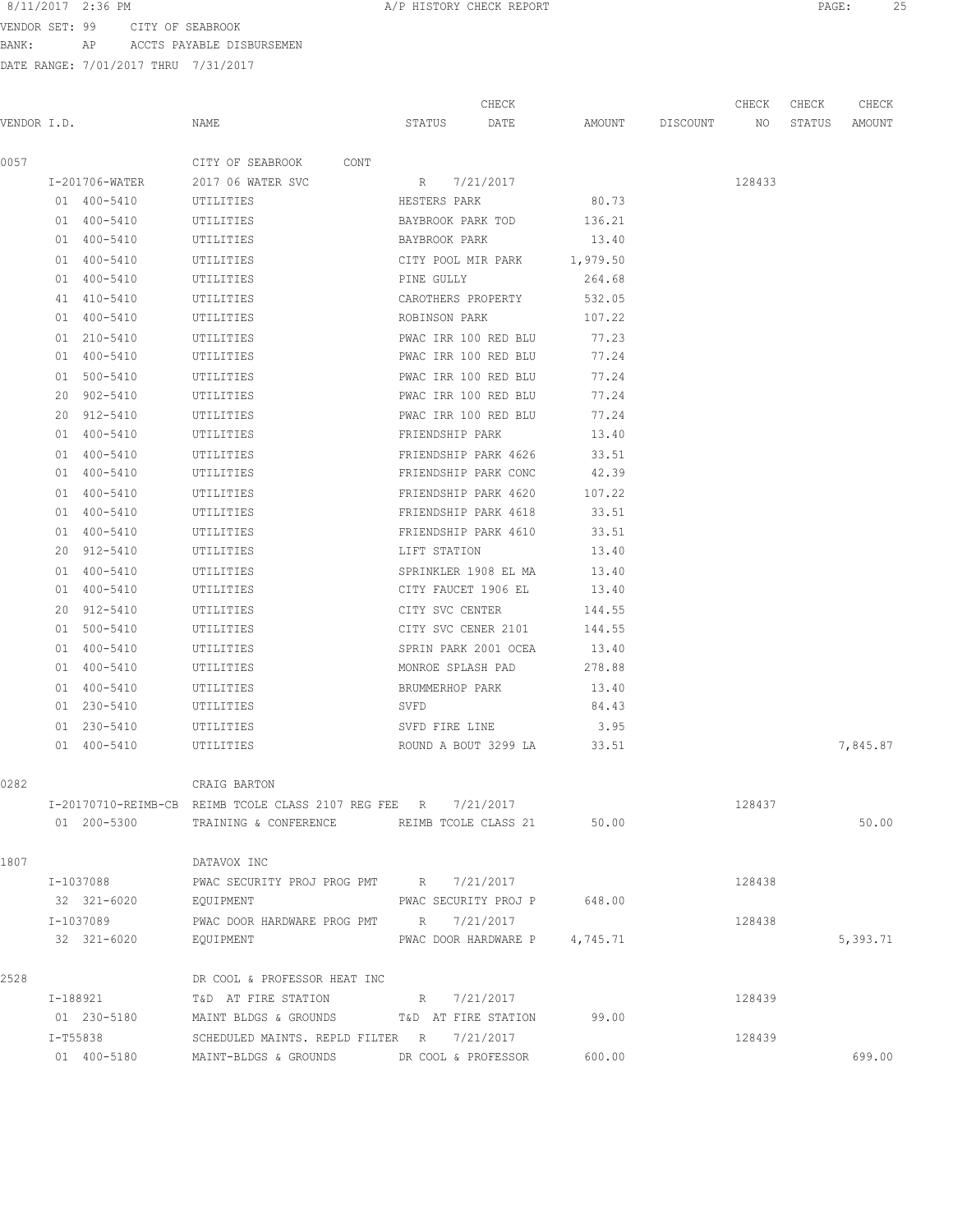## 8/11/2017 2:36 PM **BECK AND A REPORT A PERIORY CHECK REPORT PAGE:** 26

VENDOR SET: 99 CITY OF SEABROOK BANK: AP ACCTS PAYABLE DISBURSEMEN

|              |                                    |                                                                  |        | CHECK                          |        |          | CHECK  | CHECK  | CHECK     |
|--------------|------------------------------------|------------------------------------------------------------------|--------|--------------------------------|--------|----------|--------|--------|-----------|
| VENDOR I.D.  |                                    | NAME                                                             | STATUS | DATE                           | AMOUNT | DISCOUNT | NO     | STATUS | AMOUNT    |
| 0070         |                                    | EASTEX ENVIRONMENTAL LABORATOR                                   |        |                                |        |          |        |        |           |
|              | I-C17G437                          | COPPER LEAD TESTING                                              |        | R 7/21/2017                    |        |          | 128440 |        |           |
|              | 20 912-5285                        | LABORATORY FEES                                                  |        | COPPER LEAD TESTING 2,448.00   |        |          |        |        | 2,448.00  |
| 0927         |                                    | FITCH SERVICES INC                                               |        |                                |        |          |        |        |           |
|              | I-16808                            | LABOR HOURS AND MILAGE R 7/21/2017                               |        |                                |        |          | 128441 |        |           |
|              | 20 912-5030                        | RENTALS & SERVICE AGRMTS LABOR HOURS AND MILA                    |        |                                | 350.00 |          |        |        |           |
|              | I-16820                            | SCADA ANTENNA, TOWER AND ACCS. R 7/21/2017                       |        |                                |        |          | 128441 |        |           |
|              | 20 902-5180                        | MAINT-BLDGS & GROUNDS                                            |        | SCADA ANTENNA, TOWER 708.42    |        |          |        |        |           |
|              | 20 912-5180                        | MAINT-BLDGS & GROUNDS SCADA ANTENNA, TOWER                       |        |                                | 708.41 |          |        |        | 1,766.83  |
| 2522         |                                    | FOOD & VINE TIME PRODUCTIONS                                     |        |                                |        |          |        |        |           |
|              | I-2017-2240                        | 2017 CS EVENT INSTALLMENT 1 R 7/21/2017                          |        |                                |        |          | 128442 |        |           |
|              | 15 015-0710                        | PREPAID EXPENSE                                                  |        | 2017 CS EVENT INSTAL 11,500.00 |        |          |        |        |           |
|              | I-2017-2242                        | 2017 CS EVENT INSTALLMENT 2 R 7/21/2017                          |        |                                |        |          | 128442 |        |           |
|              | 15 015-0710                        | PREPAID EXPENSE                                                  |        | 2017 CS EVENT INSTAL 11,500.00 |        |          |        |        | 23,000.00 |
| 0081         |                                    | GALLS LLC                                                        |        |                                |        |          |        |        |           |
|              | I-007824493                        | ULTRA LIGHT TACTICAL SHORTS R 7/21/2017                          |        |                                |        |          | 128443 |        |           |
|              | 01 200-5310                        | UNIFORMS & LAUNDRY                                               |        | ULTRA LIGHT TACTICAL 65.00     |        |          |        |        | 65.00     |
| 2037         |                                    | HARRIS COUNTY AUDITOR                                            |        |                                |        |          |        |        |           |
|              | I-SETC002588                       | WARRABTS ADDED AND LOCATED R 7/21/2017                           |        |                                |        |          | 128444 |        |           |
|              | 01 700-5431                        | WARRANT INFORMATION SERV WARRABTS ADDED AND L 10.20              |        |                                |        |          |        |        | 10.20     |
| 2047         |                                    | HDS WHITE CAP CONSTRUCTION SUP                                   |        |                                |        |          |        |        |           |
|              | I-50006429272                      | 7/8" REBAR                                                       |        | R 7/21/2017                    |        |          | 128445 |        |           |
|              | 20 912-5180                        | MAINT-BLDGS & GROUNDS 7/8" REBAR                                 |        |                                | 56.00  |          |        |        | 56.00     |
| $\mathbf{1}$ |                                    | JOANNA RIVERA                                                    |        |                                |        |          |        |        |           |
|              | I-20171407-REFUNDJR DEPOSIT REFUND |                                                                  | R      | 7/21/2017                      |        |          | 128446 |        |           |
|              |                                    | 01 001-1525 COMMUNITY HOUSE DEPOSITS JOANNA RIVERA: DEPOS        |        |                                | 70.00  |          |        |        | 70.00     |
| 1882         |                                    | JOE CAPETILLO                                                    |        |                                |        |          |        |        |           |
|              |                                    | I-20171107 REFUND SAFETY GLASSES REIMB R 7/21/2017               |        |                                |        |          | 128447 |        |           |
|              | 01 107-5295                        | SAFETY COMMITTEE SAFETY GLASSES REIMB 175.00                     |        |                                |        |          |        |        | 175.00    |
| $\mathbf{1}$ |                                    | JULIE DENOFA                                                     |        |                                |        |          |        |        |           |
|              | I-20171407-REFUNDJD DEPOSIT REFUND |                                                                  |        | R 7/21/2017                    |        |          | 128448 |        |           |
|              |                                    | 01 001-1525 COMMUNITY HOUSE DEPOSITS JULIE DENOFA: DEPOSI 150.00 |        |                                |        |          |        |        | 150.00    |
| 1917         |                                    | THOMAS G KOLUPSKI                                                |        |                                |        |          |        |        |           |
|              |                                    | I-20170707- REFUND MILAGE TO TXDOT BAYTRAN PASADE R 7/21/2017    |        |                                |        |          | 128449 |        |           |
|              |                                    | 01  100-3300  MAYOR & COUNCIL FEES MILAGE TO TXDOT BAYT          |        |                                | 82.44  |          |        |        | 82.44     |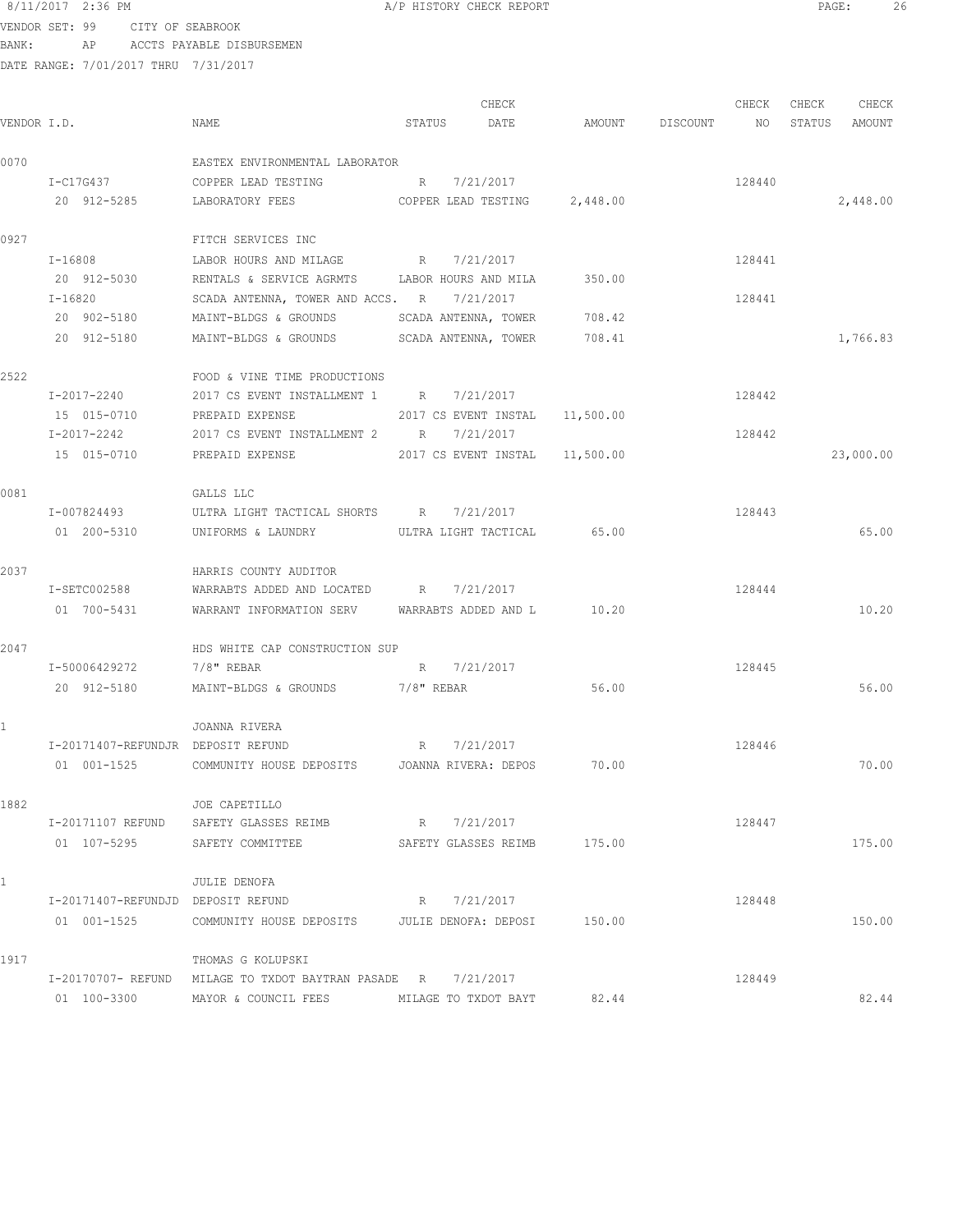### 8/11/2017 2:36 PM **A/P HISTORY CHECK REPORT PAGE:** 27 VENDOR SET: 99 CITY OF SEABROOK

BANK: AP ACCTS PAYABLE DISBURSEMEN

| VENDOR I.D. |                                    | NAME                                                           | STATUS                  | CHECK<br>DATE                 |          | AMOUNT DISCOUNT | CHECK<br>NO | CHECK<br>STATUS | CHECK<br>AMOUNT |
|-------------|------------------------------------|----------------------------------------------------------------|-------------------------|-------------------------------|----------|-----------------|-------------|-----------------|-----------------|
| 0984        |                                    | KWIK KAR OIL & LUBE                                            |                         |                               |          |                 |             |                 |                 |
|             | I-00101-214271                     | INSPECPTION LIC 1197678 R 7/21/2017                            |                         |                               |          |                 | 128450      |                 |                 |
|             | 01 500-5110                        | MAINT-AUTOS & EQUIP MINSPECPTION LIC 1197 25.50                |                         |                               |          |                 |             |                 | 25.50           |
| 2000        |                                    | LEAGUE CITY OUTDOOR POWER EQUI                                 |                         |                               |          |                 |             |                 |                 |
|             | I-65440                            | 7/21/2017 R 7/21/2017 CO R 7/21/2017                           |                         |                               |          |                 | 128451      |                 |                 |
|             | 01 500-4400                        | SUPPLIES                                                       | 0. " 1/4 "OP 1/4 בSTIHL |                               | 43.98    |                 |             |                 |                 |
|             | I-65834                            | BLADE SCAG18" PTO 10AMP                                        | $R_{\rm c}$             | 7/21/2017                     |          |                 | 128451      |                 |                 |
|             | 01 500-5110                        | MAINT-AUTOS & EQUIP                                            | BLADE SCAG18" PTO 10    |                               | 118.19   |                 |             |                 | 162.17          |
| 0880        |                                    | LESLIE'S POOL SUPPLIES                                         |                         |                               |          |                 |             |                 |                 |
|             | I-433-386162                       | 100LB POWER GRANULAR                                           | R 7/21/2017             |                               |          |                 | 128452      |                 |                 |
|             | 20 912-5120                        | MAINT-SEWER SYSTEM MINOR 100LB POWER GRANULAR                  |                         |                               | 389.48   |                 |             |                 |                 |
|             | I-433-388956                       | 100LB POWER GRANULAR                                           | R                       | 7/21/2017                     |          |                 | 128452      |                 |                 |
|             | 20 912-5120                        | MAINT-SEWER SYSTEM MINOR 100LB POWER GRANULAR                  |                         |                               | 389.48   |                 |             |                 | 778.96          |
| 1855        |                                    | LEXIPRO LLC                                                    |                         |                               |          |                 |             |                 |                 |
|             | I-17-1121                          | SPANISH INTERPRETER                                            | R 7/21/2017             |                               |          |                 | 128453      |                 |                 |
|             | 01 700-3015                        | CONTRACT LABOR                                                 | SPANISH INTERPRETER     |                               | 225.00   |                 |             |                 | 225.00          |
|             |                                    | MANGO PUNCH PRODUCTION                                         |                         |                               |          |                 |             |                 |                 |
|             | I-20170106 MANGO PUN DEPOSIT       |                                                                | R                       | 7/21/2017                     |          |                 | 128454      |                 |                 |
|             |                                    | 15 150-5468 SEABROOK FESTIVAL EXP - CITY HALF OF: DEPOSIT SEAB |                         |                               | 750.00   |                 |             |                 | 750.00          |
| 1           |                                    | NIZAR ALI                                                      |                         |                               |          |                 |             |                 |                 |
|             | I-20171407-REFUNDNA DEPOSIT REFUND | R 7/21/2017                                                    |                         |                               |          |                 | 128455      |                 |                 |
|             | 01 001-1525                        | COMMUNITY HOUSE DEPOSITS NIZAR ALI: DEPOSIT RE                 |                         |                               | 200.00   |                 |             |                 | 200.00          |
| 1102        |                                    | OMNIBASE SERVICES OF TEXAS                                     |                         |                               |          |                 |             |                 |                 |
|             | I-0BS1720001391                    | QTRLY APRIL - JUNE 2017 PAYMEN R 7/21/2017                     |                         |                               |          |                 | 128456      |                 |                 |
|             | 01 001-1204                        | OMNI FEES PAYABLE                                              | OTRLY APRIL - JUNE 2    |                               | 287.70   |                 |             |                 | 287.70          |
| 0526        |                                    | POWER FIELD SERVICES                                           |                         |                               |          |                 |             |                 |                 |
|             | I-038571                           | INSP OF EMER. GENERATORS                                       | $R_{\parallel}$         | 7/21/2017                     |          |                 | 128457      |                 |                 |
|             | 01 107-5030                        | RENTALS & SERVICE AGRMTS                                       | INSP OF EMER. GENERA    |                               | 342.00   |                 |             |                 |                 |
|             | 01 230-5030                        | RENTALS & SERVICE AGRMTS                                       | INSP OF EMER. GENERA    |                               | 201.50   |                 |             |                 |                 |
|             | 20 902-5030                        | RENTALS & SERVICE AGRMTS                                       | INSP OF EMER. GENERA    |                               | 513.00   |                 |             |                 | 1,056.50        |
| 0159        |                                    | PROJECT SURVEILLANCE INC                                       |                         |                               |          |                 |             |                 |                 |
|             | I-10530                            | INSP SERVICES EST OF LAKE MIJA R 7/21/2017                     |                         |                               |          |                 | 128458      |                 |                 |
|             | 01 107-5211                        | PROF FEES - INSPECTIONS                                        |                         | INSP SERVICES EST OF 1,917.50 |          |                 |             |                 | 1,917.50        |
| 2673        |                                    | RAIN WATER SOLUTIONS INC                                       |                         |                               |          |                 |             |                 |                 |
|             | $I - 10469$                        | RAIN WATER SOLUTIONS INC                                       | R 7/21/2017             |                               |          |                 | 128459      |                 |                 |
|             | 20 902-5130                        | MAINT-WATER SYSTEM MINOR                                       |                         | RAIN WATER SOLUTIONS          | 2,277.00 |                 |             |                 | 2,277.00        |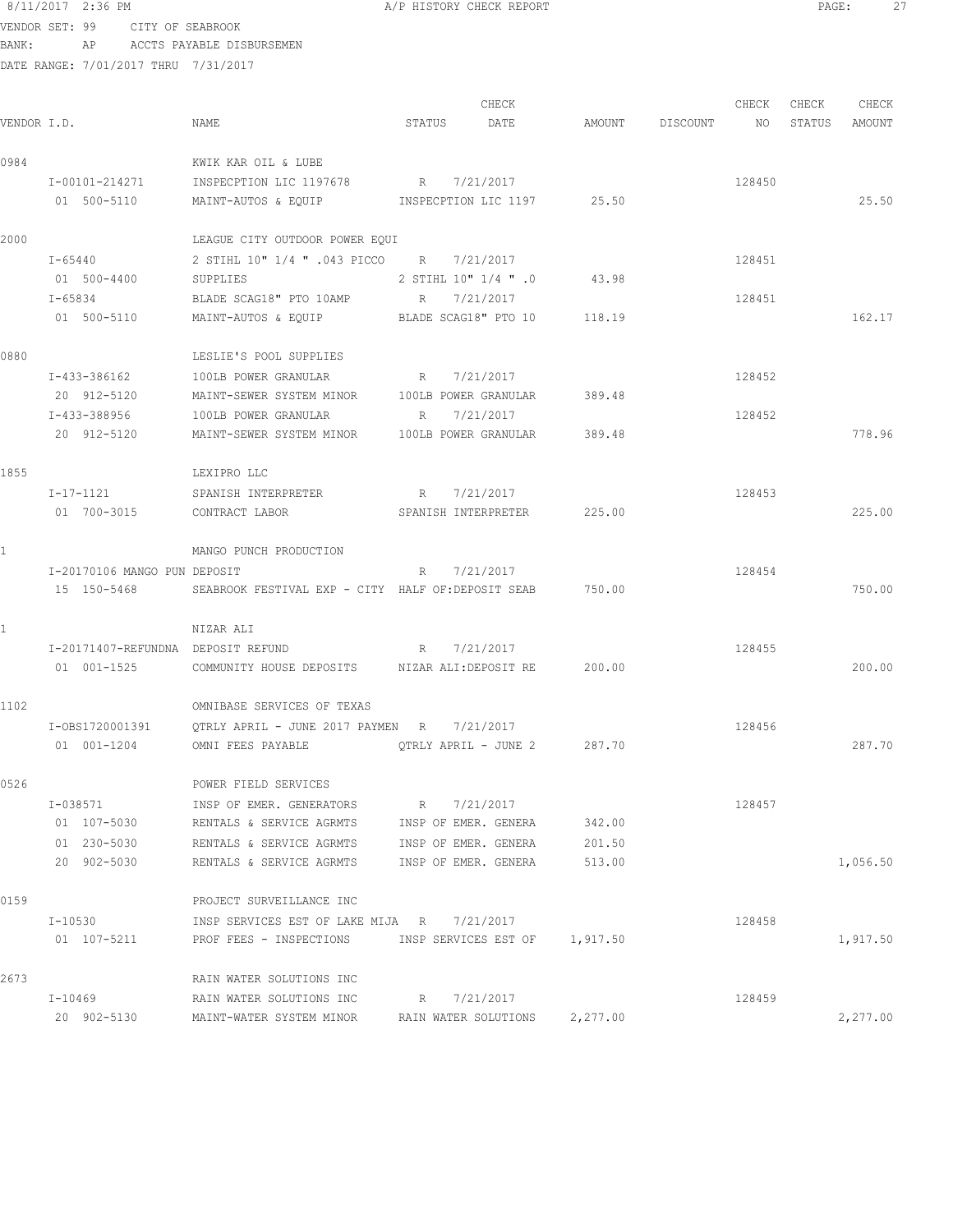| VENDOR SET: 99 |         | CITY OF SEABROOK                     |                                                                                                                       |                    |                                |          |          |        |        |           |
|----------------|---------|--------------------------------------|-----------------------------------------------------------------------------------------------------------------------|--------------------|--------------------------------|----------|----------|--------|--------|-----------|
| BANK:          |         | AP                                   | ACCTS PAYABLE DISBURSEMEN                                                                                             |                    |                                |          |          |        |        |           |
|                |         | DATE RANGE: 7/01/2017 THRU 7/31/2017 |                                                                                                                       |                    |                                |          |          |        |        |           |
|                |         |                                      |                                                                                                                       |                    | CHECK                          |          |          | CHECK  | CHECK  | CHECK     |
| VENDOR I.D.    |         |                                      | NAME                                                                                                                  | STATUS             | DATE                           | AMOUNT   | DISCOUNT | NO     | STATUS | AMOUNT    |
| 0976           |         |                                      | RANDALL B STRONG                                                                                                      |                    |                                |          |          |        |        |           |
|                | I-11198 |                                      | RANDALL B STRONG                                                                                                      | $R_{\odot}$        | 7/21/2017                      |          |          | 128460 |        |           |
|                |         | 01 700-3015                          | CONTRACT LABOR                                                                                                        | RANDALL B STRONG   |                                | 1,275.00 |          |        |        | 1,275.00  |
| 2656           |         |                                      | RED THE UNIFORM TAILOR                                                                                                |                    |                                |          |          |        |        |           |
|                |         | I-000H7709                           | LS SUPER SHIRT WMS                                                                                                    | R                  | 7/21/2017                      |          |          | 128461 |        |           |
|                |         | 01 200-5310                          | UNIFORMS & LAUNDRY                                                                                                    | LS SUPER SHIRT WMS |                                | 47.59    |          |        |        | 47.59     |
|                |         |                                      | REYNA FORNUE                                                                                                          |                    |                                |          |          |        |        |           |
|                |         |                                      | I-20171407- REFUNDRF DEPOSIT REFUND                                                                                   | R 7/21/2017        |                                |          |          | 128462 |        |           |
|                |         | 01 001-1525                          | COMMUNITY HOUSE DEPOSITS REYNA FORNUE: DEPOSIT                                                                        |                    |                                | 150.00   |          |        |        |           |
|                |         | 01 100-9520                          | OTHER REVENUE                                                                                                         |                    | REYNA FORNUE: DEPOSIT          | 80.00    |          |        |        | 230.00    |
| 2519           |         |                                      | ROBIN HICKS                                                                                                           |                    |                                |          |          |        |        |           |
|                |         | I-20171707 REFUND                    | SNACKS FOR EARLY VOTING WORKER R                                                                                      |                    | 7/21/2017                      |          |          | 128463 |        |           |
|                |         | 01 100-5195                          | ELECTION EXPENSE                                                                                                      |                    | SNACKS FOR EARLY VOT           | 13.39    |          |        |        | 13.39     |
| 0227           |         |                                      | SAM'S CLUB/SYNCHRONY BANK                                                                                             |                    |                                |          |          |        |        |           |
|                |         | I-201706-SAMS                        | SAM'S CLUB/SYNCHRONY BANK                                                                                             | R                  | 7/21/2017                      |          |          | 128464 |        |           |
|                |         | 01 400-4090                          | POOL SUPPLIES                                                                                                         | POOL SUPPLIES      |                                | 51.95    |          |        |        |           |
|                |         | 01 400-4090                          | POOL SUPPLIES                                                                                                         |                    | POOL SUPPLIES SOAP             | 79.77    |          |        |        |           |
|                |         | 01 400-4400                          | SUPPLIES                                                                                                              | DRINKS             |                                | 42.70    |          |        |        |           |
|                |         | 01 400-4400                          | SUPPLIES                                                                                                              | ARTHUR PARTY       |                                | 72.66    |          |        |        |           |
|                |         | 01 400-5160                          | MAINT-POOL & GROUNDS                                                                                                  |                    | POOL SUPPLIES CLEANI           | 161.10   |          |        |        |           |
|                |         | 20 902-4400                          | SUPPLIES                                                                                                              | DRINKS TABLEWARE   |                                | 70.02    |          |        |        |           |
|                |         | 20 912-4400                          | SUPPLIES                                                                                                              | DRINKS TABLEWARE   |                                | 70.01    |          |        |        |           |
|                |         | 01 400-4400                          | SUPPLIES                                                                                                              | CLEAVER GADGETS    |                                | 95.28    |          |        |        |           |
|                |         | 50 501-5340                          | DETENTION SUPPLIES                                                                                                    | CLEAVER GADGETS    |                                | 119.79   |          |        |        | 763.28    |
| 0714           |         |                                      | SCHINDLER ELEVATOR CORP                                                                                               |                    |                                |          |          |        |        |           |
|                |         | I-8104575974                         | 4FQ17 CH ELEVATOR MAINT SVC R 7/21/2017                                                                               |                    |                                |          |          | 128465 |        |           |
|                |         | 01 107-5180                          | MAINT-BLDGS & GROUNDS ELEVATOR QRT JUL SEP 940.20                                                                     |                    |                                |          |          |        |        | 940.20    |
| 0448           |         |                                      | SEABROOK ASSOCIATION                                                                                                  |                    |                                |          |          |        |        |           |
|                |         | I-SALTWATER DERBY                    | SALTWATER DERBY 2017 SPONSOR R 7/21/2017                                                                              |                    |                                |          |          | 128466 |        |           |
|                |         | 15 150-5466                          | EVENTS                                                                                                                |                    | SALTWATER DERBY 2017 10,000.00 |          |          |        |        | 10,000.00 |
| 0176           |         |                                      | SEABROOK HOUSE OF FLOWERS                                                                                             |                    |                                |          |          |        |        |           |
|                |         | I-000683                             | JIMMY WHEELER FLR ARRG                                                                                                | R 7/21/2017        |                                |          |          | 128467 |        |           |
|                |         | 01 100-5465                          | MISC EXPENDITURES <b>THE STATE OF STATE SETTLE SETTLE SETTLESS</b> STAR THE STATE STATE STATE STATE STATE STATE STATE |                    |                                |          |          |        |        | 77.95     |
| 1775           |         |                                      | SEVERN TRENT ENVIRONMENTAL SER                                                                                        |                    |                                |          |          |        |        |           |
|                | I-21233 |                                      | april 2017                                                                                                            | R 7/21/2017        |                                |          |          | 128468 |        |           |
|                |         | 20 902-5216                          | PROF FEES - METER READING april 2017                                                                                  |                    |                                | 3,583.80 |          |        |        |           |
|                |         | I-21234                              | MAY 2017                                                                                                              | R 7/21/2017        |                                |          |          | 128468 |        |           |
|                |         |                                      | 20 902-5216 PROF FEES - METER READING MAY 2017                                                                        |                    |                                | 3,604.50 |          |        |        | 7,188.30  |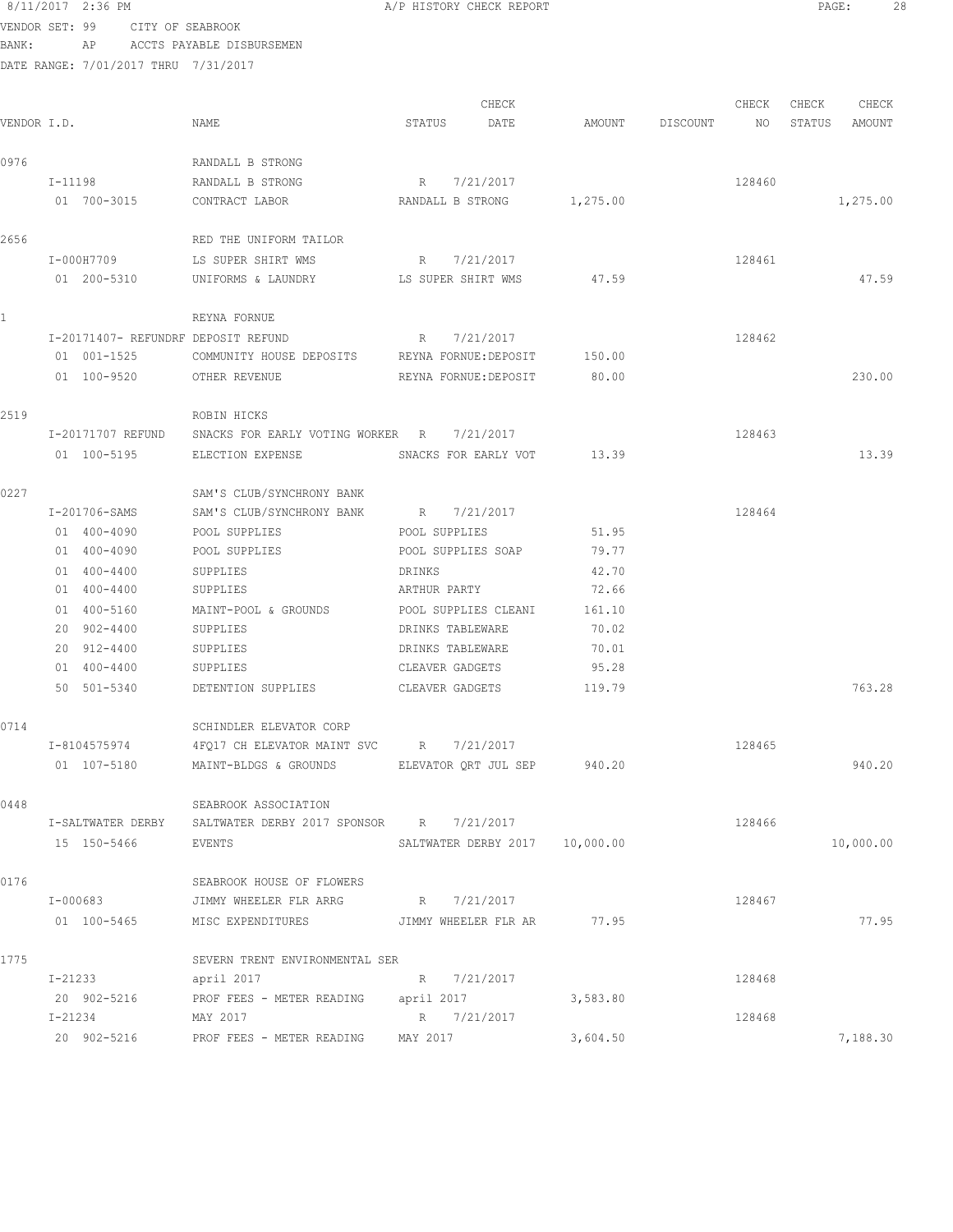|             | 8/11/2017 2:36 PM |                                      |                                                          |        |                | A/P HISTORY CHECK REPORT |                    |        | PAGE: |               | 29 |
|-------------|-------------------|--------------------------------------|----------------------------------------------------------|--------|----------------|--------------------------|--------------------|--------|-------|---------------|----|
|             |                   | VENDOR SET: 99 CITY OF SEABROOK      |                                                          |        |                |                          |                    |        |       |               |    |
| BANK:       |                   |                                      | AP ACCTS PAYABLE DISBURSEMEN                             |        |                |                          |                    |        |       |               |    |
|             |                   | DATE RANGE: 7/01/2017 THRU 7/31/2017 |                                                          |        |                |                          |                    |        |       |               |    |
|             |                   |                                      |                                                          |        |                | CHECK                    |                    | CHECK  | CHECK | CHECK         |    |
| VENDOR I.D. |                   |                                      | NAME                                                     | STATUS |                | DATE                     | AMOUNT DISCOUNT NO |        |       | STATUS AMOUNT |    |
| 0183        |                   |                                      | SHERWIN WILLIAMS                                         |        |                |                          |                    |        |       |               |    |
|             | I-8358-3          |                                      | PAINT SAFELTY BLUE                                       |        | R 7/21/2017    |                          |                    | 128469 |       |               |    |
|             | 20 902-5130       |                                      | MAINT-WATER SYSTEM MINOR PAINT SAFELTY BLUE              |        |                |                          | 260.07             |        |       | 260.07        |    |
| 0843        |                   |                                      | SIGN QUICK                                               |        |                |                          |                    |        |       |               |    |
|             | $I - 44164 - 4$   |                                      | FLAGS USA TEXAS 2- 3X5 2- 4X6 R 7/21/2017                |        |                |                          |                    | 128470 |       |               |    |
|             | 01 400-5180       |                                      | MAINT-BLDGS & GROUNDS FLAGS USA TEXAS 2- 3               |        |                |                          | 250.00             |        |       |               |    |
|             | I-44239-12        |                                      | COROPLAST 18X24 6 VOTER HERE R 7/21/2017                 |        |                |                          |                    | 128470 |       |               |    |
|             | 01 100-5195       |                                      | ELECTION EXPENSE                                         |        |                | COROPLAST 18X24 6 VO     | 285.00             |        |       | 535.00        |    |
| 2260        |                   |                                      | SLIDECARE LLC                                            |        |                |                          |                    |        |       |               |    |
|             | $I - 35758$       |                                      | SLIDEWAX 1 GAL                                           |        | R 7/21/2017    |                          |                    | 128471 |       |               |    |
|             | 01 400-4400       |                                      | SUPPLIES                                                 |        | SLIDEWAX 1 GAL |                          | 159.96             |        |       | 159.96        |    |
| 0743        |                   |                                      | SPACE CITY ACE HARDWARE                                  |        |                |                          |                    |        |       |               |    |
|             | I-1752665         |                                      | PAINT LINERS                                             |        | R 7/21/2017    |                          |                    | 128472 |       |               |    |
|             |                   |                                      | 20 902-5130 MAINT-WATER SYSTEM MINOR PAINT LINERS        |        |                |                          | 9.99               |        |       |               |    |
|             | I-1752666         |                                      | BOLTS                                                    |        | R 7/21/2017    |                          |                    | 128472 |       |               |    |
|             | 01 400-4400       |                                      | SUPPLIES                                                 | BOLTS  |                |                          | 5.04               |        |       |               |    |
|             | I-20172606        |                                      | SPACE CITY ACE HARDWARE                                  |        | R 7/21/2017    |                          |                    | 128472 |       |               |    |
|             | 01 400-4400       |                                      | SUPPLIES                                                 |        |                | SPACE CITY ACE HARDW     | 8.01               |        |       |               |    |
|             | I-642086          |                                      | CONTACT CLEANER EYES NUTS                                |        | R 7/21/2017    |                          |                    | 128472 |       |               |    |
|             | 20 912-5120       |                                      | MAINT-SEWER SYSTEM MINOR CONTACT CLEANER EYES            |        |                |                          | 31.21              |        |       | 54.25         |    |
| 2672        |                   |                                      | SWA GROUP INC                                            |        |                |                          |                    |        |       |               |    |
|             | I-170205          |                                      | MASTER PLAN MAY17 PRELIM COST B R 7/21/2017              |        |                |                          |                    | 128473 |       |               |    |
|             | 15 150-5227       |                                      | PROF FEES - CONSULTING MASTER PLAN MAY17 PR 7,500.00     |        |                |                          |                    |        |       | 7,500.00      |    |
| 0919        |                   |                                      | VERIZON WIRELESS                                         |        |                |                          |                    |        |       |               |    |
|             | I-9788391856      |                                      | EOC BACK UP LINES JUNE 2017 R 7/21/2017                  |        |                |                          |                    | 128474 |       |               |    |
|             | 01 106-5405       |                                      | PHONE NETWORK NOTIFICATION SYSEOC BACK UP LINES JU 26.05 |        |                |                          |                    |        |       | 26.05         |    |

0919 VERIZON WIRELESS I-9788464639 EOC MI FI JEFF G JUNE 2017 R 7/21/2017 128475 01 106-5405 PHONE NETWORK NOTIFICATION SYSEOC MI FI JEFF G JUN 37.99 37.99 37.99 0035 WASTE MANAGEMENT OF TEXAS INC I-1770016-1791-5 40 YD ROLL OFF 062017 R 7/21/2017 128476 20 922-5466 STORM CLEANUP EXPENSE 40 YD ROLL OFF 06201 652.61 652.61 0035 WASTE MANAGEMENT OF TEXAS INC I-201707212450 DUMPSTER CHARGES JUL17 R 7/21/2017 128477 20 922-5479 COMMERCIAL SANIT SERVICE DUMPSTER CHARGES JUL 75,947.70 20 922-7210 FRANCHISE FEES DUMPSTER CHARGES JUL 11,392.16CR 20 922-9535 SANITATION BILLING FEES DUMPSTER CHARGES JUL 6,075.82CR 20 922-5469 RESIDENTIAL SANIT SERVICE DUMPSTER CHARGES JUL 76,328.46 20 922-5467 RECYCLING CHARGES DUMPSTER CHARGES JUL 8,255.88

20 922-5469 RESIDENTIAL SANIT SERVICE DUMPSTER CHARGES JUL 4,605.52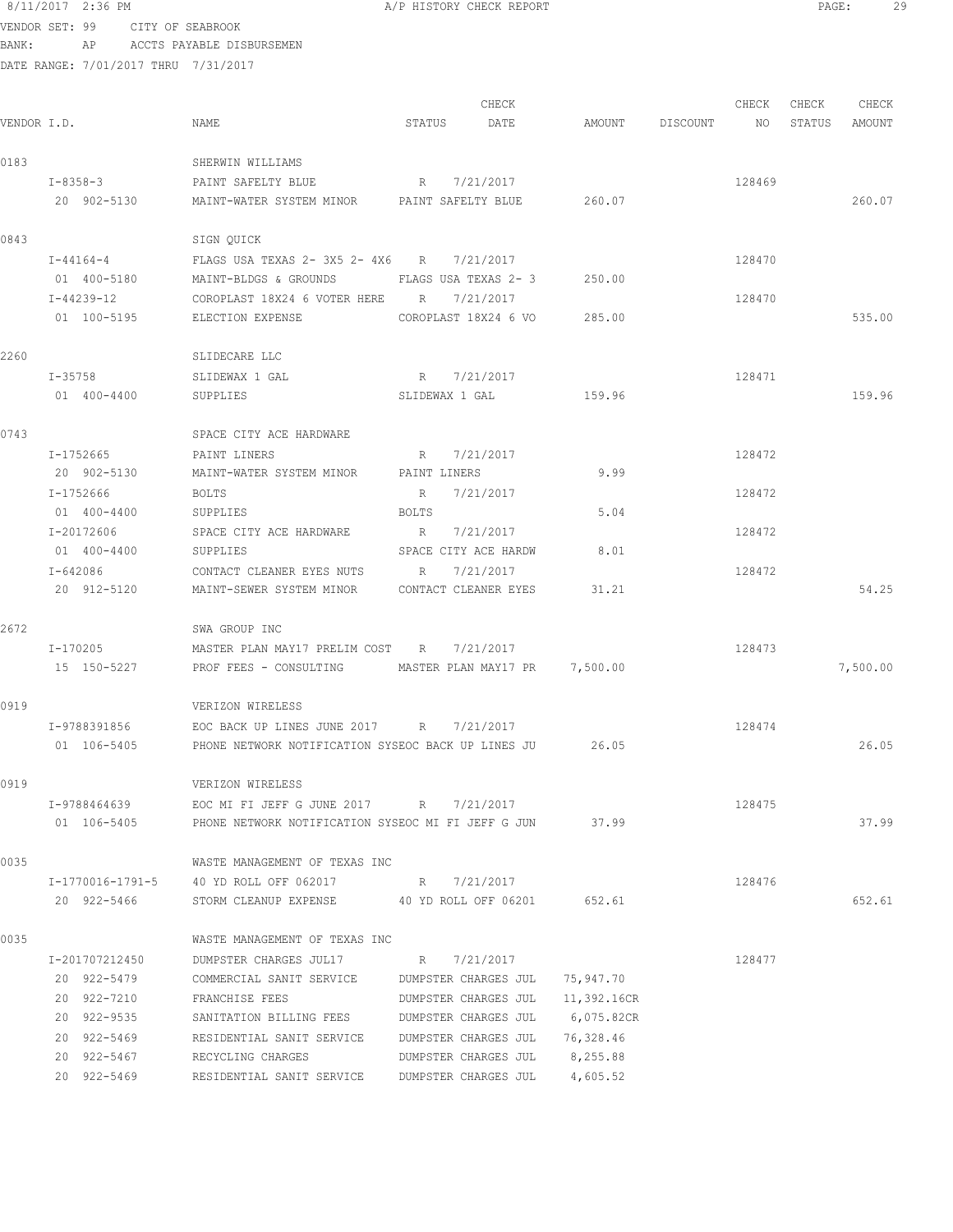VENDOR SET: 99 CITY OF SEABROOK BANK: AP ACCTS PAYABLE DISBURSEMEN

DATE RANGE: 7/01/2017 THRU 7/31/2017

CHECK CHECK CHECK CHECK CHECK CHECK CHECK CHECK CHECK CHECK CHECK CHECK CHECK CHECK CHECK CHECK CHECK CHECK CHECK CHECK CHECK CHECK CHECK CHECK CHECK CHECK CHECK CHECK CHECK CHECK CHECK CHECK CHECK CHECK CHECK CHECK CHECK VENDOR I.D. NAME STATUS DATE AMOUNT DISCOUNT NO STATUS AMOUNT 0035 WASTE MANAGEMENT OF TECONT I-201707212450 DUMPSTER CHARGES JUL17 R 7/21/2017 128477 20 922-7210 FRANCHISE FEES DUMPSTER CHARGES JUL 13,378.48CR 20 922-9535 SANITATION BILLING FEES DUMPSTER CHARGES JUL 7,135.18CR 127,155.92 0210 XEROX FINANCIAL SERVICES I-852462 CH COPIER LEASE PMT JUL17 R 7/21/2017 128478 01 107-5030 RENTALS & SERVICE AGRMTS July Copier Lease 707.76 707.76 707.76 1206 BANK OF AMERICA I-1710045348 WW SS 2003 OBL 281 PRINC INT R 7/24/2017 128479 20 020-0075 Debt Service Reserve WW SS 2003 OBL 281 P 136,032.50 136,032.50 2753 RC HOME SERVICES I-1324 WALL GLASSDOOR WINDOW CITY HAL R 7/24/2017 01 107-6050 FACILITIES WALL GLASSDOOR WINDO 4,000.00 4,000.00 1750 **A** & L AUTOMOTIVE I-17066 OIL AND FILTER CHANGE UNIT 35 R 7/27/2017 128481 01 200-5110 MAINT-AUTOS & EQUIPMENT OIL AND FILTER CHANG 93.85 I-17076 FREON AC CHECK UNIT 15 R 7/27/2017 128481 01 200-5110 MAINT-AUTOS & EQUIPMENT FREON AC CHECK UNIT 73.00 I-1750 EVAP VENT CANISTER UNIT 5 R 7/27/2017 128481 01 200-5110 MAINT-AUTOS & EQUIPMENT EVAP VENT CANISTER U 295.26 2000 2000 2000 462.11 0005 ADMIRAL LINEN & UNIFORM I-DIND153103 MAT SVC CITY HALL 07142017 R 7/27/2017 128482 01 400-5310 UNIFORMS & LAUNDRY MAT SVC CITY HALL 07 45.92 I-DIND153104 UNIFORMS R 7/27/2017 128482 01 400-5310 UNIFORMS & LAUNDRY UNIFORMS 48.09 01 500-5310 UNIFORMS & LAUNDRY UNIFORMS 48.10 20 902-5310 UNIFORMS & LAUNDRY UNIFORMS 48.10 20 912-5310 UNIFORMS & LAUNDRY UNIFORMS 48.10 I-DOLI204377 PD DENTENTION SUPPLIES R 7/27/2017 128482 50 501-5340 DETENTION SUPPLIES ADMIRAL LINEN & UNIF 149.73 388.04 0914 AUTO ZONE COMMERCIAL I-1491998745 MECHANIX GLOVES RATCHET STRAP R 7/27/2017 128483 01 200-5110 MAINT-AUTOS & EQUIPMENT MECHANIX GLOVES RATC 56.67 56.67 56.67 1064 BAY AREA RENTALS INC<br>1-24679 POPCORN BAGS 100 CT POPCORN BAGS 100 CT R 7/27/2017 128484 01 400-5464 EVENTS BAY AREA RENTALS INC 15.80 15.80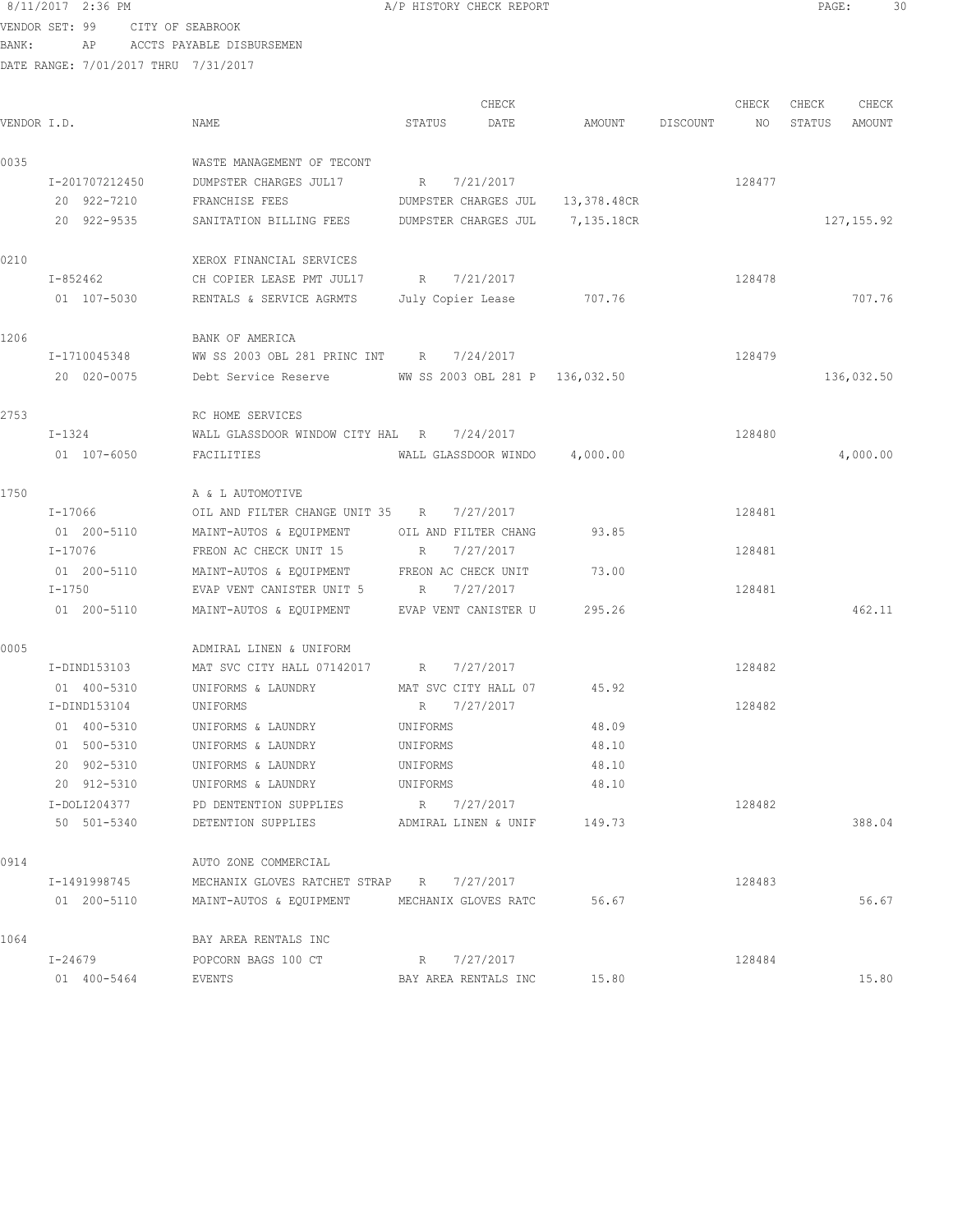VENDOR SET: 99 CITY OF SEABROOK BANK: AP ACCTS PAYABLE DISBURSEMEN

|      |                                      |                                                                             |              | CHECK                       |                    | CHECK  | CHECK | CHECK         |
|------|--------------------------------------|-----------------------------------------------------------------------------|--------------|-----------------------------|--------------------|--------|-------|---------------|
|      | VENDOR I.D.                          | NAME                                                                        |              | STATUS DATE                 | AMOUNT DISCOUNT NO |        |       | STATUS AMOUNT |
| 1053 |                                      | CENTERPOINT ENERGY                                                          |              |                             |                    |        |       |               |
|      |                                      | I-201706 9340800-3 GAS SVC WELL3 062017 R 7/27/2017                         |              |                             |                    | 128485 |       |               |
|      | 20 902-5410                          | UTILITIES                                                                   |              | GAS SVC WELL3 072017 46.93  |                    |        |       |               |
|      |                                      | I-201706-4543727-4 GAS SVC CITY HALL 06/2017 R                              |              | 7/27/2017                   |                    | 128485 |       |               |
|      | 01 107-5410                          | UTILITIES                                                                   |              | GAS SVC CITY HALL 06 19.73  |                    |        |       |               |
|      |                                      | I-201706-4543736-5 GAS SVC COMM HOUSE                                       | R            | 7/27/2017                   |                    | 128485 |       |               |
|      | 01 400-5410 UTILITIES                |                                                                             |              | GAS SVC COMM HOUSE          | 22.35              |        |       |               |
|      | I-201706-4660739-6 GAS VSC JUNE 2017 |                                                                             |              | R 7/27/2017                 |                    | 128485 |       |               |
|      | 20 902-5410 UTILITIES                |                                                                             |              | GAS VSC JUNE 2017           | 19.65              |        |       |               |
|      |                                      | I-201706-8393210-3 GAS SVC REPSDORPH 062017 R 7/27/2017                     |              |                             |                    | 128485 |       |               |
|      | 20 902-5410 UTILITIES                |                                                                             |              | GAS SVC REPSDORPH 06        | 21.70              |        |       |               |
|      |                                      | I-201706-8423787-4 GAS SVC CH GENER 062017 R 7/27/2017                      |              |                             |                    | 128485 |       |               |
|      | 01 107-5410 UTILITIES                |                                                                             |              | GAS SVC CH GENER 062        | 30.23              |        |       |               |
|      |                                      | I-201706-9340795-5 GAS SVC WELL 2 R 7/27/2017                               |              |                             |                    | 128485 |       |               |
|      |                                      | 20 902-5410 UTILITIES GAS SVC WELL 2                                        |              |                             | 48.35              |        |       |               |
|      |                                      | I-201706-9361931-0 GAS SVC WELL1 06/2017 R 7/27/2017                        |              |                             |                    | 128485 |       |               |
|      | 01 500-5410                          | UTILITIES                                                                   |              | GAS SVC WELL1 06/201        | 37.18              |        |       |               |
|      |                                      |                                                                             |              |                             |                    |        |       |               |
|      | 20 902-5410                          | UTILITIES                                                                   |              | GAS SVC WELL1 06/201        | 37.19              |        |       |               |
|      | 20 912-5410                          | UTILITIES                                                                   |              | GAS SVC WELL1 06/201        | 37.19              |        |       |               |
|      |                                      | I-201706064005711383 GAS SVC SVFD 062017                                    |              | R 7/27/2017                 |                    | 128485 |       |               |
|      | 01 230-5410                          | UTILITIES                                                                   |              | GAS SVC SVFD 062017         | 66.12              |        |       |               |
|      | I-20176-6401203632-9 GAS SVC PWAC    |                                                                             |              | R 7/27/2017                 |                    | 128485 |       |               |
|      | 01 400-5410                          | UTILITIES                                                                   | GAS SVC PWAC |                             | 4.28               |        |       |               |
|      | 01 500-5410                          | UTILITIES                                                                   | GAS SVC PWAC |                             | 4.27               |        |       |               |
|      | 01 210-5410                          | UTILITIES                                                                   | GAS SVC PWAC |                             | 4.27               |        |       |               |
|      | 20 902-5410 UTILITIES                |                                                                             | GAS SVC PWAC |                             | 4.27               |        |       |               |
|      | 20 912-5410                          | UTILITIES                                                                   |              | GAS SVC PWAC                | 4.27               |        |       | 407.98        |
| 1516 |                                      | CHAMPION ENERGY SERVICES                                                    |              |                             |                    |        |       |               |
|      | I-B1707075738                        | ELEC SVC 06/2017 PWAC                                                       |              | R 7/27/2017                 |                    | 128488 |       |               |
|      | 01 400-5410                          | UTILITIES                                                                   |              | ELEC SVC 06/2017 PWA        | 422.01             |        |       |               |
|      | 01 500-5410                          | UTILITIES                                                                   |              | ELEC SVC 06/2017 PWA        | 422.02             |        |       |               |
|      | 20 902-5410                          | UTILITIES                                                                   |              | ELEC SVC 06/2017 PWA        | 422.02             |        |       |               |
|      | 20 912-5410 UTILITIES                |                                                                             |              | ELEC SVC 06/2017 PWA 422.02 |                    |        |       | 1,688.07      |
| 1293 |                                      | COBB FENDLEY & ASSOC INC.                                                   |              |                             |                    |        |       |               |
|      |                                      | I-260263 CEDARBROOK CT PRO SVC R 7/27/2017                                  |              |                             |                    | 128489 |       |               |
|      |                                      | 01 500-5215 PROF FEES - ENGR CEDARBROOK CT PRO SV 2,154.04                  |              |                             |                    |        |       |               |
|      | I-260264                             | PG WWTP TPDES PERMIT THE R 7/27/2017                                        |              |                             |                    | 128489 |       |               |
|      |                                      | 29 290-5215 PROF FEES-ENGINEERING PG WWTP TPDES PERMIT 4,368.15             |              |                             |                    |        |       |               |
|      | I-260265                             | TODVILLE SANITARY SEWER IMPRO R 7/27/2017                                   |              |                             |                    | 128489 |       |               |
|      | 29 290-5215                          | PROF FEES-ENGINEERING TODVILLE SANITARY SE 55,779.08                        |              |                             |                    |        |       |               |
|      | I-260266                             | WWTP UPGRADE PH 2 PRO SVC R 7/27/2017                                       |              |                             |                    | 128489 |       |               |
|      |                                      |                                                                             |              |                             |                    |        |       |               |
|      | 29 290-5215                          | PROF FEES-ENGINEERING WWTP UPGRADE PH 2 PR 15,100.00<br>PINE GULLY WWTP SVC |              | R 7/27/2017                 |                    |        |       |               |
|      | I-260267                             |                                                                             |              |                             |                    | 128489 |       |               |
|      |                                      | 29 290-5215 PROF FEES-ENGINEERING PINE GULLY WWTP SVC 16,350.00             |              |                             |                    |        |       |               |
|      |                                      | I-260312 WATER PLANT RELOCATION SVC R 7/27/2017                             |              |                             |                    | 128489 |       |               |
|      |                                      | 30 300-5215 PROF FEES-ENGINEERING WATER PLANT RELOCATI 12,142.04            |              |                             |                    |        |       | 105,893.31    |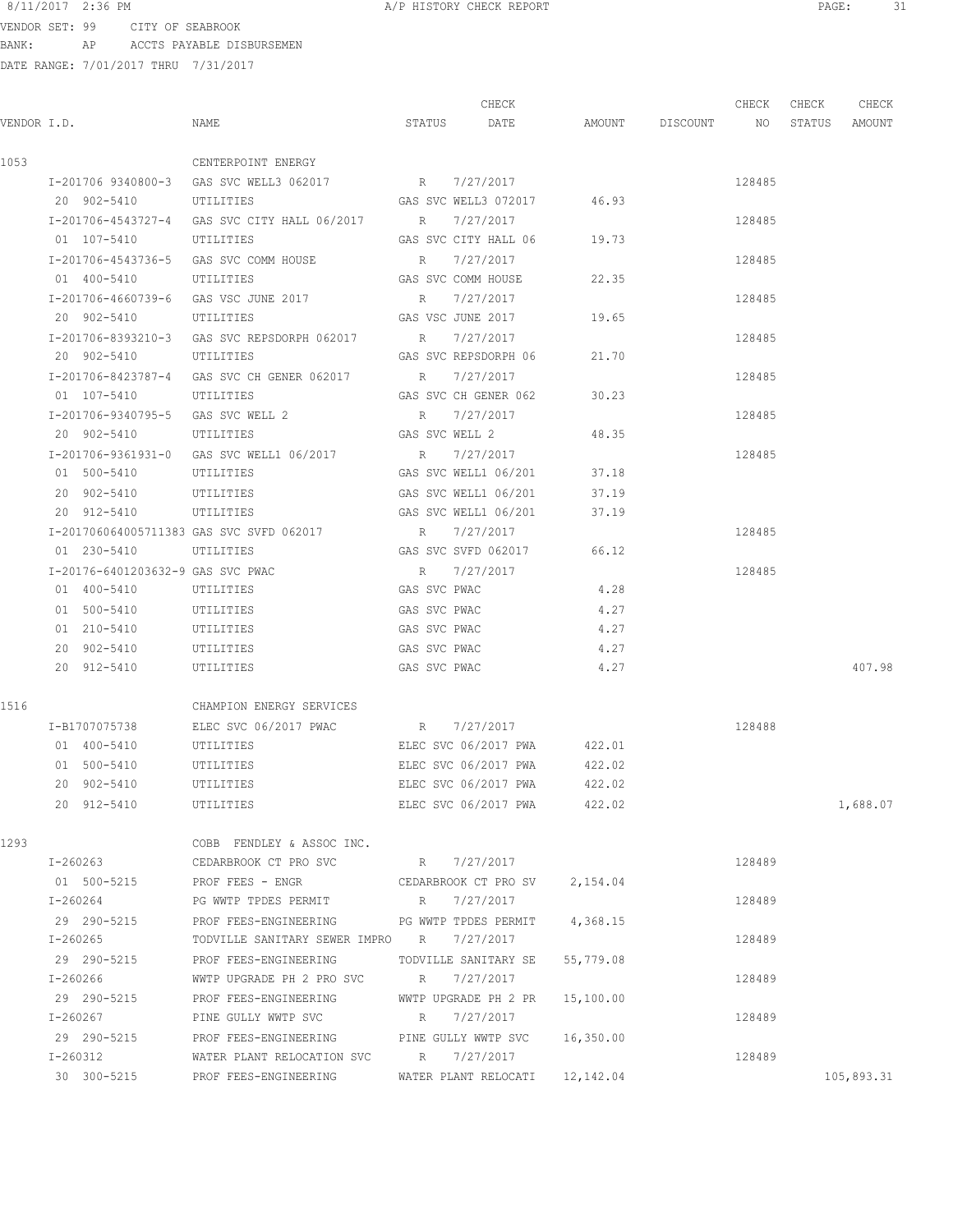|       | 8/11/2017 2:36 PM                    |                                                       | A/P HISTORY CHECK REPORT               |          |          |        | PAGE:  |          |
|-------|--------------------------------------|-------------------------------------------------------|----------------------------------------|----------|----------|--------|--------|----------|
|       | VENDOR SET: 99<br>CITY OF SEABROOK   |                                                       |                                        |          |          |        |        |          |
| BANK: | AP                                   | ACCTS PAYABLE DISBURSEMEN                             |                                        |          |          |        |        |          |
|       | DATE RANGE: 7/01/2017 THRU 7/31/2017 |                                                       |                                        |          |          |        |        |          |
|       |                                      |                                                       |                                        |          |          |        |        |          |
|       |                                      |                                                       | CHECK                                  |          |          | CHECK  | CHECK  | CHECK    |
|       | VENDOR I.D.                          | NAME                                                  | STATUS<br>DATE                         | AMOUNT   | DISCOUNT | NO     | STATUS | AMOUNT   |
| 1588  |                                      | COMCAST                                               |                                        |          |          |        |        |          |
|       | I-201707-0223945                     | INTERNET SVC PD JULY 2017 R 7/27/2017                 |                                        |          |          | 128491 |        |          |
|       | 01 200-5030                          | RENTALS & SERVICE AGRMTS INTERNET SVC PD JULY         |                                        | 241.11   |          |        |        | 241.11   |
|       |                                      |                                                       |                                        |          |          |        |        |          |
| 1232  |                                      | DISA INC.                                             |                                        |          |          |        |        |          |
|       | I-1153832                            | 3 DRUG TEST AND URINE COLLECTI R                      | 7/27/2017                              |          |          | 128492 |        |          |
|       | 01 107-3145                          | DRUG TESTING                                          | 3 DRUG TEST AND URIN                   | 148.50   |          |        |        | 148.50   |
|       |                                      |                                                       |                                        |          |          |        |        |          |
|       |                                      | DORI NELSON                                           |                                        |          |          |        |        |          |
|       |                                      | I-20171907-REFUNDDN INS FEE AND REIMB                 | 7/27/2017<br>R                         |          |          | 128493 |        |          |
|       | 41 410-5464                          | EVENTS CLASSES                                        | DORI NELSON: INS FEE                   | 133.75   |          |        |        | 133.75   |
| 0068  |                                      | DXI INDUSTRIES, INC                                   |                                        |          |          |        |        |          |
|       | I-DE05004612 17                      | CHLORINE 150 CYL                                      | R 7/27/2017                            |          |          | 128494 |        |          |
|       | 20 902-5280                          | CHEMICAL SUPPLIES                                     | CHLORINE 150 CYL                       | 60.00    |          |        |        | 60.00    |
|       |                                      |                                                       |                                        |          |          |        |        |          |
| 2268  |                                      | EDS LANDSCAPING LLC                                   |                                        |          |          |        |        |          |
|       | I-18609                              | GRASS PIECES                                          | R 7/27/2017                            |          |          | 128495 |        |          |
|       | 20 902-4400                          | SUPPLIES                                              | GRASS PIECES                           | 66.50    |          |        |        | 66.50    |
|       |                                      |                                                       |                                        |          |          |        |        |          |
| 1963  |                                      | TROY L FAIRCLOTH                                      |                                        |          |          |        |        |          |
|       | $I - 01036$                          | REPAIR WIRE SPLASH PAD LIGHTNI R 7/27/2017            |                                        |          |          | 128496 |        |          |
|       | 01 400-5275                          | ELECTRICAL SERVICES                                   | REPAIR WIRE SPLASH P                   | 4,380.00 |          |        |        |          |
|       | $I - 01094$<br>42 420-5180           | SKATE PARK LIGHTNING<br>BLDG & GRNDS- MAINT           | 7/27/2017<br>R<br>SKATE PARK LIGHTNING | 2,860.00 |          | 128496 |        | 7,240.00 |
|       |                                      |                                                       |                                        |          |          |        |        |          |
| 2741  |                                      | FUELMAN                                               |                                        |          |          |        |        |          |
|       | I-NP50804846                         | FUELMAN CHARGES 06 05 2017 R 7/27/2017                |                                        |          |          | 128497 |        |          |
|       | 20 902-4040                          | GAS & OIL/CITY SUPPLY                                 | FUEL CHARGES                           | 728.04   |          |        |        |          |
|       | 20 912-4040                          | GAS & OIL/CITY SUPPLY                                 | FUEL CHARGES JUNE 20                   | 638.53   |          |        |        |          |
|       | 01 400-4040                          | GAS & OIL/CITY SUPPLY                                 | FUEL CHARGES JUNE 20                   | 988.57   |          |        |        |          |
|       | 01 200-4040                          | GAS & OIL/CITY SUPPLY                                 | FUEL CHARGES JUNE 20                   | 3,241.45 |          |        |        |          |
|       | 01 500-4040                          | GAS & OIL                                             | FUEL CHARGES JUNE 20                   | 1,639.00 |          |        |        |          |
|       | 01 220-4040                          | GAS & OIL/CITY SUPPLY                                 | FUEL CHARGES JUNE 20                   | 358.10   |          |        |        |          |
|       | 01 600-4040                          | GAS & OIL                                             | FUEL CHARGES JUNE 20                   | 111.36   |          |        |        |          |
|       | 01 107-4050                          | BULK PETROLEUM PURCHASES FUEL CHARGES                 |                                        | 885.86CR |          |        |        | 6,819.19 |
| 0081  |                                      |                                                       |                                        |          |          |        |        |          |
|       | I-007880400                          | GALLS LLC<br>AXII W 1 HI LITE CARRIER R 7/27/2017     |                                        |          |          | 128498 |        |          |
|       | 01 200-5310                          | UNIFORMS & LAUNDRY <b>AXII W 1 HI LITE CAR</b> 695.00 |                                        |          |          |        |        | 695.00   |
|       |                                      |                                                       |                                        |          |          |        |        |          |
| 1267  |                                      | IMMEDIATE MEDICAL CARE PA                             |                                        |          |          |        |        |          |
|       | I-20170713 12561                     | 24 PHYSICALS 1 BREATH ALCOHOL R 7/27/2017             |                                        |          |          | 128499 |        |          |
|       | 01 107-3145                          | DRUG TESTING                                          | 24 PHYSICALS 1 BREA 1,350.00           |          |          |        |        |          |
|       | I-2017071312561                      | 1 PHYSICAL                                            | R 7/27/2017                            |          |          | 128499 |        |          |

01 107-3145 DRUG TESTING 1 PHYSICAL 65.00 1,415.00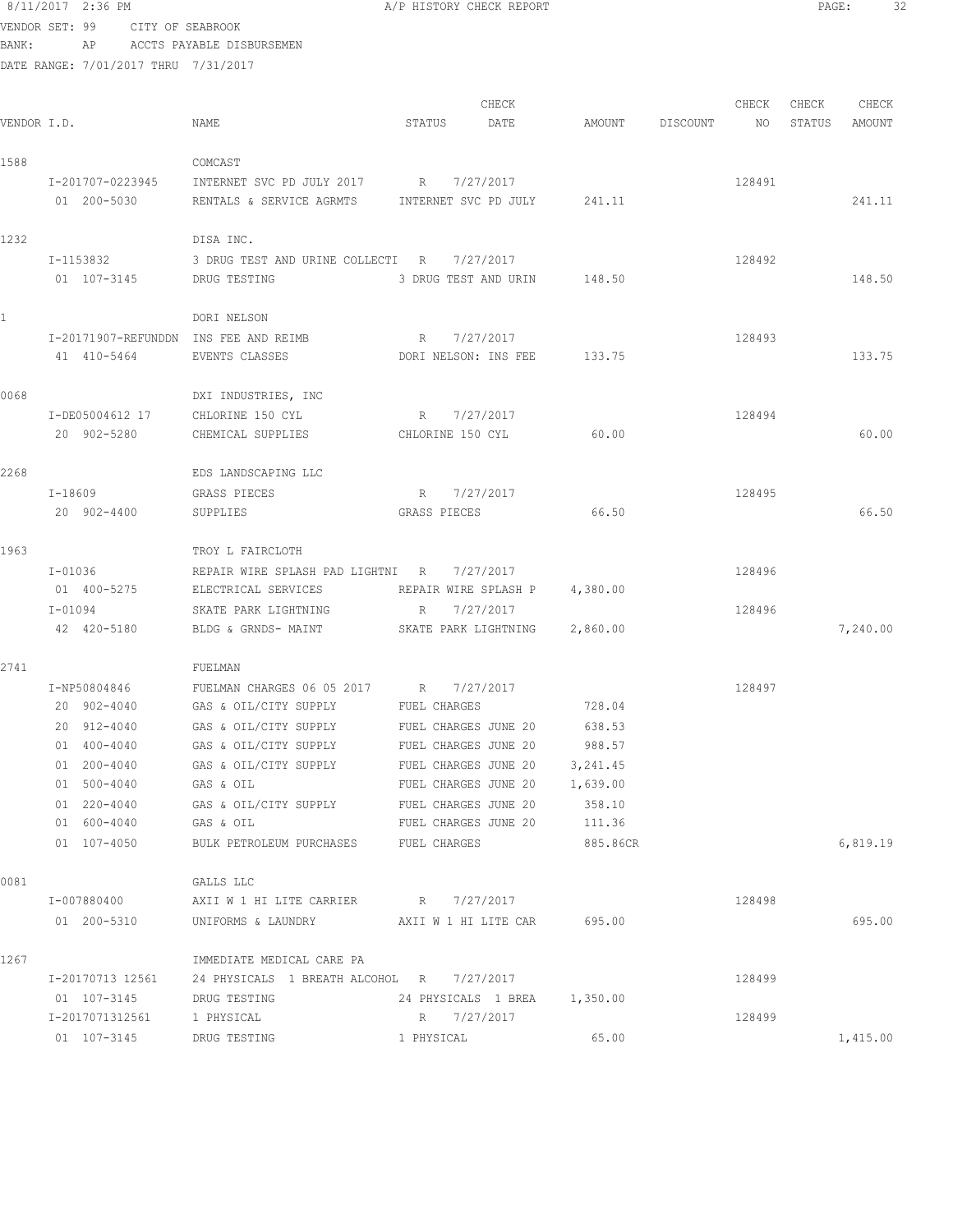8/11/2017 2:36 PM **A/P HISTORY CHECK REPORT PAGE:** 33 VENDOR SET: 99 CITY OF SEABROOK

BANK: AP ACCTS PAYABLE DISBURSEMEN

| VENDOR I.D. |                                       | NAME                                                         | STATUS               | CHECK<br>DATE | AMOUNT                        | DISCOUNT | CHECK<br>NO | CHECK<br>STATUS | CHECK<br>AMOUNT |
|-------------|---------------------------------------|--------------------------------------------------------------|----------------------|---------------|-------------------------------|----------|-------------|-----------------|-----------------|
| 2702        |                                       | JEREMIAH D. DUGGAN                                           |                      |               |                               |          |             |                 |                 |
|             |                                       | I-2017-989990-2 2 PD PRE EMPL POLY EXAMS                     | R                    | 7/27/2017     |                               |          | 128500      |                 |                 |
|             | 01 200-3140                           | PSYCHOLOGICAL SERVICES                                       | JEREMIAH D. DUGGAN   |               | 450.00                        |          |             |                 | 450.00          |
| 0672        |                                       | JO/NEL ENTERPRISES                                           |                      |               |                               |          |             |                 |                 |
|             | I-71717                               | SHIRTS PICHA AND DAVIS                                       | R                    | 7/27/2017     |                               |          | 128501      |                 |                 |
|             | 01 100-3300                           | MAYOR & COUNCIL FEES                                         | SHIRTS PICHA AND DAV |               | 388.00                        |          |             |                 | 388.00          |
| 2755        |                                       | KIMBERLY BONIFACE                                            |                      |               |                               |          |             |                 |                 |
|             | I-20170706 KB REIMB TRAINING 07062017 |                                                              | R                    | 7/27/2017     |                               |          | 128502      |                 |                 |
|             | 01 200-5300                           | TRAINING & CONFERENCE                                        | TRAINING 07062017    |               | 95.00                         |          |             |                 | 95.00           |
| 1480        |                                       | L3 MOBILE-VISION INC                                         |                      |               |                               |          |             |                 |                 |
|             | I-0261197 IN                          | EMA MOBILE VSION BACKSOLUTION R                              |                      | 7/27/2017     |                               |          | 128503      |                 |                 |
|             | 01 200-5170                           | MAINT-RADIO EQUIPMENT                                        | EMA MOBILE VSION BAC |               | 3,780.00                      |          |             |                 |                 |
|             | I-0261199 IN                          | EMA MOBILE VISION IN CAR VIDEO                               | R                    | 7/27/2017     |                               |          | 128503      |                 |                 |
|             | 01 200-5030                           | RENTALS & SERVICE AGRMTS                                     | EMA MOBILE VISION IN |               | 299.00                        |          |             |                 |                 |
|             | I-026698 IN<br>01 200-5030            | EMA MOBILE VISION IN CAR VIDEO R<br>RENTALS & SERVICE AGRMTS | EMA MOBILE VISION IN | 7/27/2017     | 4,485.00                      |          | 128503      |                 | 8,564.00        |
| 2000        |                                       | LEAGUE CITY OUTDOOR POWER EQUI                               |                      |               |                               |          |             |                 |                 |
|             | I-67480                               | LSTTII 72V 26DFI TURF TIGER R                                |                      | 7/27/2017     |                               |          | 128504      |                 |                 |
|             | 01 400-6020                           | EQUIPMENT                                                    | LSTTII 72V 26DFI TUR |               | 10,879.20                     |          |             |                 | 10,879.20       |
| 2706        |                                       | LONG & SON, INC.                                             |                      |               |                               |          |             |                 |                 |
|             | I-PAY APP 7-WPR                       | WPR PROJECT 305                                              | R                    | 7/27/2017     |                               |          | 128505      |                 |                 |
|             | 30 300-6114                           | WATER TOWER                                                  | WPR PROJECT 305      |               | 303,537.50                    |          |             |                 |                 |
|             | 30 030-1005                           | ACCTS PAYABLE/RETAINAGE                                      | WPR PROJECT 305      |               | 30,353.75CR                   |          |             |                 | 273, 183. 75    |
| 2666        |                                       | LOOMIS                                                       |                      |               |                               |          |             |                 |                 |
|             | I-12047225                            | SAFEPOINT SVC JULY 2017                                      | R 7/27/2017          |               |                               |          | 128506      |                 |                 |
|             | 01 107-5025                           | <b>BANK FEES</b>                                             | SAFEPOINT SVC JULY 2 |               | 505.87                        |          |             |                 | 505.87          |
| 2123        |                                       | NIEDERHOFER ENTERPRISES INC                                  |                      |               |                               |          |             |                 |                 |
|             | I-106546                              | MOWING CODE ENFORCEMENT                                      | R                    | 7/27/2017     |                               |          | 128507      |                 |                 |
|             | 01 600-5240                           | CONTRACT SVCS-MOWING/DEMOLITIOMOWING CODE ENFORCEM           |                      |               | 450.00                        |          |             |                 | 450.00          |
| 0314        |                                       | NORMAN FREDE CHEVROLET                                       |                      |               |                               |          |             |                 |                 |
|             | I-CTCS470498                          | PD TAHOE 2013 AC REPAIR                                      | R 7/27/2017          |               |                               |          | 128508      |                 |                 |
|             | 01 220-5110                           | MAINT-AUTOS & EQUIP                                          |                      |               | PD TAHOE 2013 AC REP 1,631.38 |          |             |                 | 1,631.38        |
| 2210        |                                       | PIERCE GOODWIN ALEXANDER & LIN                               |                      |               |                               |          |             |                 |                 |
|             | I-10043406                            | PWAC PRO SVC MAY2017                                         | R 7/27/2017          |               |                               |          | 128509      |                 |                 |
|             | 32 321-5212                           | PROF FEES-ARCHITECTURAL                                      | PWAC PRO SVC MAY2017 |               | 7,500.00                      |          |             |                 | 7,500.00        |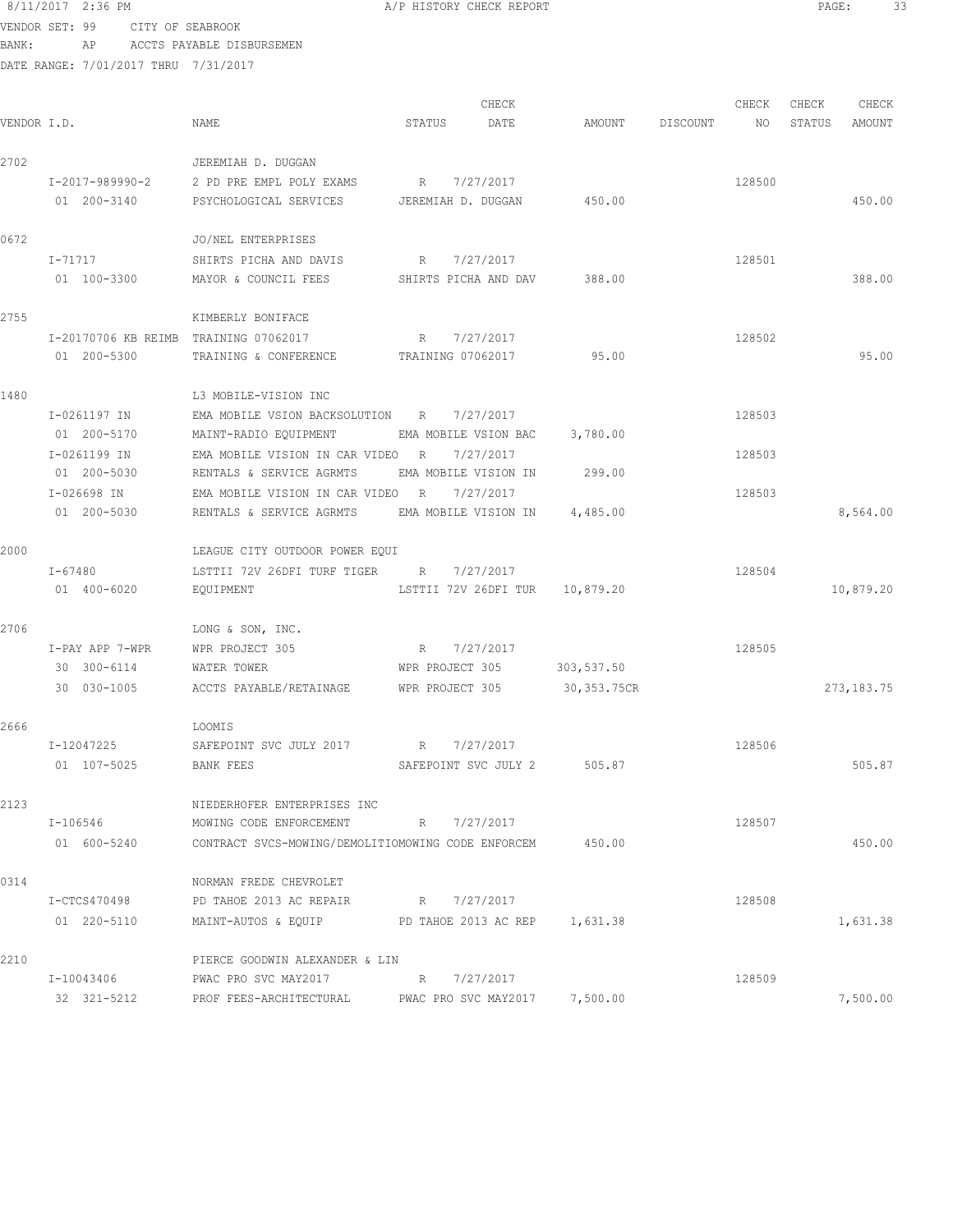### 8/11/2017 2:36 PM **A/P HISTORY CHECK REPORT PAGE:** 34 VENDOR SET: 99 CITY OF SEABROOK

BANK: AP ACCTS PAYABLE DISBURSEMEN

|             |                                     |                                                          |            | CHECK                          |          |                 | CHECK  | CHECK  | CHECK     |
|-------------|-------------------------------------|----------------------------------------------------------|------------|--------------------------------|----------|-----------------|--------|--------|-----------|
| VENDOR I.D. |                                     | NAME                                                     | STATUS     | DATE                           |          | AMOUNT DISCOUNT | NO     | STATUS | AMOUNT    |
| 2757        |                                     | RAC INDUSTRIES, LLC                                      |            |                                |          |                 |        |        |           |
|             | I-201706 PAY 1                      | CEDARBROOK COURT PAV IMP 0617 R                          |            | 7/27/2017                      |          |                 | 128510 |        |           |
|             | 01 500-6065                         | VARIOUS STREET PROJECTS                                  |            | CEDARBROOK COURT PAV 16,030.00 |          |                 |        |        |           |
|             | 01 001-1005                         | ACCTS PAYABLE/RETAINAGE CEDARBROOK COURT PAV             |            |                                | 801.50CR |                 |        |        | 15,228.50 |
| 1289        |                                     | READY REFRESH                                            |            |                                |          |                 |        |        |           |
|             |                                     | I-07G0121950364 CITY HALL WATER 5 GAL NESTLE R 7/27/2017 |            |                                |          |                 | 128511 |        |           |
|             | 01 107-4010                         | OFFICE SUPPLIES CITY HALL WATER 5 GA                     |            |                                | 97.84    |                 |        |        | 97.84     |
| 1101        |                                     | ROSS BANKS MAY CRON & CAVIN                              |            |                                |          |                 |        |        |           |
|             | I-136930                            | LEGAL SVC GENERAL JULY2017 R 7/27/2017                   |            |                                |          |                 | 128512 |        |           |
|             | 01 107-5220                         | LEGAL FEES GENERAL J 14,000.00<br>PROF FEES-LEGAL        |            |                                |          |                 |        |        | 14,000.00 |
| 2756        |                                     | SCHOOL HEALTH CORPORATION                                |            |                                |          |                 |        |        |           |
|             | I-331499500                         | AED PADS 11ADULT W 1 PR CRPLUS R 7/27/2017               |            |                                |          |                 | 128513 |        |           |
|             | 14 140-4150                         | SMALL TOOLS & EQUIPMENT                                  |            | AED PADS 11ADULT W 1 982.30    |          |                 |        |        | 982.30    |
| 0180        |                                     | SEABROOK VOL. FIRE DEPT                                  |            |                                |          |                 |        |        |           |
|             | I-20171007DADDL                     | REIMB STORAGE CABINET PAINT R 7/27/2017                  |            |                                |          |                 | 128514 |        |           |
|             | 01 230-4400                         | MISC SUPPLIES                                            |            | REIMB STORAGE CABINE           | 35.31    |                 |        |        |           |
|             | 01 230-5180                         | MAINT BLDGS & GROUNDS                                    | PAINT      |                                | 43.88    |                 |        |        |           |
|             | 01 230-4400                         | MISC SUPPLIES                                            | COFFEE     |                                | 114.68   |                 |        |        |           |
|             | 01 230-4400                         | MISC SUPPLIES                                            | TRASH BAGS |                                | 216.80   |                 |        |        | 410.67    |
| 1775        |                                     | SEVERN TRENT ENVIRONMENTAL SER                           |            |                                |          |                 |        |        |           |
|             | I-21564                             | MTER READING JUNE 2017 R 7/27/2017                       |            |                                |          |                 | 128515 |        |           |
|             | 20 902-5216                         | PROF FEES - METER READING MTER READING JUNE 20 3,609.00  |            |                                |          |                 |        |        | 3,609.00  |
| 1           |                                     | TAREYN DAUGHERTY                                         |            |                                |          |                 |        |        |           |
|             | I-20170724 REFUNDTD REFUND DEPOSI   |                                                          | R          | 7/27/2017                      |          |                 | 128516 |        |           |
|             | 01 001-1525                         | COMMUNITY HOUSE DEPOSITS TAREYN DAUGHERTY:REF 160.00     |            |                                |          |                 |        |        | 160.00    |
| 1           |                                     | TRACY POWELL                                             |            |                                |          |                 |        |        |           |
|             | I-20170724 REFUNDTP REFUND          |                                                          |            | R 7/27/2017                    |          |                 | 128517 |        |           |
|             | 01 100-9520                         | OTHER REVENUE                                            |            | TRACY POWELL: DEPOSIT          | 70.00    |                 |        |        | 70.00     |
| 1426        |                                     | TYLER TECHNOLOGIES - INCODE DI                           |            |                                |          |                 |        |        |           |
|             | I-025-194741                        | INSITE FEES UTILITY BILLING R 7/27/2017                  |            |                                |          |                 | 128518 |        |           |
|             | 20 905-5030                         | RENTALS & SERVICE AGRMTS INSITE FEES UTILITY             |            |                                | 4,478.75 |                 |        |        |           |
|             | I-025-195328                        | HR MODULE TRAINING                                       |            | R 7/27/2017                    |          |                 | 128518 |        |           |
|             | 01 102-5300                         | TRAINING & CONFERENCE TRAINING                           |            |                                | 500.00   |                 |        |        | 4,978.75  |
| 1           |                                     | VERONICA HOGE                                            |            |                                |          |                 |        |        |           |
|             | I-20170724 REFUND VH DEPOSIT REFUND |                                                          | R          | 7/27/2017                      |          |                 | 128519 |        |           |
|             | 01 001-1525                         | COMMUNITY HOUSE DEPOSITS VERONICA HOGE: DEPOSI           |            |                                | 100.00   |                 |        |        | 100.00    |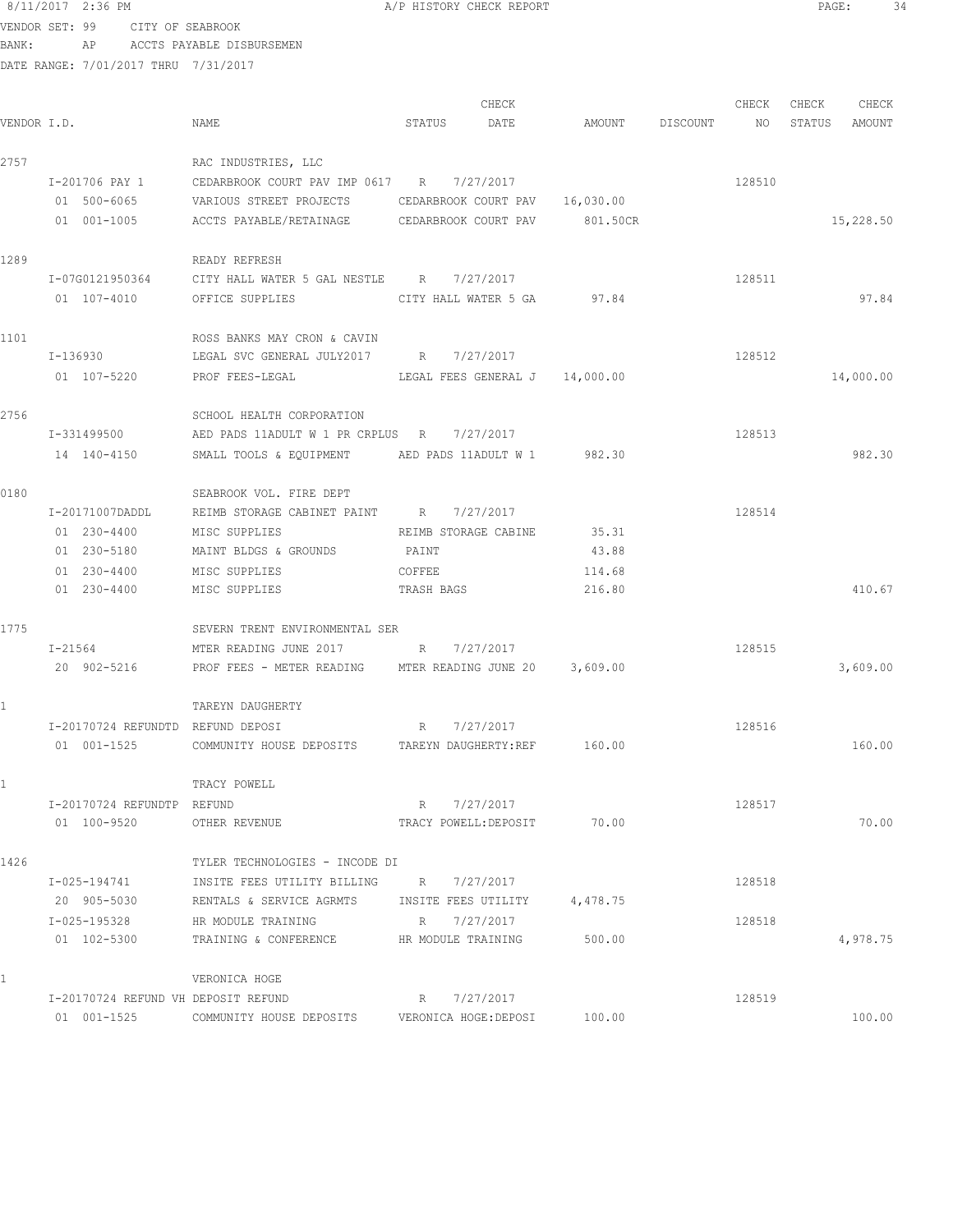### 8/11/2017 2:36 PM **B A**/P HISTORY CHECK REPORT **PAGE:** 35 VENDOR SET: 99 CITY OF SEABROOK

BANK: AP ACCTS PAYABLE DISBURSEMEN

| VENDOR I.D. |                                                          | NAME                                                                                                                                   | CHECK<br>STATUS<br>DATE                                                                      | AMOUNT                                   | DISCOUNT | CHECK<br>NO      | CHECK<br>STATUS<br>AMOUNT | CHECK |
|-------------|----------------------------------------------------------|----------------------------------------------------------------------------------------------------------------------------------------|----------------------------------------------------------------------------------------------|------------------------------------------|----------|------------------|---------------------------|-------|
| 1083        | I-R110161306<br>01 107-5330                              | VICTOR O SCHINNERER & CO INC<br>BONDS COVERAGE MIKE GIBBS R<br>INSURANCE-MISC                                                          | 7/27/2017<br>BONDS COVERAGE MIKE                                                             | 200.00                                   |          | 128520           | 200.00                    |       |
| 2520        | I-HS 201707252451<br>01 001-1023                         | HSA BANK<br>EMPLOYEE DEDUCTIONS TO HSA R<br>HSA PAYABLE                                                                                | 7/31/2017<br>EMPLOYEE DEDUCTIONS                                                             | 50.00                                    |          | 128521           |                           | 50.00 |
| 0105        | I-IC 201707252451<br>01 001-1031<br>I-ICM201707252451    | ICMA RETIREMENT TRUST-457<br>Employee Deduction - Plan 3033 R $7/31/2017$<br>ICMA INSURANCE DEDUCTS<br>EMPLOYEE DEDUCTS- PLAN 303302 R | Employee Deduction -<br>7/31/2017                                                            | 105.98                                   |          | 128522<br>128522 |                           |       |
| 0156        | 01 001-1031                                              | ICMA INSURANCE DEDUCTS<br>POSTMASTER SEABROOK                                                                                          | EMPLOYEE DEDUCTS- PL 1,695.00                                                                |                                          |          |                  | 1,800.98                  |       |
|             | I-201707-POSTAGE<br>20 905-4011                          | WATER BILL POSTAGE JUL17 R<br>POSTAGE                                                                                                  | 7/31/2017<br>WATER BILL POSTAGE J 1,200.00                                                   |                                          |          | 128523           | 1,200.00                  |       |
| 0200        | I-TMR201707112444<br>01 001-1028                         | TEXAS MUNICIPAL<br>CITY & EMPLOYEE PORTIONS<br>RETIREMENT PAYABLE                                                                      | 7/31/2017<br>R<br>CITY & EMPLOYEE PORT                                                       | 15,203.49                                |          | 128524           |                           |       |
|             | 01 100-3110<br>01 102-3110<br>01 103-3110<br>01 106-3110 | RETIREMENT<br>RETIREMENT<br>RETIREMENT<br>RETIREMENT                                                                                   | CITY & EMPLOYEE PORT<br>CITY & EMPLOYEE PORT<br>CITY & EMPLOYEE PORT<br>CITY & EMPLOYEE PORT | 537.72<br>4,103.08<br>1,042.11<br>508.99 |          |                  |                           |       |
|             | 01 200-3110<br>01 210-3110<br>01 220-3110                | RETIREMENT<br>RETIREMENT<br>RETIREMENT                                                                                                 | CITY & EMPLOYEE PORT<br>CITY & EMPLOYEE PORT<br>CITY & EMPLOYEE PORT                         | 10,815.15<br>380.72<br>1,331.64          |          |                  |                           |       |
|             | 01 400-3110<br>01 500-3110<br>01 600-3110                | RETIREMENT<br>RETIREMENT<br>RETIREMENT                                                                                                 | CITY & EMPLOYEE PORT<br>CITY & EMPLOYEE PORT<br>CITY & EMPLOYEE PORT                         | 1,704.78<br>2,729.45<br>2,273.60         |          |                  |                           |       |
|             | 01 700-3110<br>15 150-3110<br>20 902-3110                | RETIREMENT<br>RETIREMENT<br>RETIREMENT                                                                                                 | CITY & EMPLOYEE PORT<br>CITY & EMPLOYEE PORT<br>CITY & EMPLOYEE PORT                         | 1,145.35<br>472.61<br>1,908.07           |          |                  |                           |       |
|             | 20 905-3110<br>20 912-3110<br>50 501-3110                | RETIREMENT<br>RETIREMENT<br>RETIREMENT                                                                                                 | CITY & EMPLOYEE PORT<br>CITY & EMPLOYEE PORT<br>CITY & EMPLOYEE PORT                         | 816.71<br>1,941.25<br>2,040.32           |          |                  |                           |       |
|             | I-TMR201707252451<br>01 001-1028<br>01 100-3110          | CITY & EMPLOYEE PORTIONS<br>RETIREMENT PAYABLE<br>RETIREMENT                                                                           | 7/31/2017<br>$R_{\rm c}$<br>CITY & EMPLOYEE PORT<br>CITY & EMPLOYEE PORT                     | 15,390.60<br>666.88                      |          | 128524           |                           |       |
|             | 01 102-3110<br>01 103-3110<br>01 106-3110                | RETIREMENT<br>RETIREMENT<br>RETIREMENT                                                                                                 | CITY & EMPLOYEE PORT<br>CITY & EMPLOYEE PORT<br>CITY & EMPLOYEE PORT                         | 4,126.29<br>1,042.11<br>508.99           |          |                  |                           |       |
|             | 01 200-3110<br>01 210-3110<br>01 220-3110                | RETIREMENT<br>RETIREMENT<br>RETIREMENT                                                                                                 | CITY & EMPLOYEE PORT<br>CITY & EMPLOYEE PORT<br>CITY & EMPLOYEE PORT                         | 10,908.27<br>521.33<br>1,363.13          |          |                  |                           |       |
|             | 01 400-3110<br>01 500-3110                               | RETIREMENT<br>RETIREMENT                                                                                                               | CITY & EMPLOYEE PORT<br>CITY & EMPLOYEE PORT                                                 | 1,655.69<br>2,693.90                     |          |                  |                           |       |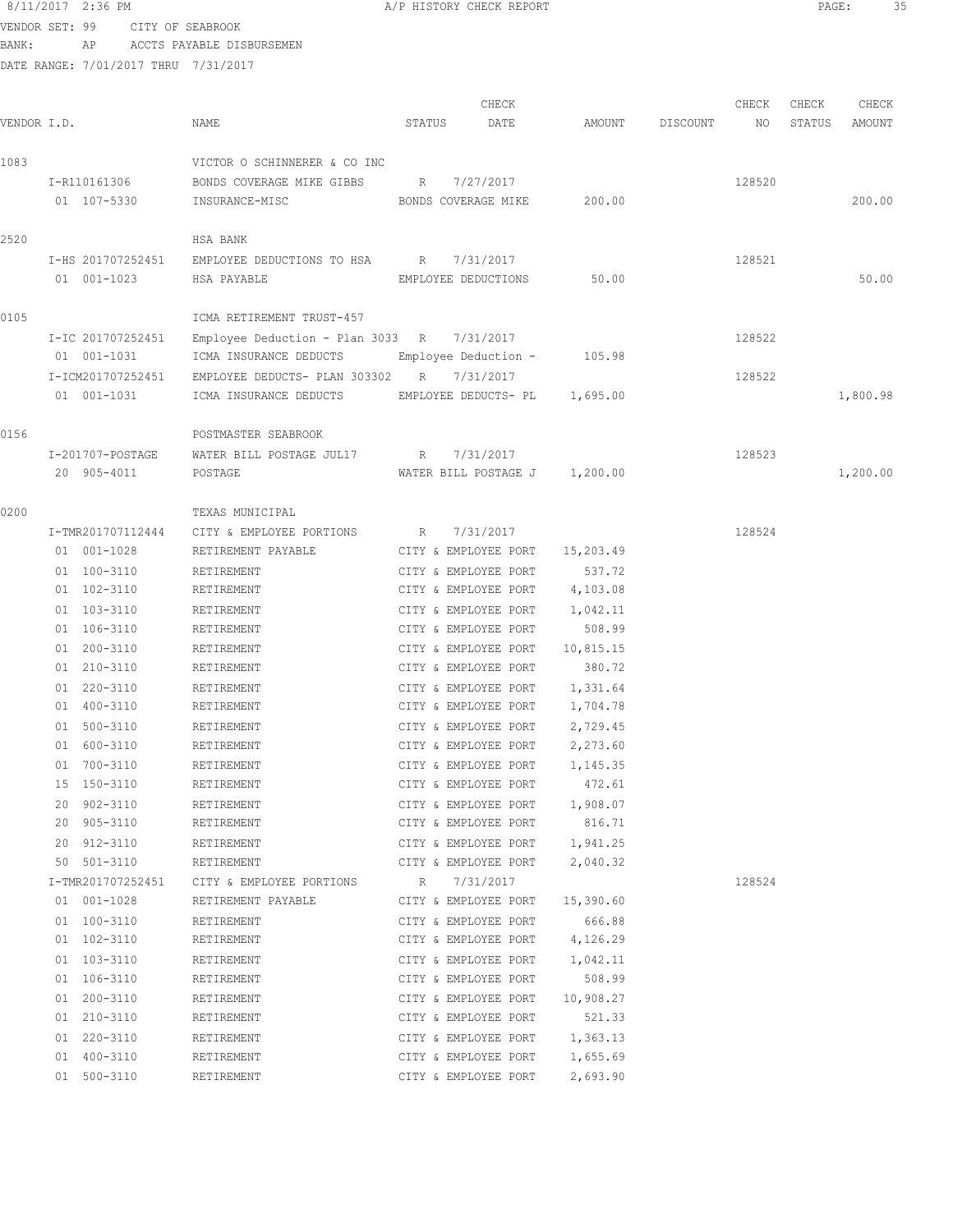### 8/11/2017 2:36 PM **BIORY CHECK REPORT PAGE:** 36 VENDOR SET: 99 CITY OF SEABROOK

**Contract Contract** 

**Contract Contract** 

BANK: AP ACCTS PAYABLE DISBURSEMEN

DATE RANGE: 7/01/2017 THRU 7/31/2017

| VENDOR I.D. |              |                   | NAME                     | STATUS | CHECK<br>DATE        | AMOUNT   | DISCOUNT | CHECK<br>NO | CHECK<br>STATUS | CHECK<br>AMOUNT |
|-------------|--------------|-------------------|--------------------------|--------|----------------------|----------|----------|-------------|-----------------|-----------------|
| 0200        |              |                   | TEXAS MUNICIPAL<br>CONT  |        |                      |          |          |             |                 |                 |
|             |              | I-TMR201707252451 | CITY & EMPLOYEE PORTIONS | R      | 7/31/2017            |          |          | 128524      |                 |                 |
|             |              | 01 600-3110       | RETIREMENT               |        | CITY & EMPLOYEE PORT | 2,273.62 |          |             |                 |                 |
|             | 01           | 700-3110          | RETIREMENT               |        | CITY & EMPLOYEE PORT | 1,143.55 |          |             |                 |                 |
|             |              | 15 150-3110       | RETIREMENT               |        | CITY & EMPLOYEE PORT | 472.60   |          |             |                 |                 |
|             | $20^{\circ}$ | 902-3110          | RETIREMENT               |        | CITY & EMPLOYEE PORT | 2,124.98 |          |             |                 |                 |
|             | 20           | 905-3110          | RETIREMENT               |        | CITY & EMPLOYEE PORT | 813.04   |          |             |                 |                 |
|             |              | 20 912-3110       | RETIREMENT               |        | CITY & EMPLOYEE PORT | 1,774.78 |          |             |                 |                 |
|             | 50           | $501 - 3110$      | RETIREMENT               |        | CITY & EMPLOYEE PORT | 2,077.92 |          |             |                 | 98,512.72       |
| 0217        |              |                   | TX MUNICIPAL POLICE ASSN |        |                      |          |          |             |                 |                 |
|             |              | I-TPA201707252451 | EMPLOYEE DEDUCTIONS      | R      | 7/31/2017            |          |          | 128528      |                 |                 |
|             | 01           | 001-1032          | OTHER PAYROLL DEDUCTIONS |        | EMPLOYEE DEDUCTIONS  | 284.24   |          |             |                 | 284.24          |
|             |              |                   |                          |        |                      |          |          |             |                 |                 |

| $*$ * TOTALS * * | NO. | INVOICE AMOUNT | DISCOUNTS | CHECK AMOUNT   |
|------------------|-----|----------------|-----------|----------------|
| REGULAR CHECKS:  | 184 | 1, 171, 306.51 | 0.00      | 1, 171, 476.51 |
| HAND CHECKS:     | 0   | 0.00           | 0.00      | 0.00           |
| DRAFTS:          | 8   | 121,721.75     | 0.00      | 121,721.75     |
| EFT:             | 38  | 244,064.99     | 0.00      | 242,818.83     |
| NON CHECKS:      | 0   | 0.00           | 0.00      | 0.00           |

 $\blacksquare$ 

**The Contract of Street** 

| VOID CHECKS: | 3 VOID DEBITS | 170.00     |            |      |
|--------------|---------------|------------|------------|------|
|              | VOID CREDITS  | 1,416.16CR | 1,246.16CR | 0.00 |

TOTAL ERRORS: 0

|    | G/L ACCOUNT  | NAME                     | AMOUNT     |
|----|--------------|--------------------------|------------|
|    |              |                          |            |
| 01 | $001 - 0507$ | DUE FROM EDC             | 9,819.64   |
| 01 | 001-0710     | PREPAID EXPENSE          | 2,337.00   |
| 01 | 001-1000     | CASH RECEIPT SUSPENSE    | 80.00      |
| 01 | 001-1005     | ACCTS PAYABLE/RETAINAGE  | 801.50CR   |
| 01 | 001-1020     | WITHHOLDING PAYABLE      | 52,528.73  |
| 01 | 001-1023     | HSA PAYABLE              | 100.00     |
| 01 | $001 - 1025$ | FICA TAX PAYABLE         | 34, 164.99 |
| 01 | 001-1028     | RETIREMENT PAYABLE       | 30,594.09  |
| 01 | 001-1030     | AFLAC INSURANCE DEDUCTS  | 1,495.96   |
| 01 | 001-1031     | ICMA INSURANCE DEDUCTS   | 3,606.80   |
| 01 | $001 - 1032$ | OTHER PAYROLL DEDUCTIONS | 2,961.52   |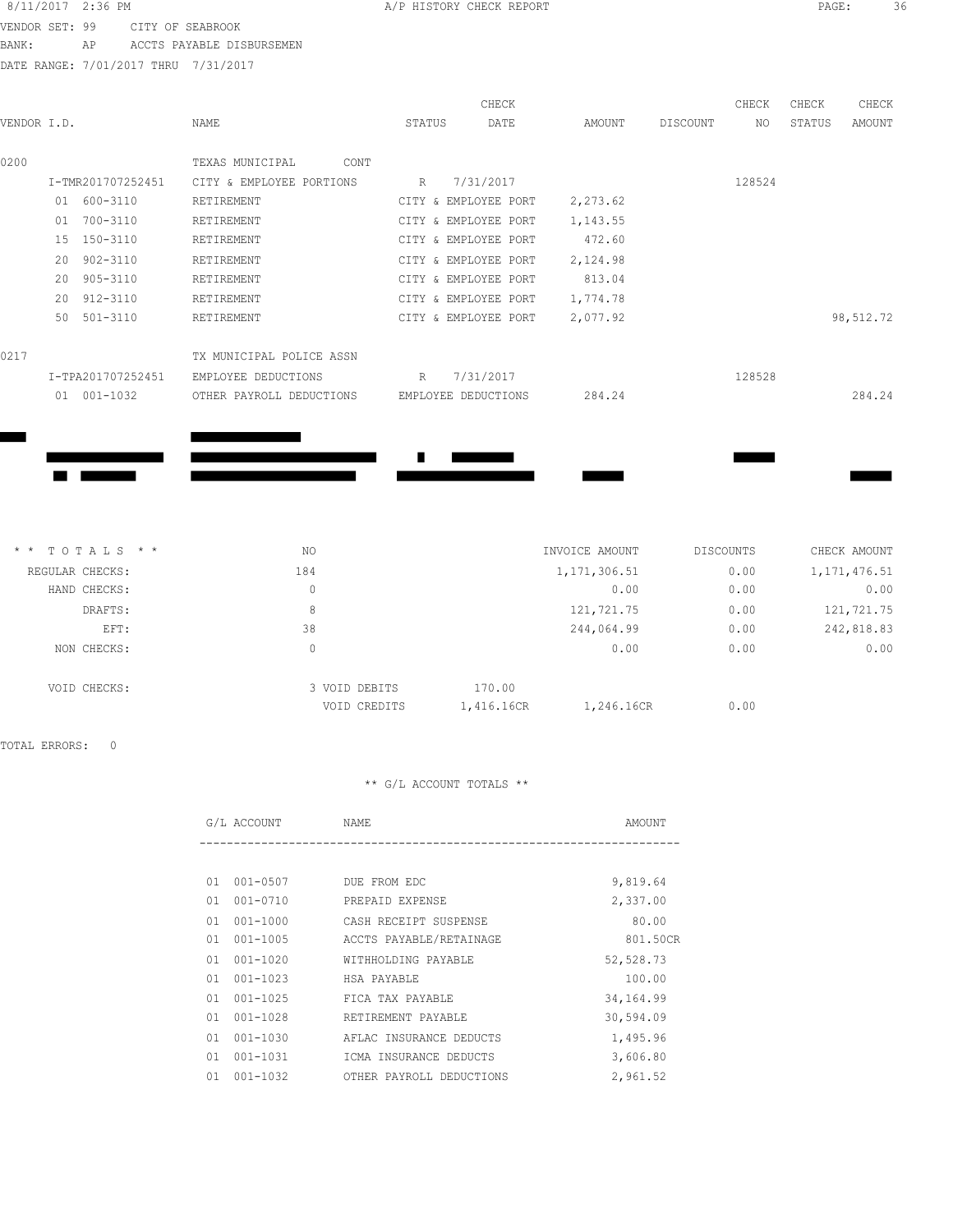DATE RANGE: 7/01/2017 THRU 7/31/2017

| G/L ACCOUNT    | NAME                           | AMOUNT      |
|----------------|--------------------------------|-------------|
|                |                                |             |
| 01 001-1204    | OMNI FEES PAYABLE              | 287.70      |
| 001-1525<br>01 | COMMUNITY HOUSE DEPOSITS       | 1,300.00    |
| 01 100-3100    | FICA TAXES                     | 588.19      |
| 01 100-3110    | RETIREMENT                     | 1,204.60    |
| 01 100-3120    | HOSPITALIZATION                | 3.50        |
| 01 100-3300    | MAYOR & COUNCIL FEES           | 2,318.65    |
| 01 100-5195    | ELECTION EXPENSE               | 2,689.33    |
| 01 100-5465    | MISC EXPENDITURES              | 253.25      |
| 01 100-5468    | PERMIT EXPENSES                | 26.64       |
| 01 100-8605    | DISPATCH & ANIMAL CONTROL      | 1,416.68CR  |
| 01 100-8606    | LEASE OF FIRE STATION          | 27,558.75CR |
| 01 100-9520    | OTHER REVENUE                  | 150.00      |
| 01 102-3100    | FICA TAXES                     | 3,916.96    |
| 01 102-3110    | RETIREMENT                     | 8,229.37    |
| 01 102-3120    | HOSPITALIZATION                | 35.00       |
| 01 102-5020    | DUES & SUBSCRIPTIONS           | 165.00      |
| 01 102-5300    | TRAINING & CONFERENCE          | 541.00      |
| 01<br>103-3100 | FICA TAXES                     | 932.44      |
| 01 103-3110    | RETIREMENT                     | 2,084.22    |
| 01 103-3120    | HOSPITALIZATION                | 7.00        |
| 01 103-4150    | SMALL TOOLS & EQUIPMENT        | 743.74      |
| 01 103-6020    | EQUIPMENT                      | 1,382.38    |
| 01 106-3100    | FICA TAXES                     | 493.10      |
| 01 106-3110    | RETIREMENT                     | 1,017.98    |
| 01 106-3120    | HOSPITALIZATION                | 3.50        |
| 106-5170<br>01 | MAINTENANCE - RADIOS           | 1,014.00    |
| 01 106-5400    | TELEPHONE                      | 637.22      |
| 01 106-5405    | PHONE NETWORK NOTIFICATION SYS | 64.04       |
| 01 107-3145    | DRUG TESTING                   | 1,882.50    |
| 01 107-4010    | OFFICE SUPPLIES                | 1,017.37    |
| 01 107-4011    | POSTAGE                        | 3,200.00    |
| 107-4050<br>01 | BULK PETROLEUM PURCHASES       | 735.86CR    |
| 01 107-5010    | ADVERTISING                    | 1,011.75    |
| 01 107-5025    | BANK FEES                      | 505.87      |
| 01 107-5030    | RENTALS & SERVICE AGRMTS       | 3,208.44    |
| 01 107-5175    | JANITORIAL SERVICES            | 910.43      |
| 01 107-5180    | MAINT-BLDGS & GROUNDS          | 982.20      |
| 01 107-5211    | PROF FEES - INSPECTIONS        | 1,917.50    |
| 01 107-5215    | PROF FEES-ENGINEERING          | 5,304.26    |
| 01 107-5220    | PROF FEES-LEGAL                | 14,000.00   |
| 01 107-5230    | CONTRACT-AMBULANCE SERV        | 17,845.58   |
| 01 107-5295    | SAFETY COMMITTEE               | 217.00      |
| 01 107-5330    | INSURANCE-MISC                 | 200.00      |
| 01 107-5400    | TELEPHONE                      | 2.47        |
| 01 107-5410    | UTILITIES                      | 608.54      |
| 01 107-5465    | MISC EXPENSE                   | 183.00      |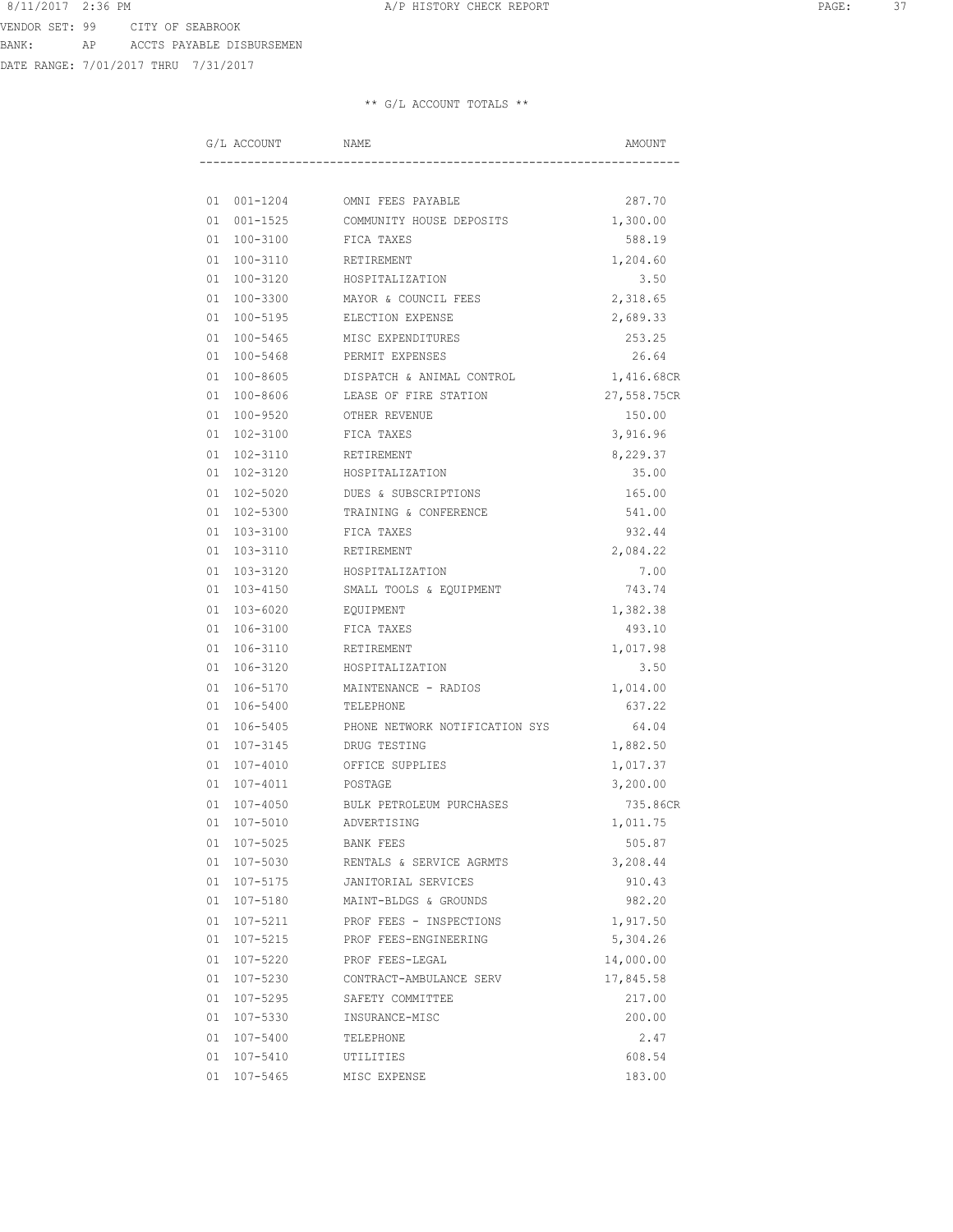DATE RANGE: 7/01/2017 THRU 7/31/2017

|    | G/L ACCOUNT | NAME                      | AMOUNT    |
|----|-------------|---------------------------|-----------|
|    |             |                           |           |
|    | 01 107-6050 | FACILITIES                | 4,000.00  |
| 01 | 200-3100    | FICA TAXES                | 10,181.33 |
|    | 01 200-3110 | RETIREMENT                | 21,723.42 |
|    | 01 200-3120 | HOSPITALIZATION           | 119.00    |
|    | 01 200-3140 | PSYCHOLOGICAL SERVICES    | 450.00    |
|    | 01 200-4005 | SUPPLIES-POLICE OPERATION | 606.60    |
|    | 01 200-4010 | OFFICE SUPPLIES           | 942.65    |
|    | 01 200-4030 | GAS & OIL/OUTSIDE SUPPLY  | 129.22    |
|    | 01 200-4040 | GAS & OIL/CITY SUPPLY     | 3,241.45  |
|    | 01 200-5030 | RENTALS & SERVICE AGRMTS  | 5,748.18  |
|    | 01 200-5110 | MAINT-AUTOS & EQUIPMENT   | 3,467.01  |
|    | 01 200-5170 | MAINT-RADIO EQUIPMENT     | 5,253.00  |
|    | 01 200-5175 | JANITORIAL SERVICES       | 875.00    |
| 01 | 200-5180    | MAINT-BLDGS & GROUNDS     | 106.10    |
|    | 01 200-5300 | TRAINING & CONFERENCE     | 735.00    |
|    | 01 200-5310 | UNIFORMS & LAUNDRY        | 1,780.32  |
|    | 01 200-5400 | TELEPHONE                 | 1,295.85  |
|    | 01 200-5410 | UTILITIES                 | 13.40     |
|    | 01 200-5465 | MISC EXPENSE              | 35.82     |
|    | 01 210-3100 | PAYROLL TAX               | 437.83    |
|    | 01 210-3110 | RETIREMENT                | 902.05    |
|    | 01 210-3120 | HOSPITALIZATION           | 3.50      |
|    | 01 210-4010 | OFFICE SUPPLIES           | 221.39    |
|    | 01 210-4040 | GAS & OIL                 | 104.50    |
|    | 01 210-5180 | MAINT-BLDGS & GROUNDS     | 62.00     |
| 01 | 210-5400    | TELEPHONE                 | 67.26     |
|    | 01 210-5410 | UTILITIES                 | 81.50     |
|    | 01 210-5465 | MISC EXPENDITURES         | 37.44     |
|    | 01 220-3100 | FICA TAXES                | 1,247.31  |
|    | 01 220-3110 | RETIREMENT                | 2,694.77  |
|    | 01 220-4040 | GAS & OIL/CITY SUPPLY     | 358.10    |
| 01 | 220-5110    | MAINT-AUTOS & EQUIP       | 1,631.38  |
| 01 | 220-5170    | MAINTENANCE-RADIOS        | 750.00    |
|    | 01 230-4040 | GAS & OIL/CITY SUPPLY     | 88.24     |
|    | 01 230-4400 | MISC SUPPLIES             | 366.79    |
|    | 01 230-5030 | RENTALS & SERVICE AGRMTS  | 395.48    |
|    | 01 230-5175 | JANITORIAL SERVICE        | 580.00    |
|    | 01 230-5180 | MAINT BLDGS & GROUNDS     | 142.88    |
|    | 01 230-5235 | PROF FEES-SVFD CONTRACT   | 58,544.56 |
|    | 01 230-5400 | TELEPHONE                 | 344.88    |
|    | 01 230-5410 | UTILITIES                 | 154.50    |
|    | 01 400-3100 | FICA TAXES                | 3,264.57  |
|    | 01 400-3110 | RETIREMENT                | 3,360.47  |
|    | 01 400-3120 | HOSPITALIZATION           | 24.50     |
|    | 01 400-4010 | OFFICE SUPPLIES           | 233.49    |
|    | 01 400-4040 | GAS & OIL/CITY SUPPLY     | 988.57    |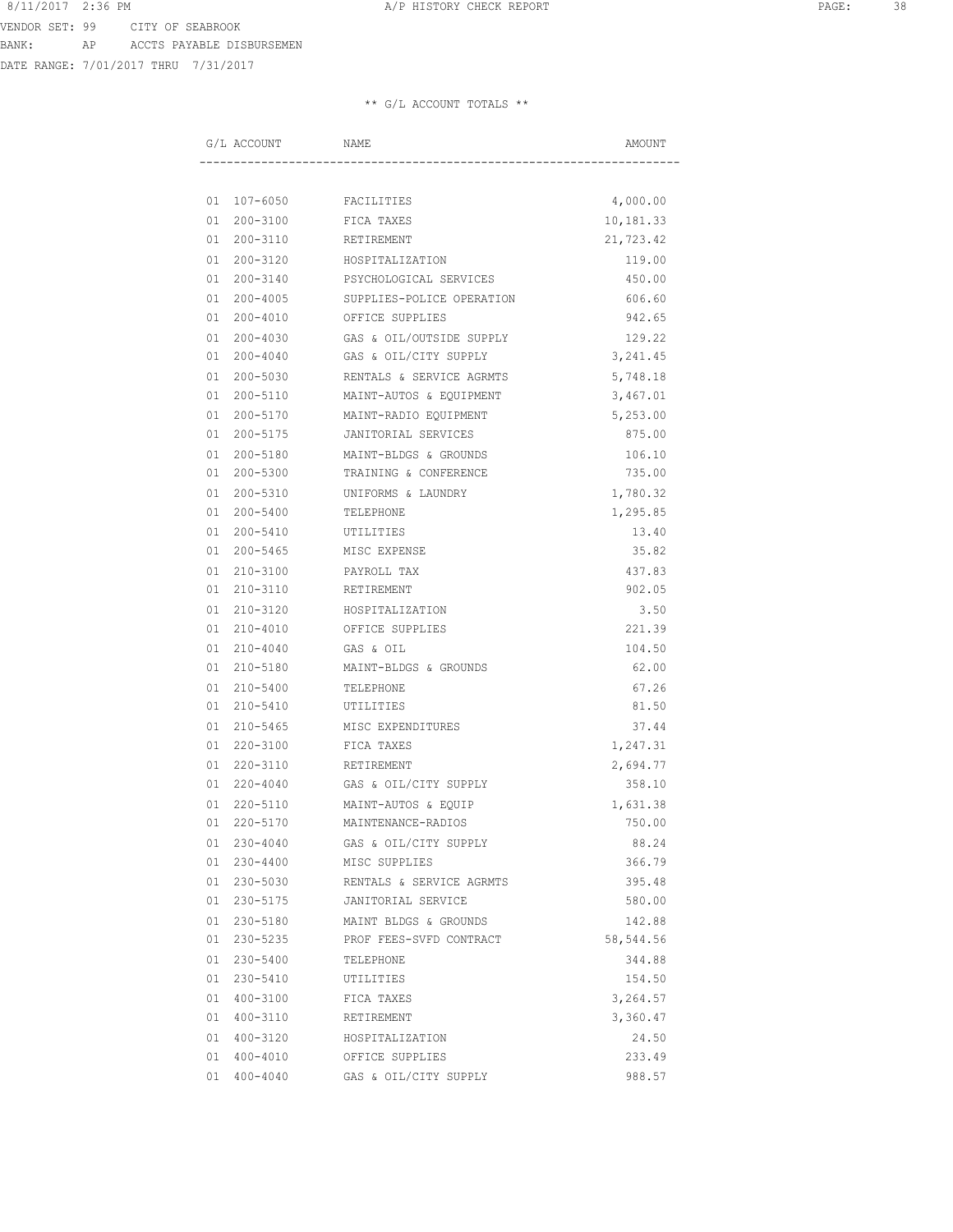DATE RANGE: 7/01/2017 THRU 7/31/2017

| G/L ACCOUNT        | NAME                           |            |  |
|--------------------|--------------------------------|------------|--|
|                    |                                |            |  |
| 01 400-4090        | POOL SUPPLIES                  | 2,489.84   |  |
| 01 400-4095        | NURSERY SUPPLIES               | 102.40     |  |
| $01 400 - 4400$    | SUPPLIES                       | 1,045.89   |  |
| 01 400-5030        | RENTALS & SERVICE AGRMTS       | 162.95     |  |
| 400-5110<br>01     | MAINT-AUTOS & EQUIPMENT        | 365.30     |  |
| 400-5160<br>01     | MAINT-POOL & GROUNDS           | 181.01     |  |
| 400-5180<br>01     | MAINT-BLDGS & GROUNDS          | 1,543.30   |  |
| 01<br>400-5275     | ELECTRICAL SERVICES            | 4,380.00   |  |
| 01<br>400-5310     | UNIFORMS & LAUNDRY             | 376.04     |  |
| 01<br>400-5400     | TELEPHONE                      | 175.98     |  |
| 01<br>400-5410     | UTILITIES                      | 3,931.34   |  |
| 01<br>400-5464     | EVENTS                         | 399.95     |  |
| 400-5465<br>01     | MISC EXPENSE                   | 40.77      |  |
| 400-6020<br>01     | EQUIPMENT                      | 10,879.20  |  |
| 500-3100<br>01     | PAYROLL TAX                    | 2,506.35   |  |
| 500-3110<br>01     | RETIREMENT                     | 5,423.35   |  |
| 500-3120<br>01     | HOSPITALIZATION                | 24.50      |  |
| $500 - 4040$<br>01 | GAS & OIL                      | 1,639.00   |  |
| 500-4100<br>01     | MOSQUITO CONTROL               | 5,384.50   |  |
| 01<br>500-4400     | SUPPLIES                       | 212.28     |  |
| 500-5030<br>01     | RENTALS & SERVICE AGRMTS       | 31.78      |  |
| 01<br>500-5110     | MAINT-AUTOS & EQUIP            | 718.03     |  |
| 01<br>500-5145     | MAINT-DRAINAGE                 | 468.46     |  |
| 01<br>500-5180     | MAINT-BLDGS & GROUNDS          | 198.75     |  |
| 01<br>500-5215     | PROF FEES - ENGR               | 2,154.04   |  |
| 500-5310<br>01     | UNIFORMS & LAUNDRY             | 192.40     |  |
| 500-5400<br>01     | TELEPHONE                      | 106.56     |  |
| 01<br>500-5410     | UTILITIES                      | 685.26     |  |
| 500-6065<br>01     | VARIOUS STREET PROJECTS        | 16,030.00  |  |
| 600-3100<br>01     | PAYROLL TAX                    | 2,156.40   |  |
| 600-3110<br>01     | RETIREMENT                     | 4,547.22   |  |
| 600-3120<br>01     | HOSPITALIZATION                | 21.00      |  |
| 01<br>600-4010     | OFFICE SUPPLIES                | 1,932.42   |  |
| 01 600-4040        | GAS & OIL                      | 111.36     |  |
| 01 600-5110        | MAINT-AUTOS & EQUIP            | 30.00      |  |
| 01 600-5240        | CONTRACT SVCS-MOWING/DEMOLITIO | 520.72     |  |
| 01 600-5300        | TRAINING & CONFERENCE          | 50.00      |  |
| 01 600-5465        | MISC EXPENDITURES              | 70.90      |  |
| 01 700-3015        | CONTRACT LABOR                 | 5,325.00   |  |
| 01 700-3100        | FICA TAXES                     | 1,701.16   |  |
| 01 700-3110        | RETIREMENT                     | 2,288.90   |  |
| 01 700-3120        | HOSPITALIZATION                | 14.00      |  |
| 01 700-5020        | DUES & SUBSCRIPTIONS           | 40.00      |  |
| 01 700-5030        | RENTALS & SERVICE AGRMTS       | 120.60     |  |
| 01 700-5300        | TRAINING & CONFERENCE          | 107.97     |  |
| 01 700-5431        | WARRANT INFORMATION SERV       | 10.20      |  |
|                    | *** FUND TOTAL ***             | 408,950.05 |  |
|                    |                                |            |  |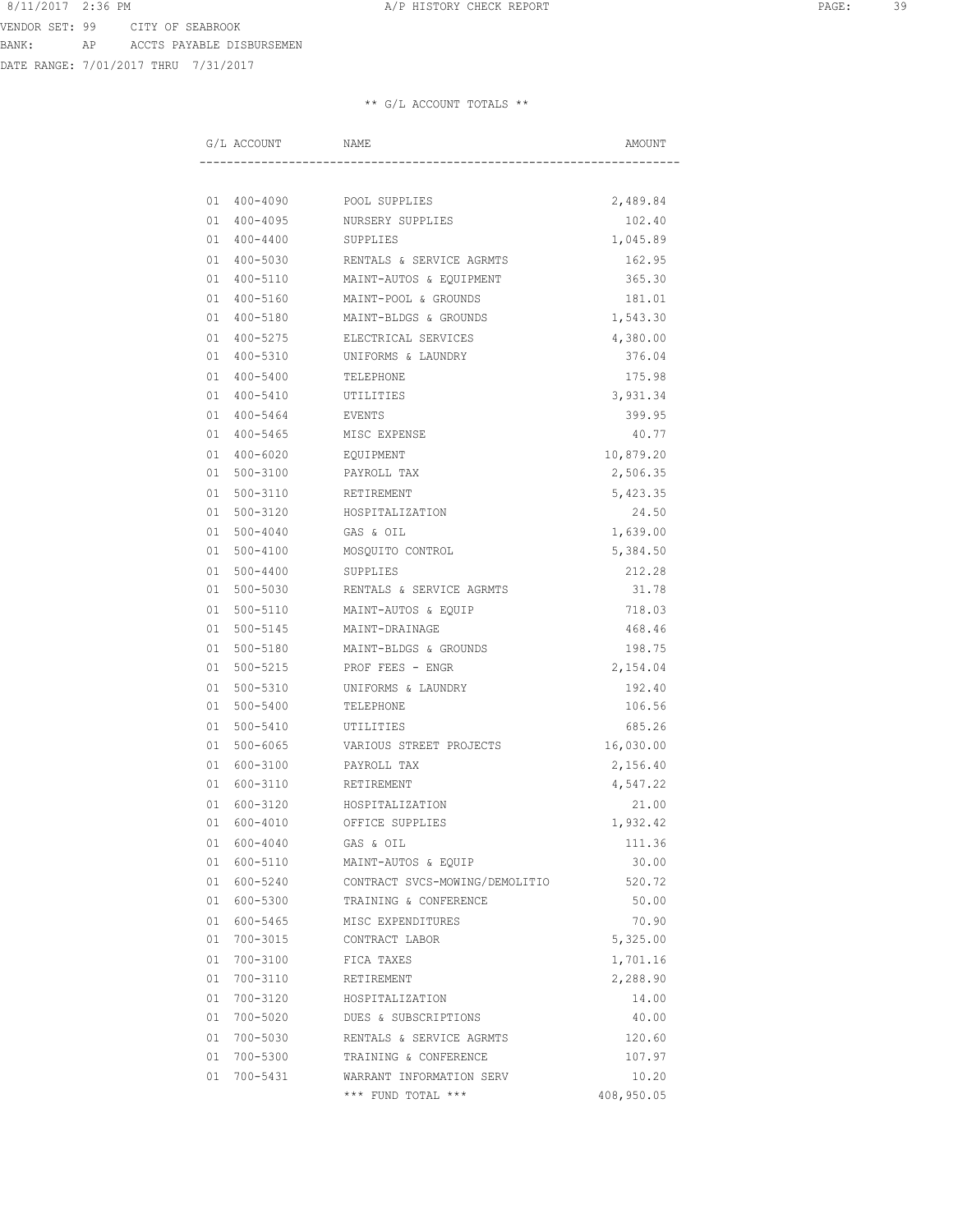VENDOR SET: 99 CITY OF SEABROOK BANK: AP ACCTS PAYABLE DISBURSEMEN

DATE RANGE: 7/01/2017 THRU 7/31/2017

| G/L ACCOUNT        | NAME                                     | AMOUNT      |
|--------------------|------------------------------------------|-------------|
|                    |                                          |             |
|                    | 13 130-5215 PROF FEES - ENGINEERING      | 4,430.29    |
|                    | *** FUND TOTAL ***                       | 4,430.29    |
| 14 140-4150        | SMALL TOOLS & EQUIPMENT                  | 1,193.17    |
|                    | *** FUND TOTAL ***                       | 1,193.17    |
| 15 015-0710        | PREPAID EXPENSE                          | 23,000.00   |
| 15 150-3100        | FICA                                     | 445.06      |
| 15 150-3110        | RETIREMENT                               | 945.21      |
| 15 150-5010        | ADVERTISING                              | 6,185.32    |
| 15 150-5020        | DUES & SUBSCRIPTIONS                     | 342.45      |
| 15 150-5030        | RENTALS & SERVICE AGREEMENTS             | 92.00       |
| 15 150-5227        | PROF FEES - CONSULTING                   | 7,500.00    |
| 15 150-5300        | TRAVEL & CONFERENCE                      | 772.45      |
| 15 150-5466 EVENTS |                                          | 10,000.00   |
|                    | 15 150-5468 SEABROOK FESTIVAL EXP - CITY | 750.00      |
|                    | *** FUND TOTAL ***                       | 50,032.49   |
|                    | 20 020-0075 Debt Service Reserve         | 215, 213.30 |
| 20 902-3100        | FICA TAXES                               | 1,854.34    |
| 20 902-3110        | RETIREMENT                               | 4,033.05    |
| 20 902-3120        | HOSPITALIZATION                          | 28.00       |
| 20 902-4040        | GAS & OIL/CITY SUPPLY                    | 728.04      |
| 20 902-4400        | SUPPLIES                                 | 398.66      |
| 20 902-5030        | RENTALS & SERVICE AGRMTS                 | 804.97      |
| 20 902-5110        | MAINT-AUTOS & EQUIPMENT                  | 10.93       |
| 20 902-5130        | MAINT-WATER SYSTEM MINOR                 | 7,414.01    |
| 20 902-5180        | MAINT-BLDGS & GROUNDS                    | 907.17      |
| 20 902-5216        | PROF FEES - METER READING                | 10,797.30   |
| 20 902-5280        | CHEMICAL SUPPLIES                        | 89.02       |
| 20 902-5285        | LABORATORY FEES                          | 225.00      |
| 20 902-5300        | TRAINING & CONFERENCE                    | 315.50      |
| 20 902-5310        | UNIFORMS & LAUNDRY                       | 192.40      |
| 20 902-5400        | TELEPHONE                                | 131.06      |
| 20 902-5410        | UTILITIES                                | 677.35      |
| 20 902-5451        | PASADENA WATER SUPPLY                    | 49,320.62   |
| 20 902-6021        | METER REPLACEMENT PROGRAM                | 116.32      |
| 20 902-6090        | WATER SYSTEM/MAJOR                       | 44,239.00   |
| 20 905-3100        | FICA TAXES                               | 726.78      |
| 20 905-3110        | RETIREMENT                               | 1,629.75    |
| 20 905-3120        | HOSPITALIZATION                          | 10.50       |
| 20 905-4011        | POSTAGE                                  | 1,200.00    |
| 20 905-5030        | RENTALS & SERVICE AGRMTS                 | 4,668.75    |
| 20 912-3100        | FICA TAXES                               | 1,721.38    |
| 20 912-3110        | RETIREMENT                               | 3,716.03    |
| 20 912-3120        | HOSPITALIZATION                          | 14.00       |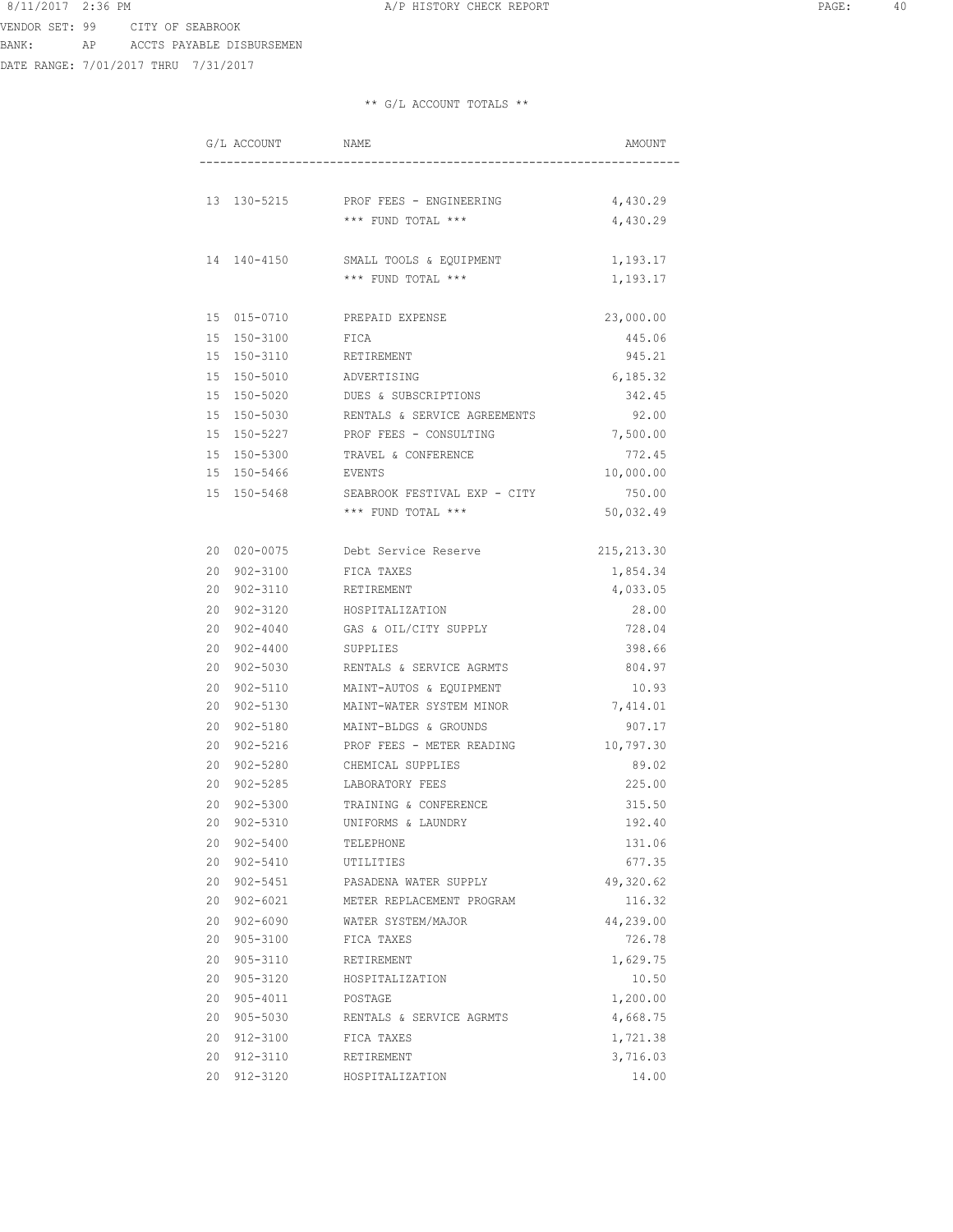DATE RANGE: 7/01/2017 THRU 7/31/2017

| G/L ACCOUNT | NAME                     |                                                                                                                                                                                                                                                                                                                          |  |
|-------------|--------------------------|--------------------------------------------------------------------------------------------------------------------------------------------------------------------------------------------------------------------------------------------------------------------------------------------------------------------------|--|
|             |                          |                                                                                                                                                                                                                                                                                                                          |  |
|             |                          | 638.53                                                                                                                                                                                                                                                                                                                   |  |
|             |                          | 310.26                                                                                                                                                                                                                                                                                                                   |  |
|             |                          | 641.96                                                                                                                                                                                                                                                                                                                   |  |
| 20 912-5110 | MAINT-AUTOS & EQUIPMENT  | 23.50                                                                                                                                                                                                                                                                                                                    |  |
| 20 912-5120 | MAINT-SEWER SYSTEM MINOR | 3,278.34                                                                                                                                                                                                                                                                                                                 |  |
| 20 912-5180 | MAINT-BLDGS & GROUNDS    | 963.16                                                                                                                                                                                                                                                                                                                   |  |
| 20 912-5280 | CHEMICAL SUPPLIES        | 4,354.00                                                                                                                                                                                                                                                                                                                 |  |
| 20 912-5285 | LABORATORY FEES          | 3,305.94                                                                                                                                                                                                                                                                                                                 |  |
| 20 912-5300 | TRAINING CONFERENCE      | 215.50                                                                                                                                                                                                                                                                                                                   |  |
| 20 912-5310 | UNIFORMS & LAUNDRY       | 192.40                                                                                                                                                                                                                                                                                                                   |  |
| 20 912-5400 | TELEPHONE                | 180.07                                                                                                                                                                                                                                                                                                                   |  |
| 20 912-5410 |                          | 3,257.98                                                                                                                                                                                                                                                                                                                 |  |
|             |                          | 652.61                                                                                                                                                                                                                                                                                                                   |  |
|             |                          | 8,255.88                                                                                                                                                                                                                                                                                                                 |  |
|             |                          | 80,933.98                                                                                                                                                                                                                                                                                                                |  |
| 20 922-5479 | COMMERCIAL SANIT SERVICE | 75,947.70                                                                                                                                                                                                                                                                                                                |  |
| 20 922-7210 | FRANCHISE FEES           | 24,770.64CR                                                                                                                                                                                                                                                                                                              |  |
| 20 922-9535 | SANITATION BILLING FEES  | 13,211.00CR                                                                                                                                                                                                                                                                                                              |  |
|             | *** FUND TOTAL ***       | 496, 353.40                                                                                                                                                                                                                                                                                                              |  |
| 29 290-5215 | PROF FEES-ENGINEERING    | 91,597.23                                                                                                                                                                                                                                                                                                                |  |
|             | *** FUND TOTAL ***       | 91,597.23                                                                                                                                                                                                                                                                                                                |  |
|             |                          | 30, 353.75CR                                                                                                                                                                                                                                                                                                             |  |
|             |                          | 12,142.04                                                                                                                                                                                                                                                                                                                |  |
| 30 300-6114 |                          | 303,537.50                                                                                                                                                                                                                                                                                                               |  |
|             | *** FUND TOTAL ***       | 285,325.79                                                                                                                                                                                                                                                                                                               |  |
| 32 032-1005 | ACCTS PAYABLE/RETAINAGE  | 10,000.00CR                                                                                                                                                                                                                                                                                                              |  |
| 32 321-5212 | PROF FEES-ARCHITECTURAL  | 7,500.00                                                                                                                                                                                                                                                                                                                 |  |
| 32 321-6020 | EQUIPMENT                | 104,550.60                                                                                                                                                                                                                                                                                                               |  |
|             | *** FUND TOTAL ***       | 102,050.60                                                                                                                                                                                                                                                                                                               |  |
| 41 041-1525 | DEPOSITS - CAROTHER'S    | 200.00                                                                                                                                                                                                                                                                                                                   |  |
| 41 410-5175 | JANITORIAL               | 620.00                                                                                                                                                                                                                                                                                                                   |  |
| 41 410-5410 | UTILITIES                | 532.05                                                                                                                                                                                                                                                                                                                   |  |
| 41 410-5464 | EVENTS CLASSES           | 188.75                                                                                                                                                                                                                                                                                                                   |  |
|             | *** FUND TOTAL ***       | 1,540.80                                                                                                                                                                                                                                                                                                                 |  |
| 42 420-5180 | BLDG & GRNDS- MAINT      | 2,860.00                                                                                                                                                                                                                                                                                                                 |  |
|             | *** FUND TOTAL ***       | 2,860.00                                                                                                                                                                                                                                                                                                                 |  |
| 50 501-3100 | FICA TAXES               | 1,991.79                                                                                                                                                                                                                                                                                                                 |  |
| 50 501-3110 | RETIREMENT               | 4,118.24                                                                                                                                                                                                                                                                                                                 |  |
| 50 501-5340 | DETENTION SUPPLIES       | 705.44                                                                                                                                                                                                                                                                                                                   |  |
| 50 501-5491 | BIKE PATROL              | 95.80                                                                                                                                                                                                                                                                                                                    |  |
|             |                          | 20 912-4040 GAS & OIL/CITY SUPPLY<br>20 912-4400 SUPPLIES<br>20 912-5030 RENTALS & SERVICE AGRMTS<br>UTILITIES<br>20 922-5466 STORM CLEANUP EXPENSE<br>20 922-5467 RECYCLING CHARGES<br>20 922-5469 RESIDENTIAL SANIT SERVICE<br>30 030-1005 ACCTS PAYABLE/RETAINAGE<br>30 300-5215 PROF FEES-ENGINEERING<br>WATER TOWER |  |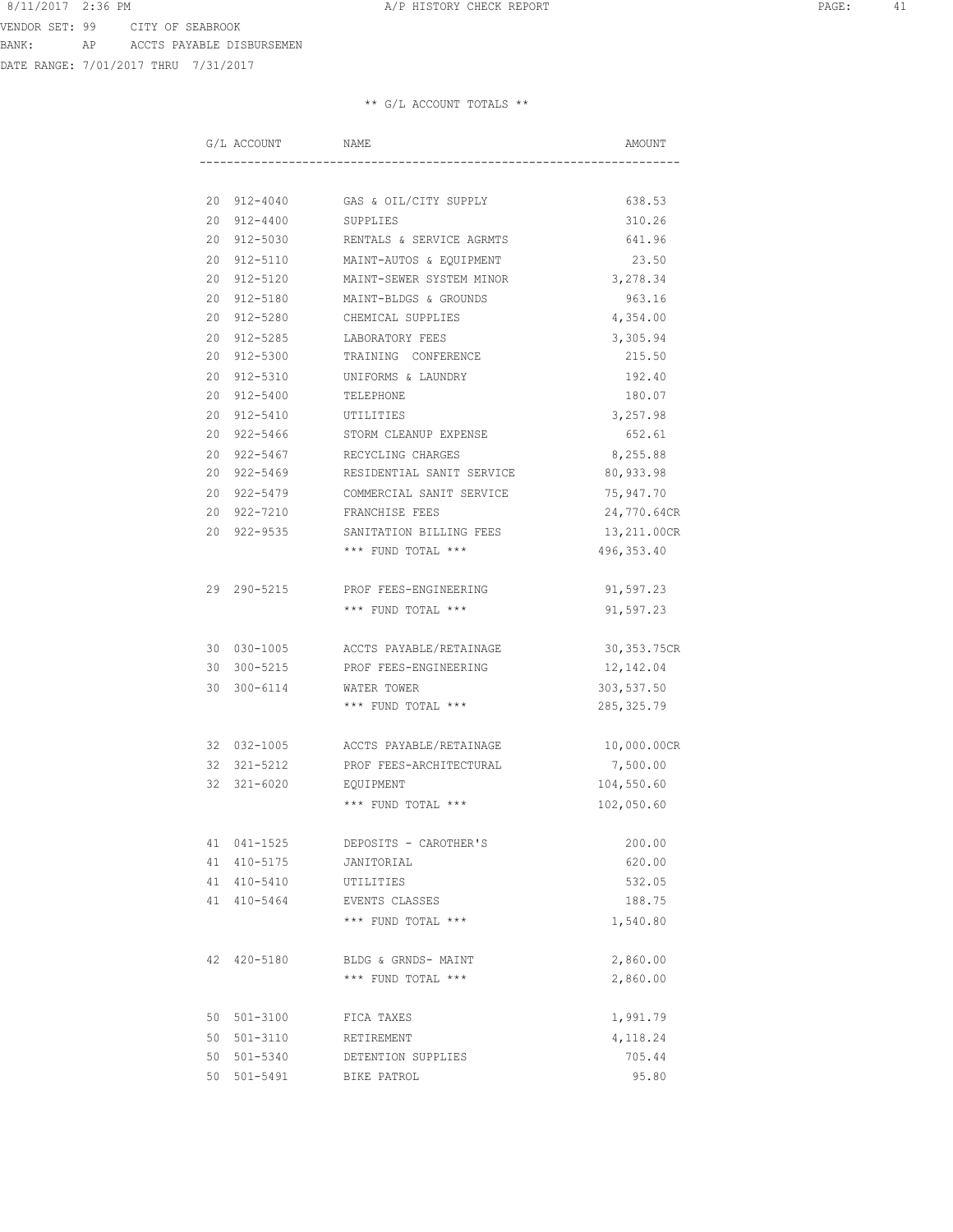DATE RANGE: 7/01/2017 THRU 7/31/2017

|                         | G/L ACCOUNT    | NAME                  | AMOUNT         |           |              |
|-------------------------|----------------|-----------------------|----------------|-----------|--------------|
|                         |                |                       |                |           |              |
|                         | 50 501-5497    | C.I.D.                | 110.00         |           |              |
|                         |                | *** FUND TOTAL ***    | 7,021.27       |           |              |
|                         | 78 780-5300    | TRAINING & CONFERENCE | 650.00         |           |              |
|                         |                | *** FUND TOTAL ***    | 650.00         |           |              |
|                         | 79 790-5030    | SERVICE AGREEMENTS    | 150.00         |           |              |
|                         |                | *** FUND TOTAL ***    | 150.00         |           |              |
|                         | 81 810-6010    | VEHICLES-PATROL 7 YR  | 57,186.00      |           |              |
|                         | 81 810-6011    | VEHICLES-ADMIN 10 YR  | 26,676.00      |           |              |
|                         |                | *** FUND TOTAL ***    | 83,862.00      |           |              |
|                         | NO             |                       | INVOICE AMOUNT | DISCOUNTS | CHECK AMOUNT |
| VENDOR SET: 99 BANK: AP | 233<br>TOTALS: |                       | 1,536,017.09   | 0.00      | 1,536,017.09 |
| TOTALS:<br>BANK: AP     | 233            |                       | 1,536,017.09   | 0.00      | 1,536,017.09 |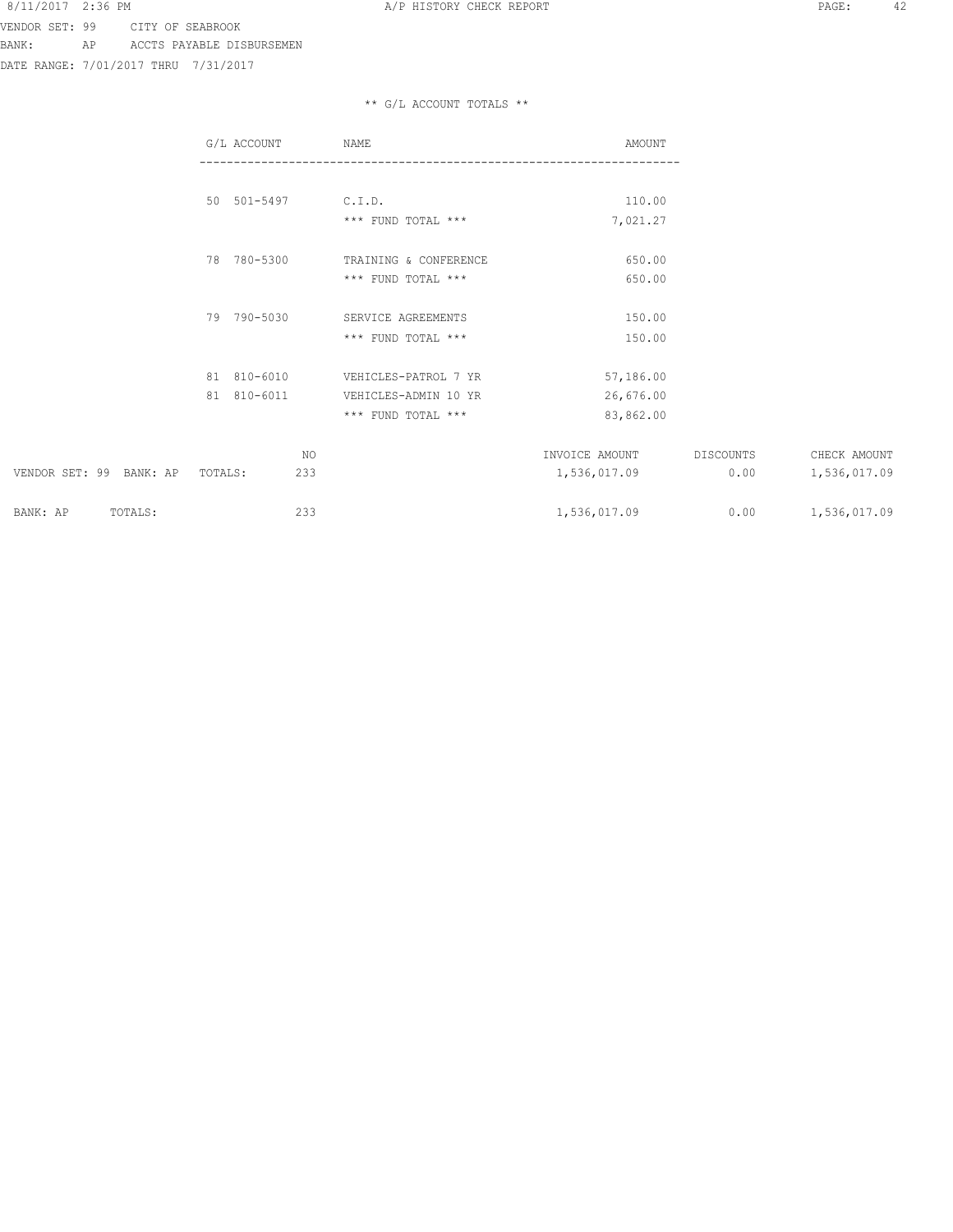8/11/2017 2:36 PM **BIORY CHECK REPORT BIORY CHECK REPORT PAGE:** 43 VENDOR SET: 99 CITY OF SEABROOK BANK: BB2 BAILBOND REFUNDS DATE RANGE: 7/01/2017 THRU 7/31/2017

|              |                   |                      |                       | CHECK                |          |          | CHECK  | CHECK  | CHECK  |
|--------------|-------------------|----------------------|-----------------------|----------------------|----------|----------|--------|--------|--------|
| VENDOR I.D.  |                   | NAME                 | STATUS                | DATE                 | AMOUNT   | DISCOUNT | NO.    | STATUS | AMOUNT |
| $\mathbf{1}$ |                   | WAIREGI, SHAW        |                       |                      |          |          |        |        |        |
|              | I-000201706282435 | CT REFUND            |                       | R 7/07/2017          |          |          | 128355 |        |        |
|              | 01 001-1011       | BAIL BONDS PAYABLE   | Bond Refund:E024778   |                      | 400.00   |          |        |        |        |
|              | $01 001 - 1011$   | BAIL BONDS PAYABLE   | Bond Refund:E024778   |                      | 400.00CR |          |        |        |        |
|              | 01 001-1011       | BAIL BONDS PAYABLE   | Bond Refund:E024778   |                      | 400.00   |          |        |        | 400.00 |
|              |                   | HITCHCOCK, HEATHER S |                       |                      |          |          |        |        |        |
|              | I-000201707112440 | CT REFUND            | R                     | 7/21/2017            |          |          | 128416 |        |        |
|              | 01 001-1011       | BAIL BONDS PAYABLE   |                       | Bond Refund:E027907V | 178.00   |          |        |        | 178.00 |
|              |                   | KELLEY, JIMMIE       |                       |                      |          |          |        |        |        |
|              | I-000201707112441 | CT REFUND            | R                     | 7/21/2017            |          |          | 128417 |        |        |
|              | $01 001 - 1011$   | BAIL BONDS PAYABLE   | Bond Refund:E030284   |                      | 566.00   |          |        |        | 566.00 |
|              |                   | NELSON, SUMMER DAWN  |                       |                      |          |          |        |        |        |
|              | I-000201707112442 | CT REFUND            | R 7/21/2017           |                      |          |          | 128418 |        |        |
|              | 01 001-1011       | BAIL BONDS PAYABLE   | Bond Refund:E032571   |                      | 299.00   |          |        |        | 299.00 |
|              |                   | TORRES, BENJAMIN JR  |                       |                      |          |          |        |        |        |
|              | I-000201707112443 | CT REFUND            | R 7/21/2017           |                      |          |          | 128419 |        |        |
|              | 01 001-1011       | BAIL BONDS PAYABLE   | Bond Refund: E027611F |                      | 402.00   |          |        |        | 402.00 |
|              |                   | VASTINE, CHARLES R J |                       |                      |          |          |        |        |        |
|              | I-000201707172445 | CT REFUND            | R                     | 7/21/2017            |          |          | 128422 |        |        |
|              | $01 001 - 1011$   | BAIL BONDS PAYABLE   | Bond Refund:E030220   |                      | 275.00   |          |        |        | 275.00 |
|              |                   | MENDEZ SARAO, HIPOLI |                       |                      |          |          |        |        |        |
|              | I-000201707182446 | CT REFUND            | R                     | 7/21/2017            |          |          | 128423 |        |        |
|              | 01 001-1011       | BAIL BONDS PAYABLE   | Bond Refund:E030294   |                      | 225.00   |          |        |        |        |
|              | $01 001 - 1011$   | BAIL BONDS PAYABLE   | Bond Refund:E030294   |                      | 34.00    |          |        |        | 259.00 |
|              |                   |                      |                       |                      |          |          |        |        |        |
|              |                   |                      |                       |                      |          |          |        |        |        |
|              |                   |                      |                       |                      |          |          |        |        |        |

| $*$ * TOTALS * * | NO. |                       | INVOICE AMOUNT | <b>DISCOUNTS</b> | CHECK AMOUNT |
|------------------|-----|-----------------------|----------------|------------------|--------------|
| REGULAR CHECKS:  |     |                       | 2,379.00       | 0.00             | 2,379.00     |
| HAND CHECKS:     | 0   |                       | 0.00           | 0.00             | 0.00         |
| DRAFTS:          | 0   |                       | 0.00           | 0.00             | 0.00         |
| EFT:             | 0   |                       | 0.00           | 0.00             | 0.00         |
| NON CHECKS:      | 0   |                       | 0.00           | 0.00             | 0.00         |
| VOID CHECKS:     |     | 0.00<br>0 VOID DEBITS |                |                  |              |
|                  |     | 0.00<br>VOID CREDITS  | 0.00           | 0.00             |              |
|                  |     |                       |                |                  |              |

TOTAL ERRORS: 0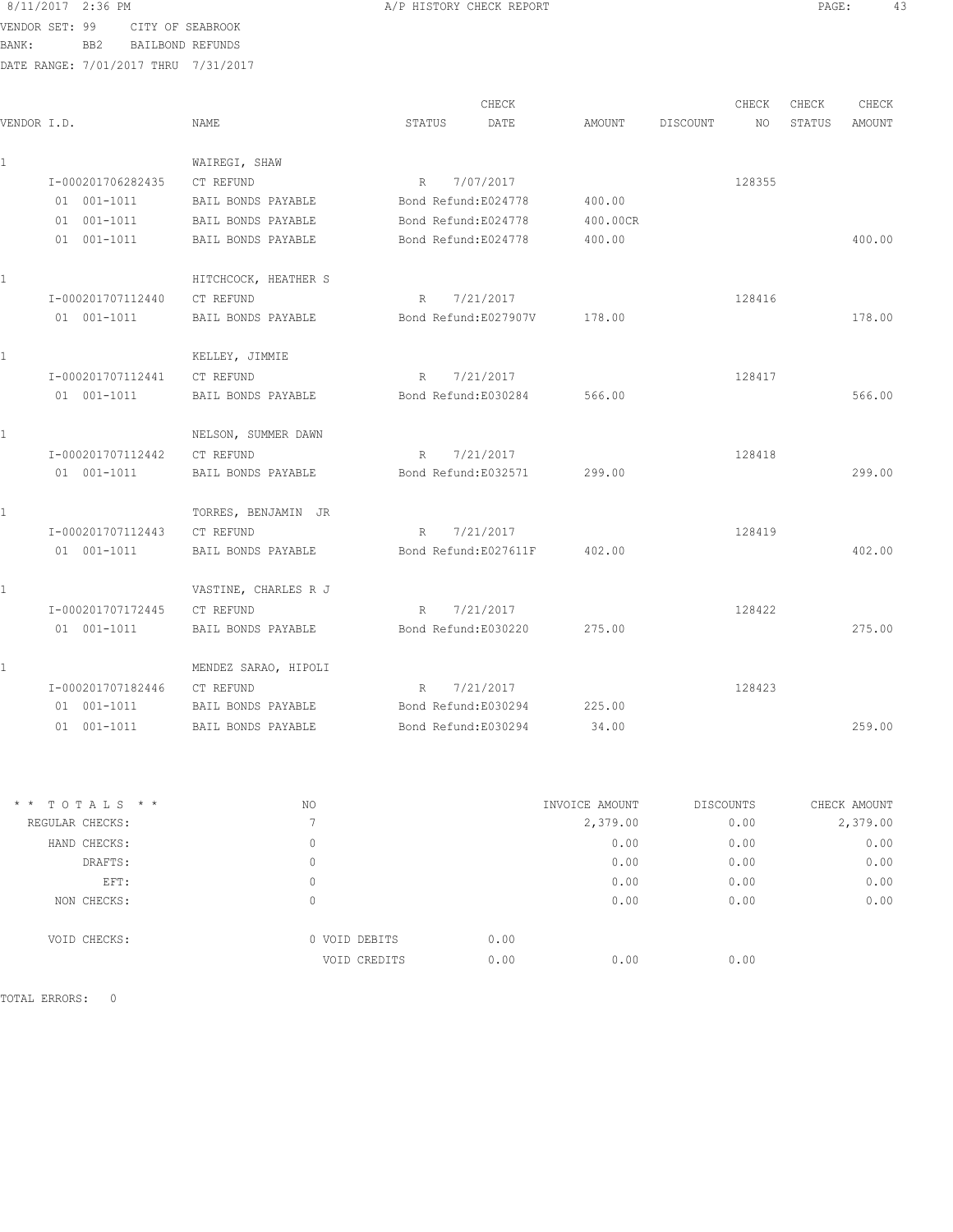|                                  | G/L ACCOUNT | NAME                                     | AMOUNT                     |                   |                          |
|----------------------------------|-------------|------------------------------------------|----------------------------|-------------------|--------------------------|
|                                  | 01 001-1011 | BAIL BONDS PAYABLE<br>*** FUND TOTAL *** | 2,379.00<br>2,379.00       |                   |                          |
| VENDOR SET: 99 BANK: BB2 TOTALS: | NO.         |                                          | INVOICE AMOUNT<br>2,379.00 | DISCOUNTS<br>0.00 | CHECK AMOUNT<br>2,379.00 |
| BANK: BB2<br>TOTALS:             |             |                                          | 2,379.00                   | 0.00              | 2,379.00                 |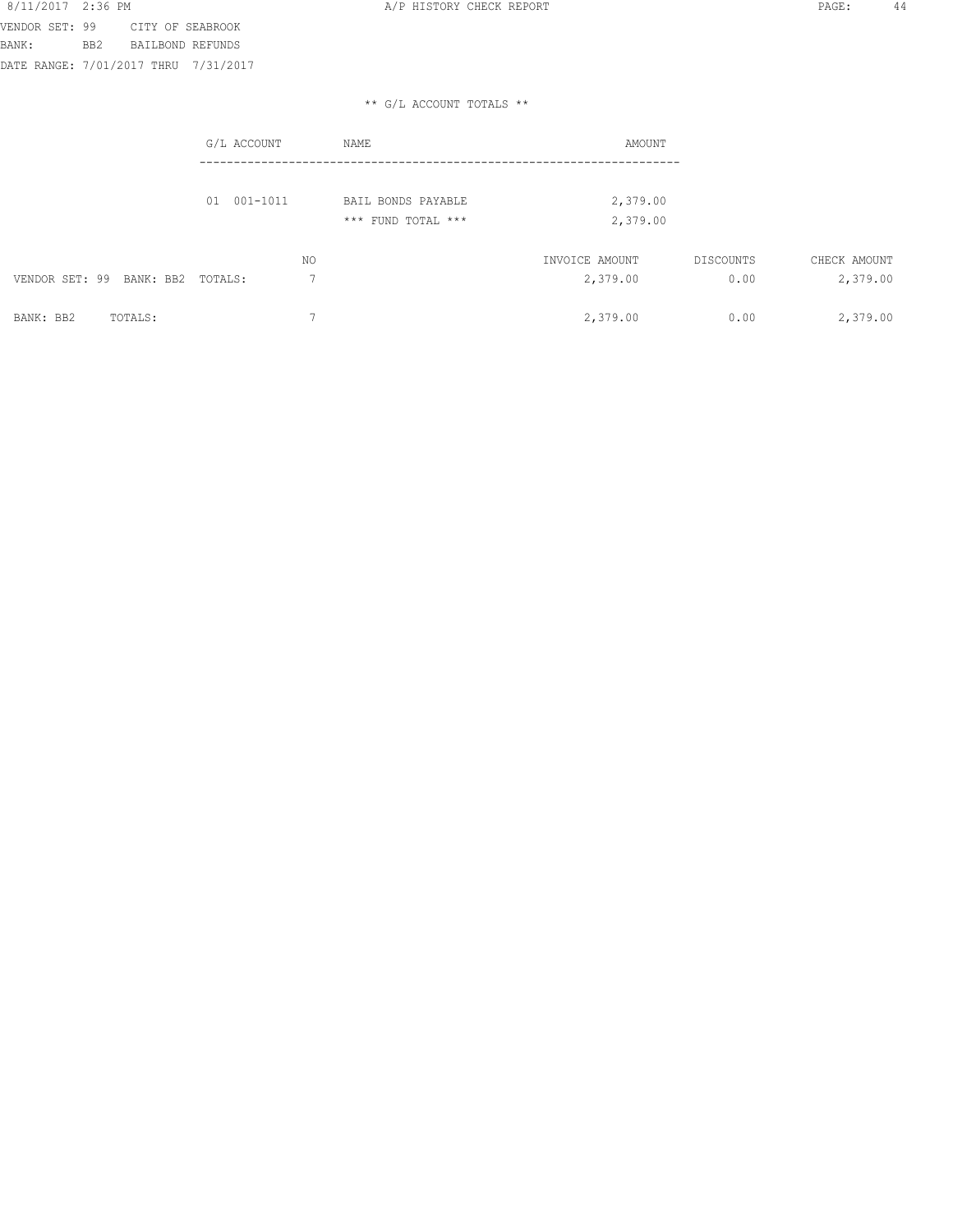8/11/2017 2:36 PM PAGE: 45 ב-11/2017 2:36 PM משפח המשפח המשפח המשפח המשפח המשפח המשפח המשפח המשפח המשפח המשפח<br>VENDOR SET: 01 היידע הם לאחר המשפח המשפח המשפח המשפח המשפח המשפח המשפח המשפח המשפח המשפח המשפח המשפח המשפח המש VENDOR SET: 01 CITY OF SEABROOK

BANK: IP INSURANCE-EMPLOYEE TRUST

|             |                                  |                                                     |                      | CHECK                |           |          | CHECK  | CHECK  | CHECK     |
|-------------|----------------------------------|-----------------------------------------------------|----------------------|----------------------|-----------|----------|--------|--------|-----------|
| VENDOR I.D. |                                  | NAME                                                | STATUS               | DATE                 | AMOUNT    | DISCOUNT | NO     | STATUS | AMOUNT    |
| 0003        |                                  | LINA                                                |                      |                      |           |          |        |        |           |
|             | I-201706-CIGNA                   | PREMIUMS JUN17                                      | E                    | 7/03/2017            |           |          | 000241 |        |           |
|             | 01 001-1038                      | CIGNA INSURANCE PAYABLE                             | PREMIUMS JUN17       |                      | 2,849.64  |          |        |        | 2,849.64  |
| 0001        |                                  | SUPERIOR VISION OF TEXAS                            |                      |                      |           |          |        |        |           |
|             | I-0000017015                     | VISION PREMIUMS JUL17                               | Е                    | 7/21/2017            |           |          | 000270 |        |           |
|             | 01 001-1037                      | VISION INSURANCE PAYABLE                            | VISION PREMIUMS JUL1 |                      | 662.57    |          |        |        | 662.57    |
| 0003        |                                  | LINA                                                |                      |                      |           |          |        |        |           |
|             | I-201707-CIGNA                   | PREMIUMS JUL17                                      | E                    | 7/21/2017            |           |          | 000271 |        |           |
|             | 01 001-1038                      | CIGNA INSURANCE PAYABLE                             | PREMIUMS JUL17       |                      | 1,143.60  |          |        |        |           |
|             | 01 100-3120                      | HOSPITALIZATION                                     | PREMIUMS JUL17       |                      | 28.93     |          |        |        |           |
|             | 01 102-3120                      | HOSPITALIZATION                                     | PREMIUMS JUL17       |                      | 231.34    |          |        |        |           |
|             | 01 106-3120                      | HOSPITALIZATION                                     | PREMIUMS JUL17       |                      | 27.56     |          |        |        |           |
|             | 01 103-3120                      | HOSPITALIZATION                                     | PREMIUMS JUL17       |                      | 53.43     |          |        |        |           |
|             | 01 200-3120                      | HOSPITALIZATION                                     | PREMIUMS JUL17       |                      | 688.22    |          |        |        |           |
|             | 01 210-3120                      | HOSPITALIZATION                                     | PREMIUMS JUL17       |                      | 12.88     |          |        |        |           |
|             | 01 400-3120                      | HOSPITALIZATION                                     | PREMIUMS JUL17       |                      | 89.19     |          |        |        |           |
|             | 01 500-3120                      | HOSPITALIZATION                                     | PREMIUMS JUL17       |                      | 108.89    |          |        |        |           |
|             | 01 600-3120                      | HOSPITALIZATION                                     | PREMIUMS JUL17       |                      | 120.36    |          |        |        |           |
|             | 01 700-3120                      | HOSPITALIZATION                                     | PREMIUMS JUL17       |                      | 61.50     |          |        |        |           |
|             | 01 001-0500                      | DUE FROM ENTERPRISE FUND                            |                      | PREMIUMS JUL17 WATER | 140.10    |          |        |        |           |
|             | 01 001-0500                      | DUE FROM ENTERPRISE FUND                            |                      | PREMIUMS JUL17 BILLI | 44.77     |          |        |        |           |
|             | 01 001-0500                      | DUE FROM ENTERPRISE FUND                            |                      | PREMIUMS JUL17 SEWER | 67.76     |          |        |        | 2,818.53  |
| 0000        |                                  | AETNA                                               |                      |                      |           |          |        |        |           |
|             | I-H5111170                       | DENTAL PREMIUMS JUL17                               | R                    | 7/03/2017            |           |          | 100622 |        |           |
|             | 01 001-1036                      | DENTAL INSURANCE PAYABLE DENTAL PREMIUMS JUL1       |                      |                      | 5,288.80  |          |        |        | 5,288.80  |
| 0020        |                                  | HEALTH CARE SERVICE CORPORATIO                      |                      |                      |           |          |        |        |           |
|             | I-201707-168091                  | HEALTH INS PREMIUMS JUL17 R                         |                      | 7/03/2017            |           |          | 100623 |        |           |
|             | 01 001-1029                      | MEDICAL INSURANCE PAYABLE                           | HEALTH INS PREMIUMS  |                      | 76,823.46 |          |        |        |           |
|             | 01 107-3120                      | INSURANCE COBRA                                     | COBRA PREMIUM JUL17  |                      | 2,108.50  |          |        |        | 78,931.96 |
| 0002        |                                  | UNUM LIFE INSURANCE CO OF AMER                      |                      |                      |           |          |        |        |           |
|             |                                  | I-201707-0095885-001 LTC PREMIUMS JUL17 R 7/03/2017 |                      |                      |           |          | 100624 |        |           |
|             | 01 001-1033                      | UNUM INSURANCE DEDUCTS LTC PREMIUMS JUL17 428.00    |                      |                      |           |          |        |        | 428.00    |
| 0013        |                                  | UNUM LIFE INSURANCE CO OF AMER                      |                      |                      |           |          |        |        |           |
|             | I-201706-E0266932 PREMIUMS JUN17 |                                                     | R 7/03/2017          |                      |           |          | 100625 |        |           |
|             | 01 001-1033                      | UNUM INSURANCE DEDUCTS PREMIUMS JUN17               |                      |                      | 455.98    |          |        |        | 455.98    |
| 0019        |                                  | HSA BANK                                            |                      |                      |           |          |        |        |           |
|             | I-201706HSA                      | JUNE2017 EMPLOYER CONTRIBUTION R 7/27/2017          |                      |                      |           |          | 100626 |        |           |
|             | 01 200-3120                      | HOSPITALIZATION                                     |                      | JUNE2017 EMPLOYER CO | 833.33    |          |        |        |           |
|             | 01 400-3120                      | HOSPITALIZATION                                     | JUNE2017 EMPLOYER CO |                      | 416.66    |          |        |        |           |
|             | 01 500-3120                      | HOSPITALIZATION                                     | JUNE2017 EMPLOYER CO |                      | 208.34    |          |        |        |           |
|             | 01 600-3120                      | HOSPITALIZATION                                     | JUNE2017 EMPLOYER CO |                      | 104.17    |          |        |        | 1,562.50  |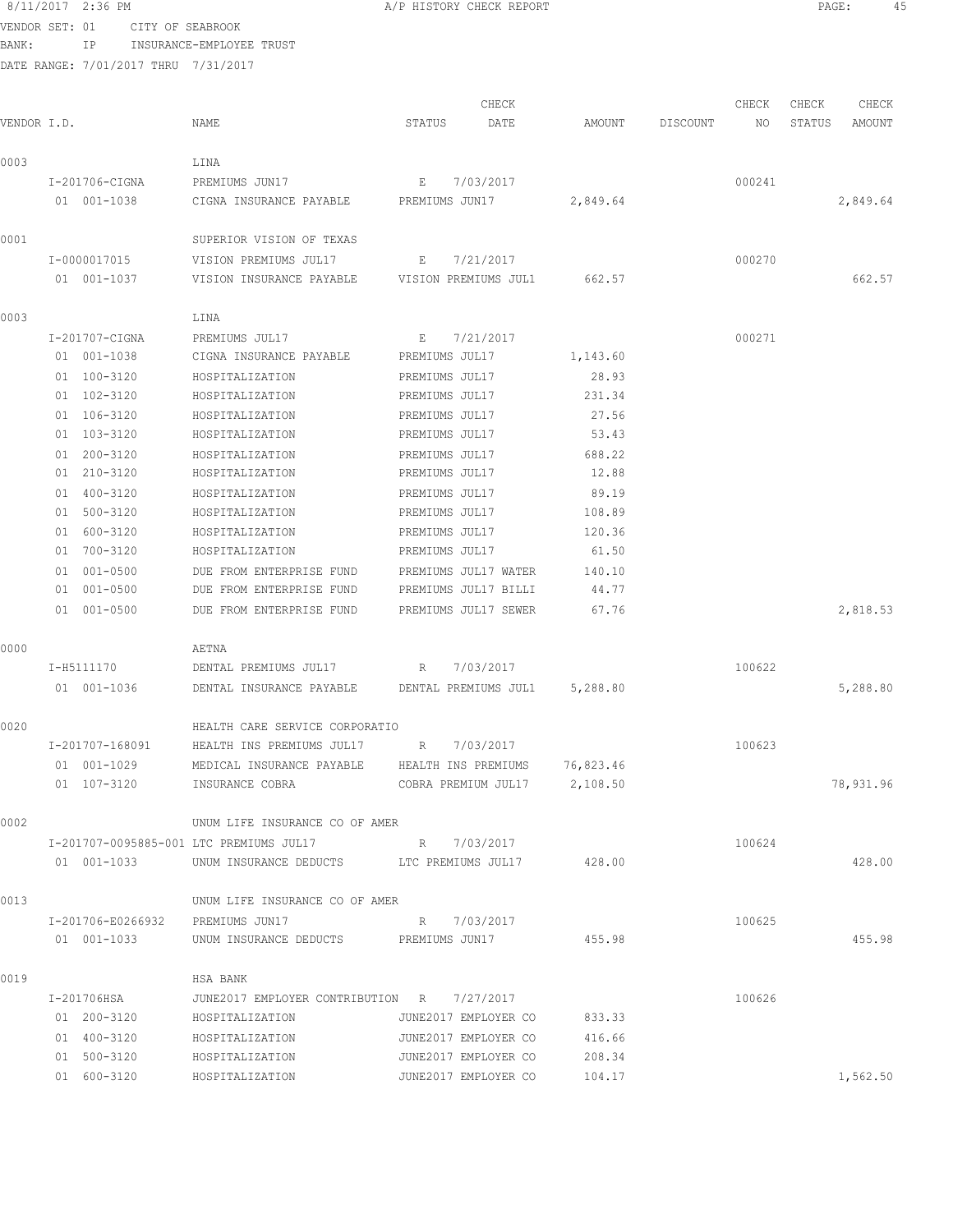VENDOR SET: 01 CITY OF SEABROOK BANK: IP INSURANCE-EMPLOYEE TRUST

DATE RANGE: 7/01/2017 THRU 7/31/2017

|                               |      |               |        | CHECK |                | CHECK     | CHECK        | CHECK        |
|-------------------------------|------|---------------|--------|-------|----------------|-----------|--------------|--------------|
| VENDOR I.D.                   | NAME |               | STATUS | DATE  | AMOUNT         | DISCOUNT  | ΝO<br>STATUS | AMOUNT       |
|                               |      |               |        |       |                |           |              |              |
|                               |      |               |        |       |                |           |              |              |
| TOTALS * *<br>$\star$ $\star$ |      | NO.           |        |       | INVOICE AMOUNT | DISCOUNTS |              | CHECK AMOUNT |
|                               |      |               |        |       |                |           |              |              |
| REGULAR CHECKS:               |      | 5             |        |       | 86,667.24      | 0.00      |              | 86,667.24    |
| HAND CHECKS:                  |      | $\mathbf 0$   |        |       | 0.00           | 0.00      |              | 0.00         |
| DRAFTS:                       |      | $\mathbf 0$   |        |       | 0.00           | 0.00      |              | 0.00         |
| EFT:                          |      | 3             |        |       | 6,330.74       | 0.00      |              | 6,330.74     |
| NON CHECKS:                   |      | $\mathbf 0$   |        |       | 0.00           | 0.00      |              | 0.00         |
| VOID CHECKS:                  |      | 0 VOID DEBITS |        | 0.00  |                |           |              |              |
|                               |      | VOID CREDITS  |        | 0.00  | 0.00           | 0.00      |              |              |
|                               |      |               |        |       |                |           |              |              |

TOTAL ERRORS: 0

|    | G/L ACCOUNT NAME |                                                 | AMOUNT    |
|----|------------------|-------------------------------------------------|-----------|
|    |                  |                                                 |           |
|    |                  | 01 001-0500 DUE FROM ENTERPRISE FUND 252.63     |           |
|    |                  | 01 001-1029 MEDICAL INSURANCE PAYABLE 76,823.46 |           |
| 01 |                  | 001-1033 UNUM INSURANCE DEDUCTS                 | 883.98    |
| 01 |                  | 001-1036 DENTAL INSURANCE PAYABLE               | 5,288.80  |
|    |                  | 01 001-1037 VISION INSURANCE PAYABLE            | 662.57    |
|    |                  | 01 001-1038 CIGNA INSURANCE PAYABLE             | 3,993.24  |
|    |                  | 01 100-3120 HOSPITALIZATION                     | 28.93     |
|    | 01 102-3120      | HOSPITALIZATION                                 | 231.34    |
|    | 01 103-3120      | HOSPITALIZATION                                 | 53.43     |
|    | 01 106-3120      | HOSPITALIZATION                                 | 27.56     |
| 01 | 107-3120         | INSURANCE COBRA                                 | 2,108.50  |
|    | 01 200-3120      | HOSPITALIZATION                                 | 1,521.55  |
|    | 01 210-3120      | HOSPITALIZATION                                 | 12.88     |
| 01 | 400-3120         | HOSPITALIZATION                                 | 505.85    |
| 01 |                  | 500-3120 HOSPITALIZATION                        | 317.23    |
|    | 01 600-3120      | HOSPITALIZATION                                 | 224.53    |
| 01 | $700 - 3120$     | HOSPITALIZATION                                 | 61.50     |
|    |                  | $***$ FUND TOTAL $***$                          | 92,997.98 |
|    |                  | $***$ FUND TOTAL $***$                          | 0.00      |

|                            | NO           | INVOICE AMOUNT | DISCOUNTS | CHECK AMOUNT |
|----------------------------|--------------|----------------|-----------|--------------|
| VENDOR SET: 01<br>BANK: IP | TOTALS:<br>8 | 92,997.98      | 0.00      | 92,997.98    |
| TOTALS:<br>BANK: IP        | 8            | 92,997.98      | 0.00      | 92,997.98    |
| REPORT TOTALS:             | 255          | 1,662,177.91   | 0.00      | 1,662,177.91 |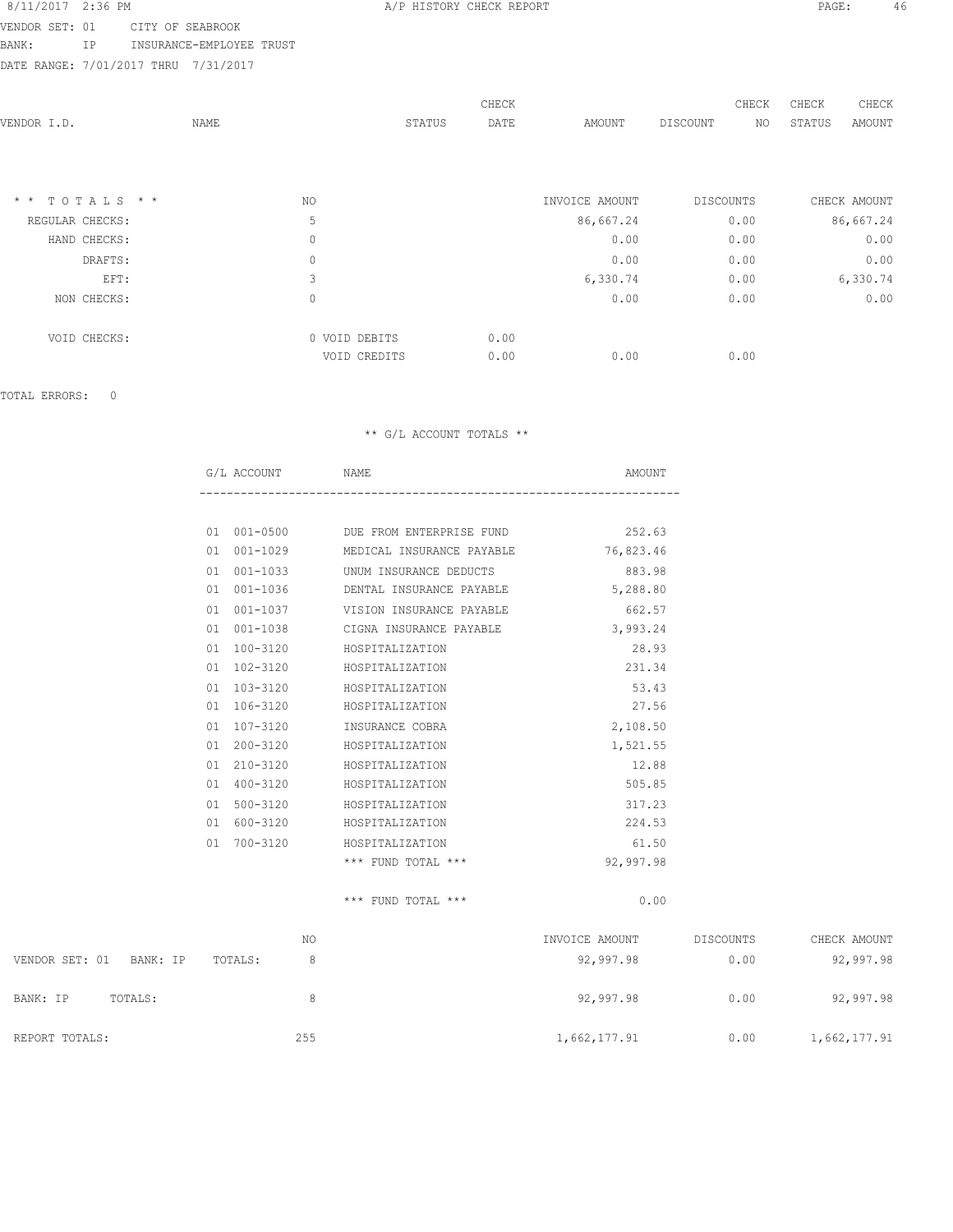#### SELECTION CRITERIA

| VENDOR SET: * - All<br>VENDOR:<br>ALL<br>BANK CODES: All |                                              |
|----------------------------------------------------------|----------------------------------------------|
| FUNDS: All                                               |                                              |
| CHECK SELECTION                                          |                                              |
| CHECK RANGE: 000000 THRU 999999                          |                                              |
| DATE RANGE: 7/01/2017 THRU 7/31/2017                     |                                              |
|                                                          | CHECK AMOUNT RANGE: 0.00 THRU 999,999,999.99 |
| INCLUDE ALL VOIDS: YES                                   |                                              |
| PRINT OPTIONS                                            |                                              |
| SEQUENCE: CHECK NUMBER                                   |                                              |
| PRINT TRANSACTIONS: YES                                  |                                              |
| PRINT G/L:<br><b>Example 25</b>                          |                                              |
| UNPOSTED ONLY: NO                                        |                                              |
| EXCLUDE UNPOSTED:                                        | NO                                           |
| MANUAL ONLY:                                             | NO                                           |
| STUB COMMENTS:                                           | NO                                           |
| REPORT FOOTER:                                           | NO.                                          |
| CHECK STATUS: NO                                         |                                              |
| PRINT STATUS: * - All                                    |                                              |
|                                                          |                                              |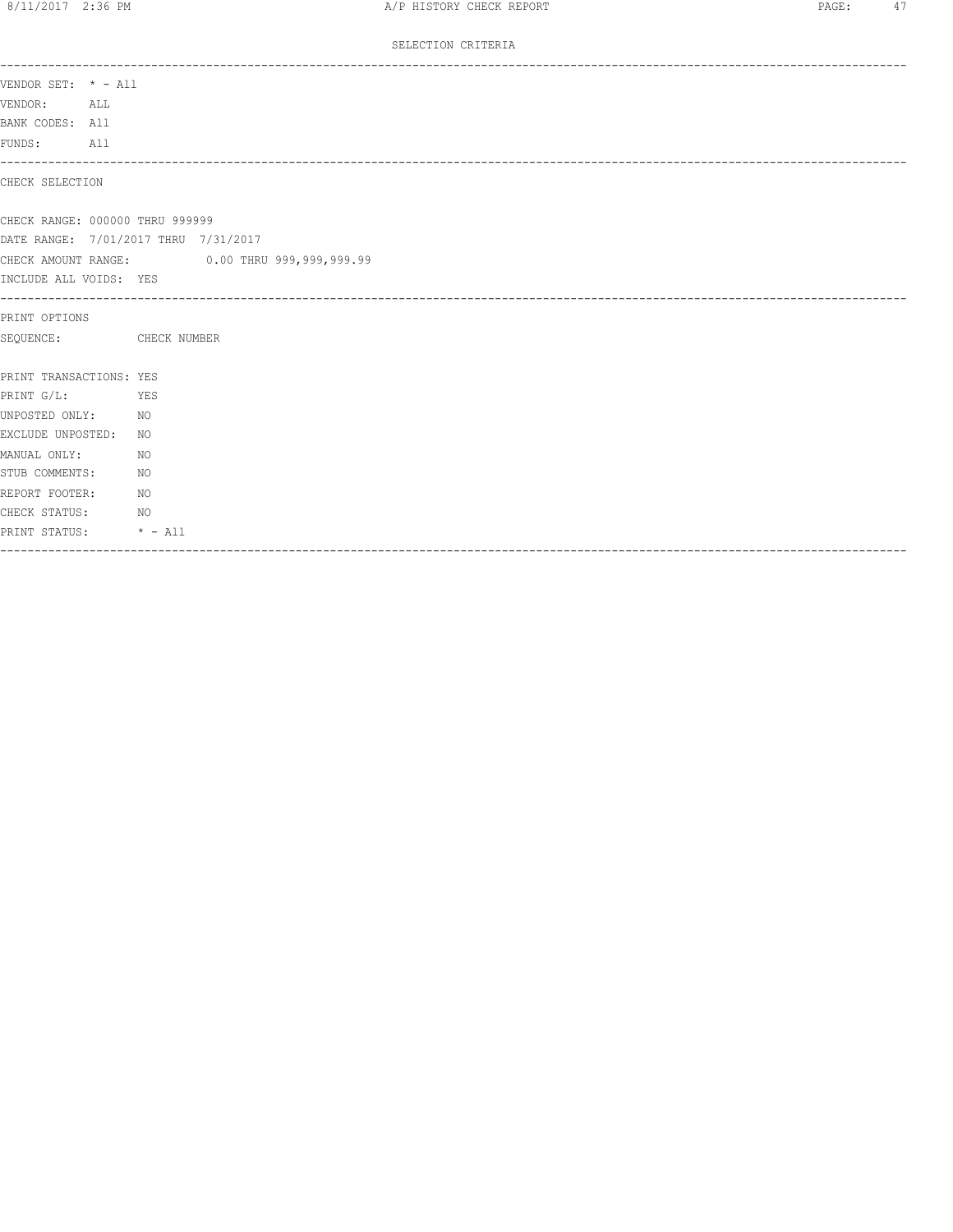## TRANSFERS PERIOD: 7/01/2017 THRU 7/31/2017

| G/L ACCOUNT     | DATE SYS DT      | <b>REFERENCE</b> | <b>DESCRIPTION</b>          | AMOUNT       |            |
|-----------------|------------------|------------------|-----------------------------|--------------|------------|
| TRANSACTION NO: | B26957 PACKET NO | : 03649 JE       | NO: 016931                  |              |            |
| 01 001-0001     | 7/05/17 7/18     | E.F.T. 203098    | <b>EBT CASH TSFR</b>        | 88,000.00CR  |            |
| 01 001-0016     | 7/05/17 7/18     | E.F.T. 203098    | <b>EBT CASH TSFR</b>        |              | 88,000.00  |
| TRANSACTION NO: | B26958 PACKET NO | : 03649 JE       | NO: 016932                  |              |            |
| 99 099-0001     | 7/12/17 7/18     | E.F.T. 203100    | <b>SALES TAX</b>            |              | 303,370.83 |
| 99 099-1099     | 7/12/17 7/18     | E.F.T. 203100    | <b>SALES TAX</b>            | 303,370.83CR |            |
| TRANSACTION NO: | B26961 PACKET NO | : 03649 JE       | NO: 016935                  |              |            |
| 70 070-0001     | 7/13/17 7/18     | E.F.T. 203101    | <b>EDC CASH TRANSFER</b>    |              | 10,000.00  |
| 70 070-0040     | 7/13/17 7/18     | E.F.T. 203101    | <b>EDC CASH TRANSFER</b>    | 10,000.00CR  |            |
| TRANSACTION NO: | B26962 PACKET NO | : 03649 JE       | NO: 016936                  |              |            |
| 01 001-0001     | $7/11/17$ $7/18$ | E.F.T. 203102    | PAYROLL CASH TSFR           | 159,847.54CR |            |
| 01 001-0030     | 7/11/17 7/18     | E.F.T. 203102    | PAYROLL CASH TSFR           |              | 159,847.54 |
| TRANSACTION NO: | B26963 PACKET NO | : 03649 JE       | NO: 016937                  |              |            |
| 01 001-0001     | 7/11/17 7/18     |                  | <b>CLIENT ANALYSIS</b>      | 1,127.50CR   |            |
| 01 107-5025     | $7/11/17$ $7/18$ |                  | <b>CLIENT ANALYSIS</b>      |              | 1,127.50   |
| TRANSACTION NO: | B26964 PACKET NO | : 03649 JE       | NO: 016938                  |              |            |
| 07 007-0001     | $7/11/17$ $7/18$ | E.F.T. 203103    | CHILD SAFETY REVENUE        |              | 1,282.21   |
| 07 701-9506     | $7/11/17$ $7/18$ | E.F.T. 203103    | <b>CHILD SAFETY REVENUE</b> | 1,282.21CR   |            |
| TRANSACTION NO: | B26965 PACKET NO | : 03649 JE       | NO: 016939                  |              |            |
| 01 001-0001     | 7/12/17 7/18     |                  | AG FEES                     | 3.00CR       |            |
| 01 107-5025     | 7/12/17 7/18     |                  | AG FEES                     |              | 3          |
| TRANSACTION NO: | B26966 PACKET NO | : 03649 JE       | NO: 016940                  |              |            |
| 70 070-0001     | 7/11/17 7/18     | Srv Chg 071117   | <b>CLIENT ANALYSIS</b>      | 11.85CR      |            |
| 70 707-5465     | $7/11/17$ $7/18$ | Srv Chg 071117   | <b>CLIENT ANALYSIS</b>      |              | 11.85      |
| TRANSACTION NO: | B26967 PACKET NO | : 03649 JE       | NO: 016941                  |              |            |
| 50 050-0001     | 7/12/17 7/18     | E.F.T. 203099    | CRIME DISTRICT SALES TAX    |              | 83,835.63  |
| 50 501-7100     | $7/12/17$ $7/18$ | E.F.T. 203099    | CRIME DISTRICT SALES TAX    | 83,835.63CR  |            |
| TRANSACTION NO: | B26969 PACKET NO | : 03649 JE       | NO: 016943                  |              |            |
| 20 020-0001     | 7/19/17 7/18     |                  | <b>SALES TAX PMT</b>        | 9,600.70CR   |            |
| 20 020-1001     | 7/19/17 7/18     |                  | <b>SALES TAX PMT</b>        |              | 9,600.70   |
| TRANSACTION NO: | B26970 PACKET NO | : 03649 JE       | NO: 016944                  |              |            |
| 01 001-0001     | 7/19/17 7/18     |                  | 3FQ17 COMPTROLLER PMT       | 42,051.19CR  |            |
| 99 099-1099     | 7/19/17 7/18     |                  | 3FQ17 COMPTROLLER PMT       |              | 42,051.19  |
| TRANSACTION NO: | B26971 PACKET NO | :03648 JE        | NO: 016918                  |              |            |
| 20 020-0040     | 7/01/17 7/18     |                  | <b>MONTHLY O&amp;M TSFR</b> | 125,608.91CR |            |
| 20 902-6250     | 7/01/17 7/18     |                  | <b>MONTHLY O&amp;M TSFR</b> |              | 59,355.58  |
| 20 912-6250     | 7/01/17 7/18     |                  | MONTHLY O&M TSFR            |              | 64,301.83  |
| 20 922-6250     | 7/01/17 7/18     |                  | MONTHLY O&M TSFR            |              | 1,951.50   |
| TRANSACTION NO: | B26975 PACKET NO | : 03648 JE       | NO: 016922                  |              |            |
| 01 001-0040     | 7/01/17 7/18     |                  | MONTHLY EDC ADMIN TSFR      |              | 16,666.67  |
| 01 100-9910     | 7/01/17 7/18     |                  | MONTHLY EDC ADMIN TSFR      | 16,666.67CR  |            |
| TRANSACTION NO: | B26977 PACKET NO | : 03648 JE       | NO: 016924                  |              |            |
| 01 001-0040     | 7/01/17 7/18     |                  | MONTHLY ST MAINT TSFR       |              | 21,667.75  |
| 01 100-9919     | 7/01/17 7/18     |                  | MONTHLY ST MAINT TSFR       | 21,667.75CR  |            |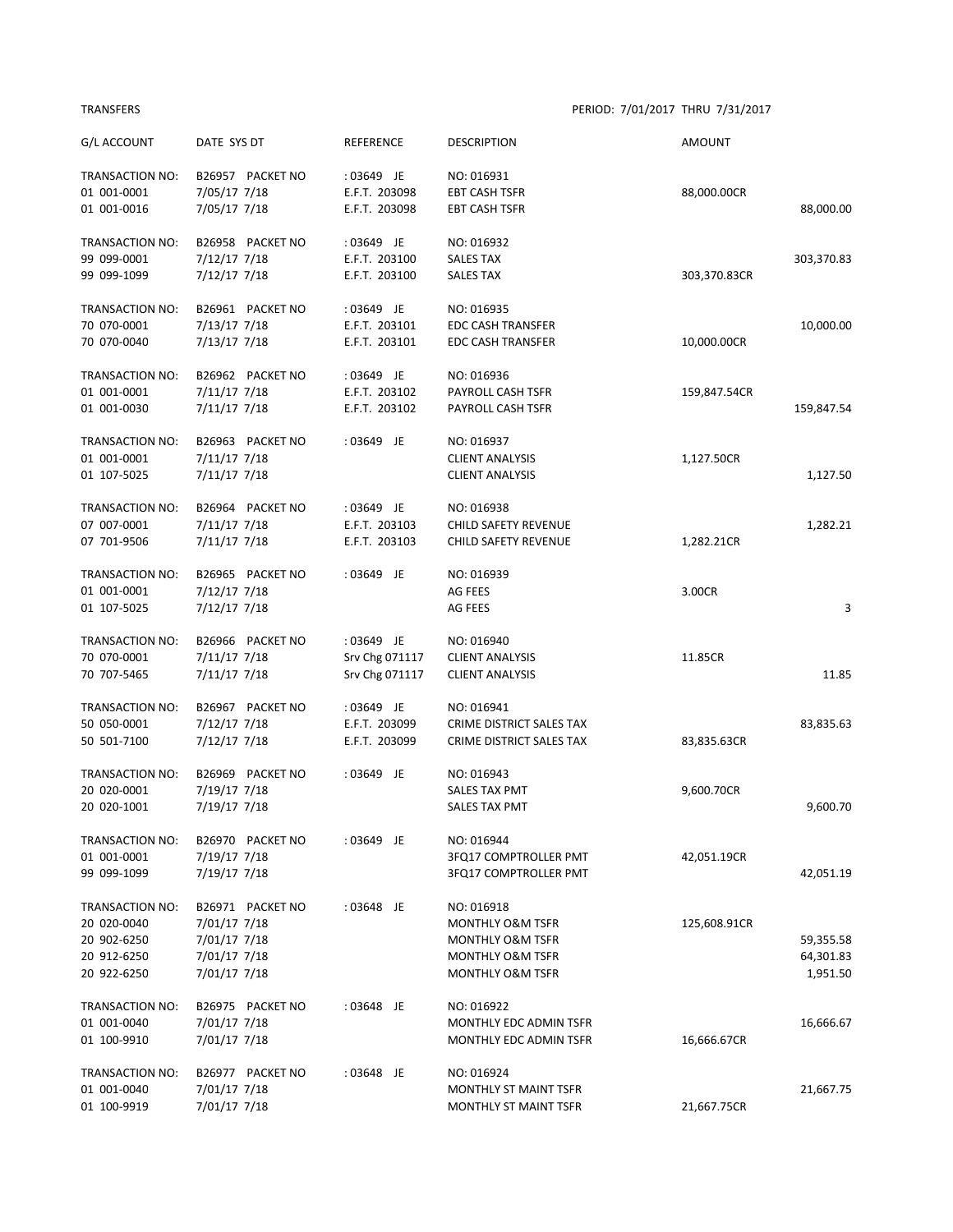| TRANSACTION NO: | B26978 PACKET NO | : 03648 JE     | NO: 016925                          |              |            |
|-----------------|------------------|----------------|-------------------------------------|--------------|------------|
| 70 070-0040     | 7/01/17 7/18     |                | MONTHLY ENTERPRISE TSFR             | 16,520.84CR  |            |
| 70 707-6255     | 7/01/17 7/18     |                | <b>MONTHLY ENTERPRISE TSFR</b>      |              | 16,520.84  |
| TRANSACTION NO: | B26980 PACKET NO | : 03648 JE     | NO: 016927                          |              |            |
| 50 050-0040     | 7/01/17 7/18     |                | <b>MONTHLY PSVERF TSFR</b>          | 12,749.42CR  |            |
| 50 501-6300     | 7/01/17 7/18     |                | <b>MONTHLY PSVERF TSFR</b>          |              | 12,749.42  |
| TRANSACTION NO: | B27001 PACKET NO | : 03651 JE     | NO: 016945                          |              |            |
| 99 099-0001     | 7/05/17 7/26     | E.F.T. 203109  | <b>CURRENT &amp; DELINQUENT TAX</b> |              | 8,568.42   |
| 99 099-1099     | 7/05/17 7/26     | E.F.T. 203109  | <b>CURRENT &amp; DELINQUENT TAX</b> | 8,568.42CR   |            |
| TRANSACTION NO: | B27002 PACKET NO | : 03651 JE     | NO: 016946                          |              |            |
| 99 099-0001     | 7/07/17 7/26     | E.F.T. 203110  | <b>CURRENT TAX REND</b>             |              | 201.17     |
| 99 099-1099     | 7/07/17 7/26     | E.F.T. 203110  | <b>CURRENT TAX REND</b>             | 201.17CR     |            |
| TRANSACTION NO: | B27003 PACKET NO | : 03651 JE     | NO: 016947                          |              |            |
| 99 099-0001     | 7/19/17 7/26     | E.F.T. 203111  | DELINQUENT & PENALTY TAX            |              | 25,357.30  |
| 99 099-1099     | 7/19/17 7/26     | E.F.T. 203111  | DELINQUENT & PENALTY TAX            | 25,357.30CR  |            |
| TRANSACTION NO: | B27004 PACKET NO | : 03651 JE     | NO: 016948                          |              |            |
| 01 001-0001     | 7/05/17 7/26     |                | ETS ANNUAL FEES                     | 450.00CR     |            |
| 01 107-5025     | 7/05/17 7/26     |                | <b>ETS ANNUAL FEES</b>              |              | 450        |
| TRANSACTION NO: | B27005 PACKET NO | : 03651 JE     | NO: 016949                          |              |            |
| 01 001-0001     | 7/19/17 7/26     | E.F.T. 203107  | MIXED BEVERAGE TAX                  |              | 45,082.38  |
| 01 100-7220     | 7/19/17 7/26     | E.F.T. 203107  | <b>MIXED BEVERAGE TAX</b>           | 45,082.38CR  |            |
| TRANSACTION NO: | B27006 PACKET NO | : 03651 JE     | NO: 016950                          |              |            |
| 20 020-0001     | 7/21/17 7/26     | E.F.T. 203108  | SEABRKWS05 P&I PMT AUG17            | 117,242.50CR |            |
| 20 020-0075     | 7/21/17 7/26     | E.F.T. 203108  | SEABRKWS05 P&I PMT AUG17            |              | 117,242.50 |
| TRANSACTION NO: | B27007 PACKET NO | : 03651 JE     | NO: 016951                          |              |            |
| 01 001-0001     | 7/21/17 7/26     |                | <b>EDC CASH TRANSFER</b>            | 25,000.00CR  |            |
| 01 001-0040     | 7/21/17 7/26     |                | <b>EDC CASH TRANSFER</b>            |              | 25,000.00  |
| TRANSACTION NO: | B27009 PACKET NO | : 03651 JE     | NO: 016953                          |              |            |
| 01 001-0001     | 7/21/17 7/26     | E.F.T. 203112  | <b>EBT CASH TRANSFER</b>            | 3,500.00CR   |            |
| 01 001-0016     | 7/21/17 7/26     | E.F.T. 203112  | <b>EBT CASH TRANSFER</b>            |              | 3,500.00   |
| TRANSACTION NO: | B27014 PACKET NO | : 03653 JE     | NO: 016956                          |              |            |
| 01 001-0001     | 7/26/17 7/27     |                | <b>SUPERIOR PRINTING</b>            | 71.19CR      |            |
| 01 107-5025     | 7/26/17 7/27     |                | <b>SUPERIOR PRINTING</b>            |              | 71.19      |
| TRANSACTION NO: | B27015 PACKET NO | : 03653 JE     | NO: 016957                          |              |            |
| 01 001-0001     | 7/26/17 7/27     |                | AG FEES                             | 3.00CR       |            |
| 01 107-5025     | 7/26/17 7/27     |                | AG FEES                             |              | 3          |
| TRANSACTION NO: | B27016 PACKET NO | $: 03653$ JE   | NO: 016958                          |              |            |
| 01 001-0001     | 7/27/17 7/27     | E.F.T. 203114  | PAYROLL CASH TRANSFER               | 161,933.38CR |            |
| 01 001-0030     | 7/27/17 7/27     | E.F.T. 203114  | PAYROLL CASH TRANSFER               |              | 161,933.38 |
| TRANSACTION NO: | B27046 PACKET NO | :03660 JE      | NO: 016984                          |              |            |
| 01 001-0016     | 7/26/17 8/04     | E.F.T. 072617  | <b>HSA FEES</b>                     | 32.00CR      |            |
| 01 107-5025     | 7/26/17 8/04     |                | HSA FEES                            |              | 32         |
| TRANSACTION NO: | B27050 PACKET NO | : 03659 JE     | NO: 016977                          |              |            |
| 99 099-0001     | 7/31/17 8/07     | E.F.T. 203154  | LAND PURCHASE 1202 3RD ST           | 90,506.03CR  |            |
| 99 099-1099     | 7/31/17 8/07     |                | LAND PURCHASE 1202 3RD ST           |              | 90,506.03  |
| TRANSACTION NO: | B27056 PACKET NO | : 03659 JE     | NO: 016983                          |              |            |
| 70 070-0001     | 7/31/17 8/07     | Interest073117 | <b>BANK INTEREST</b>                |              | 11.95      |
| 70 707-9510     | 7/31/17 8/07     | Interest073117 | <b>BANK INTEREST</b>                | 11.95CR      |            |